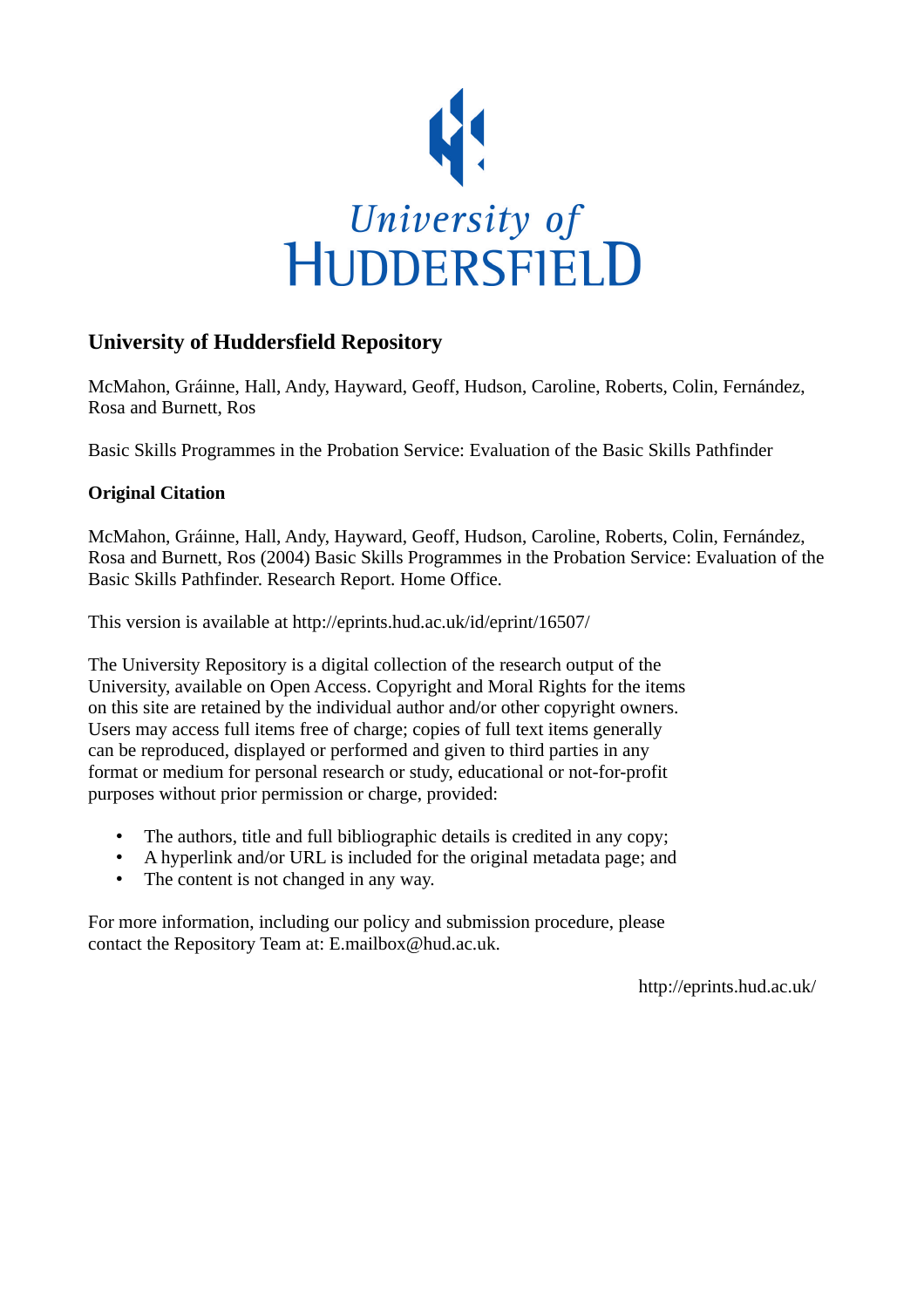

# Basic skills programmes in the Probation Service: evaluation of the Basic Skills Pathfinder

Gráinne McMahon Andy Hall Geoff Hayward Caroline Hudson Colin Roberts, Rosa Fernández Ros Burnett

Home Office Online Report 14/04

The views expressed in this report are those of the authors, not necessarily those of the Home Office (nor do they reflect Government policy).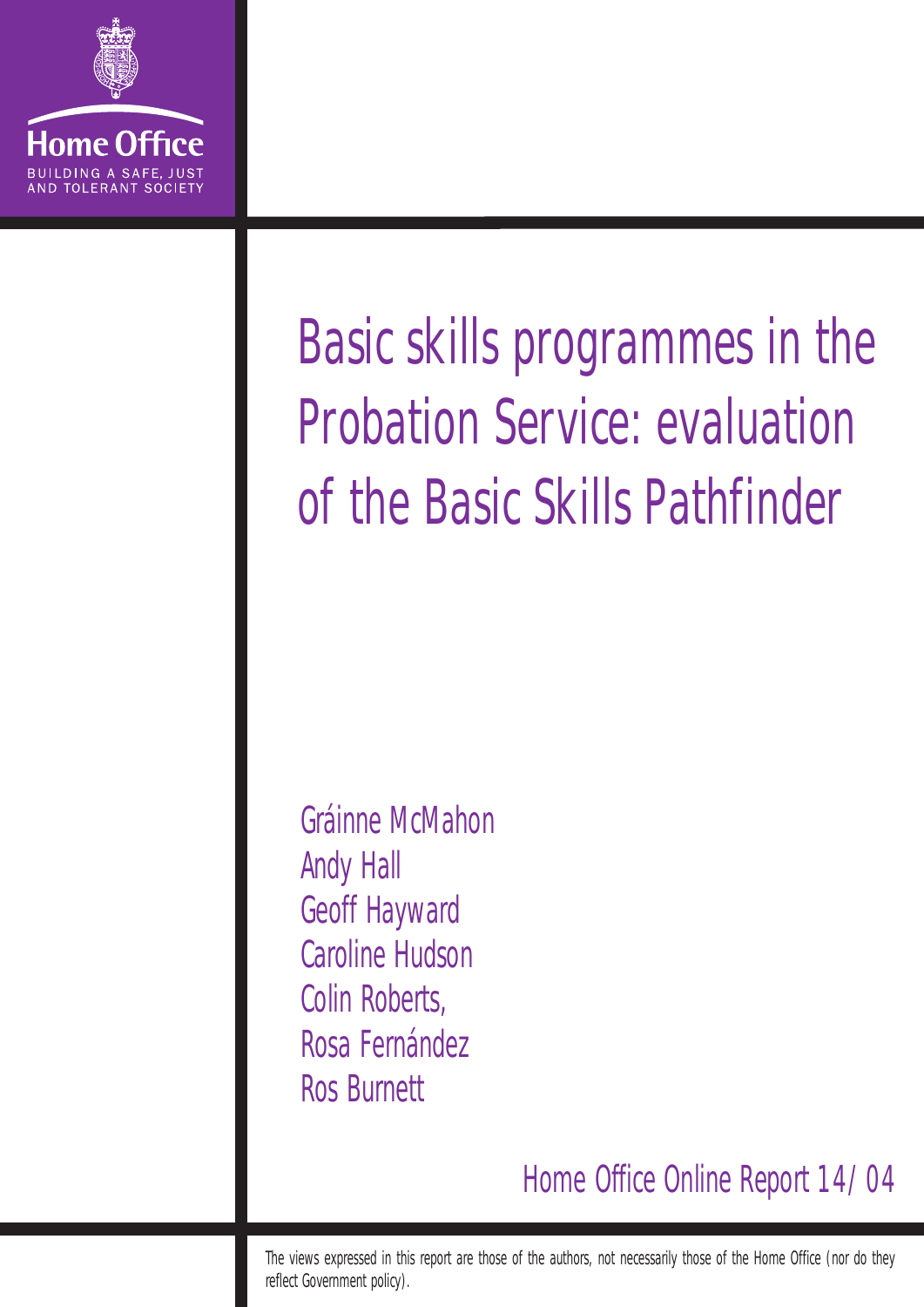Basic skills programmes in the Probation Service: evaluation of the Basic Skills Pathfinder

Gráinne McMahon, Andy Hall, Geoff Hayward, Caroline Hudson, Colin Roberts, Rosa Fernández and Ros Burnett

Probation Studies Unit, Centre for Criminological Research, in collaboration with the Department of Educational Studies and SKOPE

University of Oxford

Online Report 14/04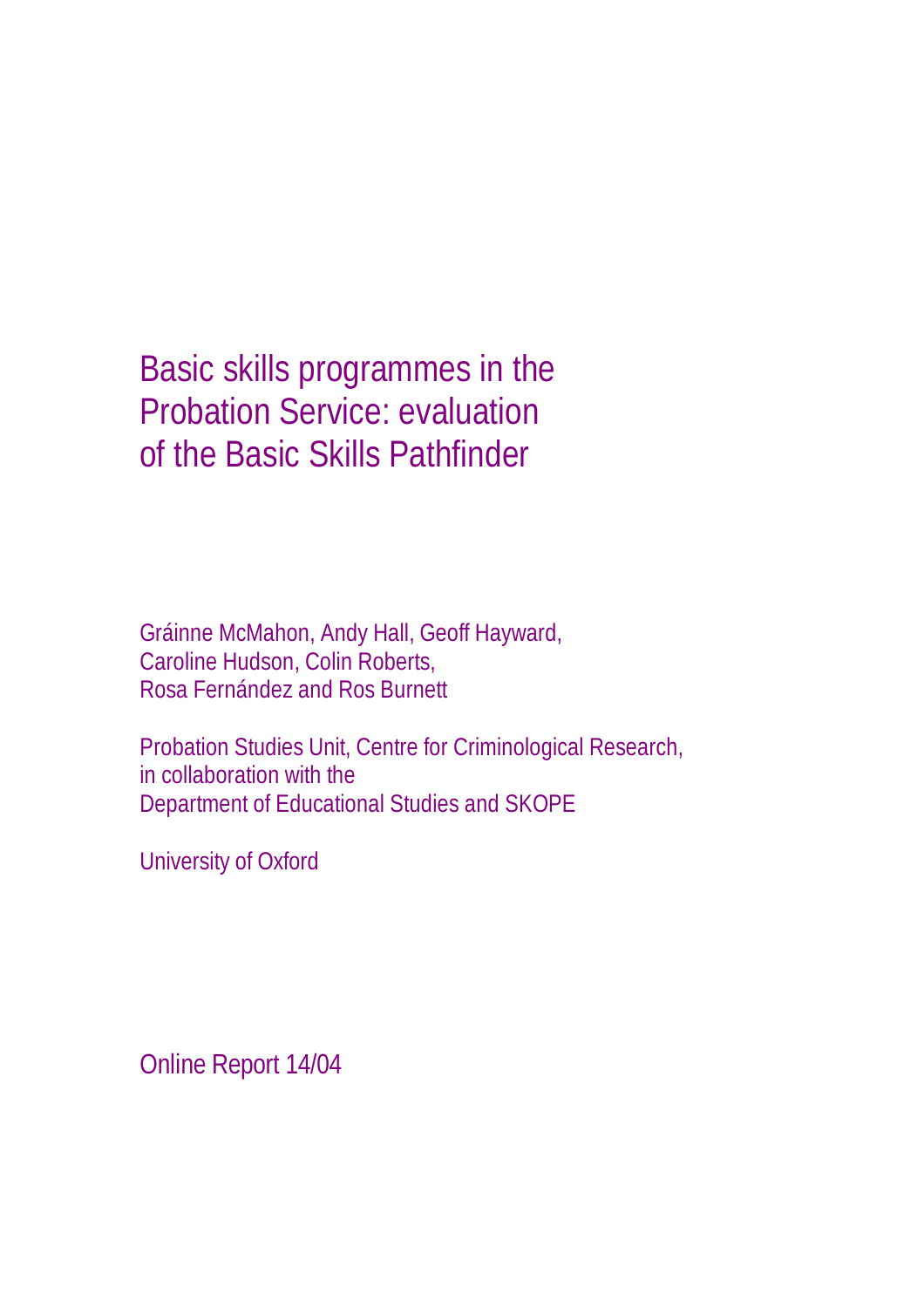# **Contents**

| <b>Acknowledgements</b>                                                | VÌ             |
|------------------------------------------------------------------------|----------------|
| <b>Summary</b>                                                         | vii            |
| 1. Why does the Probation Service need a basic skills programme?       | 1              |
| What are basic skills?                                                 | 1              |
| The basic skills problem in the UK                                     | 1              |
| The prevalence of basic skills needs among offenders                   | 2              |
| The relevance of basic skills to offending                             | 3              |
| Do basic skills interventions help to reduce offending?                | 5              |
| Summary                                                                | 6              |
| 2. The Basic Skills Pathfinder: background, projects and evaluation    | $\overline{7}$ |
| History and basic skills provision in the Probation Service            | $\overline{7}$ |
| The Basic Skills Pathfinder                                            | 10             |
| 3. Identifying basic skills needs                                      | 13             |
| Preliminary screening to identify basic skills needs                   | 13             |
| The initial assessment procedure for basic skills needs                | 16             |
| Conclusion                                                             | 19             |
| 4. Profile of offenders with basic skills needs                        | 20             |
| The scale of basic needs among the pathfinder samples                  | 20             |
| The nature of offenders' basic skills needs                            | 21             |
| Correlates and characteristics of offenders with basic skills          | 22             |
| How are basic skills needs related to unemployment and other variables | 31             |
| Conclusion                                                             | 33             |
| 5. The tuition and learning that took place                            | 34             |
| The tuition                                                            | 34             |
| The learning                                                           | 39             |
| Conclusion                                                             | 43             |
| 6. Those who did not get there: the problem of attrition               | 44             |
| The extent of the problem                                              | 44             |
| Reasons and explanations for attrition                                 | 47             |
| Dropping-out from tuition                                              | 52             |
| 7. How much does basic skills intervention cost?                       | 55             |
| Choice of method for costing of the projects                           | 55             |
| The analysis of costs for the pathfinder projects                      | 56             |
| Performance ranking of the pathfinder projects                         | 60             |
| Summary                                                                | 63             |
| 8. Improving the process, increasing success                           | 64             |
| Stage 1: Screening                                                     | 64             |
| Stage 2: The initial assessment procedure for basic skills needs       | 66             |
| Stage 3: Tuition                                                       | 66             |
| Monitoring and evaluation                                              | 68             |
| An effective referral system                                           | 69             |
| Motivational work                                                      | 69             |
| Conclusion                                                             | 71             |
| <b>References</b>                                                      | 72             |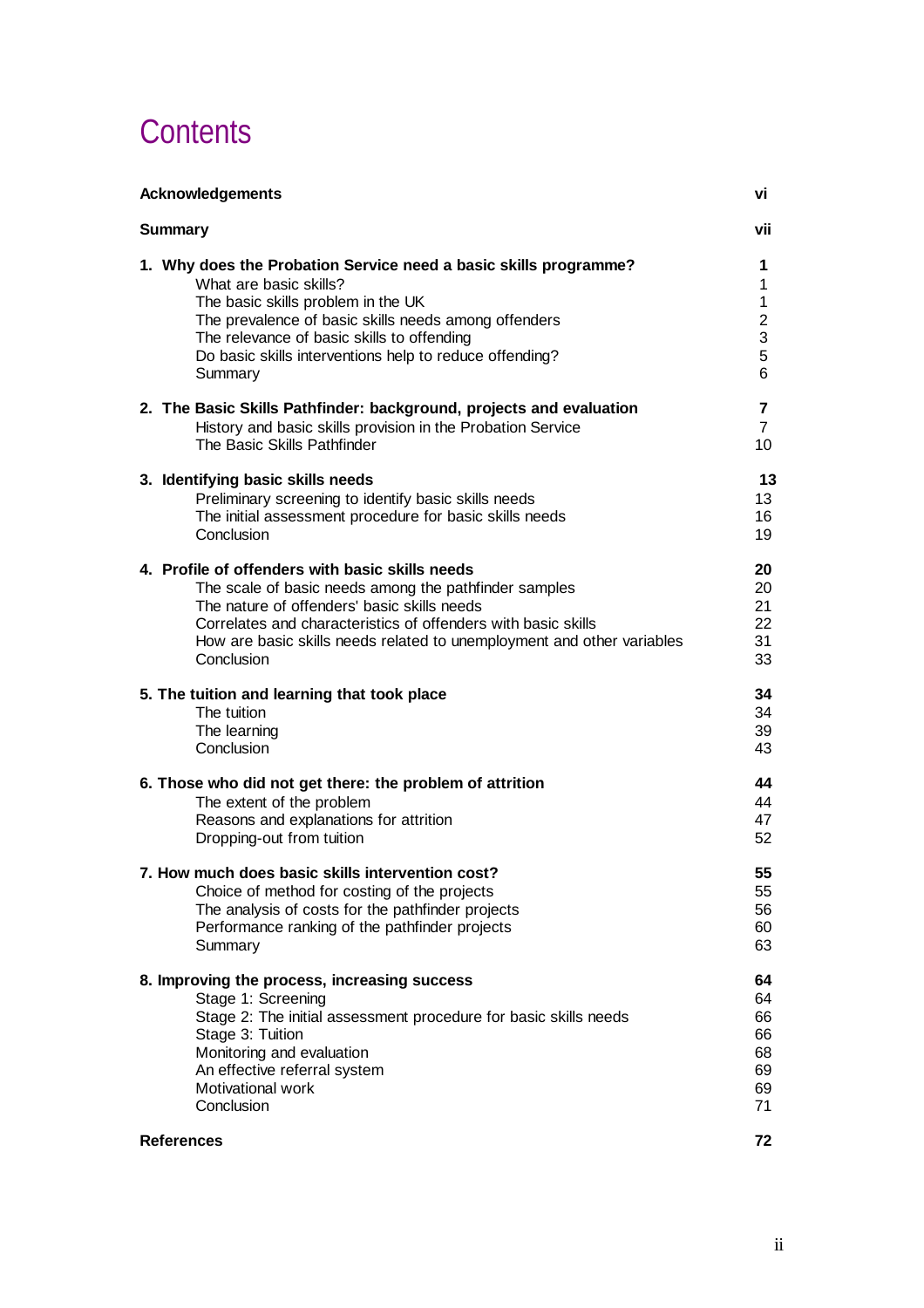#### **Appendices**

| <b>Appendix A</b> The relationship of basic skills levels to other qualifications | 76  |
|-----------------------------------------------------------------------------------|-----|
| Appendix B The Prison Service agenda for addressing basic skills needs            | 77  |
| Appendix C Description of the projects in the Basic Skills Pathfinder evaluation  | 78  |
| Appendix D Case studies of offenders who participated in basic skills tuition     | 85  |
| Appendix E Reliability of the BSA Fast Track 20 Questions screening tool          | 94  |
| <b>Appendix F</b> Analysis of the total screening sample                          | 99. |
| Appendix G Logistic regression of variables associated with basic skills needs    | 107 |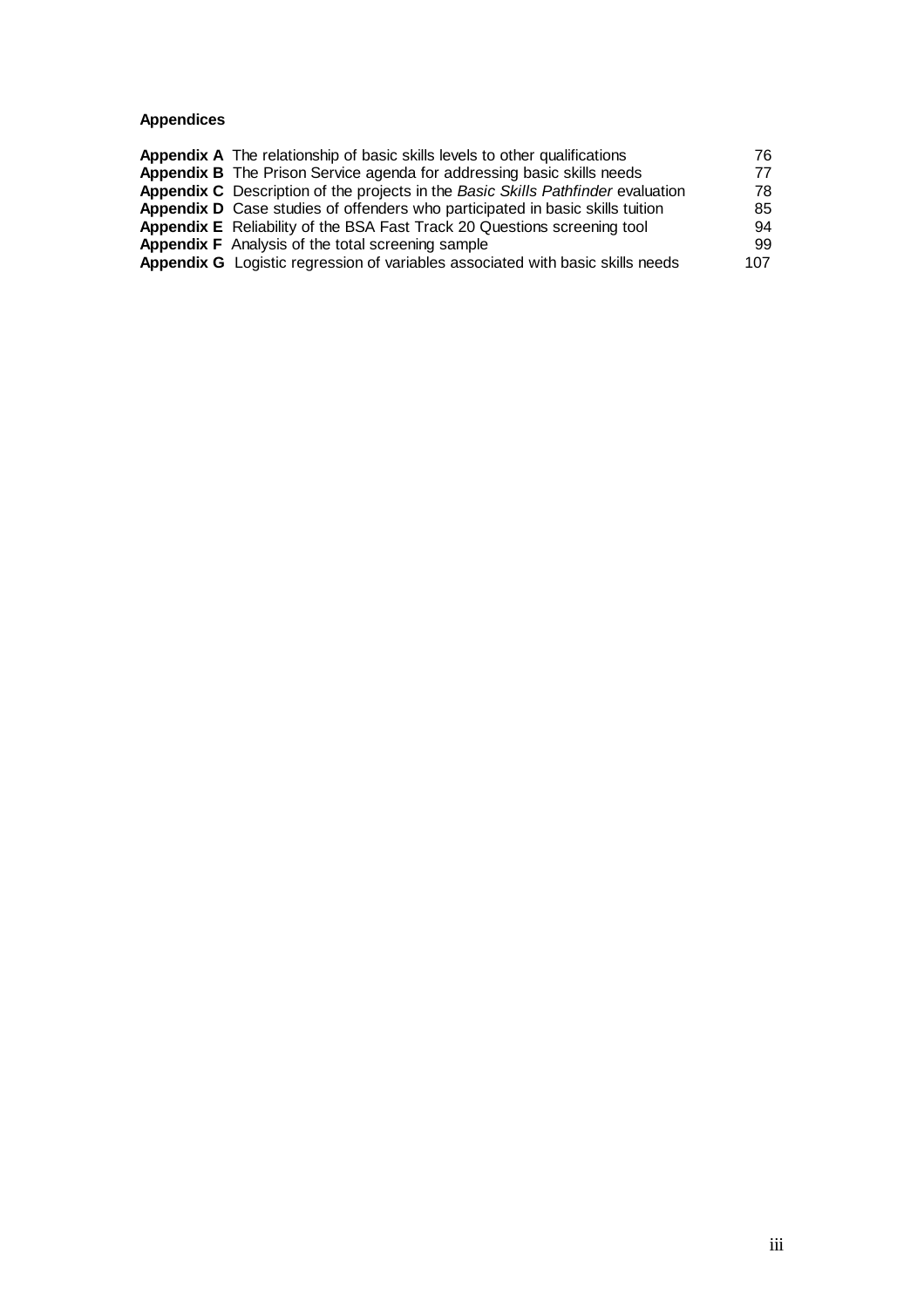# List of tables

|                                                                                  | Table 1.1: Basic skills levels<br>Table 4.1: In-depth assessments received<br>Table 4.2: The BSA's initial Assessment tool results<br>Table 4.3: Scores on the FT 20 Q broken down by sequence type<br>Table 4.4: The FT 20 Q scores of men and women sentenced to a                                                                                                     | 1<br>20<br>22<br>23<br>23              |
|----------------------------------------------------------------------------------|--------------------------------------------------------------------------------------------------------------------------------------------------------------------------------------------------------------------------------------------------------------------------------------------------------------------------------------------------------------------------|----------------------------------------|
|                                                                                  | or CPRO<br><b>Table 4.5:</b> The association between age and probable basic skills needs                                                                                                                                                                                                                                                                                 | 24                                     |
|                                                                                  | for all offenders in the sample<br>Table 4.6: The association between an offender's score on the FT 20 Q<br>and their accommodation status for those offenders sentenced                                                                                                                                                                                                 | 25                                     |
|                                                                                  | to a CRO or a CPRO<br>Table 4.7: Alcohol and drug abuse of offenders in the in-depth assessment<br>sample                                                                                                                                                                                                                                                                | 25                                     |
|                                                                                  | Table 4.8: Health of offenders in the in-depth assessment sample<br>Table 4.9: Number of schools attended by the in-depth assessment sample<br>$(n-202)$                                                                                                                                                                                                                 | 26<br>27                               |
|                                                                                  | <b>Table 4.10:</b> Factors which affected offenders' education<br>Table 4.11: Views of school experience<br>Table 4.12: Employment status of offenders in the screening sample broken                                                                                                                                                                                    | 27<br>28<br>29                         |
|                                                                                  | down by pathfinder area<br>Table 4.13: Mean scores on CRIME PICS II (n=288)<br>Table 6.1: Reference to basic skills in court reports<br>Table 6.2: Reference to basic skills in supervision plans<br>Table 6.3: Problems identified in PSRs<br>Table 6.4: Risk of reconviction in the comparison group and the                                                           | 31<br>48<br>49<br>50<br>50             |
|                                                                                  | experimental group<br>Table 6.5: Objectives in the supervision plan<br>Table 6.6: Association between basic skills level and attendance at the initial                                                                                                                                                                                                                   | 50<br>51                               |
| Table 6.8:<br>Table 6.9:<br>Table 7.1:<br>Table 7.2:<br>Table 7.3:<br>Table 7.4: | assessment procedure for basic skills needs (n=283)<br>Table 6.7: Frequency of attendance<br>Appointments missed<br>Reasons for failure to attend basic skills sessions (n=486)<br>Total set-up costs, in pounds<br>Quarterly on-going costs, in pounds<br>Quarterly cost of screening, in pounds<br>Quarterly cost of the initial assessment procedure for basic skills | 52<br>53<br>53<br>57<br>58<br>59<br>60 |
| Table 7.5:<br>Table 7.6:<br>Table F.2:                                           | needs, in pounds<br>Cost of provision<br>General ranking<br>Table F.1: Gender description by pathfinder area and sentence type<br>The FT 20 Q screening tool scores of men and women sentenced<br>to a CRO or CPRO                                                                                                                                                       | 60<br>61<br>101<br>101                 |
| Table F.3:                                                                       | The age distribution of male and female offenders who were<br>sentenced to a CRO or a CPRO aggregated across all pathfinder                                                                                                                                                                                                                                              | 102                                    |
| Table F.4:<br>Table F.5:<br>Table F.6:<br>Table F.7:                             | areas<br>The ethnic composition of the total sample<br>Accommodation status and sentence type of offenders<br>The type of accommodation being used by offenders who were<br>sentenced to a CRO or a CPRO, broken down by pathfinder area<br>PSR writer's judgement about substance abuse by an offender,                                                                 | 102 <sub>2</sub><br>103<br>104<br>104  |
| Table F.8:                                                                       | broken down by sentence type<br>The highest level of qualification obtained by offenders, broken                                                                                                                                                                                                                                                                         | 105                                    |
|                                                                                  | down by sentence type<br>Table F.9: Offenders' school attendance, broken down by sentence type<br>Table F.10: Risk of reconviction, broken down by pathfinder area                                                                                                                                                                                                       | 105<br>106                             |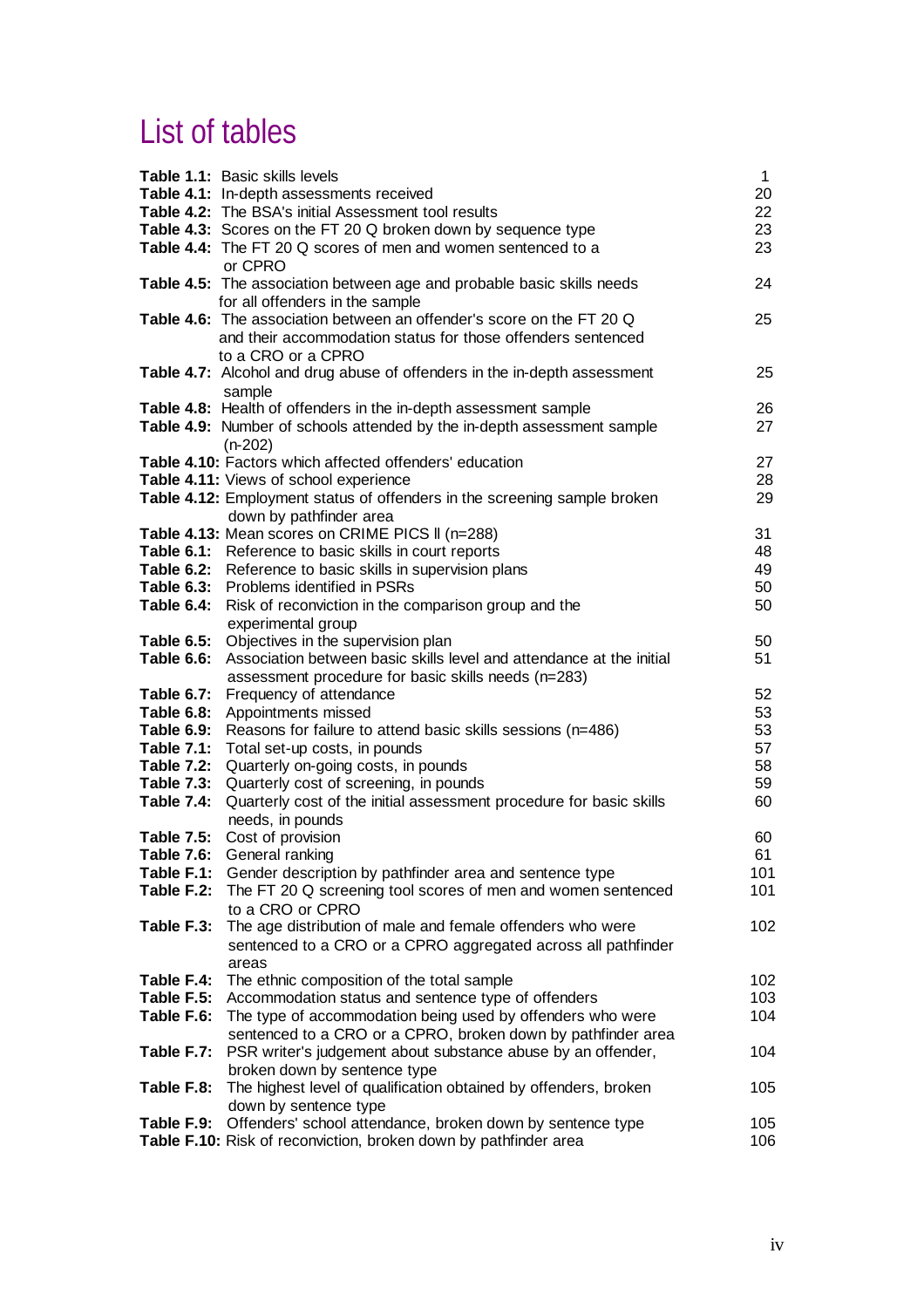| <b>Table G.1:</b> Results of a logistic regression for the probability of being<br>unemployed for the complete screening sample ( $n = 4283$ ,<br>$p \le 0.05$ ; $p \le 0.01$ )                               | 107 |
|---------------------------------------------------------------------------------------------------------------------------------------------------------------------------------------------------------------|-----|
| <b>Table G.2:</b> Results of a logistic regression for the probability of being<br>unemployed for those offenders sentenced to either a CRO<br>or a CPRO ( $n = 1,492$ , $p \le 0.05$ ; $p \le 0.01$ )        | 108 |
| <b>Table G.3:</b> Results of a logistic regression for the probability of having<br>a probable basic skills need for the whole screening sample<br>$(n = 5873, p \le 0.05; p \le 0.01)$                       | 108 |
| <b>Table G.4:</b> Results of a logistic regression for the probability of having<br>probable basic skills need for those sentenced to either a CRO<br>or a CPRO ( $n = 2,028$ , $p \le 0.05$ ; $p \le 0.01$ ) | 109 |

# List of figures

| <b>Figure 6.1:</b> Attrition from PSR stage to initial assessment procedure | 45 |
|-----------------------------------------------------------------------------|----|
| for basic skills needs                                                      |    |
| Figure 6.2: Attrition from screening to commencement of tuition             | 45 |
| <b>Figure 8.1:</b> The process of addressing basic skills needs             | 65 |
| Figure E.1: The FT 20 Q screening tool and literacy on the BSA's Initial    | 95 |
| Assessment tool ( $n = 112$ )                                               |    |
| Figure E.2: The FT 20 Q screening tool and numeracy on the BSA's Initial    | 95 |
| Assessment tool ( $n = 211$ )                                               |    |
| Figure E.3: Literacy on the BSA's BSA's Initial Assessment tool and Raven's | 97 |
| Progressive Matrices ( $n = 312$ )                                          |    |
| Figure E.4: Numeracy on the BSA's Initial Assessment tool and Raven's       | 97 |
| Progressive Matrices ( $n = 312$ )                                          |    |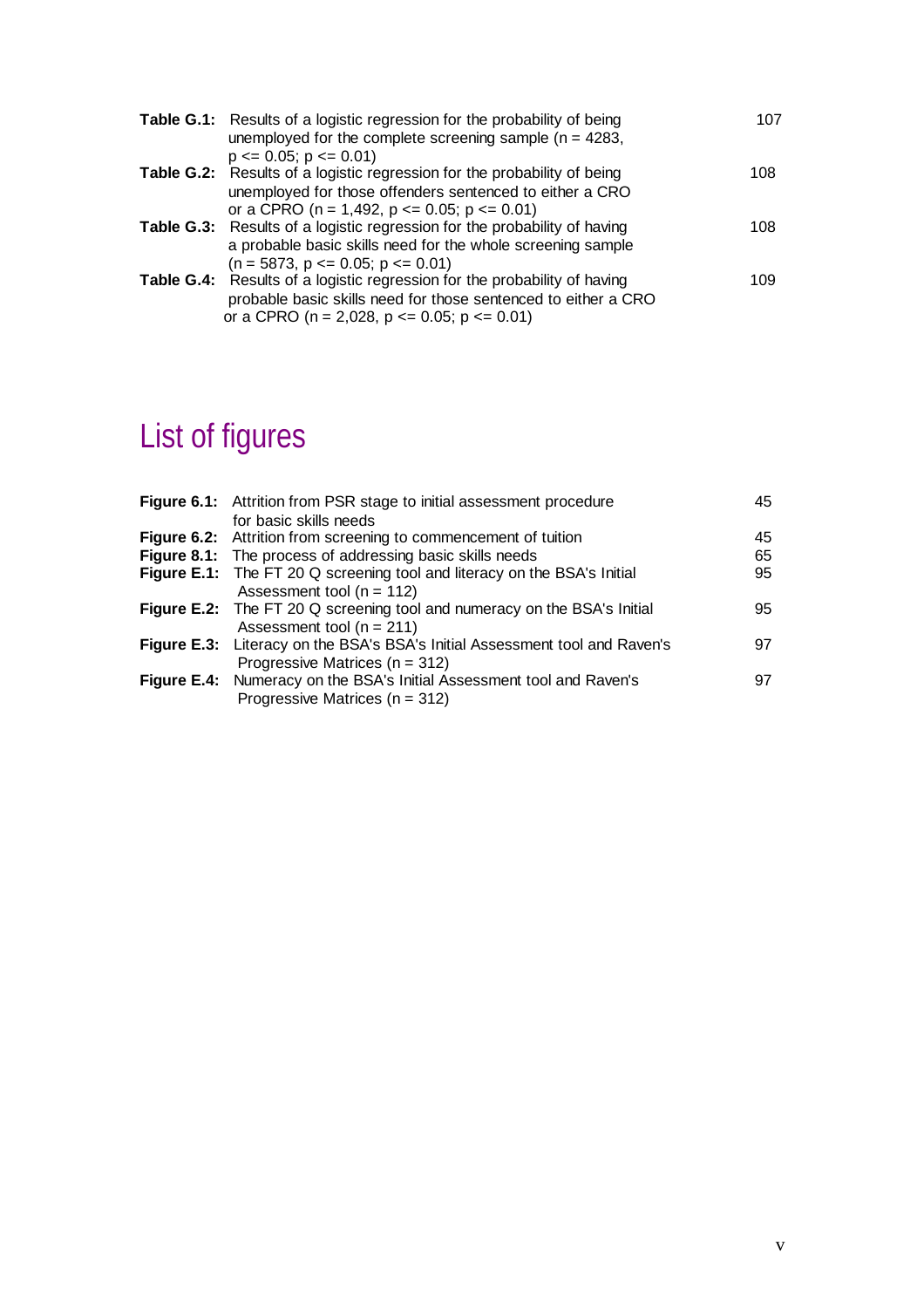### Acknowledgements

The evaluation team would like to thank all the staff in the *Basic Skills Pathfinder* areas. These were Cornwall, Cumbria, Dorset, Lincolnshire, Nottinghamshire, Sussex and Thames Valley Probation Areas. Without their patience and forbearance, this report would not have been possible.

We are indebted to staff in the Research, Development and Statistics Directorate within the Home Office, in particular, Sarah Pepper, Claire Flood-Page, Robin Elliott and Guy Eaton. We would like to thank the staff of the National Probation Directorate, in particular, Laura Fairweather and Chris Johnson.

We owe a special thank-you to our former colleague in the evaluation team, Dr Caroline Hudson, who is now the Basic Skills Advisor in the National Probation Directorate, and on whose work in the interim report, some parts of this report are based.

We are much indebted to Dr Ros Burnett, our colleague in the Centre for Criminological Research, for editing this report.

We are also grateful to Jenny Anderson, George Battle and Mark Ryan for data input and to Steve Ballinger and the administrative team in the Centre for Criminological Research for all their support.

Colin Roberts

Head of the Probation Studies Unit and Fellow of Green College.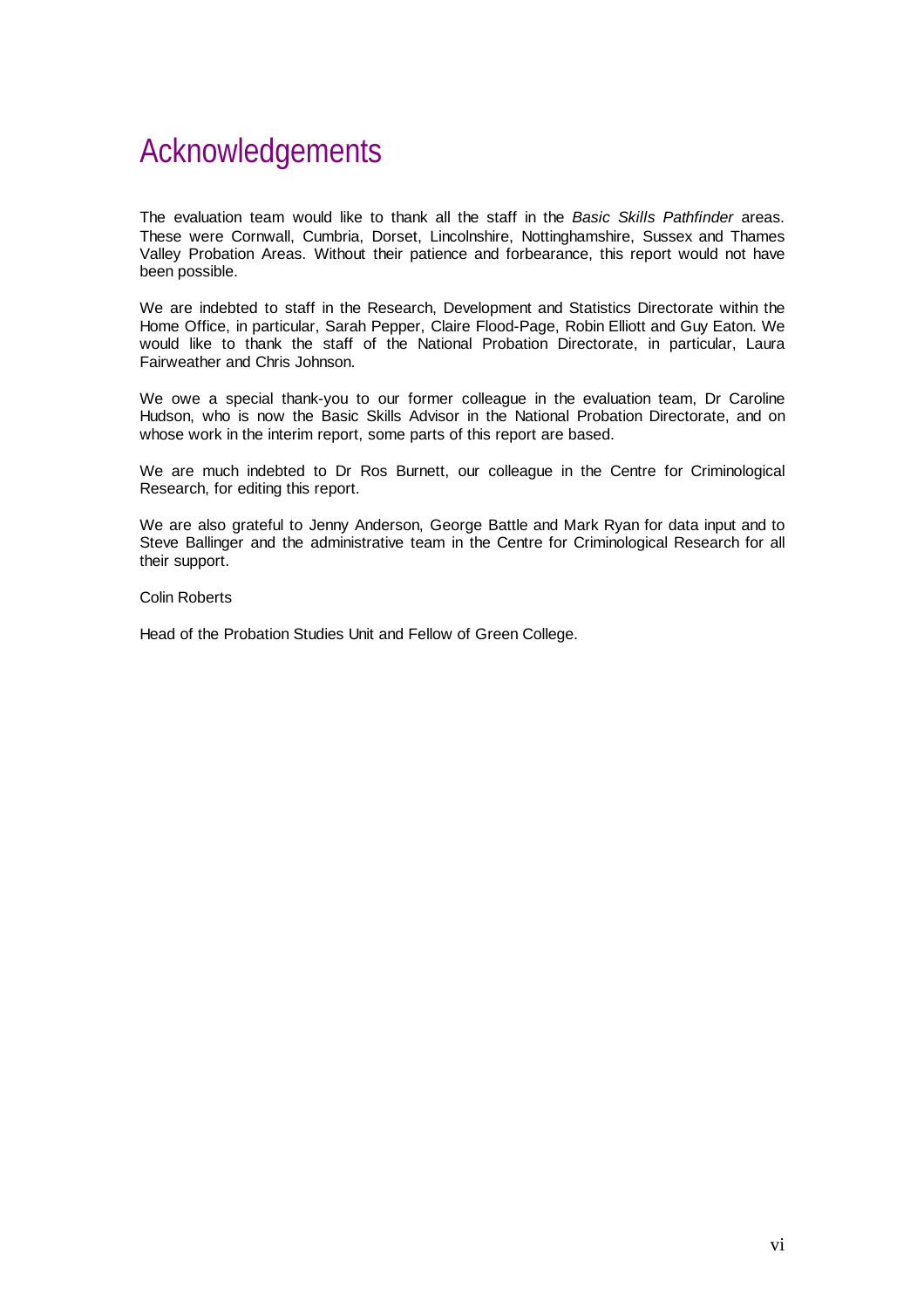### **Summary**

Previous research has shown that proportionally more offenders, when compared to the population as a whole, have low basic skills, poor school experience and are without vocational and academic qualifications. People with poor basic skills inevitably have restricted employment opportunities. Therefore, poor basic skills may be one factor underlying the overrepresentation of offenders and ex-prisoners in unemployment statistics. There is some evidence that interventions to improve basic skills and increase employment prospects are associated with reductions in reoffending. Projects to address the basic skills needs of offenders are therefore one way of potentially helping to reduce crime.

The Home Office *Crime Reduction Programme* funded a range of 'pathfinder' programmes aimed at developing evidence-based approaches to reducing crime. Pathfinder projects are exploratory, and are independently evaluated to learn more about 'what works'. The *Basic Skills Pathfinder* was one of these programmes and was intended to explore how best to help offenders in the community to improve their skills in literacy and numeracy.

Seven probation areas (nine before reorganisation of the National Probation Service) were selected to develop basic skills projects under central guidance from the National Probation Directorate. The Probation Studies Unit in the University of Oxford Centre for Criminological Research, together with the University's Department of Educational Studies and ESRC Research Centre on Skills, Knowledge and Organisational Performance, was commissioned to evaluate this pathfinder programme. The evaluation team collaborated with the project staff in the seven pathfinder areas in order to:

- make a baseline estimate of the prevalence of basic skills needs among offenders, by screening for basic skills needs all those offenders on whom pre-sentence reports had been prepared during the evaluation period;
- investigate the association between basic skills needs and other variables such as employment status, alcohol and drug abuse, school attendance and risk of reconviction;
- compare the different circumstances of those offenders who accessed basic skills provision (the experimental group) with those who did not (the comparison group);
- measure the progress of offenders who participated in basic skills provision within the seven pathfinder areas against intermediate outcomes such as improvements in basic skills, gaining and maintaining employment, and participation in further education and training. The time-span of the evaluation prevented the collection of reconviction data;
- undertake a cost-benefit analysis of the economic costs of implementing the basic skills projects, to compare these costs with positive results obtained through intermediate outcomes, and to estimate the resources needed to replicate the basic skills projects in other probation areas; and
- identify good practice and key challenges in the implementation of basic skills provision within community supervision.

'Basic skills needs' were defined as literacy and numeracy below Level 1, which, according to guidelines published by the Basic Skills Agency (BSA, 2000) is the minimum level of literacy and numeracy required for everyday functioning at work and in general. All of the seven projects developed their own model for tackling basic skills needs but were required to use the same screening and assessment tools, and to apply agreed procedures for data collection. The process of addressing basic skills needs involved three key stages:

- Screening for basic skills needs.
- Further, in-depth assessment of basic skills needs.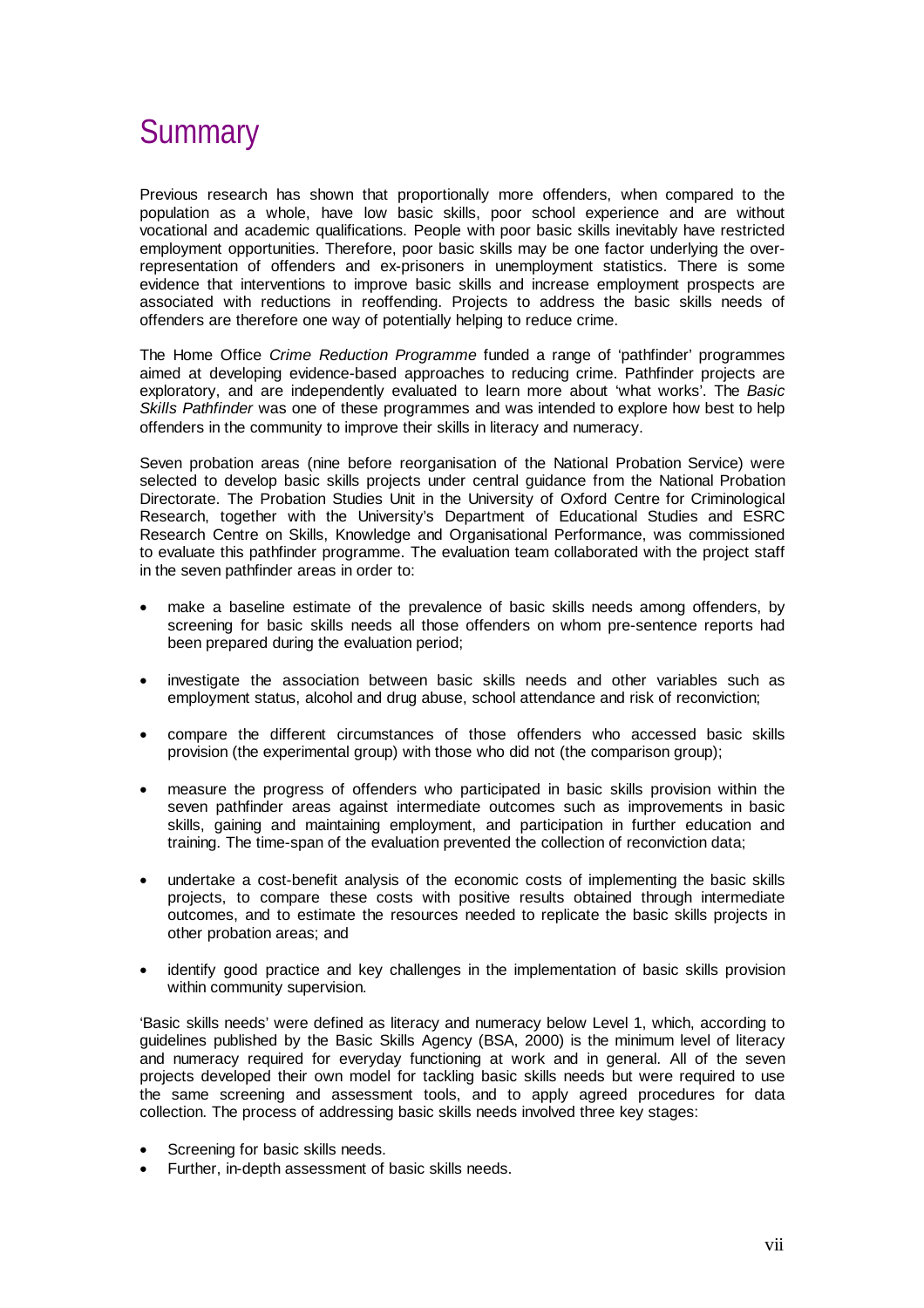• Basic skills provision.

Each of these stages was dependent on complementary work by staff to motivate participation, to organise referral, and to monitor and evaluate progress. Offenders' participation in tuition was generally voluntary, though co-operation with the further, in-depth assessment was often a requirement of their community supervision.

#### The scale of basic skills needs among offenders

It was found that a third of the sample of approximately 10,000 offenders probably had basic skills below Level 1. This proportion is significantly higher than those with serious literacy difficulties (estimated at around 20%) in the population as a whole, and reflects the proportion of individuals with serious numeracy difficulties (between 30%–50%) in the general population.

#### The characteristics of offenders with basic skills needs

The offenders who were 'positively' screened (as probably having basic skills needs) were more likely to be unemployed and without qualifications than those who were 'negatively' screened. The overall unemployment rate of 51 per cent among offenders in the screening sample was very high compared with the total UK unemployment rate of five per cent in 2001.

There were important discrepancies between the characteristics of the whole sample who were 'positively' screened and the smaller sample of those who attended the next stage for the further, in-depth assessment. It was found that there was a significant association between *alcohol or drug abuse* and suspected basic skills need in the total screening sample but this was not the case for those who received the in-depth assessment of their basic skills needs. Likewise, there was a significant association between *high risk of reconviction* and being 'positively' screened, yet significantly more in-depth assessments were undertaken on 'low risk' offenders compared to 'high risk' offenders. Also, those with a *history of irregular school attendance* were significantly less likely to attend for the in-depth assessment of basic skills needs.

These discrepancies between characteristics of the sample screened and characteristics of the sample who were further assessed (and who attended basic skills tuition) are indicative of issues that 'got in the way' of planned interventions to meet basic skills needs, and that were reflected in high attrition.

#### The problem of attrition

There was a major problem with attrition (a lessening of numbers) at every stage of the *Basic Skills Pathfinder* evaluation process, which meant that only a small number of 'eligible' offenders received any basic skills tuition:

- Around a third of offenders were not screened at the PSR stage, although this had been required during the period of the evaluation.
- The highest rate of attrition occurred following screening for possible basic skills needs. Of the 1,003 who were screened as probably needing basic skills provision, only 194 (19%) subsequently attended for assessment, and only 16 per cent received a more indepth assessment. The referral rate varied between areas (from 33% to 10% of those positively screened) and varied on a monthly basis within areas.
- Following through the progress of those who were first screened, then received the indepth assessment and were confirmed as having basic skills needs, only a small percentage went on to attend for tuition.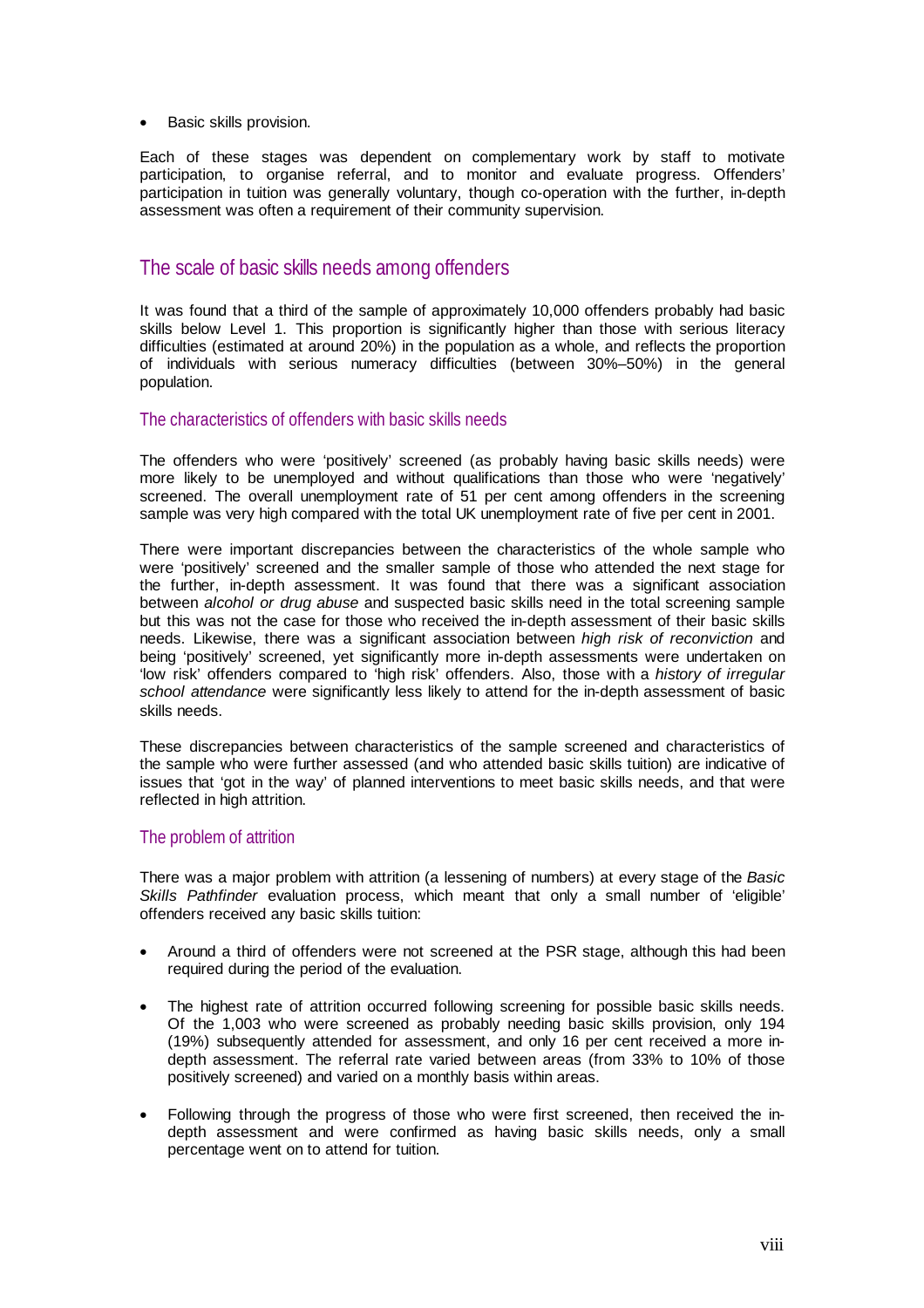The majority of those who did receive help with their basic skills, did so for only a few hours and then 'dropped out'. The average number of sessions attended was six, while the most frequent number of sessions attended was only two.

Thus, the focus of the *Basic Skills Pathfinder* evaluation necessarily changed, from looking at both implementation issues and outcomes from basic skills provision, to focussing more on the reasons for attrition.

#### Explaining attrition

An analysis of why many of those who were 'eligible' did not access basic skills provision was undertaken, examining case material for the experimental group (145 offenders) and for a comparison group (311 offenders). The findings, together with interviews of probation staff, tutors and offenders, and statistical analysis of monitoring data (from five of the pathfinder projects), suggested the following explanations for the high attrition rate at each stage of the process:

- Problems other than basic skills needs were likely to be prioritised, for example, drugs rehabilitation, housing needs or attitudes to offending. A similar proportion of offenders in the comparison group could have benefited from basic skills help as in the experimental group, but the need to address the problem was less likely to be prioritised in the supervision plans for those in the comparison group.
- Offenders were often insufficiently motivated to attend the various stages of basic skills provision.
- Staff were inconsistent in applying the screening and referral criteria. Some offenders who were 'eligible' to be screened, and referred, *were not*, while others who had not been screened, or who were 'negatively' screened, *were* referred for the in-depth assessment and/ or basic skills provision.

#### The tuition and support provided

Basic skills tuition and other support was provided by qualified tutors or by mentors. Most of the tuition occurred on a one-to-one basis and generally took place in a probation office. Tutors were frequently based in probation offices, raising their profile among staff but potentially distancing them from their own professional development. Examples of good practice included: linking teaching material to the interests and needs of learners; applying a individual learning plan; providing transport for those who would otherwise be unable to attend; and ensuring that individuals have relevant information and encouragement to seek out support themselves over the long-term.

Quantitative data on outcomes for those who received basic skills provision was largely unavailable. Most of the small proportion who did progress to attending basic skills tuition only went on a small number of occasions. However, interviews with individuals who persevered in attending, and with their tutors, revealed encouraging 'success stories', indicating the major benefits that can be gained over even a short period of time. The most frequently mentioned motivation for attending was to improve their chances of gaining employment. Most thought that, by increasing their opportunities, and by changing their self-concept and quality of life, better basic skills would *indirectly* help them to avoid further offending.

#### A cost-benefit analysis

Staff costs were the main component in a cost-benefit analysis. On average, each screening and each in-depth assessment undertaken consumed staff time to the value of £2.60 and £9.70 respectively, excluding administrative costs. The average cost of one session (1.5 hours) of individualised teaching was £15. Frequent missed appointments therefore mount up to a considerable loss. Tackling the attrition rates would undoubtedly improve the economic performance of basic skills provision. Group provision was more expensive per hour;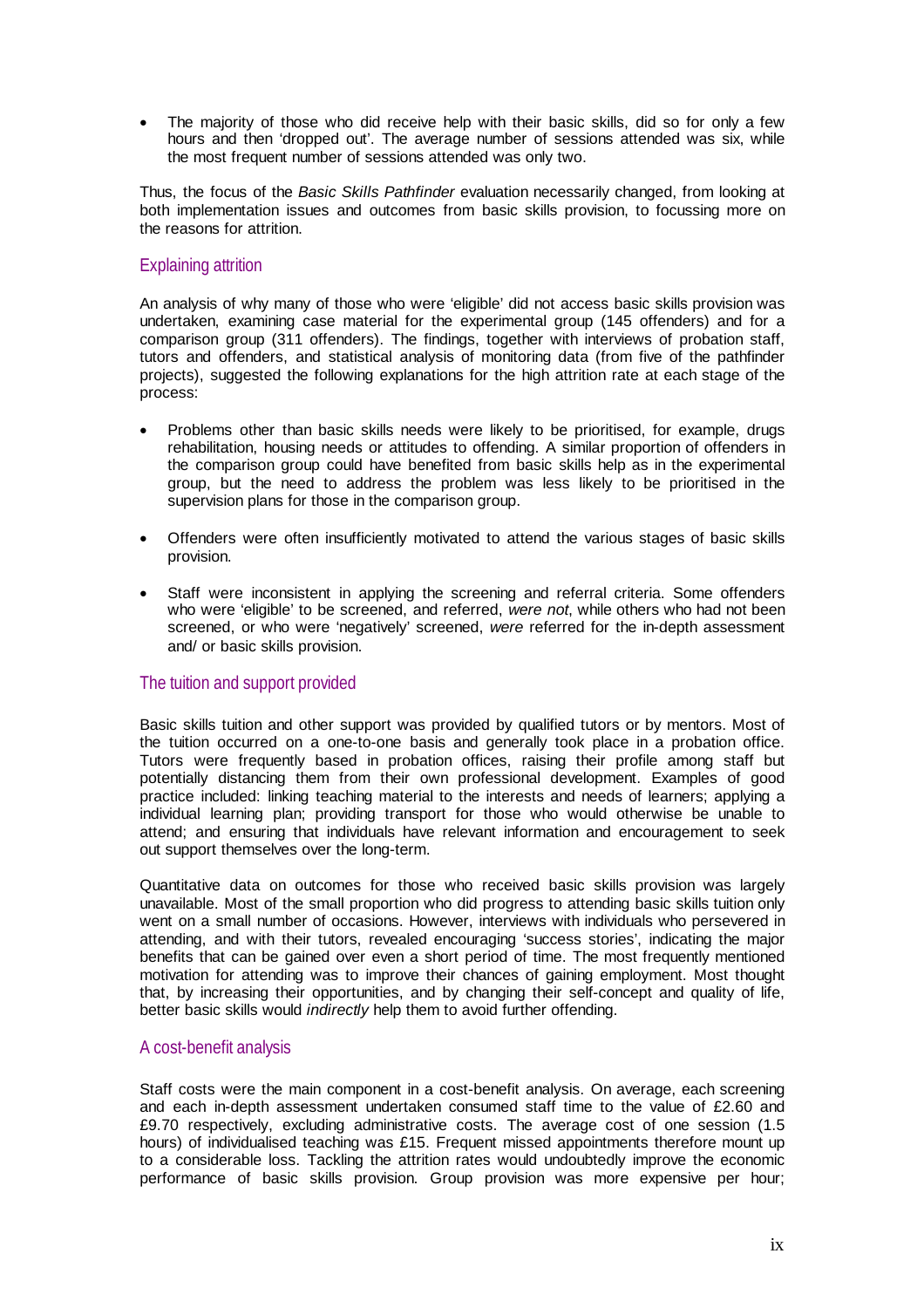however, if attendance to group provision was guaranteed, then group provision would be cheaper than one to one.

#### Learning points and recommendations

#### **Integration into case management systems**

The evaluation revealed that basic skills work was generally given less attention than the extensiveness and impact of the problem merits. There should therefore be an explicit process for basic skills screening, assessment, referral and provision built into community sentences and promoted by staff on every level, with appropriate training and administrative support. While there is a need for consistency and regulation at each stage, the system should be flexible to allow for differences in individuals' readiness and motivation to address basic skills problems at different times. The quantity and quality of work undertaken at each stage of the process should be fully monitored and inspected.

#### **Basic skills screening and the referral criteria**

Experience gained in the pathfinder areas indicated that it was feasible and most appropriate for basic skills screening to be carried out by probation staff when they were interviewing an offender in order to prepare a court report. The BSA's 'Fast Track 20 Questions' was shown to be an adequate screening tool, despite some drawbacks. There was general agreement that prior training in use of the screening tool was required. For those screened as likely to have basic skills needs, it was found that rapid referral for the further, in-depth assessment was most likely to lead to 'take-up' of provision by the individual.

#### **The further, in-depth assessment**

It was feasible for the further investigation of basic skills to be carried out at the commencement of a community sentence, in order to inform the case manager's initial assessment and supervision plan. The majority of basic skills staff involved in carrying out the in-depth assessment thought that a shorter testing procedure, using fewer instruments than used during the evaluation period, would be more appropriate to avoid delays before tuition could be commenced. However, a common view was that the in-depth assessment should also include attention to speaking and listening skills.

#### **Improving tuition**

Planned tuition for basic skills should be integrated with other elements of a community sentence and included as an objective in the supervision plan and sentence. At the same time offenders should be helped to make contact with external providers of basis skills courses so that they are enabled to make improvements over the long-term.

More use should be made of information and communication technology (ICT) to facilitate learning and add to its appeal. Consideration should be given to the development of speaking and listening skills in accordance with the National Standards for Literacy and Numeracy (DfES, 2001) and the Adult Literacy Core Curriculum (BSA, 2001). More use could be made of group work to complement individualised teaching.

Outcome measures should include short-term, attitudinal changes to reflect increased selfefficacy and changed attitudes towards learning, employment prospects and desisting from crime. Positive outcomes can then be appropriately monitored over the short-term as well as long-term.

#### **Motivational work**

Much of the attrition was attributable to low motivation by offenders to address their basic skills needs. By implication, there is a clear need for motivational strategies to be utilised. A pre requisite to good motivational work by probation staff is that they themselves are committed to the value of basic skills interventions and that the relevance of such work to Probation Service goals is promoted by senior management and within training.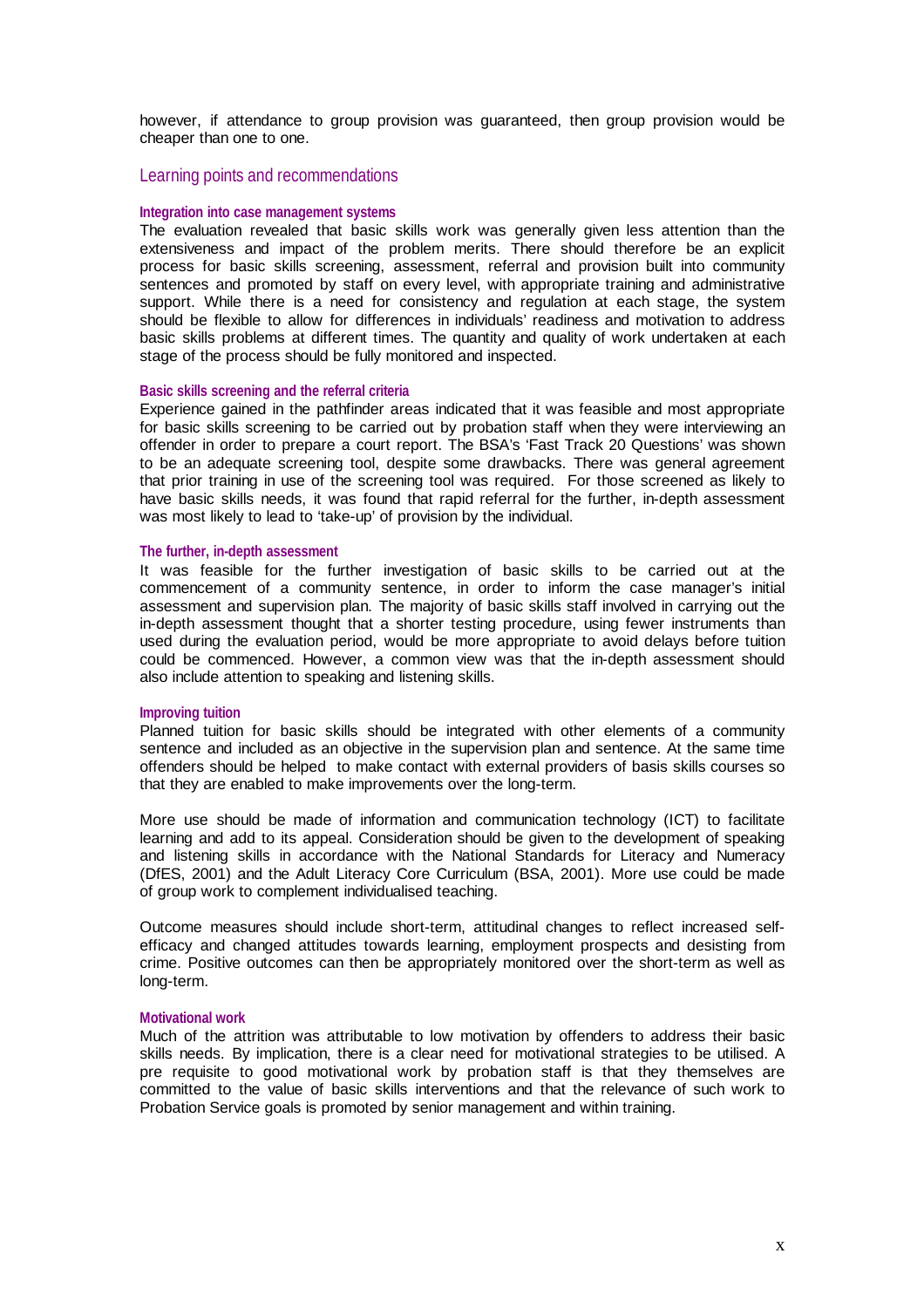# 1. Why does the Probation Service need a basic skills programme?

In order to appreciate why the *Basic Skills Pathfinder* was set up, it is necessary to be aware of the scale of basic skills need among offenders as well as the rest of the population, and the relevance of basic skills to offending and recidivism. This introductory section outlines the extent of the problem and national strategies to address it, and presents a brief literature review of research investigating the relationship between basic skills and other variables which have been found to be correlated with offending. Previous research investigating the effectiveness of educational interventions aimed at reducing offending is also discussed. A note of clarification about what was meant by 'basic skills needs' and the criterion applied during the pathfinder evaluation is first given.

#### What are basic skills?

The definition of 'basic skills' used by the Basic Skills Agency (BSA), and which has been applied for the *Basic Skills Pathfinder* evaluation, is:

*The ability to read, write and speak in English or Welsh and use mathematics at a level necessary to function and progress at work and in society in general* (BSA, 2000).

The emphasis is on everyday *functioning* rather than on developing skills for specific purposes that are separate from routine life. Functional literacy is defined in *Skills for Life*  (Department for Education and Employment (DfEE), 2001) as the level that is expected of a competent 11/year/old. An example given of a serious difficulty with literacy is not being able to locate the page reference for plumbers in the Yellow Pages. An example of difficulty with numeracy, provided by the BSA, is working out the change from £2 after buying three items, one priced 68 pence, and two priced 45 pence. Functional numeracy is the equivalent to Entry and functional literacy is the equivalent to Level 1 in the hierarchy set out by the BSA.

Table 1.1 below shows the definitions of the basic skills levels following the adjustments made to the levels as part of the development of the *National Standards for literacy and numeracy* (Department for Education and Skills (DfES), 2001) as specified by the Qualifications and Curriculum Authority (see Appendix A also). In this report, however, the basic skills levels before adjustment will be used (see chapter 3).

| Pre-Entry | Below National Curriculum Level 1.                                        |
|-----------|---------------------------------------------------------------------------|
| Entry 1   | National Curriculum Level 1.                                              |
| Entry 2   | National Curriculum level 2. The level of a competent seven-<br>year-old. |
| Entry 3   | National Curriculum level 3.                                              |
| Level 1   | National Curriculum levels 4/5. The level of a competent 11-<br>year-old. |
| Level 2   | GCSE A* to C.                                                             |

#### *Table 1.1: Basic skills levels*

For the purposes of the *Basic Skills Pathfinder* projects and throughout the evaluation, 'basic skills needs' was defined as literacy and numeracy skills below Level 1. From April 2002, the National Probation Directorate (NPD) has introduced 'below Level 2' as the criterion for assessing a person as having 'basic skills needs'.

#### The basic skills problem in the UK

A working group was appointed by the Secretary of State for Education in June 1998 to look at basic skills for adults over the age of 16, and was chaired by Sir Claus Moser, Chairman of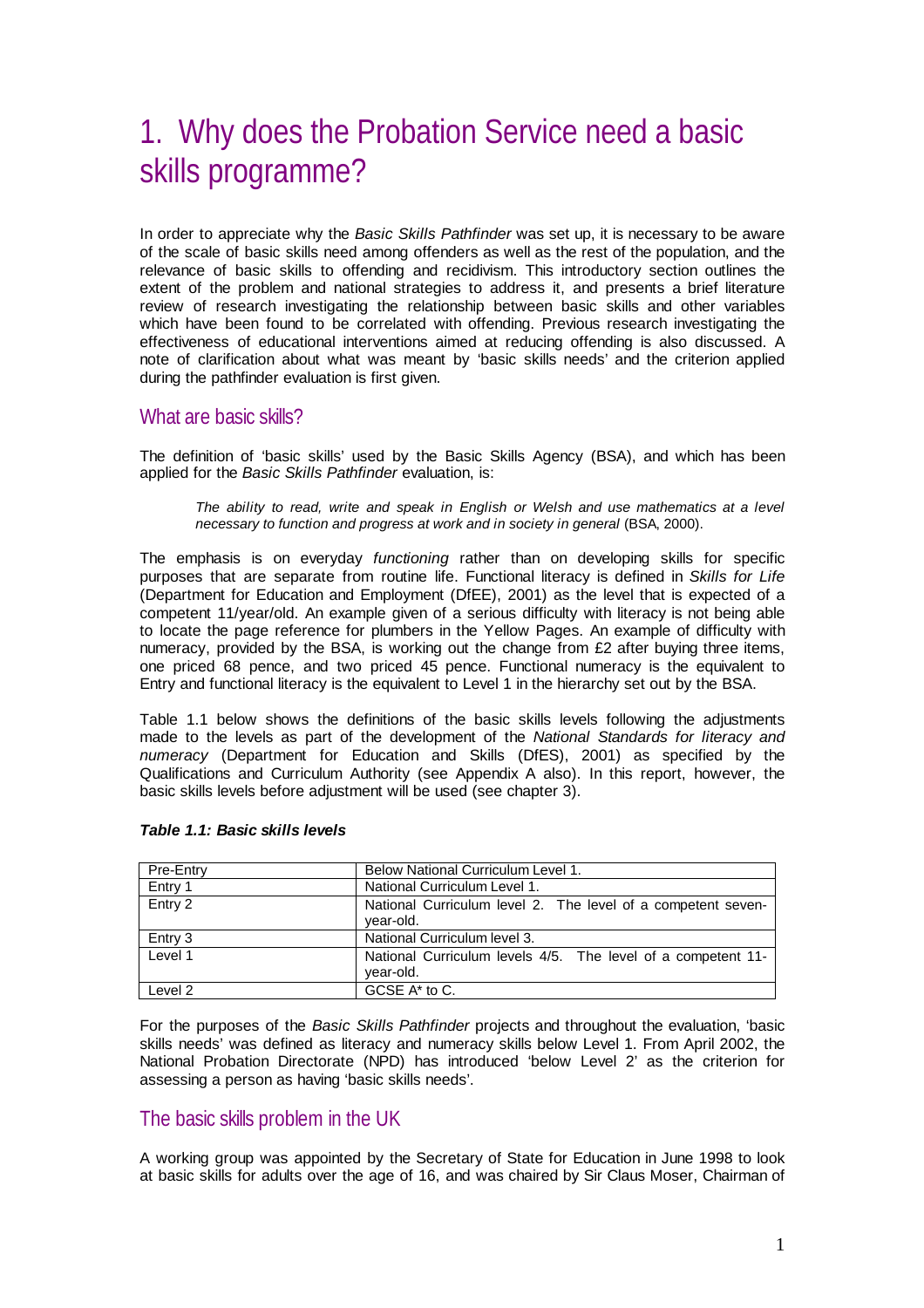the BSA at that time. The product of this working group, *A Fresh Start* (DfEE, 1999), otherwise known as the *Moser Report*, has been crucial in drawing political attention to adult basic skills in England.

The report *A Fresh Start* suggested that one in five adults in England (approximately seven million) have serious difficulties with literacy and far more (30%–50%) have serious problems with numeracy. This is one of the worst levels of literacy and numeracy in Europe (Social Exclusion Unit, 2001). The report proposed far-reaching recommendations for developing adult basic skills practice and proposed a wide-ranging national strategy intended to 'halve the levels of functional illiteracy and innumeracy in about a decade' (DfEE, 1999).

In response to these recommendations, the Adult Basic Skills Strategy Unit (ABSSU) was set up in 2000, within the DfES. ABSSU is responsible for the implementation of *Skills for Life* (DfEE, 2001), and for ensuring that efforts to improve literacy, language and numeracy at national and local level are consistent and well co-ordinated. While poor basic skills in adults is by no means a new phenomenon, basic skills provision for adults has been very much a 'Cinderella' service (Brooks *et al.*, 2001), but this situation is now being addressed. Funding for *Skills for Life* (DfEE, 2001) rose by £150 million between 2000 and 2003, taking spending overall on basic skills to around £1.5 billion by the year 2004. *Skills for Life* includes detailed recommendations and national targets aiming to reduce the number of adults with difficulties with literacy and numeracy (750,000 by 2004 and 1.5 million by 2007).

The numerous proposals put forward in *Skills for Life* to tackle basic skills problems include targeting resources on disadvantaged areas and groups at risk of sustained social exclusion. Four priority groups were identified: (1) unemployed people and other benefit claimants; (2) prisoners and offenders supervised in the community; (3) public sector employees; and (4) workers in low-skilled jobs (half of the seven million people with weak literacy and numeracy skills are in work). Research has revealed that literacy and numeracy problems are common for each of these groups.

#### The prevalence of basic skills needs among offenders

It has long been known from research into the characteristics of offenders that the average educational achievement of offenders is lower than that of the general population. They leave school at a younger age, have higher levels of truancy, suspension and permanent exclusion from school, and have fewer qualifications. What has not been recognised, until relatively recently, is how high the proportion of adult offenders is who, as a result, have not mastered basic literacy and numeracy skills. Recent attention to the issue of basic skills beyond the field of criminal justice has filtered down into criminological research and work with offenders. See Caddick and Webster (1998) for a helpful review of this literature.

Estimates of the prevalence of basic skills needs among the offending population have varied. Stewart and Stewart (1993) investigated a representative sample of 1,389 offenders aged between 17 and 23, drawn from seven probation services. Most were found to be early school leavers with no qualifications, who 'were ill-prepared for any possible employment opportunities'. A study during the 1970s found that 15 per cent of offenders in custody were semi-literate (Palfrey, 1974) while a more recent survey indicated that as many as one in two of all prisoners received into 16 prisons during one week had a low level of literacy (Adult Learning and Basic Skills Unit, 1994). In the report of the Social Exclusion Unit (2002), *Reducing Reoffending by Ex-Prisoners*, it is noted that:

- fifty-six per cent of prisoners are unemployed before sentencing;
- fifty per cent have poor reading skills;
- eighty per cent have poor writing skills; and
- sixty-seven per cent have poor numeracy skills.

Discrepancies in findings may reflect different assessment tools and alternative definitions of 'basic skills'. Some use 'basic skills' as an umbrella term covering both literacy and numeracy skills, and others focus more on literacy.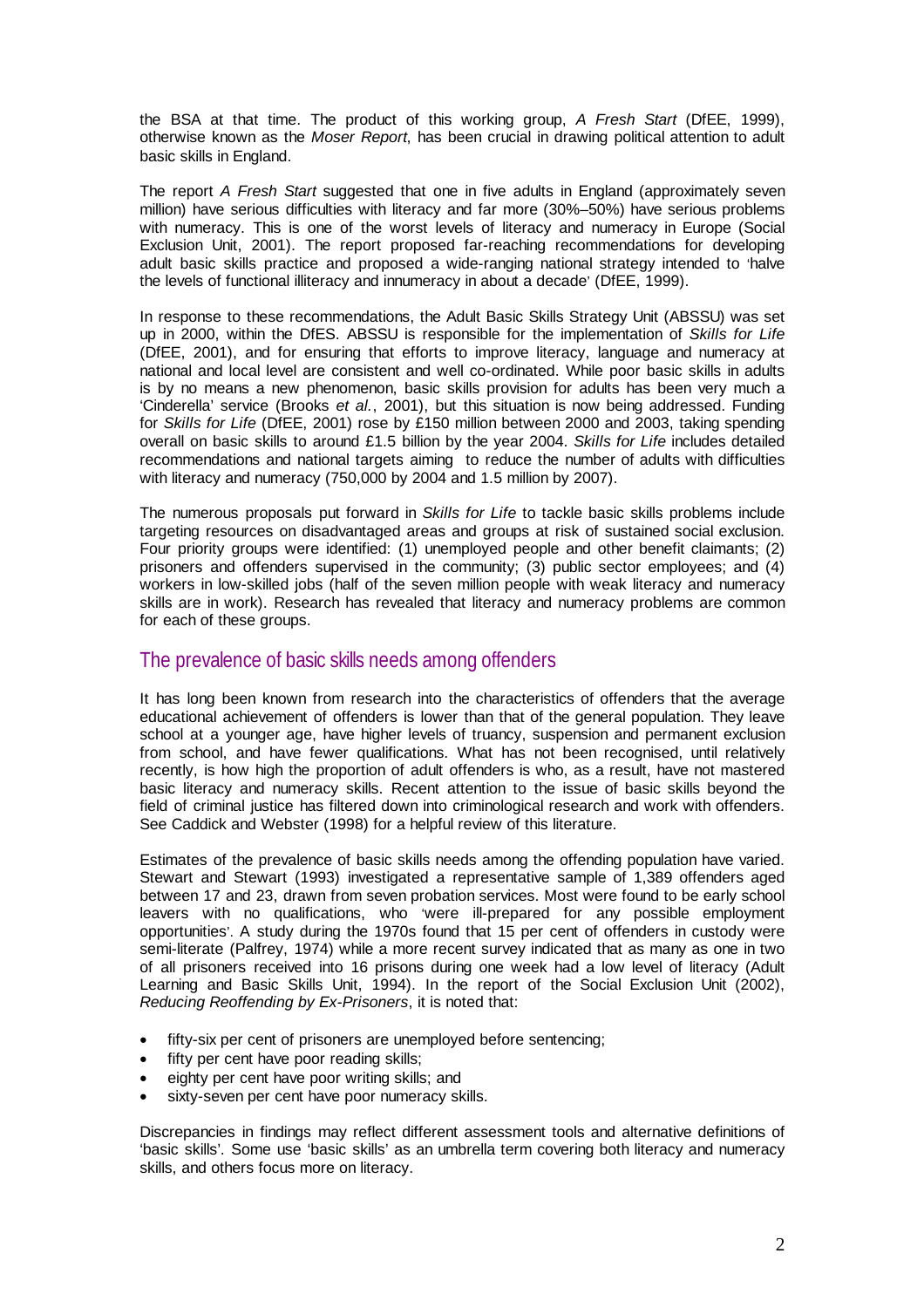Furthermore, definitions may or may not distinguish between basic skills needs that reflect lack of opportunities to learn and basic skills difficulties that are a result of learning disabilities, such as dyslexia. This distinction needs to be recognised because of the implications for differences in provision to tackle the underlying causes. Where to draw the line between basic literacy skills and dyslexia is a matter of some controversy. According to some research, dyslexia is over-represented in offender populations (Devlin, 1996), while others (e.g. Rice, 1999) have argued that the frequency of literacy difficulties found can more appropriately be attributed to other factors such as poor school experience and socio-economic status. Other research has suggested that the likely prevalence of dyslexia in the population depends upon the definition adopted (Snowling *et al.,* 2000).

Regardless of where the boundaries are to be drawn in defining basic skills, what is at issue is not distinct skills for occasional or specialist use, but 'a set of tools for organising, planning and managing personal circumstances' (Davis *et al*., 1997) that are woven into the social processes of every day life.

#### The relevance of basic skills to offending

At first glance, having difficulties with, for example, filling in forms or subtraction of one sum of money from another, might seem remote from the more apparent causes of, and acknowledged motives for offending. While there is not a direct causal connection between difficulties with literacy and numeracy and committing crime, a lack of basic skills is related to several other variables that are known to be correlated with crime: unemployment, poor school experience, social exclusion and various psychological or cognitive factors linked to self-concept and attitudes to offending.

#### Employment and basic skills

Fairly obviously, for those who have poor basic skills, a large proportion of the employment market is closed to them, and therefore legitimate sources of sufficient income may be outside their reach. Apart from the financial implications of being without work, the long-term unemployed are also deprived of the potential psychological and interpersonal benefits of employment.

People with poor basic skills who do gain employment are less likely to secure 'a good job' in which they would happily remain. Those entering the job market are now increasingly expected to have qualifications and the jobs which require few or no academic achievements are diminishing (Bynner and Parsons, 1999; Felstead *et al.*, 2002). At present, those without academic qualifications are far more likely to be unemployed than those with qualifications (Aronwitz and DiFazio, 1994; Joshi and Paci, 1999). Atkinson (1992) referred to more poorly skilled individuals 'swimming against a tide of increasing requirements' in the labour market, suggesting that those with poorer skills are in danger of being drowned.

The International Adult Literacy Survey (IALS), carried out in 1996, showed that gaining employment and the amount earned were linked to literacy levels (Carey *et al.*, 1997). An analysis of the data from the 1970 British Cohort Study and the 1958 National Child Development Study carried out by Bynner *et al*. (2001) suggests that individuals who improve their basic skills also improve their chances in the labour market by moving up the occupational status scale and resisting unemployment. Bynner *et al*. also suggest that::

*Level one or better numeracy skills produced a return to earnings on average of 26 per cent more than for adults with skills below this level and 16 per cent for literacy skills at this level.* 

Unemployment may be an indirect rather than a direct cause of crime (Tarling, 1982) which interacts with a variety of other social and demographic variables. In a study of offenders in six probation areas (with a sample of more than 7,000 offenders), May (1999) found that those who were recorded as unemployed were significantly more likely to be reconvicted than those who were employed. This confirms Farrington *et al*. (1986) findings when he followed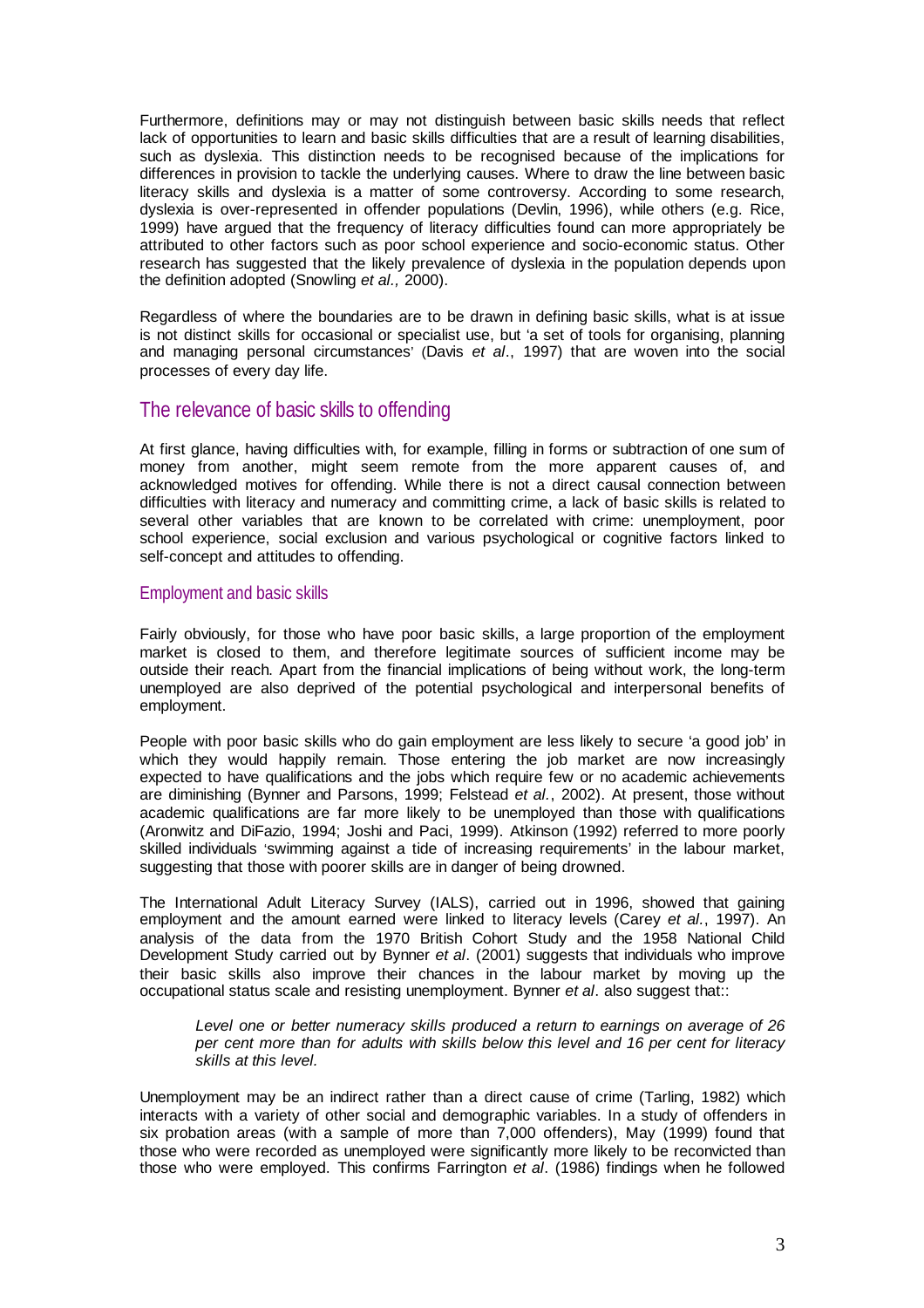up the Cambridge delinquency study. Research by Lipsey (1995) found that employment was the most significant factor in reducing offending rates.

#### Offending and school experience

Behaviour at school, academic performance and school attendance have been identified as relevant to offending (Graham and Bowling, 1995; Rutter *et al*.,1998; Berridge *et al.*, 2001). Graham and Bowling (1995) based on a sample of over 2,000 young people, found the odds of offending for those who had truanted from school were more than three times than for those who had not truanted. Three-quarters of the males temporarily excluded from school were offenders. The Audit Commission (1996) found that 43 per cent of offenders of school age sentenced in the youth court had been expelled. Berridge and co-authors aimed to establish whether and to what extent permanent exclusion from school had an independent effect upon the offending careers of 343 young people. They concluded that school exclusion is mainly a male phenomenon with a ratio of four-to-one male to female exclusions, and that offenders are considerably over-represented in exclusion statistics. Of those who had been excluded from school, 65 per cent had been cautioned or convicted of a criminal offence at some point in their lives. A MORI survey carried out for the Youth Justice Board (Youth Justice Board, 2001) found that excluded children were significantly more likely to commit criminal offences than children in school (60% compared to 25%).

Berridge *et al*. (2001) also found that most expelled students had experienced longstanding difficulties with education and were more likely to have special educational needs, usually related to emotional and behavioural difficulties. In some cases, under-achievement may arise as a result of a specific learning difficulty, such as dyslexia, rather than non-attendance or difficult behaviour (Hinshaw, 1992). Of course, such learning difficulties may themselves give rise to emotional and behavioural problems, and a reluctance to attend school, thereby compounding the problem.

#### Social exclusion, education and offending

A lack of basic skills may well play a large role in the gradual social exclusion of offenders from their communities and from society in general. The Social Exclusion Unit (2001) defines social exclusion as:

*… a shorthand term for what can happen when people or areas suffer from a combination of linked problems such as unemployment, poor skills, low income, poor housing, high crime, bad health and family breakdown.* 

Based on an analysis of performance data from a reading test sat by individuals participating in the 1970 British Cohort Study at age 10, Bynner and Parsons (2002) concluded that 'poor reading is an important element of social exclusion, with early risk factors compounding the process'. Research conducted by MORI on behalf of the BSA (BSA, 2001), and using semistructured interviews with a representative sample of 2,089 adults throughout Great Britain showed links between poor basic skills, financial exclusion and social disadvantage. According to Bynner *et al*. (2001), increased levels of basic skills achievement would help to reintegrate those who are socially excluded, because of the resulting effect on levels of physical and mental health, achievement at school and opportunities to participate in various activities.

#### Basic skills and self factors

Another indirect association between poor basic skills and offending may be the psychological difficulties which can accrue. It has been suggested that restricted opportunities as a consequence of educational difficulties can contribute to negative self-concept and low selfefficacy. When legitimate opportunities are limited or blocked, the resulting frustration can contribute to anger and impulsive actions, including offending behaviour (Merton, 1968; Cloward *et al.,* 1960; Agnew, 1992). Furthermore, individuals who lack educational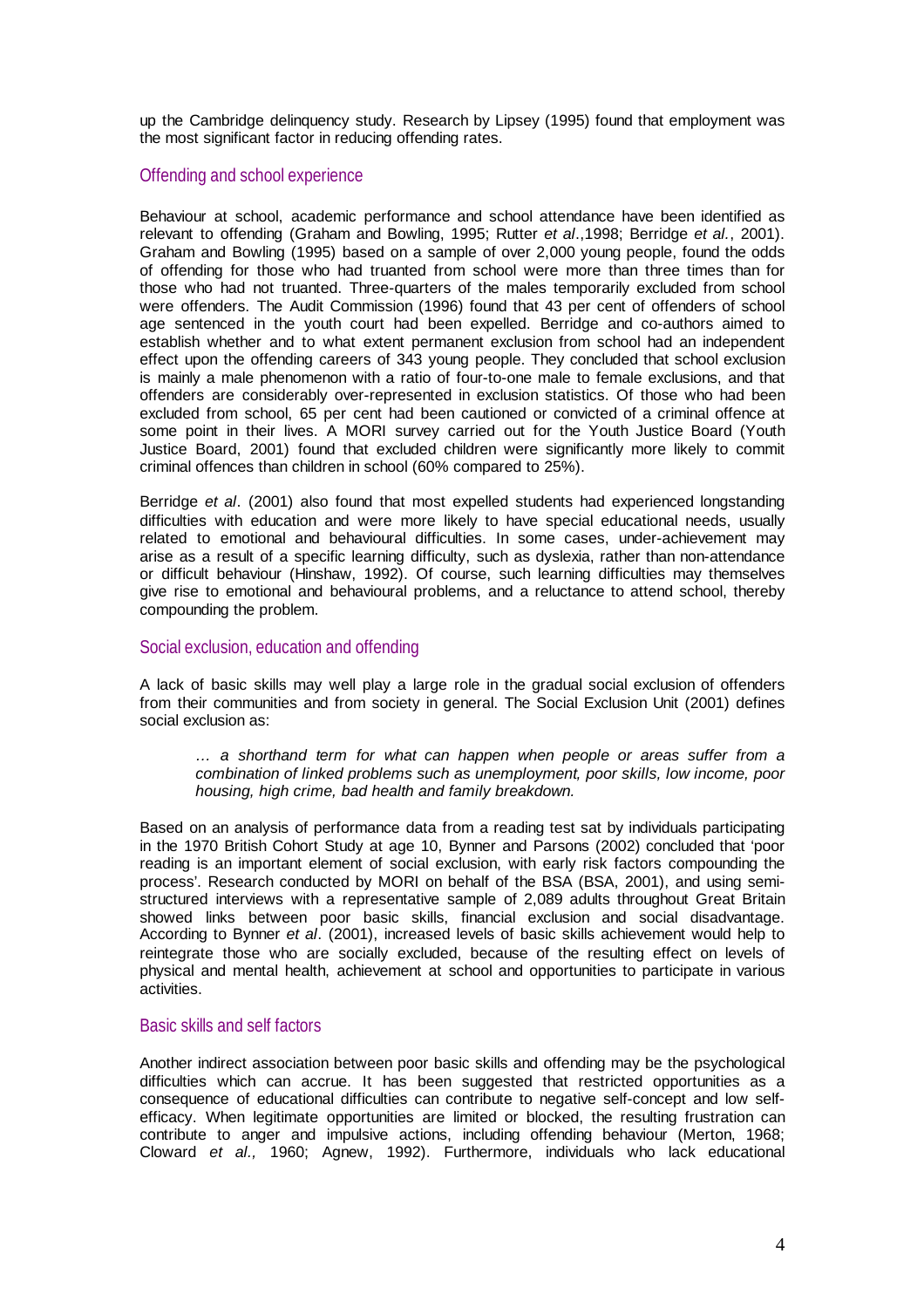achievement may be limited to socialising with others who are similarly disadvantaged, perhaps leading them into 'deviant' subcultures (Cohen, 1955).

#### Do basic skills interventions help to reduce offending?

Given the prevalence of basic skills deficiencies amongst the offending population, it is clear that interventions to improve basic skills are important. For this reason, there has been considerable interest in looking at whether educational intervention could reduce reoffending either on its own or in association with other programmes. Research into this question is fraught with difficulty because of numerous other variables that could impact on future offending either in combination with a basic skills intervention or unrelated to it. An additional barrier against carrying out a rigorous evaluation is that educational intervention tends to rely on self-selection of programme participants rather than random assignment to the intervention and controlled comparison groups, and therefore the true impact of the intervention cannot usually be evaluated adequately (MacKenzie, 1997; Cecil *et al.*, 1997). Other problems with this kind of research include the adequacy of follow-up periods. However, research has been carried out in an effort to measure the effectiveness of educational intervention programmes on offending behaviour.

Perhaps the most promising findings, although obtained in a prison study in Canada, were from Porporino and Robinson (1992) who evaluated an initiative funded by the Correctional Service of Canada to provide adult basic education in prisons. A substantial reduction in reoffending among those who attended the basic literacy and numeracy courses was reported. While 30 per cent of the adult basic education completers were returned to prison during the follow-up period, 36 per cent of those who were released before completing the course, and 42 per cent who withdrew from it, returned to prison. Moreover, those who were assessed as 'higher risk' offenders appeared to benefit more than 'lower risk' offenders, thus ruling out the possibility that the completers were more successful in the community because of their risk status. Post-release interviews of those offenders who had completed the adult basic education course revealed that 79 per cent were employed full time. Over threequarters said that they felt more in control of their lives, and 30 per cent said their skills helped them with family matters. Porporino and Robinson conclude that:

*The specific intellectual skills that are gained through Adult Basic Education training may equip offenders to deal more effectively with daily problems encountered in the community. Moreover, the sense of achievement and confidence that results from successfully completing a program may encourage some offenders to make further positive changes to their lives.* 

Another important study into the effects of educational intervention on offenders was carried out by Pearson and Lipton (1999) using a meta-analysis technique. They look specifically at educational programmes and vocational programmes. The authors cover research from 1968 to 1996, and they concluded that *'*program participants recidivate at a lower rate than nonparticipants'. However, because of methodological weakness in the studies carried out, they were unable to categorically attribute this outcome solely to the programme.

In another US study, Cecil *et al.* (1997) examined the effectiveness of adult basic education and life skills programmes between 1980 and 1990 in reducing recidivism. They found that the majority of the research on educational intervention was methodologically weak, for example, because inadequate or no comparison groups had been used, or because statistical significance tests had not been applied. However, based on a few studies of sufficient methodological rigour, they stressed that, for reductions in recidivism to be obtained the crucial variable was, not simply programme participation, but the *extent* of involvement or programme *completion*. They concluded that adult basic education is a 'promising' method of reducing recidivism.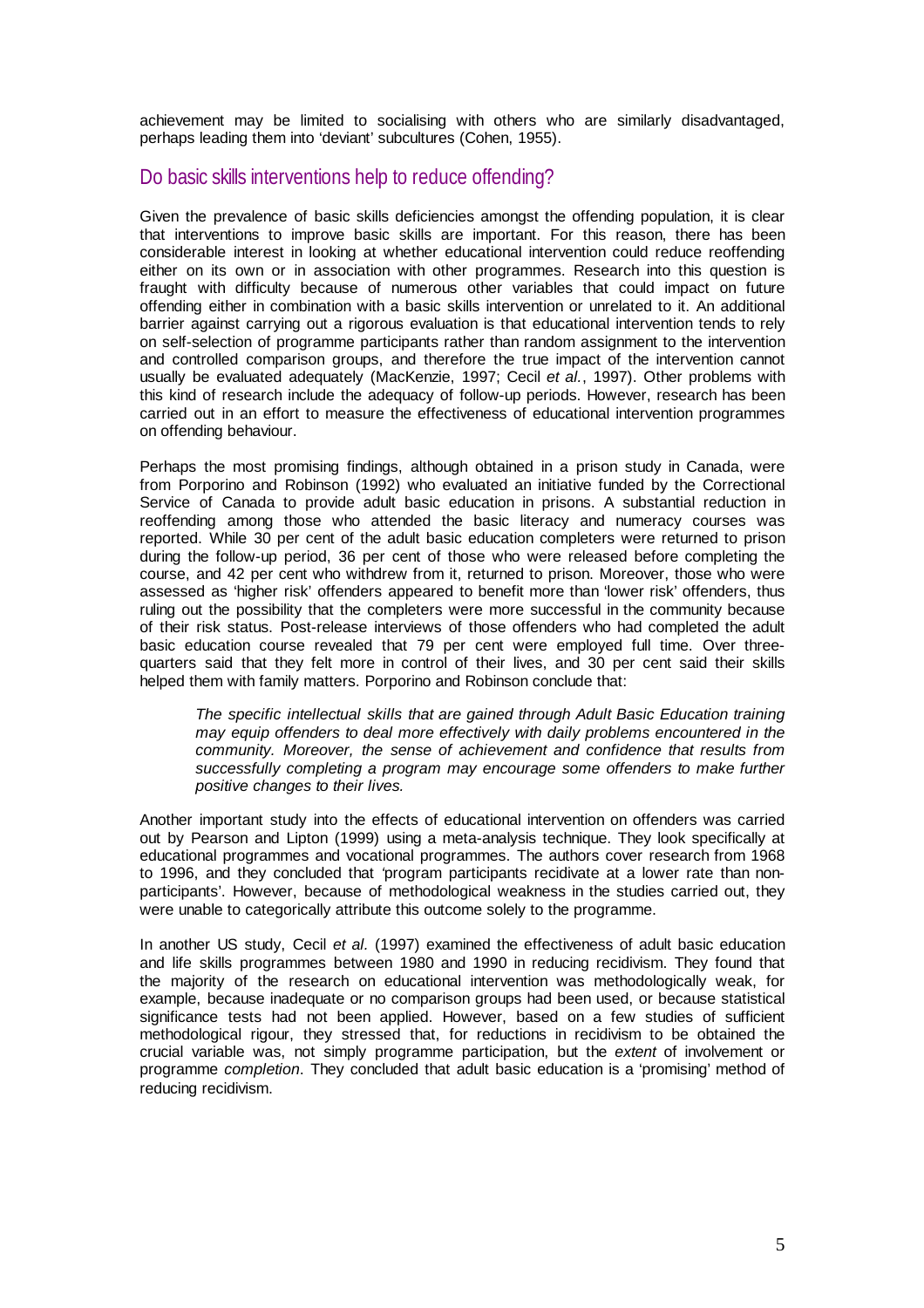#### **Summary**

Having inadequate basic skills is a surprisingly widespread problem among the adult population in the UK, but the proportion of those with poor basic skills is especially high among some subsections of the population. Prisoners plus people serving community sentences form one of those groups. Basic skills difficulties are linked to a variety of problems which are known to be correlated with offending: unemployment; poor school experience; social exclusion; and psychological factors. Therefore attention to basic skills needs should be included in interventions aimed at reducing crime. Research into the effects of basic skills interventions on recidivism rates is so far very limited but some promising outcomes have been obtained, suggesting that basic skills interventions should be further investigated. It is for this purpose that the *Basic Skills Pathfinder,* described in the next chapter, was introduced.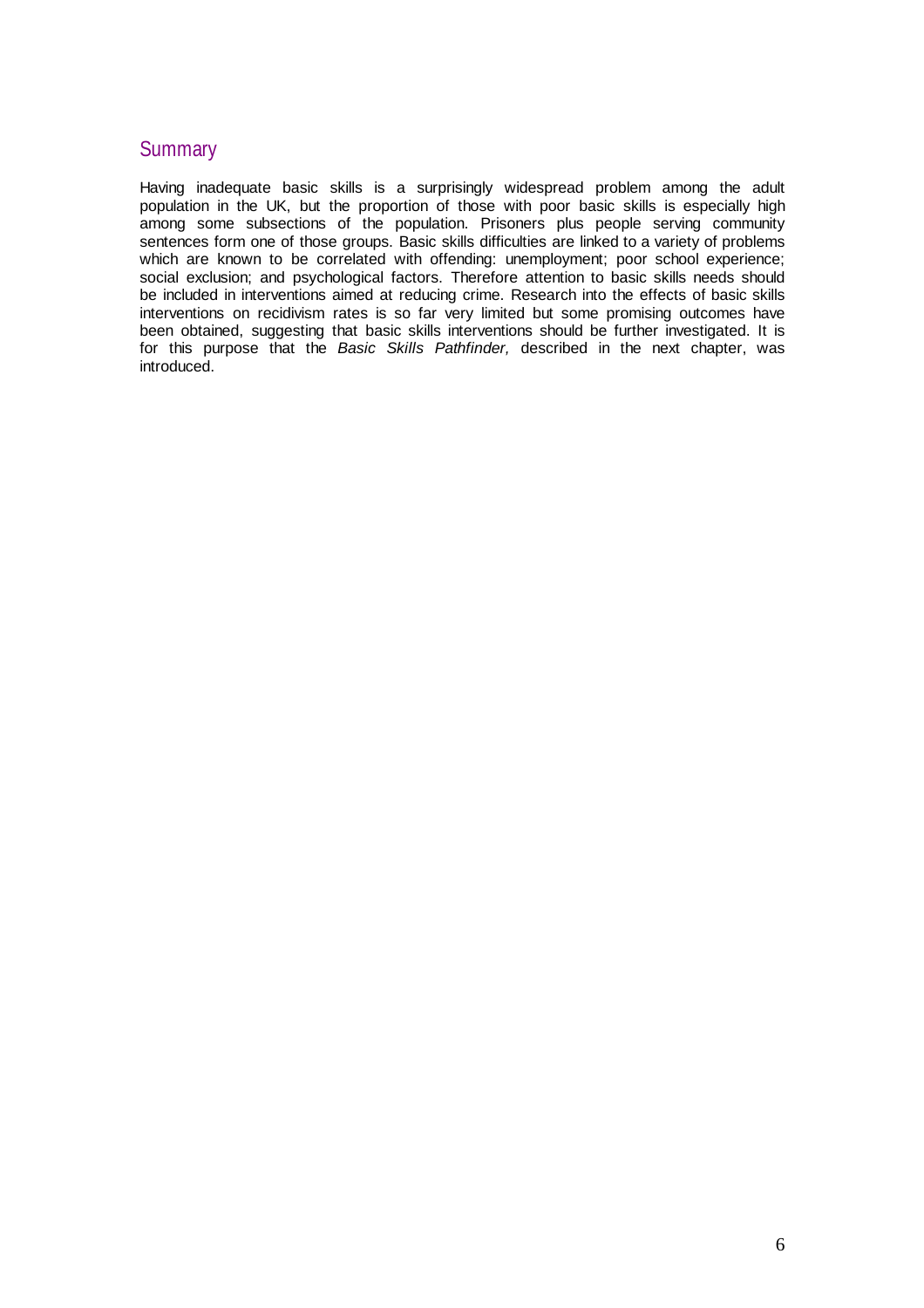# 2. The Basic Skills Pathfinder: background, projects and evaluation

The *Basic Skills Pathfinder* is part of the *Crime Reduction Programme* (including the *What Works* Strategy). This chapter briefly explains developments in the Probation Service leading up to the introduction of the *Basic Skills Pathfinder.* It should be noted that, following the reorganisation of probation services in April 2001 to form the National Probation Service (NPS) for England and Wales, the NPD has introduced an agenda for addressing poor basic skills. More recent events affecting basic skills provision *since* the commencement of the evaluation are therefore summarised. The chapter finishes with a description of the aims and stages of the *Basic Skills Pathfinder* and its evaluation.

#### History of basic skills provision in the Probation Service

Until recently, there was no systematic agenda within the service to address the basic skills needs of offenders. Davis *et al.* (1997) pointed to the previous low priority given to basic skills work within the Probation Service and, most importantly, a lack of direction at policy level in providing a framework in this area of community supervision practice. Although Davis *et al.*  reported that literacy and education were sometimes addressed by probation areas, this was limited to:

*Ad hoc or unsystematic provision… If and when an offender's poor level of literacy becomes apparent, the action taken depends more on the staff member's interest in the subject and knowledge of local sources of assistance than it does on servicewide policies and dedicated systems.* 

The absence of any reference to basic skills work in the first two editions of the *National Standards for the Supervision of Offenders in the Community* (Home Office, 1991; 1995) suggests that this was an accurate description of the prioritisation given to such educational work by probation areas. However, in the most recent publication of *National Standards* (Home Office, 2000) specific reference is made to identifying literacy and numeracy problems within the pre-sentence report (PSR).

#### An emerging focus

*Probation Circular 40/1994* (Home Office, 1994) referred to the educational needs of offenders sentenced to community supervision prior to 1999. This was the original statutory basis for possible basic skills work. An emphasis was placed on work with offenders encompassing employment, training and education (ETE). The circular stated that: 'Research studies emphasise that offenders can more successfully be rehabilitated into the community and kept from further offending if they are helped into employment, education, or job related training' and concluded that the methods employed by probation areas should therefore have regard to these goals.

Some other Probation Service documents have been important in identifying the relevance of basic skills interventions to probation work. But it is *Probation Circular 92/2000 National Probation Service Aims: The Home Secretary's Priorities and Action Plan 2001–02 and Performance Measures for the Service 2001–04* (Home Office, 2000a) that most strongly signalled the increasing importance of basic skills work in the NPS. This circular emphasised that local areas will participate in the delivery of *Welfare to Work* programmes, and will review and enhance strategies for generating employment, training and education opportunities for offenders, with particular emphasis on literacy and basic skills provision.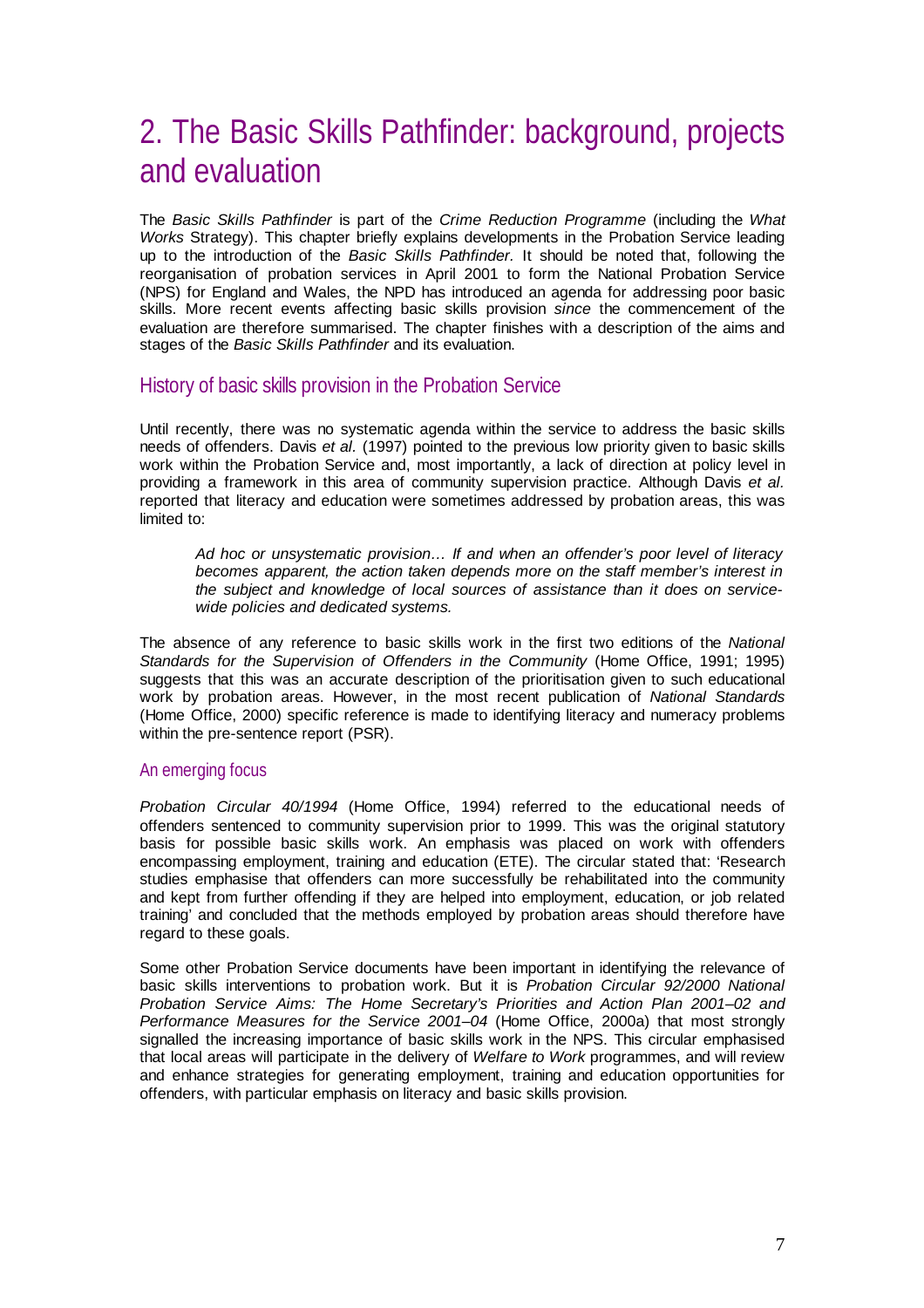#### The Crime Reduction Programme, 'What Works' and the pathfinders

The Home Office *Crime Reduction Programme* (Home Office, 1999) was a £403 million programme which ran for three years from April 1999. The intention of the *Crime Reduction Programme* was to obtain evidence on the most effective methods used by criminal justice services to tackle crime and its causes. Following rigorous evaluation and cost-benefit analysis, the best methods would be selected with a view to their development, accreditation and 'roll out' across services in England and Wales. Thus, a number of different 'pathfinders' were introduced, including offending behaviour programmes, employment projects and basic skills projects.

The *Crime Reduction Programme* dovetailed with the Home Office *What Works* policy, now taken up by both the Probation Service and the Prison Service (Home Office, http://www.crimereduction.gov.uk). These programmes combine to create an ambitious project to reduce crime in England and Wales. Between 1999 and 2002, £21million was earmarked for *What Works* from the *Crime Reduction Programme* investment, of which just over £13million was for NPS developments.

The *Basic Skills Pathfinder* evaluation consisted of seven projects in seven different probation areas (nine probation services before the reorganisation of the Probation Service), exploring how best to help offenders under supervision in the community to improve their skills in literacy and numeracy. Basic skills work has also become a more important part of HM Prison Service's aims in the past few years (see Appendix B). Features of the seven projects and the objectives of the evaluation are outlined later in this chapter.

#### More recent developments following the *Basic Skills Pathfinder* evaluation

Basic skills provision within the NPS has now reached a new milestone with the full implementation of basic skills from 1 April 2002. The NPS is drawing on the *Skills for Life*  (DfEE, 2001) strategy and empirical findings from the *Basic Skills Pathfinder* evaluation to encourage good practice which has been shown to be feasible and effective in delivering basic skills work to offenders (Home Office, 1999a)*.* 

Probation areas were also allocated funds from the 2000 spending review for basic skills provision totalling £3.6million for 2002–03 and £7.9million for 2003–04. The Probation Service Delivery Agreement Measure, under Public Service Agreement 10 (Probation Circular 92/2000, Home Office, 2000a) has agreed to reduce the rate of reconvictions of all offenders punished by imprisonment or by community supervision by five per cent by 2004 compared to the predicted rate. The stated target is 'to increase the educational and vocational qualifications of offenders with 6,000 completions of Level 2 basic skills awards in the Probation Service in 2002–03 and 12,000 completions in 2003–04'. This target was considered by basic skills staff to be unrealistic because the hours taken to achieve such improvements were not available for those offenders sentenced to community supervision. The BSA states that, on average, 300 hours of tuition would be required to move an individual from below Entry Level to Level 1, and 200 hours to move an individual from Level 1 to Level 2, though the evidence base for this claim is not cited. *Probation Circular 15/2002 Basic Skills – revised National/Local Targets and Implementation Arrangements* (Home Office, 2002) changes these targets. The 2002–03 targets are for 6,000 basic skills programme starts and 1,000 basic skills qualifications at any level.

In the *Consultation Paper: Improving the Basic Skills of Offenders on Community Supervision*  (Home Office, 2001) the NPD lays out its plans for basic skills work. As part of the challenge to improve the basic skills of offenders, it states that probation areas should endeavour to provide:

- screening and assessment for offenders sentenced to community supervision;
- continued learning opportunities for those offenders released on licence from prison;
- advice, guidance and referral to appropriate learning opportunities;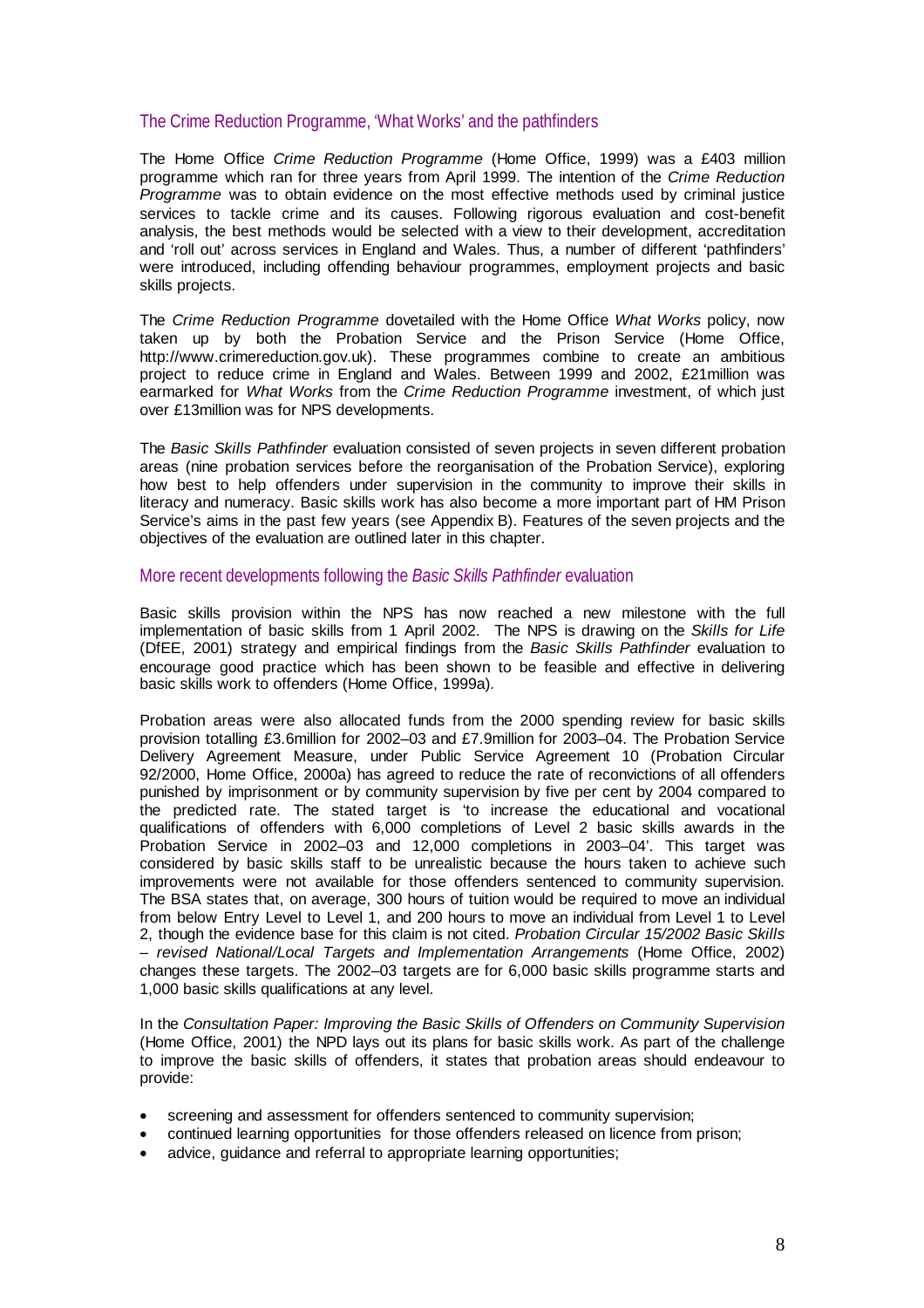- effective use of volunteers or mentors to support offenders participating on basic skills programmes;
- enough assistance for offenders to achieve qualifications; and
- sufficient provision to achieve Service Delivery Agreement targets.

It is expected that partnerships with educational providers in the community will be formed, and probation areas are recommended to access Learning and Skills Council (LSC) funding and provision for the majority of their offenders. A recent issue of *What Works News* (Issue 11, Dec 2002/Jan 2003, on the website for the NPS) has set out recommendations from the NPD for screening and assessment of basic skills.

#### The *Basic Skills Pathfinder*

The *Crime Reduction Programme* (Home Office, 1999; 1999a) provided funds for a *Basic Skills Pathfinder* to examine the extent to which systematic efforts to address poor basic skills within community sentences helped probation areas to reduce reoffending. The specific focus was on Community Rehabilitation Orders (CROs) and Community Punishment and Rehabilitation Orders (CPROs), but *not* Community Punishment Orders (CPOs).

#### The seven Basic Skills Pathfinder projects

Initially there were nine probation services involved in the pathfinder, but boundaries of some services changed following the formation of the NPS, resulting in seven projects. The *Basic Skills Pathfinder* areas were Cornwall, Cumbria, Dorset, Lincolnshire, Nottinghamshire, Sussex (formerly East and West Sussex) and Thames Valley (formerly Berkshire, and Oxfordshire and Buckinghamshire) Probation Areas. Each of these services had initiated some procedures and interventions to address basic skills needs *before* they became pathfinder projects. Apart from agreements made to use the same screening and assessment instruments during the period of the evaluation, and to follow agreed procedures for data collection, there was no single model of basic skills provision imposed and each area determined its own programme, strategy and methods of delivery. Each of the projects therefore had distinctive features and continued to evolve during the period of the pathfinder. Detailed descriptions of each project, plus their origins and 'exit strategies', are given in Appendix C.

#### The evaluation

The Probation Studies Unit in the University of Oxford Centre for Criminological Research, together with the University's Department of Educational Studies and ESRC Research Centre on Skills, Knowledge and Organisational Performance, was commissioned by the Home Office Research, Statistics and Development Directorate to evaluate this pathfinder programme. The evaluation commenced in October 2000, which was after most of the basic skills projects in the seven (then nine) probation areas had commenced. The evaluation was completed in March 2002.

#### **Objectives and methods of the evaluation**

The evaluation of the *Basic Skills Pathfinder* had six objectives. These were to:

- make a baseline estimate of the prevalence of basic skills needs among offenders, by screening for basic skills needs all those offenders on whom PSRs had been prepared during the evaluation period;
- investigate the association between basic skills needs and other variables such as employment status, alcohol and drug abuse, school attendance and risk of reconviction;
- compare the different circumstances of those offenders who accessed basic skills provision (the experimental group) with those who did not (the comparison group);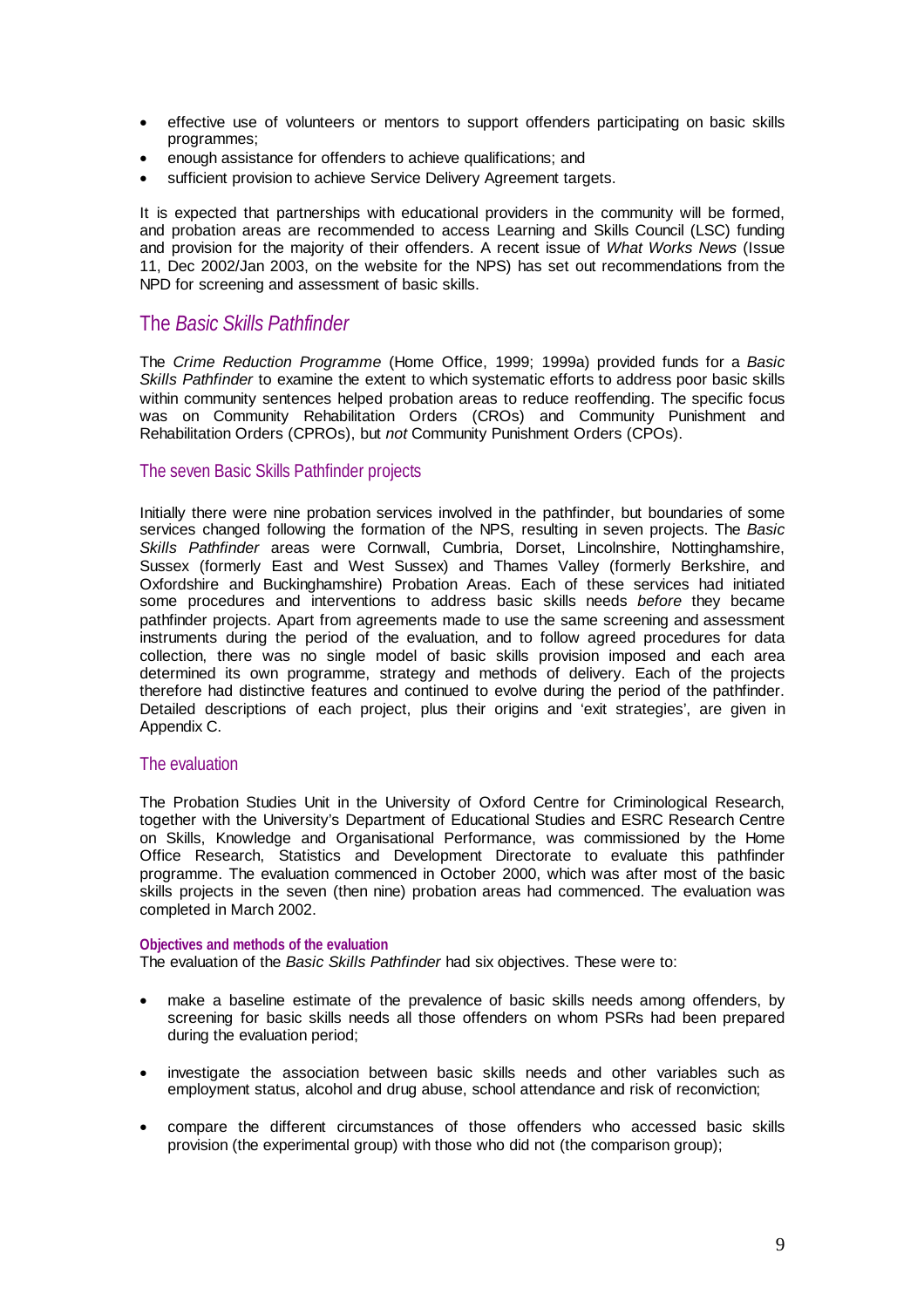- measure the progress of offenders who participated in basic skills provision within the seven pathfinder areas against intermediate outcomes such as improvements in basic skills, gaining and maintaining employment, and participation in further education and training. The time span of the evaluation prevented the collection of reconviction data;
- undertake a cost-benefit analysis of the economic costs of implementing the basic skills projects, to compare these costs with positive results obtained through intermediate outcomes, and to estimate the resources needed to replicate the basic skills projects in other probation areas; and
- Identify good practice and key challenges in the implementation of basic skills provision within community supervision.

The process of addressing basic skills needs involved three key stages, requiring the participation of the targeted offenders:

- Screening for basic skills needs.
- In-depth assessment ('initial assessment') of basic skills needs. $1$
- Provision of tuition.

Each of these stages was dependent on complementary work by staff to motivate participation, to organise referral, and to collect data for monitoring and evaluation of progress. A brief overview of each stage, and the data collected, is set out below, but the more detailed explanations, and methodological and practice issues involved at each of these stages is given in the appropriate section of this report.

#### **Screening for basic skills needs (at the PSR stage)**

It was the intention that all offenders on whom a PSR was prepared would be 'screened' to find out if they were likely to have to basic skills below Level 1. The BSA's Fast Track 20 Questions (FT 20 Q) and a background information form were used for this purpose (described in Chapter 3).

The *Basic Skills Pathfinder* evaluation staff were trained by the evaluation team in the use of these instruments. From the perspective of probation staff this stage is generally referred to as the 'PSR stage' although, in some situations a briefer report, the specific sentence report (SSR) is prepared instead. During the period of the evaluation, screening data was received on 10,252 cases.

The evaluation team also collected data on offenders' risk of reconviction status. The Offender Group Reconviction Score (OGRS2) was completed by all but one of the pathfinder areas. An alternative measure of the risk of reconviction was used in Sussex Probation Area: The Level of Service Inventory-Revised (LSI-R).

#### **The initial assessment procedure for basic skills needs for those screened as likely to have basic skills needs (at the start of community supervision)**

For those offenders who were positively screened as probably having basic skills below Level 1 and who were sentenced to either a CRO or CPRO, the pathfinder projects were asked to arrange an initial assessment procedure for basic skills needs. This would eliminate 'false positives' (those who were 'positively' screened as likely to have basic skills needs but who in fact did not have basic skills below Level 1) and help to determine more exactly the level and requirements of those who had been appropriately screened as probably having literacy and numeracy below Level 1. Five instruments (which will be described in Chapter 3) were provided by the evaluation team for use at this stage:

- The BSA's Initial Assessment.
- Raven's Progressive Matrices.

the Uning the *Basic Skills Pathfinder* evaluation, this stage was generally referred to as 'initial assessment' because its main component was the BSA's Initial in the SA's Initial production and because it was the Man in in probation. This in-depth assessment 'stage' is commonly referred to as the 'initial assessment procedure for basic skills needs' in this report.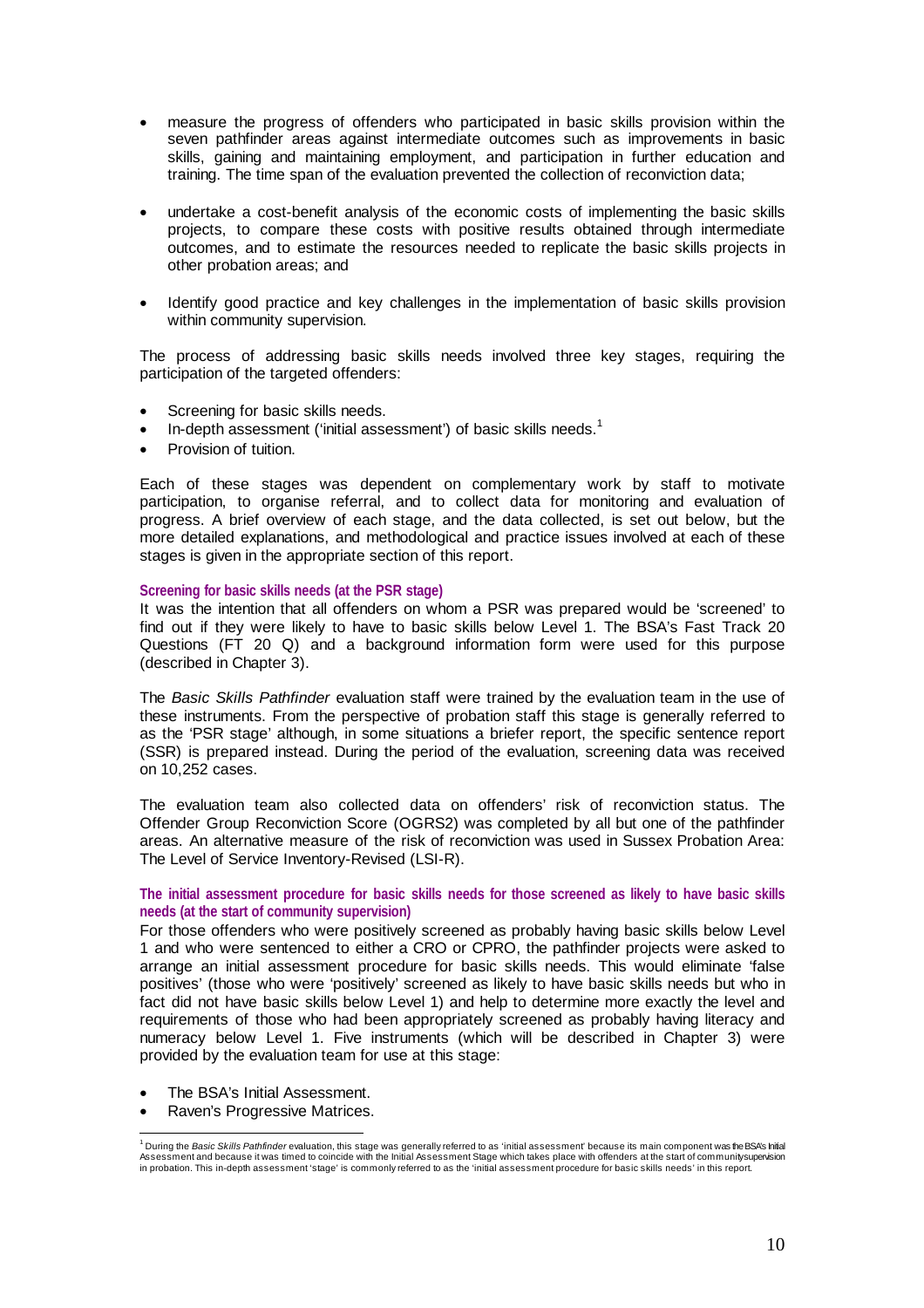- An additional background information form.
- Social Problem-Solving Inventory-Revised (SPSI-R) (short-form).
- CRIME-PICS II.

The evaluation team trained relevant project staff in the use of each of these instruments. All of these were to be completed during the Initial Assessment Stage of probation practice. If, at this stage, the use of these instruments confirmed that the offender did have basic skills below Level 1, then the individual was to be referred for tuition. For those who subsequently attended tuition, these tests served as pre-tests for later comparison with post-tests.

#### **Provision of tuition and courses**

The final and, of course, key stage for those who were screened and then assessed as having basic skills needs was attendance for tuition. Various items of data were essential to monitor their attendance and progress. Attendance records and relevant progress data were to be provided by tutors, plus any information about positive outcomes (such as gaining employment or acceptance on a college course). Post-tests were also to be provided by project staff. The post-tests involved completion of some of the same instruments (pre-tests) that had been used to assess the need for tuition:

- The BSA's Initial Assessment.
- SPSI-R (short-form).
- CRIME-PICS II.

It was suggested that these post-tests should be completed either at the end of offenders' basic skills provision, or at the eight-month point in offenders' basic skills provision. These post-tests provided a means of comparing the measures of basic skills level, problem solving ability and attitudes obtained before tuition commenced (pre-tests) with the same measures following tuition.

#### **Data collection and analysis of outcomes**

The evaluators aimed to monitor, on a monthly basis, the numbers of the following:

- Completed PSRs.
- Screenings completed.
- Referrals to the initial assessment procedure for basic skills needs.
- Attendances at the initial assessment procedure for basic skills needs.
- Completions of the in-depth assessments.
- Uptake of basic skills provision.
- Attendance on basic skills provision and attrition records.
- Progress and outcome measures.

Pathfinder areas were also asked to provide the evaluation team with information on date of sentence, offence type, court type, proposed outcome from the PSR, disposal (sentence) by the court, and disposal requirement data, on all offenders sentenced. The evaluation team requested copies of all of the above items.

Case material was also collected for a comparison between the 'experimental group' and a 'comparison group'. The experimental group consisted of all those offenders who had been screened as likely to have basic skills needs and who subsequently attended for tuition. The comparison group consisted of 50 per cent of offenders who were sentenced to a CRO or a CPRO, and whose FT 20 Q screening tool score indicated that they were likely to have a basic skills need, but who did *not* access basic skills provision. A content analysis of the records held for the offenders in the comparison and experimental groups (PSRs, supervision plans and quarterly reviews) was conducted. These data were used to compare the different circumstances of those offenders who accessed basic skills provision with those who did not. There were some major gaps in the data received by the evaluators, and not all areas applied the agreed procedures and eligibility criteria throughout the evaluation process. Much of the analysis was based on monthly monitoring information from five of the seven pathfinder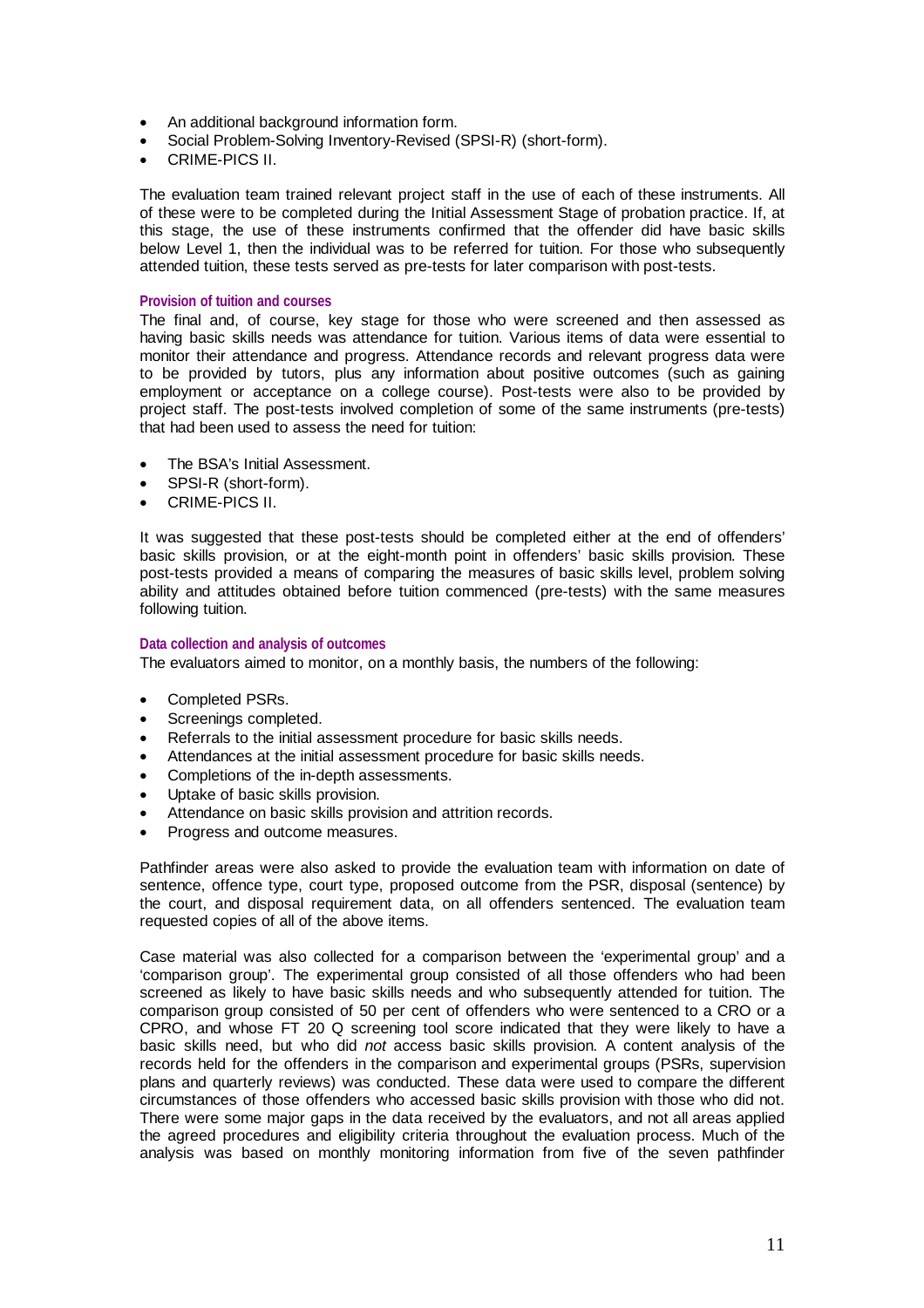areas. $2$  One probation area only provided monitoring data for a three-month period and another did not provide any at all.

Interviews were carried out with 97 probation staff, ten project managers, 17 tutors (some of whom were mentors acting in a tutoring capacity), and 20 offenders who were attending for basic skills tuition. A total of 37 basic skills sessions were observed. In addition a set of six case studies were compiled (see Appendix D).

For the economic evaluation of the *Basic Skills Pathfinder*, a cost-benefit analysis was undertaken (described in Chapter 7).

The findings from the evaluation of the pathfinder projects are presented in Chapters 2 to 7 and the key implications and recommendations are given in Chapter 8.

<sup>&</sup>lt;sup>2</sup> The reasons given for the lack of monitoring information in the other two pathfinders were that these data were not available, were difficult to collectorhad<br>not been collected by the probation area.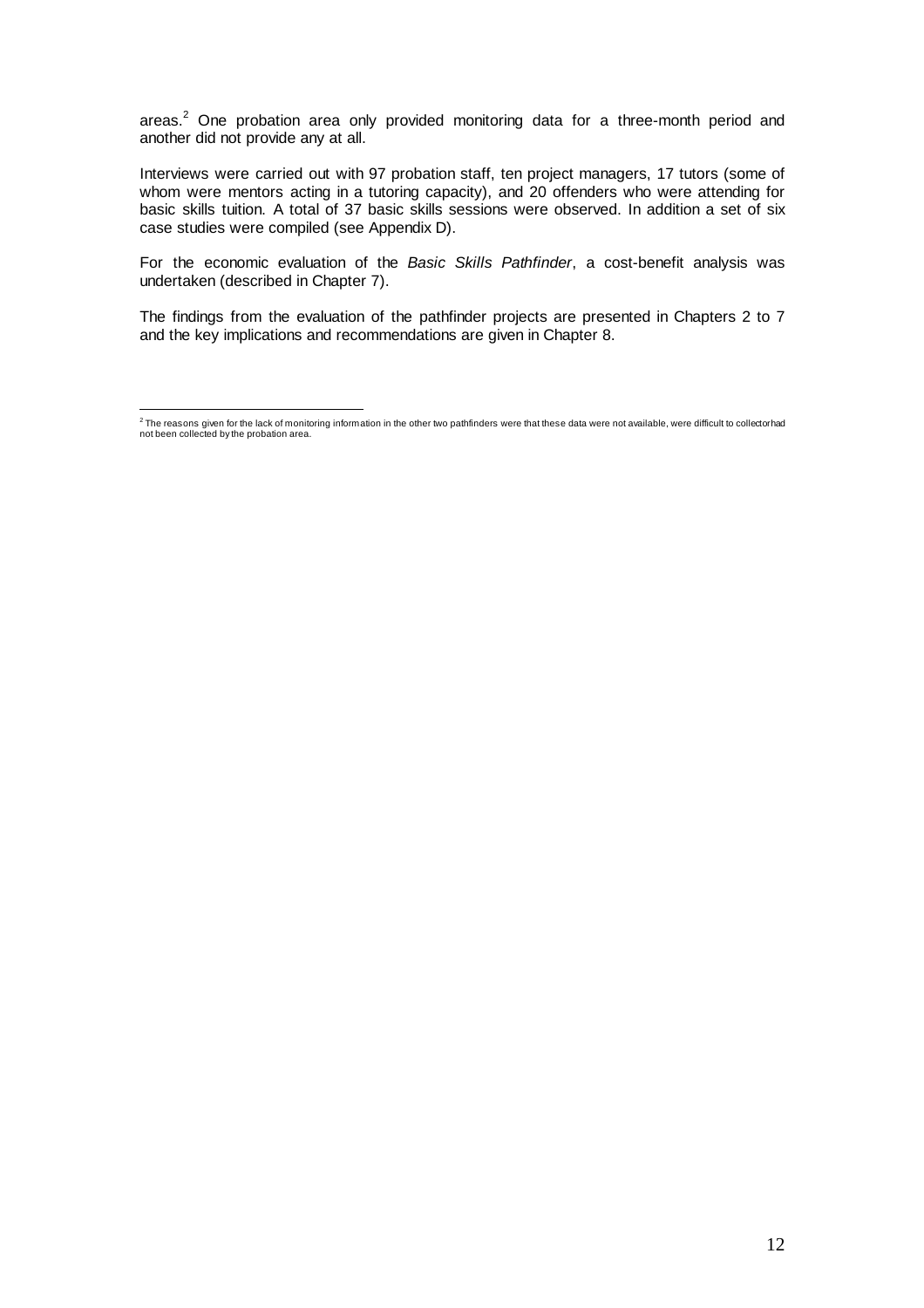# 3. Identifying basic skills needs

In order to provide individuals with interventions to meet their basic skills needs, or to refer them to appropriate services, they must first be identified. Identification of basic skills needs in the pathfinder evaluation had two stages: screening, which was a relatively quick procedure to find out who is likely to have basic skills needs; and the initial assessment procedure for basic skills needs, which provided a more exact assessment of offenders' basic skills levels. This chapter describes the instruments and procedures that were involved in each of these two stages, and the views of project staff on their use.

#### Preliminary screening to identify basic skills needs

The evaluators collected data on all those offenders for whom a  $PSR<sup>3</sup>$  was prepared during the period of between seven and 12 months (the exact period varied from one pathfinder area to another). The *National Standards for the Supervision of Offenders in the Community* (Home Office, 2000) stipulate that every PSR 'shall state the offender's status in relation to literacy and numeracy'. However, the sample of offenders for whom data were collected may not be fully representative of the larger population of offenders because courts are not always required to request PSRs. In 2000, for example, less than 20 per cent of all sentences passed followed a request for a report to be prepared (although oral representations and 'old' PSRs were likely to have been used in a proportion of these cases). In a minority of cases, the screenings were carried out during the preparation of SSRs rather than PSRs, and these were also included in the evaluation.

#### Description of the screening tools

Before the *Basic Skills Pathfinder* evaluation, probation areas were using a variety of tools for screening purposes. For the pathfinder evaluation, however, it was necessary for all areas to use the same screening procedures. Therefore two instruments (collectively referred to as 'screenings') were selected by the evaluation team for use by probation staff during the PSR interview: the FT 20 Q screening tool; and a background information form. The *Basic Skills Pathfinder* evaluation staff were trained by the evaluation team in the use of these instruments.

It was intended that these instruments would be completed by the PSR writer and based on self-report of the offender, with the exception of alcohol and drug abuse which was assessed from the perspective of the PSR writer. The evaluators subsequently learned, however, that both forms were not always completed in this way. Both of these two instruments were integral to the identification of basic skills needs and the subsequent process of meeting those needs.

#### **The BSA Fast Track 20 Questions screening tool**

The FT 20 Q screening tool has two questions about previous qualifications, 12 questions relating to everyday reading and writing practices, and six questions relating to everyday numeracy activities. The answers to these questions are scored using a simple system of ticks. Seven or more ticks on the FT 20 Q screening tool indicates that an individual is likely to have a literacy level below Level 1 and a numeracy level below Entry Level (BSA, 2000). These levels have since been adjusted, as part of the development of the National Standards for literacy and numeracy (DfES, 2001) (see Table 1.1 and Appendix A). For the purposes of the *Basic Skills Pathfinder* evaluation, however, both literacy and numeracy needs were taken to be below Level 1 and for the screening, the basic skills levels referred to in this report will be the levels before the adjustment: 'below Level 1' and 'at or above Level 1' .

Work by the BSA suggests that the correlation between the FT 20 Q screening tool scores and scores on the BSA's Initial Assessment tool was high (77%) for the general population of

a<br><sup>3</sup> Preparation of a PSR involves interviewing the offenders and relevant others, plus detailed checks, in order to make an assessment. The report is written to assist the court in determining an appropriate sentence.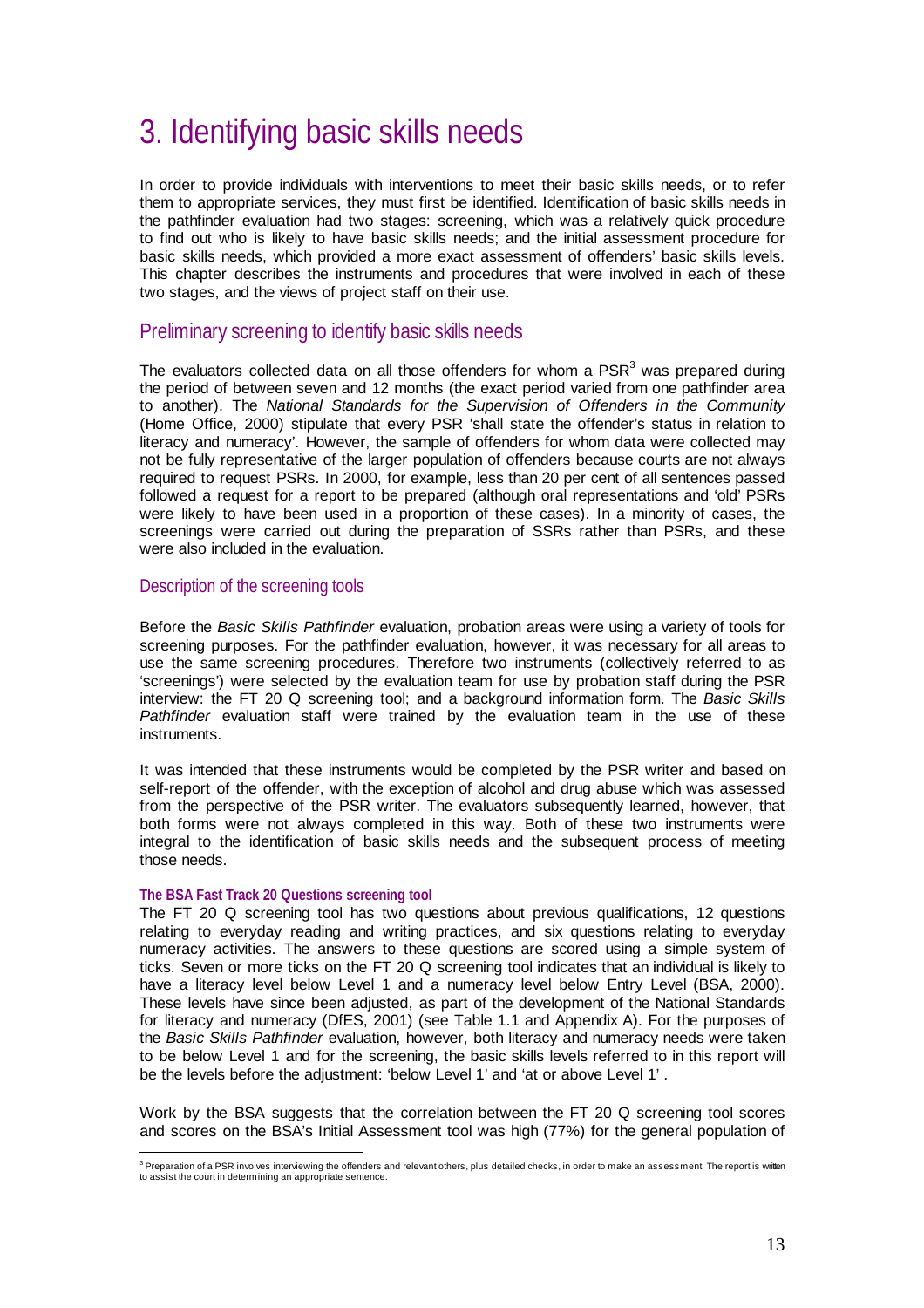adults on whom the FT 20 Q screening tool was piloted (BSA, 2000). This suggests that the FT 20 Q screening tool is fairly reliable for its purpose as a screening tool. Further reliability checks were run by the evaluation team using the data collected from the pathfinder (see Appendix E). A strong and significant association between scores on the FT 20 Q screening tool and the BSA's Initial Assessment tool was found. Although not standardised, the FT 20 Q screening tool was selected because it was piloted by the BSA before it was made available for general use (BSA, 2000). It was also selected because it has the following advantages:

- It is quick to administer (up to 10 minutes to go through the questions and mark).
- It can be administered by non-experts in basic skills.
- It is not a formal test.
- The question-and-answer format is appropriate for use during a PSR interview.

It should be stressed that the FT 20 Q screening tool was designed only to provide an *indication* of a likely basic skills need and was not designed to be a diagnosis of a definite basic skills need. This limitation is offset by the speed with which it can be administered and scored, an important consideration given the time constraints of the PSR interview. Also, use of a preliminary screening tool rather than going straight to a fuller assessment allows a quick check 'to make sure', whereas a longer assessment might seem heavy-handed and overbearing.

All screening forms were to be returned, including 'negative' screenings (fewer than seven ticks, plus forms for those whose qualifications exempted them). Once a person had been screened, strict criteria were applied for referral to the next stage. If the individual was 'positively' screened as likely to have basic skills below Level 1 (seven or more ticks on the FT 20 Q screening tool) *and* if s/he had been sentenced to a CRO or CPRO, then s/he should have been referred for further assessment of her/his basic skills levels. This should have taken place as soon as the CRO or CPRO commenced, when the case manager was undertaking the Initial Assessment of the offender (for all offender needs), although designated project staff were ordinarily responsible for the basic skills assessments.

#### **Screening for dyslexia?**

In the context of the *Basic Skills Pathfinder* evalution, no attempt was made to screen for dyslexia. Partly this was due to lack of suitable and valid screening instruments, partly due to cost and time considerations, and partly due to the fact that not all pathfinder areas had staff with sufficient expertise to assess dyslexia. However, the evaluation team were provided with information from Nottinghamshire Probation Area where offenders were screened for dyslexia using the Kaufmann Brief Intelligence Test and the Wide Ranging Abilities Test.

#### **The background information form**

This was a self-report questionnaire administered by the PSR writer which included questions on personal information (gender, age, race/ethnic classification, accommodation status and domestic circumstances); alcohol and drug abuse (reported from the perspective of the PSR writer); criminological data (criminal history, risk of reconviction, current offence, proposal and sentence); educational data (school attendance and highest level of qualification achieved); employment status; first language; and PNC/ ID numbers (for a reconviction study).

The screening was undertaken by the probation staff who were responsible for preparing the PSR. Training on the use of the screening tool was provided by the evaluation team.

#### Use of the screening tools

During the period of the evaluation, staff did not always complete the FT 20 Q screening tool, as requested, during the preparation of reports. Problems regarding non-usage of the tools for identifying basic skills needs were indicative of some issues underlying the attrition that occurred in referring people on to the various stages of addressing basic skills needs. The numbers involved and the reasons provided for not using the screening tool are discussed in Section 6, which deals with the problem of attrition. Those who did undertake the screenings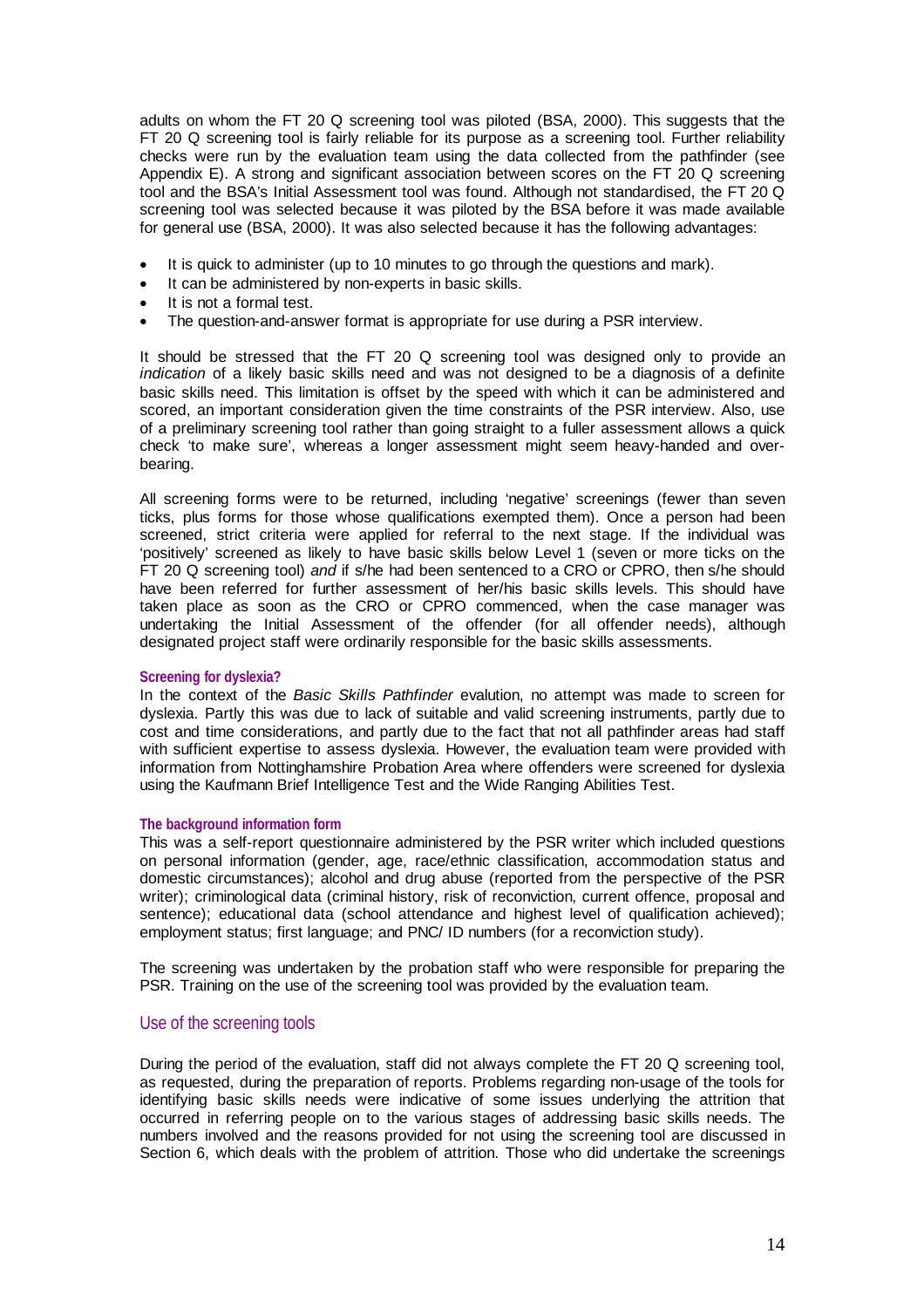identified benefits and also a number of problems thrown-up by the process and the FT 20 Q screening tool.

The staff interviewed were supportive, in principle, of screening for basic skills needs at the PSR stage, although some conceded that PSR writers may not have been the most appropriate people to do the screening because, in their view, basic skills work was not central to their role. One project manager also expressed doubts about the suitability of PSR writers to conduct screening, because of the host of other tasks and objectives to be achieved during the PSR interview in order to prepare a court report. Some staff thought it would be better for probation areas to create a new staff post dedicated to screening all offenders at the PSR stage. Evidence from Cumbria Probation Area, however, showed that such an arrangement for the screening of each offender in a back-to-back interview with the PSR interview had not, overall, been successful.

#### The timing of the screening

A small minority of PSR writers were categorical that screening for basic skills needs should not be conducted at the PSR stage, but the majority agreed, at least in principle, that it was important to screen offenders as early as possible – that is, as part of the pre-sentence assessment – so that sentencing and supervision plans, where applicable, could be appropriately informed. Quite apart from the need for poor basic skills to be addressed, literacy and numeracy problems could rule out the suitability of particular sentences and interventions, and could also affect the ability of the offender to co-operate.

However, despite this general recognition of the need for screening as part of assessment, many officers were against screening at the PSR stage because it added to their workload and was not seen as the highest priority. In particular, screening all offenders regardless of the expected court sentence, when only those sentenced to a CRO or CPRO would be 'eligible' for the basic skills project, was regarded as an ineffective use of time. Some voiced misgivings that screening would not be carried out with sufficient care because of time constraints, but would be treated as *'just another administrative task resulting from the target culture'*. Another concern was that offenders might deliberately respond in ways that underestimated or overestimated their basic skills if they thought it could influence the probation officer's recommendation to the court. For the above reasons, many thought that screening would be better placed at the commencement of community supervision. Other advantages would be that it could be better addressed in the relative security of an established relationship between the officer and offender, and away from the pressure of a looming court sentence when the offender was more likely to focus on the issue. In the words of one PSR writer:

*I* doubt whether the PSR interview is the best environment in which to screen. The *offender is more worried about whether they are going to go to prison and how much they are going to be fined, than answering questions [about basic skills].* 

#### The strengths and weaknesses of the screening tool

Overall, very few PSR writers reported that offenders refused or were reluctant to complete the FT 20 Q screening tool. On average, PSR writers completed two or three of the FT 20 Q screening tools per week, at five to ten minutes per FT 20 Q screening tool. In general, it was seen as doing what it was intended to do: that is, serving as an indicator of basic skills needs. Its perceived advantages were that it is:

- nationally recognised;
- not just for offenders but used for a variety of population groups;
- in a standard question-and-answer format;
- quick and easy to use;
- non-confrontational; and
- easily fitted into the PSR interview.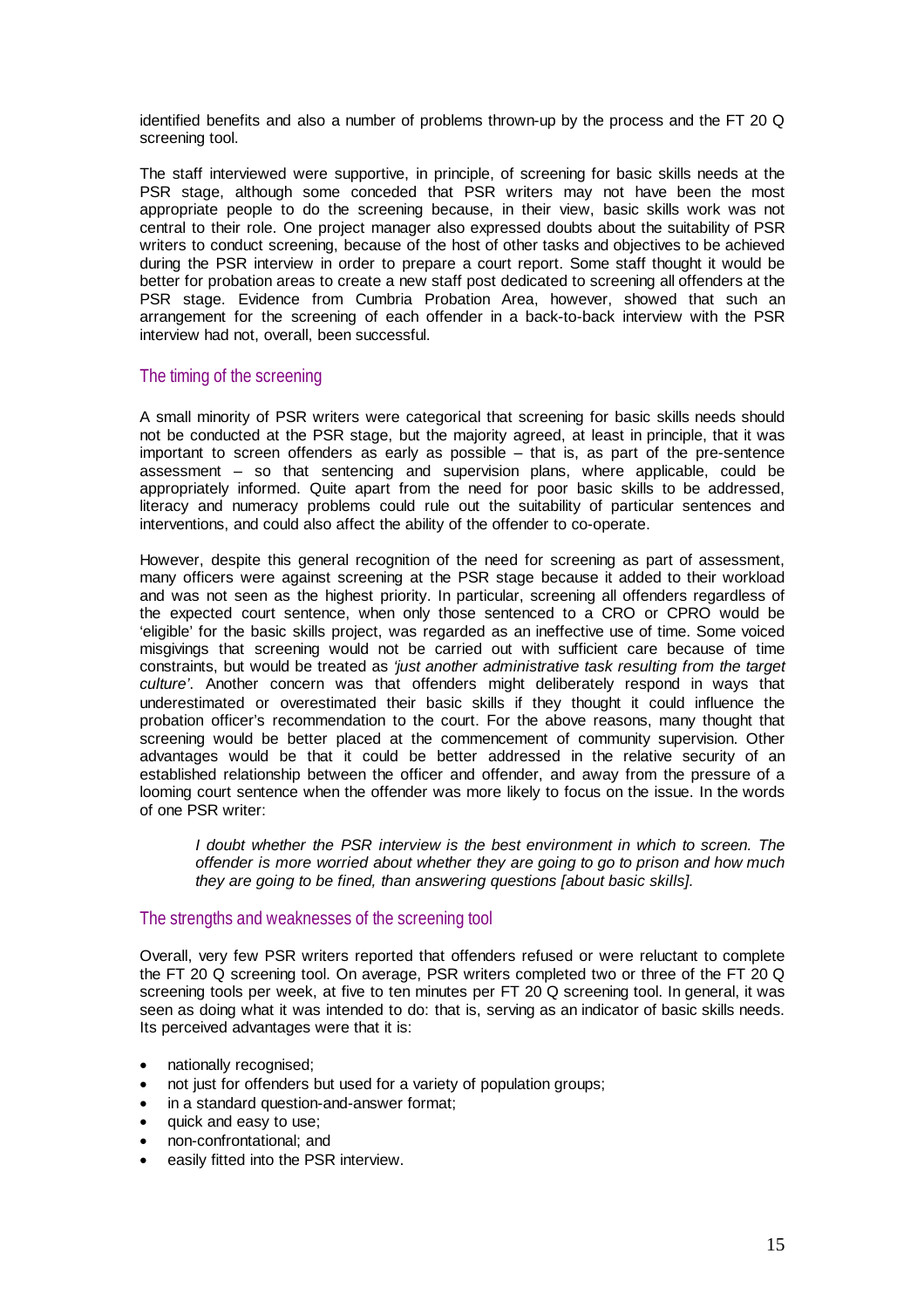Other pluses mentioned were that it provided useful information for inclusion in the court report; was a good way of introducing educational history, literacy and numeracy skills into the PSR interview; and it provided a uniform and systematic measure of basic skills needs for all offenders at the PSR stage.

Not all staff supported the use of the FT 20 Q screening tool for future use, and a few were extremely critical, arguing that in order for the FT 20 Q screening tool to be used in the longterm, it should be refined to make it more appropriate for use with offenders. The most frequently made criticisms were that it is:

- unreliable, trading speed for accuracy;
- clumsy, repetitive, ambiguous;
- intrusive, patronising, too simplistic;
- middle class and irrelevant; and
- a distraction from writing the PSR.

Some probation staff felt that the FT 20 Q screening tool was 'embarrassing to administer' because of its unsuitability for the target group. It was thought that the answers to some items, and therefore the final score on the test, were open to misinterpretation. For example, answers of 'Never' to the questions 'How often do you read magazines?, 'How often do you read a newspaper?, and 'How often do you read for pleasure?' need not imply that a person has poor reading ability but would nevertheless score as three ticks towards a 'positive' screening, thus potentially indicating a basic skills need. Staff had different ways of handling these perceived problems, occasionally even completing the screening tool after the interview based on assumptions they made about the individual's basic skills during the course of the interview, although this was not advised. Thus, some suggested that answers to the FT 20 Q screening tool were partly dependent on the way in which the tool was administered by the PSR writer, and that therefore an offender's score on the FT 20 Q screening tool could potentially alter from one use to the next (in successive PSRs) if s/he answered the questions differently.

#### *There are variations and anomalies in the way that the FT 20 Q screening tool is completed between probation officers and between teams of probation officers.* (project manager.)

Perhaps the most serious objection to the FT 20 Q screening tool was that it 'does not identify dyslexia', a problem believed to be very prevalent in the offending population by probation staff.

Despite these difficulties, most concluded that although the FT 20 Q screening tool 'is not perfect', its faults would be likely to apply to any such screening tool or to be offset by other faults. For example, *any* screening tool would trade off accuracy of detail for the speed at which the tool could be completed.

#### The initial assessment procedure for basic skills needs

The pathfinder projects were asked to arrange a more detailed assessment and testing for all those offenders who were positively screened as likely to have basic skills needs and also who were sentenced to either a CRO or CPRO. This involved the use of several tests usually administered by designated project staff. During the *Basic Skills Pathfinder* evaluation, this stage coincided with the Initial Assessment Stage of probation practice.

The main purpose of the initial assessment procedure for basic skills needs was to determine the level and requirements of those who had been screened as probably having literacy and numeracy difficulties, and to gain a set of data to serve as 'pre-test' measures which could be compared with 'post-test' measures, using the same tests after a period of tuition had taken place. A secondary aim of the initial assessment procedure for basic skills needs was to eliminate 'false positives' (those with seven or more ticks on the screening test but who, nevertheless, did not have basic skills below Level 1).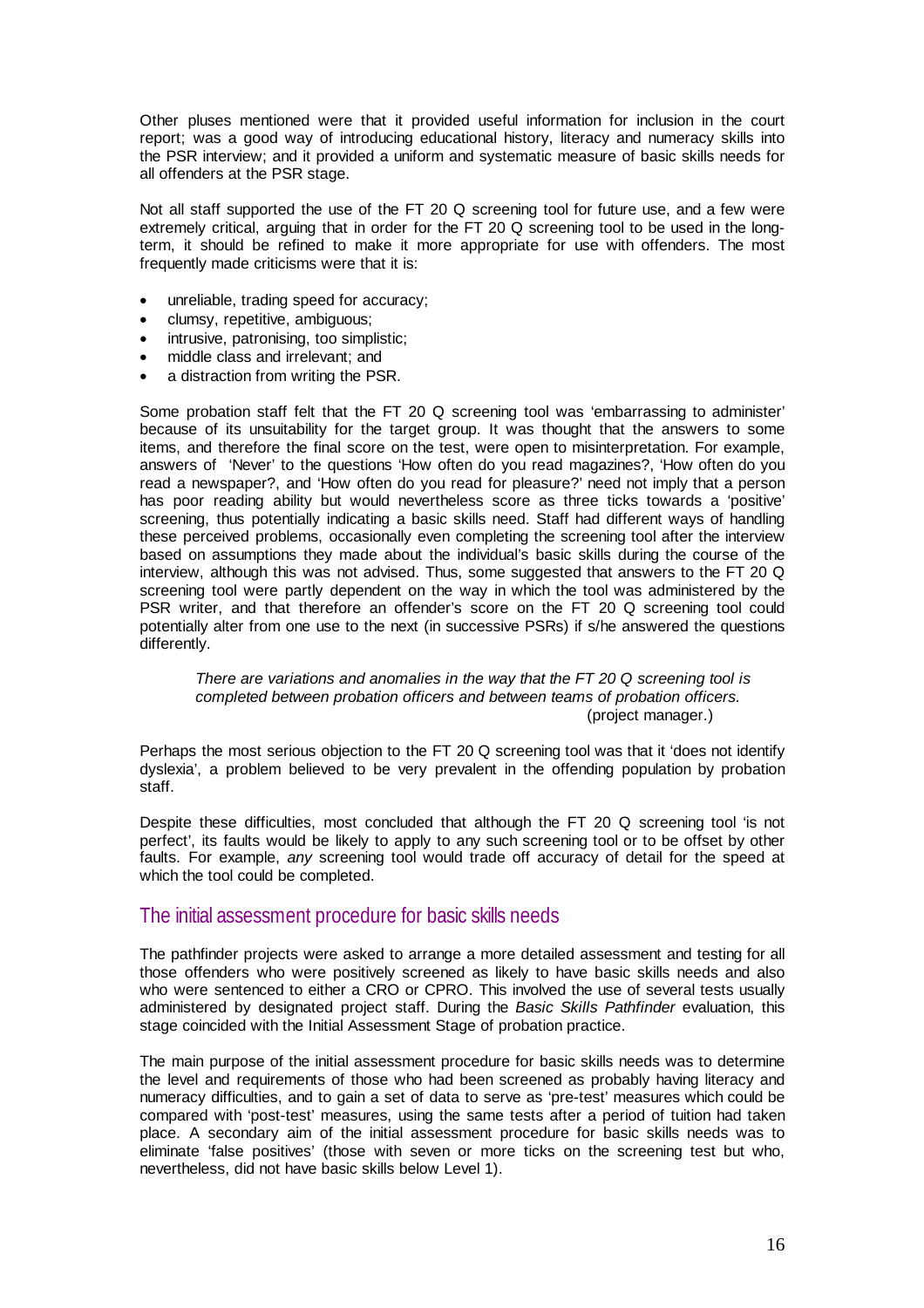#### Description of the assessment tools

Five assessment tools were chosen for use in the *Basic Skills Pathfinder* evaluation at the commencement of community supervision in probation practice. These were as follows.

#### **The BSA's Initial Assessment**

This tool was selected for the pathfinder evaluation because, although it was not standardised, it was a nationally recognised tool which was used in a wide variety of contexts. It involved administering one of three parallel versions of a literacy and numeracy assessment. The BSA's Initial Assessment provided a more detailed assessment of basic skills than the FT 20 Q screening tool in that it identified a specific basic skills level. It was not, however, a full diagnostic assessment. There were four sections in the BSA's Initial Assessment: reading, spelling, and punctuation (all to assess literacy), and numeracy. The BSA's Initial Assessment was administered as a timed instrument, with offenders given a maximum of 35 minutes to complete it. The tool was scored so that individuals were placed in a basic skills level: below Entry Level, at Entry Level, at Level 1 and above Level 1. It should be noted that the BSA's Initial Assessment is now out of date, because the basic skills levels have been adjusted as part of the *Skills for Life* (DfEE, 2001) strategy (see Table 1.1 and Appendix A). However, the basic skills levels measured by the BSA's Initial Assessment will be the levels used before the adjustment as above.

#### Raven's Progressive Matrices

This is available as both Standard Progressive Matrices and Coloured Progressive Matrices. Raven's Progressive Matrices measures the eductive component of general intelligence (otherwise known as Spearman's *g*) as defined in Spearman's theory of cognitive ability:

*Eductive ability is the ability to forge new insights, the ability to discern meaning in confusion, the ability to perceive, and the ability to identify relationships. Since perception is primarily a conceptual process, the essential feature of eductive ability is the ability to generate new, largely non-verbal concepts which make it possible to think clearly* (Raven et al., 2000).

Raven's Progressive Matrices are administered untimed, but usually took from 25 to 45 minutes to complete during the *Basic Skills Pathfinder* evaluation. Raven's Progressive Matrices are scored and individuals are placed in a percentile which can be converted to a grade, using the categories developed by Raven *et al.* for the general population: 'intellectually superior', 'definitely above average', 'average', 'definitely below average' and 'intellectually impaired'. Raven's Coloured Progressive Matrices are a simpler form of Raven's Progressive Matrices than Raven's Standard Progressive Matrices. These were used when offenders failed to complete correctly the first five questions in Raven's Standard Progressive Matrices.

#### **The additional background information form**

This provided more detailed information on alcohol and drug abuse, health status, educational history and motivational variables. Depending on the amount of detail emerging from the discussion of topic areas, this form took approximately 15 to 45 minutes to complete.

#### **Social Problem Solving Inventory-Revised (short-form)**

Social problem solving is a cognitive and behavioural thought process by which an individual tries to identify, discover or invent effective solutions for problematic situations in everyday life. SPSI-R (short-form) is a multi-dimensional self-report measure of social problem-solving ability. It is a 25-item instrument scored according to the five sub-scales of social problem solving: Positive Problem Orientation; Negative Problem Orientation; Rational Problem Solving; Impulsivity/Carelessness Style; and Avoidance Style. It was found that the SPSI-R (short-form) took approximately ten minutes to complete. The SPSI-R (short-form) was read out to the offender and completed by the administrator according to the offender's responses. The SPSI-R (short-form) is currently used to assess offenders before their commencement on accredited offending behaviour programmes, and is then used to assess change in attitudes following the completion of a programme.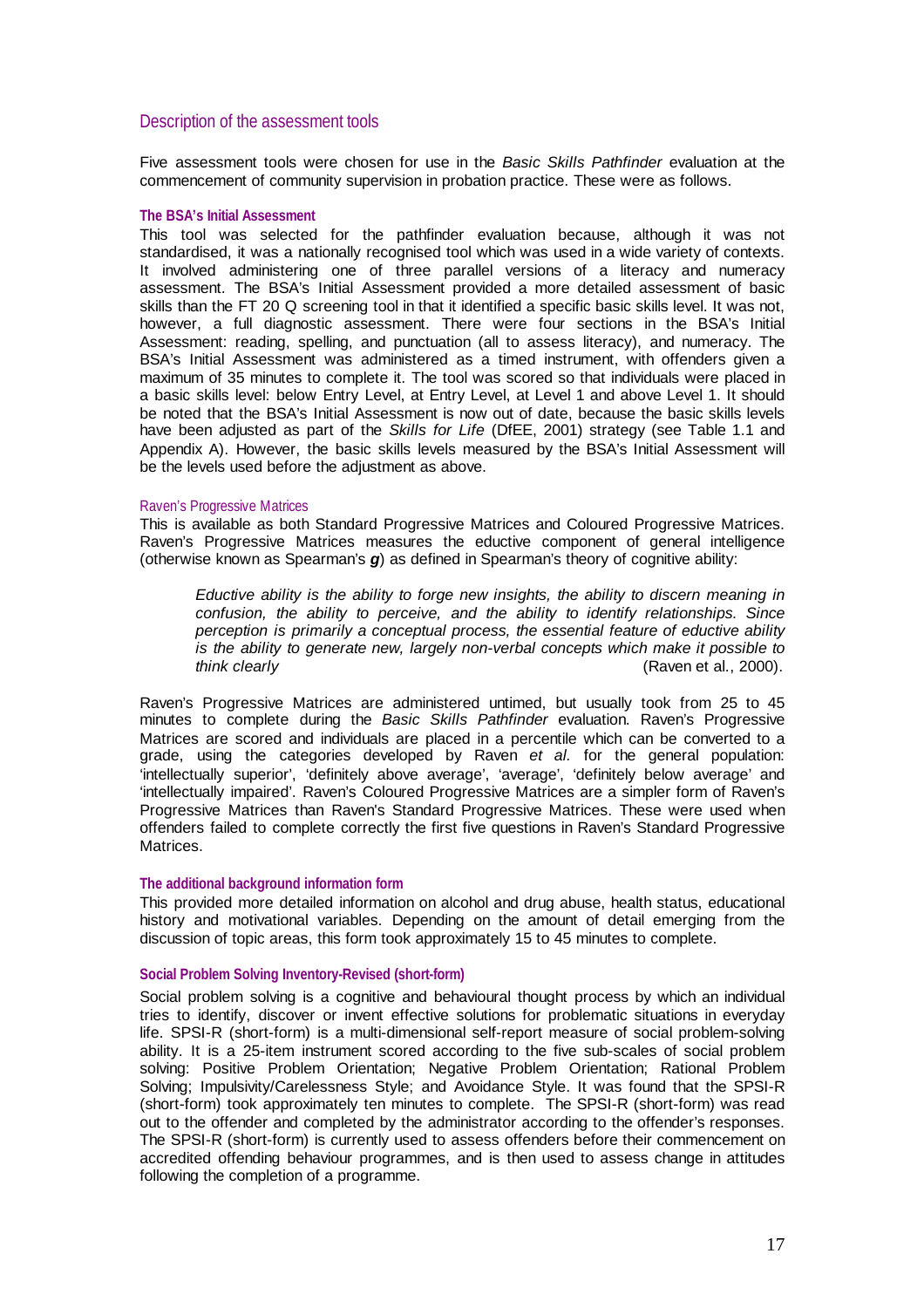#### **CRIME PICS II**

This is a 35-item instrument which provides a numerical and scaled score of: general attitude to offending; expectation of reoffending; measure of denial of victim hurt; evaluation of crime as worthwhile; and perception of current life problems. CRIME PICS II took approximately ten minutes to complete during the *Basic Skills Pathfinder* evaluation. It was read out to the offender and completed by the administrator according to the offender's responses. CRIME PICS II is currently used to assess offenders before their commencement on accredited offending behaviour programmes, and is then used to assess change in attitudes following the completion of a programme.

#### **The Offender Group Reconviction Score 2**

OGRS2 was used in six of the pathfinder areas to measure risk of reconviction. This instrument measures the probability that a convicted offender will be reconvicted at least once within two years of their release from custody or from the start of their community sentence for any type of offence. The LSI-R was used in Sussex instead of OGRS2. This enables a quantitative assessment of the attributes of offenders and their situations. One of its functions is to provide predictive information on the likelihood of recidivism.

#### Views on using the tools in the initial assessment procedure for basic skills needs

All seven of the pathfinder projects made use of the assessment instruments but two of them (Cornwall and Nottinghamshire) also used assessment tools that they had used prior to the evaluation, alongside the pathfinder assessment tools. The individuals responsible for administering assessment instruments varied across the pathfinder areas, and included basic skills tutors, ETE staff, National Association for the Care and Resettlement of Offenders (NACRO) staff and, in a minority of cases, probation service officers. Interviews with some of these staff were useful in providing feedback about the initial assessment procedure for basic skills needs overall, and about the use of specific instruments.

#### **The initial assessment procedure for basic skills needs**

The majority of those administering the materials thought that there had been too many assessment tools during the period of the pathfinder evaluation. The prospect of using these instruments as both pre-tests and again, at a later stage, as post-tests to assess progress was seen as unrealistic for the target group. The number of instruments and the time required of prospective learners at each stage was seen as too demanding for those who have had negative experiences at school and are likely to have basic skills below Level 1. Some felt that the large number of tests was detracting from what they saw as the main aims of identifying people below Level 1 and motivating them to take up tuition, and having to complete five different assessment tools was seen as counterproductive to engaging offenders in learning.

#### **Use of the BSA's Initial Assessment**

All those involved in administering the assessment instruments thought that it was essential to have an assessment of basic skills needs which provided tutors with offenders' basic skills levels. However, there were criticisms of the BSA's Initial Assessment. In particular, tutors were disappointed that it identified literacy and numeracy needs but nothing more. Some suggested that speaking and listening skills should be included as part of the assessment, thus identifying the importance and relevance of communication skills. On the positive side, tutors found that the breakdown of literacy into reading, spelling and punctuation was helpful.

The BSA's Initial Assessment consisted of two-stage assessments, the second more difficult than the first. Most tutors commented that it was off-putting for an individual with very low skills to complete two assessments for each skill. Some thought the second assessment was too difficult for most people with basic skills needs and that timing individuals as they completed the assessment put them under too much pressure with the result that their responses were potentially misleading. Many also thought that the BSA's Initial Assessment would be likely to remind offenders of school.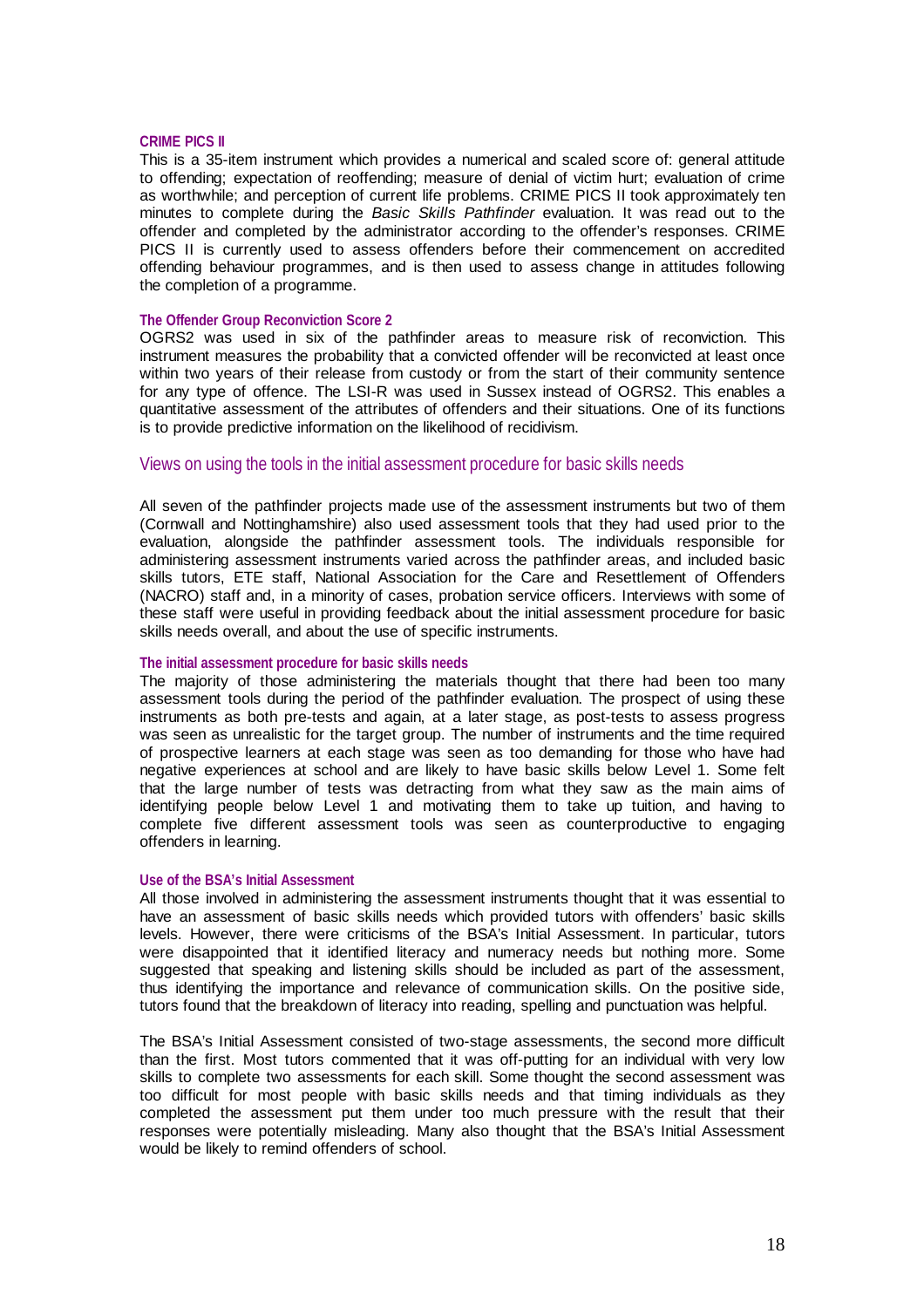#### **Use of the additional background information form**

The basic tutors generally thought the additional background information form was useful in at least some aspects, particularly because it provided a focus around which a discussion with a potential learner could take place. Such discussion was useful at the time that the additional background information form was being completed because it became the basis for an ongoing conversation with the learner. The interview for the completion of the additional background information form also offered the opportunity to reassure a potential learner about the nature of the basic skills provision being offered and even to provide 'a taster' of basic skills tuition.

#### **Use of the other tools in the basic skills procedure for basic skills needs**

Three of the instruments used at the initial assessment procedure for basic skills, Raven's Progressive Matrices, SPSI-R (short-form) and CRIME PICS II, were used to evaluate other outcomes in addition to basic skills progress. Comments about their use illustrate the challenges of introducing new assessment tools. For example, those who administered the Raven's Progressive Matrices commented that offenders responded positively to them because 'it was like a puzzle'; 'no writing was involved'; and 'it was fun'. Comments about SPSI-R (short-form) and CRIME PICS II were essentially negative. Both instruments were seen as time-consuming and as providing little valuable information to basic skills tutors about educational needs. Furthermore, some tutors commented that in some cases, offenders had been unable to complete SPSI-R (short-form), and that, even in cases where offenders had completed SPSI-R (short-form), it was believed that it was unlikely to be an accurate assessment of offenders' social problem-solving skills, as the extent to which they had understood the content was questionable.

#### **Conclusion**

Screening for basic skills needs is a delicate business. People who do not believe that they have basic skills needs may well resent any such suggestion, whilst others may have additional problems that seem of greater concern. Equally, more detailed assessment of basic skills needs involving the use of various instruments may seem daunting or over-bearing. To offset such difficulties the instruments for identifying basic skills needs should be as problem free as possible. The experiences of those in the pathfinder revealed advantages and disadvantages of those tools that were selected.

In addition to providing a shared procedure across each of the pathfinder projects, the screening and assessment tools provided data for the evaluation. These tools were used to provide a baseline of the potential level of basic skills need among offenders who went through the PSR process, and a profile of their demographic characteristics and criminological, educational and employment histories. The analysis of the data obtained from the screening and assessment tools together with other data collected is discussed in the next chapter.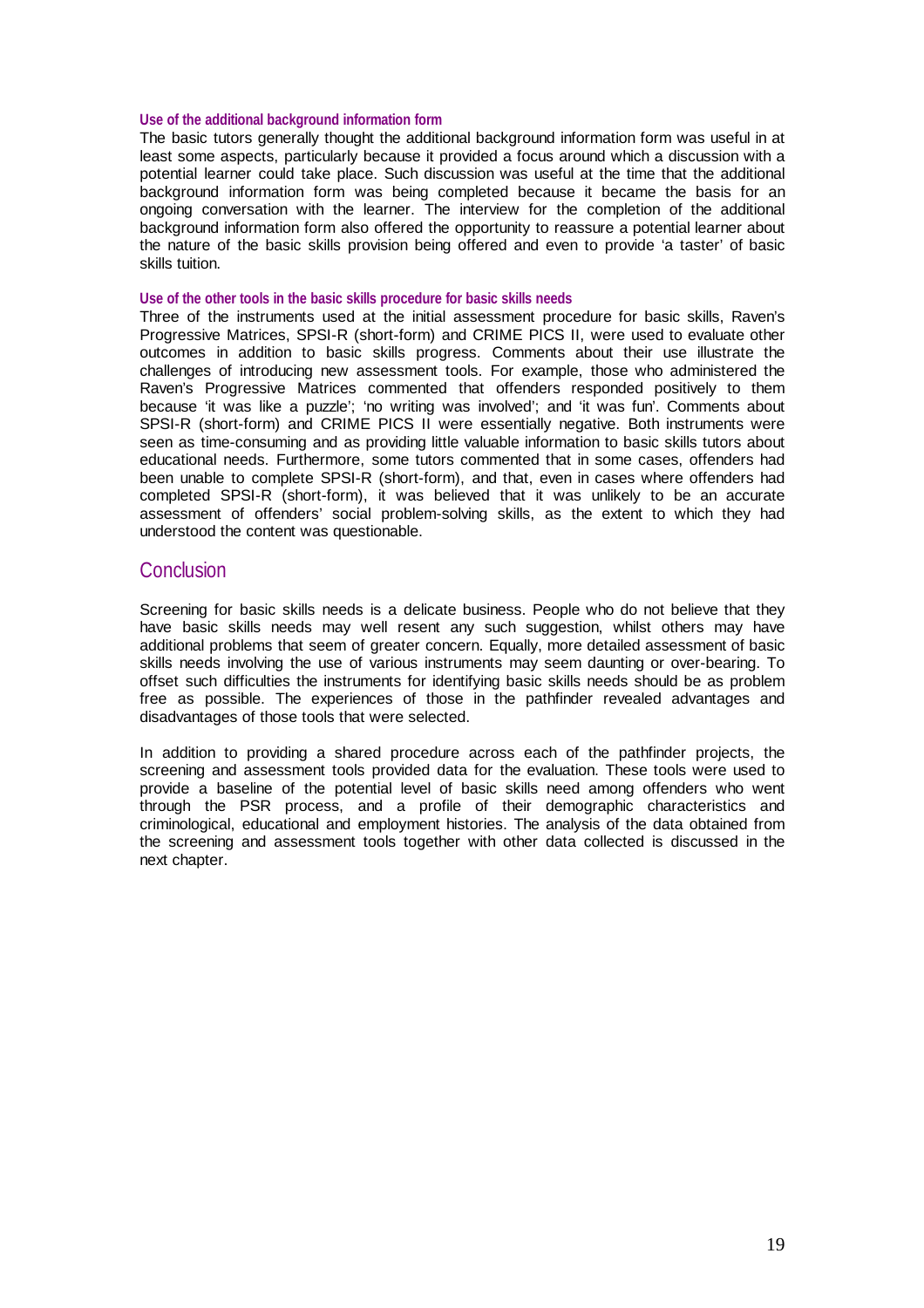# 4. Profile of offenders with basic skills needs

This chapter in the report summarises the findings from the analysis of quantitative data collected during both the screening stage and the initial assessment procedure for basic skills needs of the *Basic Skills Pathfinder* evaluation. These data were analysed, primarily, in order to learn more about the scale of basic skills needs among offenders, the nature of their basic skills needs and other characteristics of offenders with basic skills needs. Altogether, 10,252 cases were analysed.

#### The scale of basic skills needs among the pathfinder samples

A description of the samples from which data were drawn provides a breakdown of the analysis and an indication of the proportion of offenders who have, or probably have, basic skills below Level 1.

#### The total screening sample

Baseline data on the offender population in the seven pathfinder areas were drawn from analysis of the FT 20 Qs received  $(n=9,061)$ . There were 8,138 cases for which both the screening tool and sentence information was received, including both those who were 'positively' screened as likely to have basic skills needs and those who were 'negatively' screened as not likely to have basic skills needs. In the following analysis, this sample is referred to as the total screening sample. Findings from an analysis of this total screening sample are presented in Appendix F.

#### The 'positively' screened sample

From the total screening sample, 2,570 (32%) scored more than seven ticks on the FT 20 Q screening tool, indicating that this group were likely to have basic skills below Level 1. In other words and to use shorthand terminology, they were 'positively' screened, while those who scored seven ticks or less were 'negatively' screened.

#### The in-depth assessment sample

More in-depth basic skills data and offender information were collected at the initial assessment procedure for basic skills needs, including the additional background information form (n=321), the BSA's Initial Assessment tool (n=434), Raven's Progressive Matrices (n=418), the SPSI-R (short-form) (n=345), and CRIME PICS II (n=288). Although a smaller number of completed in-depth assessments were received than expected, a sufficient number of each instrument was completed and returned to undertake some analysis (see Table 4.1).

| Pathfinder area      | The BSA's<br>Initial<br>Assessment<br>tool | Raven's<br>Progressive<br><b>Matrices</b> | Additional<br>background<br>information<br>form | <b>SPSI-R</b><br>(short-<br>form) | <b>CRIME</b><br>PICS II | Full sets of in-<br>depth<br>assessments |
|----------------------|--------------------------------------------|-------------------------------------------|-------------------------------------------------|-----------------------------------|-------------------------|------------------------------------------|
| Cornwall             | 22                                         | 22                                        | 22                                              | 13                                | 12                      | 11                                       |
| Cumbria              | 23                                         | 17                                        | 17                                              | 20                                | 20                      | 8                                        |
| Dorset               | 58                                         | 59                                        | 53                                              | 59                                | 59                      | 51                                       |
| Lincolnshire         | 115                                        | 98                                        | 50                                              | 84                                | 18                      | 0                                        |
| Nottinghamshire      | 98                                         | 119                                       | 72                                              | 66                                | 70                      | 37                                       |
| <b>Sussex</b>        | 17                                         | 18                                        | 18                                              | 18                                | 16                      | 16                                       |
| <b>Thames Valley</b> | 101                                        | 85                                        | 89                                              | 85                                | 93                      | 74                                       |
| Total                | 434                                        | 418                                       | 321                                             | 345                               | 288                     | 197                                      |

#### *Table 4.1: In-depth assessments received\**

\* These figures were from records kept by the evaluation team, which may have differed from those submitted by pathfinder areas.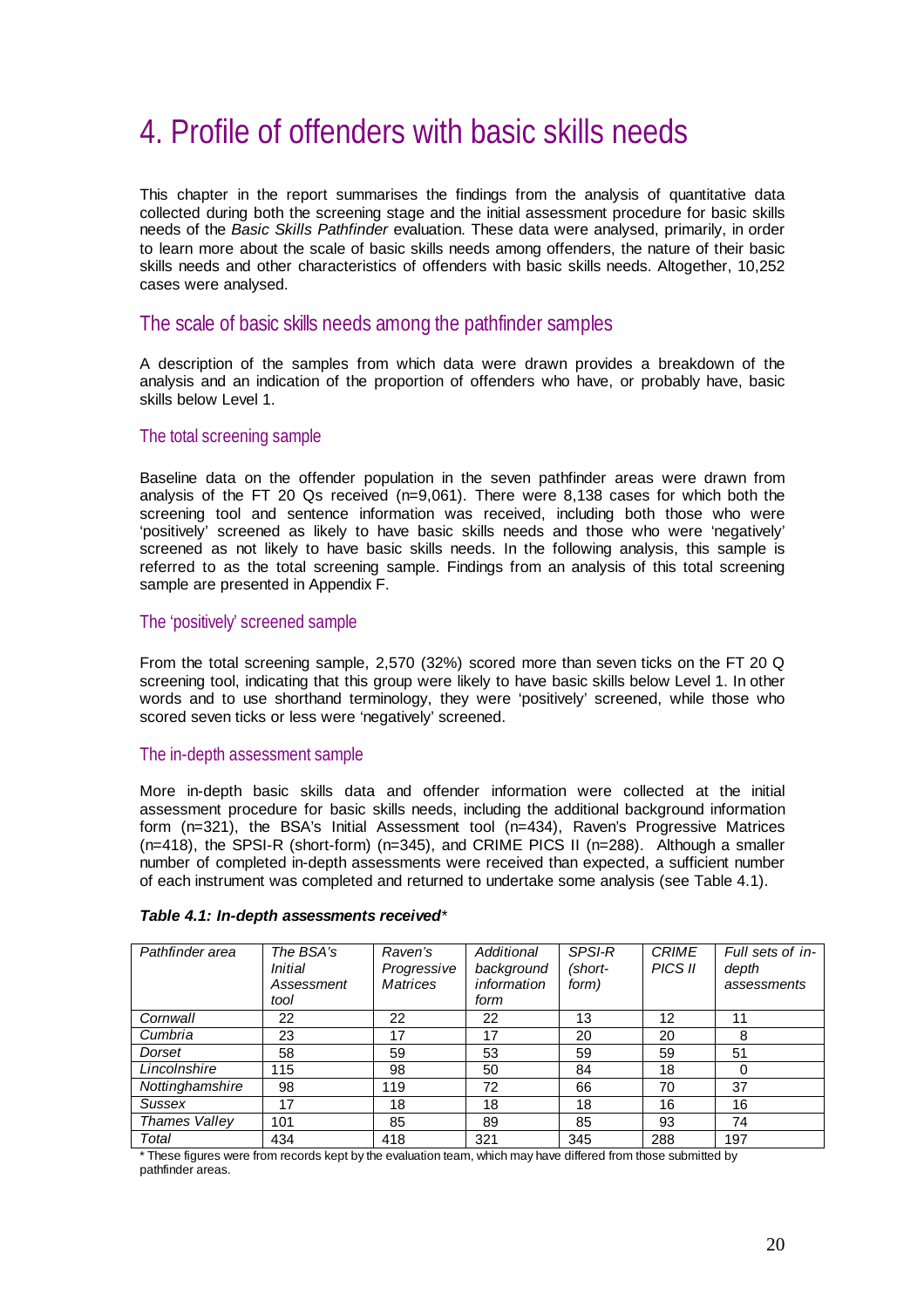#### Two caveats

It is important to note that the samples (both those who were screened and those who attended the initial assessment procedure for basic skills needs) were not entirely representative of the offending population as a whole. The screened sample was limited to those for whom a court report (either a PSR or a SSR) had been prepared, and it is possible that such offenders are more likely to be sentenced for a more serious offence than those for whom a court report is not completed. PSRs and SSRs are only used when a court requires guidance as to a suitable sentence for the offender, and it is unlikely that in less serious offences (usually summary offences) a court would require a report if it intends to impose a fine or a discharge. Thus, a discrepancy in offence type and sentence for the *Basic Skills Pathfinder* evaluation screening sample compared to *Criminal Statistics – England and Wales 2000* (Home Office, 2000b) could possibly be attributed to the sampling method used for the *Basic Skills Pathfinder* evaluation, i.e. collecting data on offenders for whom a PSR was written

Another caveat to be borne in mind when interpreting these findings is that not all those who were 'positively' screened and who got a CRO/CPRO were referred for – or arrived for – the more in-depth testing of basic skills needs at the initial assessment procedure for basic skills needs. In theory, *all* of these individuals (n=1,003) should have been referred to the initial assessment procedure for basic skills needs. However, only 194 (19%) partial or full sets of in-depth assessment instruments were received by the evaluation team for this group, i.e. the target group for the *Basic Skills Pathfinder* projects. As part of these 194 in-depth assessments, the evaluation team received 156 completed BSA's Initial Assessment tools, i.e. of the 1,003 cases assessed as having a probable basic skills need at the PSR stage and who were sentenced to a CRO or a CPRO, there is evidence of only 156 (16%) subsequently having a more in-depth assessment of their basic skills needs. The extent and possible causes of this attrition are discussed in Chapter 6.

#### The nature of offenders' basic skills needs

Of the 8,138 offenders for whom the FT 20 Q screening tool was received, 2,570 (32%) scored more than seven ticks on the FT 20 Q screening tool, indicating that this group had probable basic skills below Level 1. This figure is larger than the estimated 20 per cent of the adult population in the UK who are thought to have serious difficulties with literacy, and in keeping with the higher percentage (from 30%–50%) believed to have serious difficulties with numeracy in the general population (DfEE, 1999). An analysis was carried out to test the reliability of the FT 20 Q screening tool (see Appendix E) and the results gave a degree of confidence in the estimates of the prevalence of basic skills needs amongst offenders screened at PSR stage using the FT 20 Q screening tool.<sup>4</sup>

There were 434 individuals assessed by the BSA Initial Assessment Tool (though not all of these had been previously screened – see Chapter 6). For the purposes of analysis, scores from below Entry Level to at Entry Level were combined to 'below Level 1' and scores from Level 1 to above Level 1 were combined to 'at or above Level 1'. The results are summarised in Table 4.2 below.

 $\overline{a}$ 4 The analysis showed that only nine per cent of the offenders who were screened 'positive' with the FT 20 Q screening tool were 'false positives'.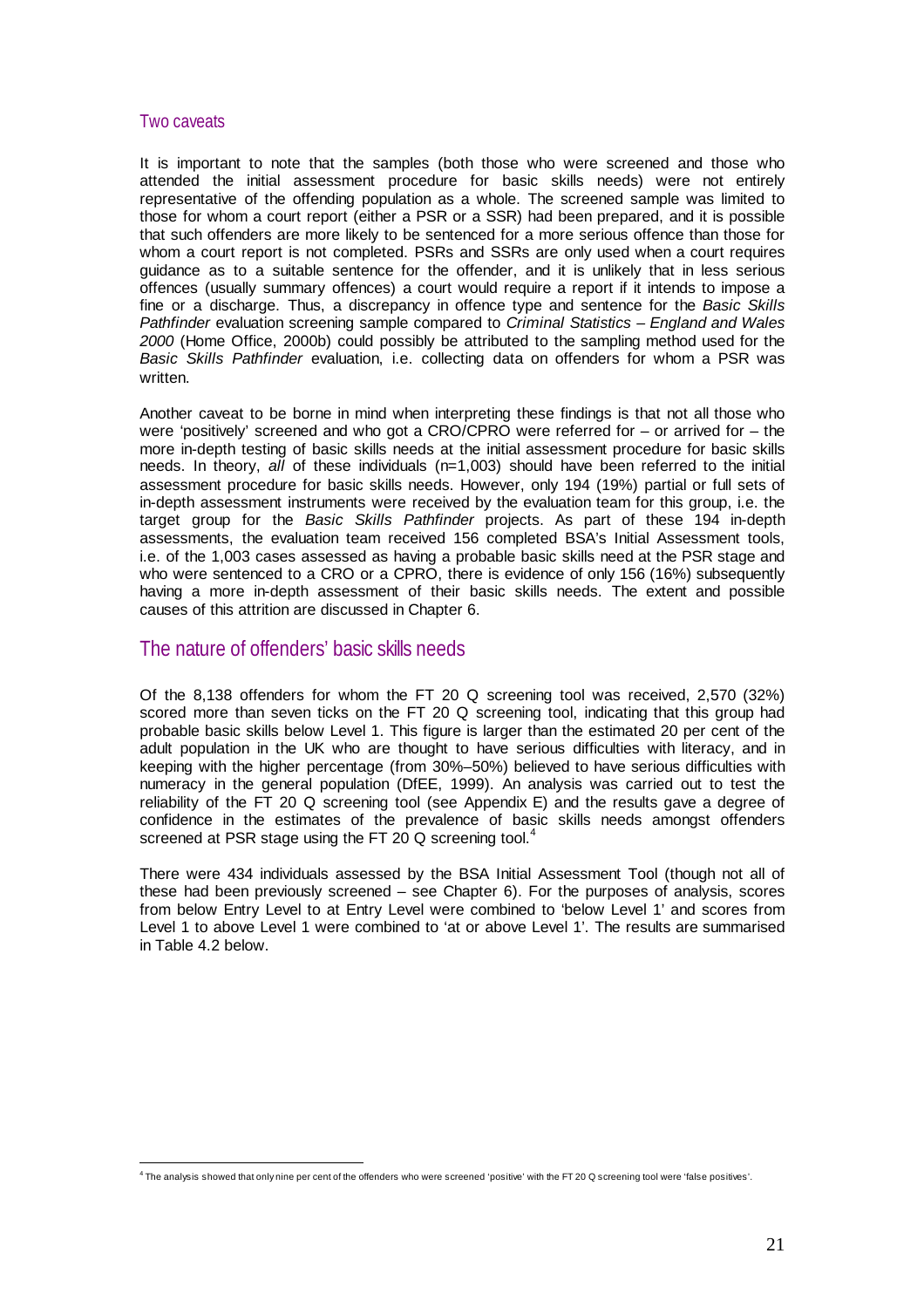#### *Table 4.2: The BSA's Initial Assessment tool results\**

| Section of the BSA's Initial Assessment tool | Below Level 1** | At or above Level 1 |
|----------------------------------------------|-----------------|---------------------|
| Reading $(n=507)$                            | 211 (42%)       | 296 (58%)           |
| Spelling (n=507)                             | 332 (67%)       | 175 (33%)           |
| Punctuation (n=507)                          | 342 (68%)       | 165 (32%)           |
| Literacy (combined n=297)***                 | 190 (64%)       | 107 (36%)           |
| Numeracy (n=510)                             | 225 (44%)       | 285 (56%)           |

\*Dorset Probation Area provided the evaluation team with a number of copies of the BSA's Initial Assessment tool which had been completed with offenders on a CPO, but who were not strictly *Basic Skills Pathfinder* evaluation offenders. These BSA Initial Assessment tools were also included in the database for analysis. \*\*The percentage values in this column are the percentage of cases within each section.

\*\*\* The number of offenders for whom a combined literacy score was available was lower than that for a combined numeracy score. This is because literacy, on the BSA's Initial Assessment tool, is broken into three sections: reading, spelling and punctuation. Therefore, when combining the scores on these sections for a combined literacy score, offenders' scores were included only if they scored the same level on all three sections.

When the scores for the literacy sections (reading, spelling and punctuation) on the BSA's Initial Assessment tool were combined to provide an overall literacy level for each offender, 64 per cent of the sample scored below Level 1 and 36 per cent scored at or above Level 1 in literacy. For the numeracy section of the BSA's Initial Assessment tool, 44 per cent scored below Level 1 and 56 per cent at or above Level 1. Therefore, the evidence suggests that, in the sample of offenders who attended the initial assessment procedure for basic skills needs, more offenders had problems with literacy than numeracy. Furthermore, when the scores on the numeracy section were dichotomised for below and above Entry Level (Entry is regarded as functional numeracy), only eight per cent scored below Entry Level.<sup>5</sup>

As part of initial assessment procedure for basic skills needs, offenders were asked to complete one of two forms of Raven's Progressive Matrices. A total of 391 completed Raven's Progressive Matrices were received and scored from the seven pathfinder areas. The scores were then used to classify offenders using the procedures set out in the manual (Raven *et al.*, 2000). Of the 391 cases for which there were data, four (1%) were classified as 'above average', 59 (15%) were classified as 'intellectually average', 163 (42%) were classified as 'definitely below intellectually average' and 165 (42%) were classified as 'intellectually impaired'. Of the 208 cases who were sentenced to a CRO or a CPRO and for whom there was a Raven's score, 32 (16%) were classified as 'intellectually average' and above, 98 (47%) 'definitely below intellectually average' and 76 (37%) were classified as 'intellectually impaired'. Overall, the scores derived from Raven's Progressive Matrices suggest that, of those offenders assessed at initial assessment procedure for basic skills needs, 84 per cent were 'below intellectually average' (including 42% 'definitely below intellectually average' and 42% 'intellectually impaired') while a few were 'intellectually average' (15%) or above (1%).

#### Correlates and characteristics of offenders with basic skills needs

Comparison of the '*positively screened sample*' against the '*total screening sample*' provided useful information on the correlates and characteristics of offenders with such basic skills needs. (More detailed description of the analysis of the *'total screening sample'* is given in Appendix F.)

#### Distribution of probable basic skills need by sentence

Table 4.3 shows the numbers and proportion of offenders who were 'positively' and 'negatively' screened, broken down by sentence. A significantly higher proportion of those who were sentenced to a CRO or a CPRO (36%), custody (35%) and other types of sentence (32%) screened 'positively', compared to those who were sentenced to CPOs (23%). Indeed, given sampling error, the prevalence of basic skills needs in the CPO population, based on

<sup>&</sup>lt;sup>5</sup> The FT 20 Q screening tool was designed to provide an indication of literacy needs below Level 1 and numeracy needs below Entry Level although the<br>levels measured by the FT 20 Q screening tool were in use before the a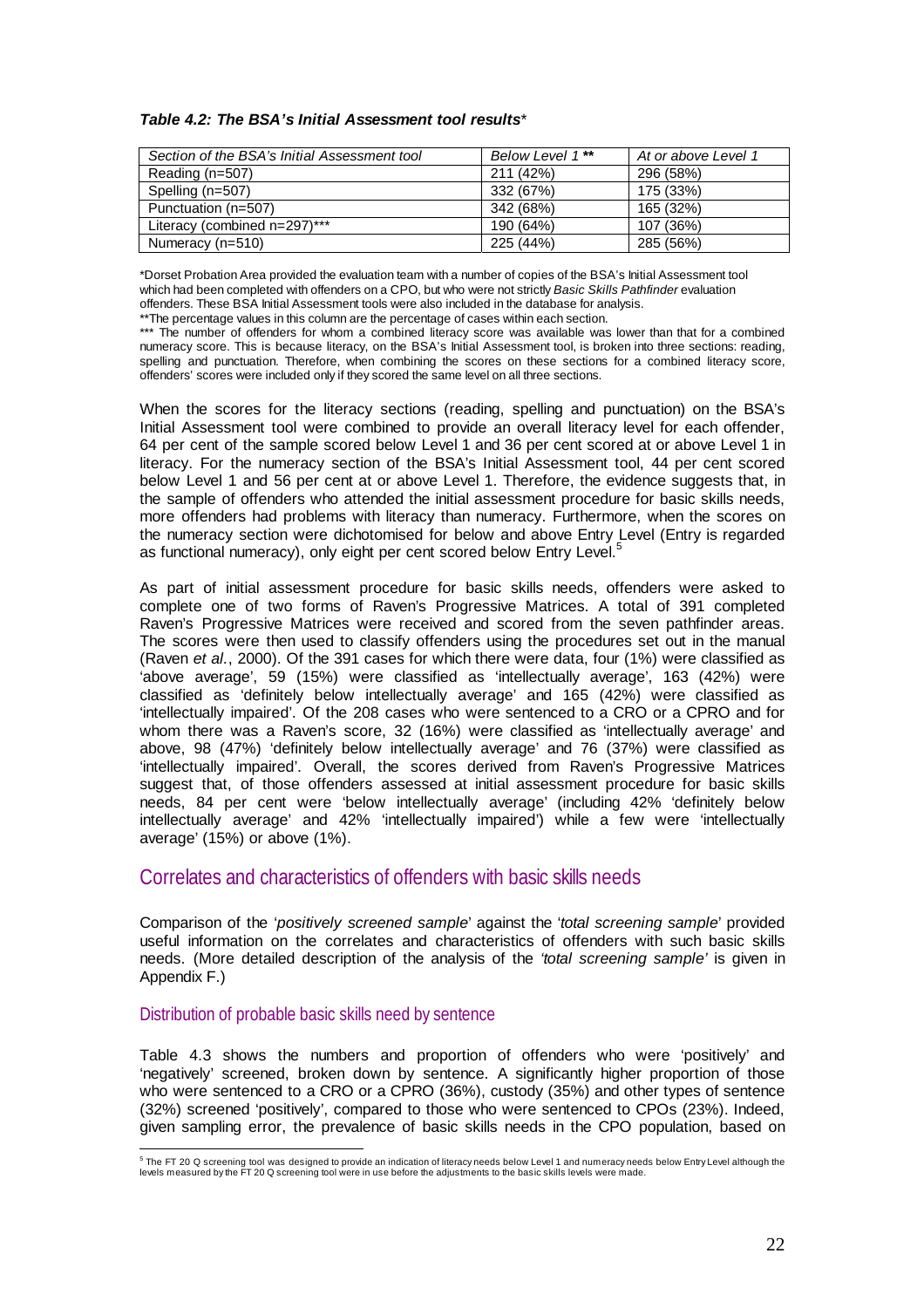this screening data, does not appear to be significantly different from the estimates for the adult population of the UK. Given that a higher proportion of the CPO population are employed or more educated (Rex *et al.,* 2002), this lends further credibility to the FT 20 Q screening tool as a suitable screening tool. Furthermore, the levels of probable basic skills needs amongst offenders who were sentenced to either a custodial sentence, a CRO, or a CPRO, were of the same order of magnitude as reported in studies cited in Chapter 1. The conclusion seems clear: there are very likely to be increased levels of basic skills needs amongst offenders sentenced to a CRO or a CPRO, the target group for the *Basic Skills Pathfinder* evaluation, compared to the general population.

| Sentence type | The FT 20 Q Screening tool scores           |             |  |  |  |
|---------------|---------------------------------------------|-------------|--|--|--|
|               | At or above Level 1<br><b>Below Level 1</b> |             |  |  |  |
| Custody       | 1,480 (65%) *                               | 782 (35%)   |  |  |  |
| CRO/CPRO      | 1.799 (64%)                                 | 1,003 (36%) |  |  |  |
| <b>CPO</b>    | 1,591 (77%)                                 | 481 (23%)   |  |  |  |
| Other         | 698 (70%)                                   | 304 (30%)   |  |  |  |
| Total         | 5,568 (68%)                                 | 2,570 (32%) |  |  |  |

#### *Table 4.3: Scores on the FT 20 Q broken down by sentence type*

\*The percentage values in parentheses are the percentage of cases within each sentence type.

#### Gender

Table 4.4 shows the gender composition of those who were sentenced to a CRO or a CPRO and who screened 'positively'. The vast majority of the cases (83%) were male, and significantly more males (36%) than females (31%) screened 'positively'.

| Gender | The FT 20 Q screening tool scores |             |  |  |  |  |
|--------|-----------------------------------|-------------|--|--|--|--|
|        | Below Level 1 (%)*                | Total       |  |  |  |  |
| Female | 149 (31%)                         | 477 (17%)   |  |  |  |  |
| Male   | 851 (36%)                         | 2,314 (83%) |  |  |  |  |
| Total  | 1.000 (36%)                       | 2.791       |  |  |  |  |

\*The percentage values in this column are the percentage of cases within each gender.

A comparison of the rate of attendance of men and women referred to the initial assessment procedure for basic skills needs, who were sentenced to a CRO or a CPRO, and who had also been screened 'positively', was made based upon the in-depth assessment data received from the pathfinder areas. These data provided some weak evidence that women were more likely to attend the initial assessment procedure for basic skills needs than men were, but the result was not statistically significant.<sup>6</sup> Men and women were equally likely to complete the BSA's Initial Assessment tool. Thus, gender does not seem to play any major role in determining whether an offender will attend the initial assessment procedure for basic skills needs and complete the instruments. Rather, men and women appeared to have an equally poor chance of receiving any further assessment for basic skills needs that were indicated by the results of the FT 20 Q screening tool at the PSR stage.

#### Age distribution

The association between age and probable basic skills needs, as assessed by the FT 20 Q screening tool, is shown in Table 4.5 for all offenders in the screening sample. Clearly, the proportion of those with probable basic skills below Level 1 declined significantly<sup>7</sup> with age in this cross-sectional sample. Indeed, those aged between 18 and 25 were more likely to have a basic skills need than those aged over 25 were, with the younger, 18-to 20-year-old age

 $^6$  Chi-square= 3.34, d.f. = 1, p = 0.69.<br><sup>7</sup> Chi square= 186.0, d.f. = 5, p = 0.00

 $^{7}$  Chi-square=186.9, d.f. = 5, p < 0.001.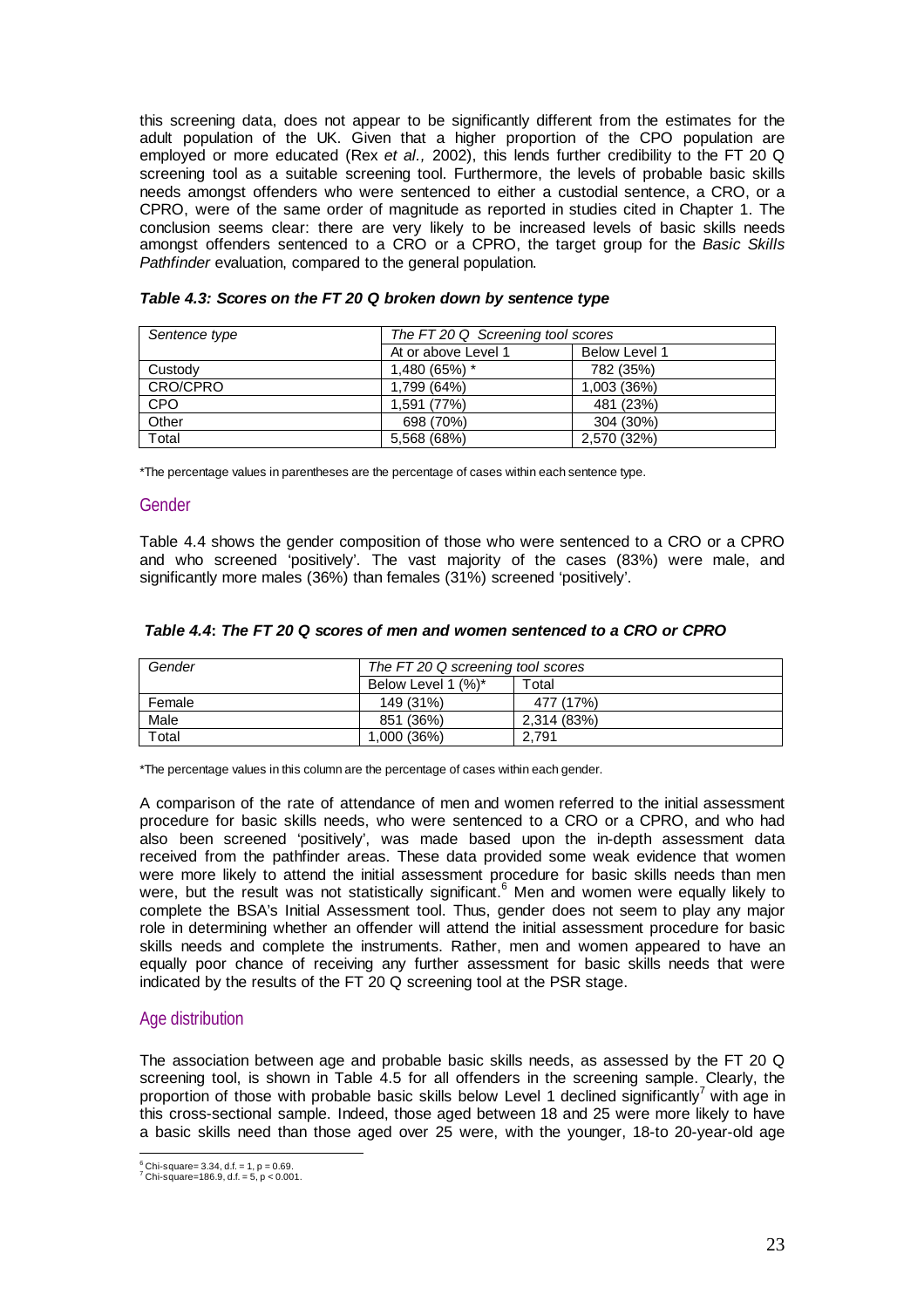group, having the greatest likelihood of having a basic skills need. However, the interpretation of this result is not that standards of literacy and numeracy teaching and learning have declined in recent years; rather, it is more likely to be due to the changing nature and composition of the offenders in different age groups.

|  | Table 4.5: The association between age and probable basic skills needs for all |  |  |  |  |  |
|--|--------------------------------------------------------------------------------|--|--|--|--|--|
|  | offenders in the sample                                                        |  |  |  |  |  |

| Age group (years) | FT 20 Q Score   | Age group (years) |
|-------------------|-----------------|-------------------|
|                   | Below Level 1 * | Total             |
| $18 - 20$         | 706 (44%)       | 1,603 (19%)       |
| $21 - 25$         | 733 (33%)       | 2,193 (26%)       |
| $26 - 30$         | 446 (28%)       | 1,615 (19%)       |
| $31 - 40$         | 552 (27%)       | 2,078 (24%)       |
| $41 - 50$         | 200 (25%)       | 799 (9%)          |
| $51+$             | 68 (21%)        | 321 (4%)          |
| Total             | 2,705 (31%)     | 8,609             |

\*The percentage values in this column are the percentage of cases within each age group.

In the screening sample, there were data on 959 offenders who were sentenced to a CRO or a CPRO and who scored below Level 1 on the FT 20 Q screening tool, i.e. were eligible for referral to the initial assessment procedure for basic skills needs, and for whom data were also available on their ages. Of these 959 cases, 238 (25%) were aged 18 to 20 years. In total, 184 offenders out of the eligible 959 attended the initial assessment procedure for basic skills needs. However, 18-to 20-year-olds constituted 33 per cent of the cases (60 out of 184) for which the pathfinder areas produced data from this procedure. Based on these data, offenders in the youngest age group were significantly<sup>8</sup> more likely to attend the initial assessment procedure for basic skills needs than older offenders were. This suggests that the age of offenders cannot be used as an explanation for the low rate of referral to the initial assessment procedure for basic skills needs of those with probable basic skills needs. Why more young people attended the initial assessment procedure for basic skills needs than was expected based on the data remains unexplained, but could be due to extra guidance from probation staff or better motivation on the part of the young.

#### **Ethnicity**

There is some evidence to suggest that those who were assessed as being Indian during the screening stage were also less likely to score below Level 1 on the FT 20 Q screening tool at the PSR stage, but there were no other significant differences between the other ethnic groups. There were no significant differences between the proportions of different ethnic groups for whom the pathfinder areas provided data from the initial assessment procedure for basic skills needs: members of different ethnic groups were equally as likely not to attend the initial assessment procedure for basic skills needs.

#### Accommodation

The potential importance of the relationships between accommodation status, sentence and the pathfinder area an offender was supervised in lies in the significant association<sup>9</sup> between the scores on the FT 20 Q screening tool and the type of accommodation being inhabited by an offender who was sentenced to a CRO or a CPRO, as shown in Table 4.6. Owner occupiers were significantly less likely to score below Level 1 on the FT 20 Q screening tool than other groups. However, those offenders who were living with family, friends or others, proportionately the second largest group of offenders sentenced to a CRO or a CPRO (see Table 4.6), were significantly more likely to score below Level 1 on the FT 20 Q screening tool.

 $\overline{a}$  $^8$  Chi-square=12.6, d.f. = 5, p = 0.03. The adjusted residual for the 18- to 20-year-olds attending the initial assessment procedure for basic skills needs is 2.7.<br><sup>9</sup> Chi-square= 28.5, d.f. = 5, p< 0.001.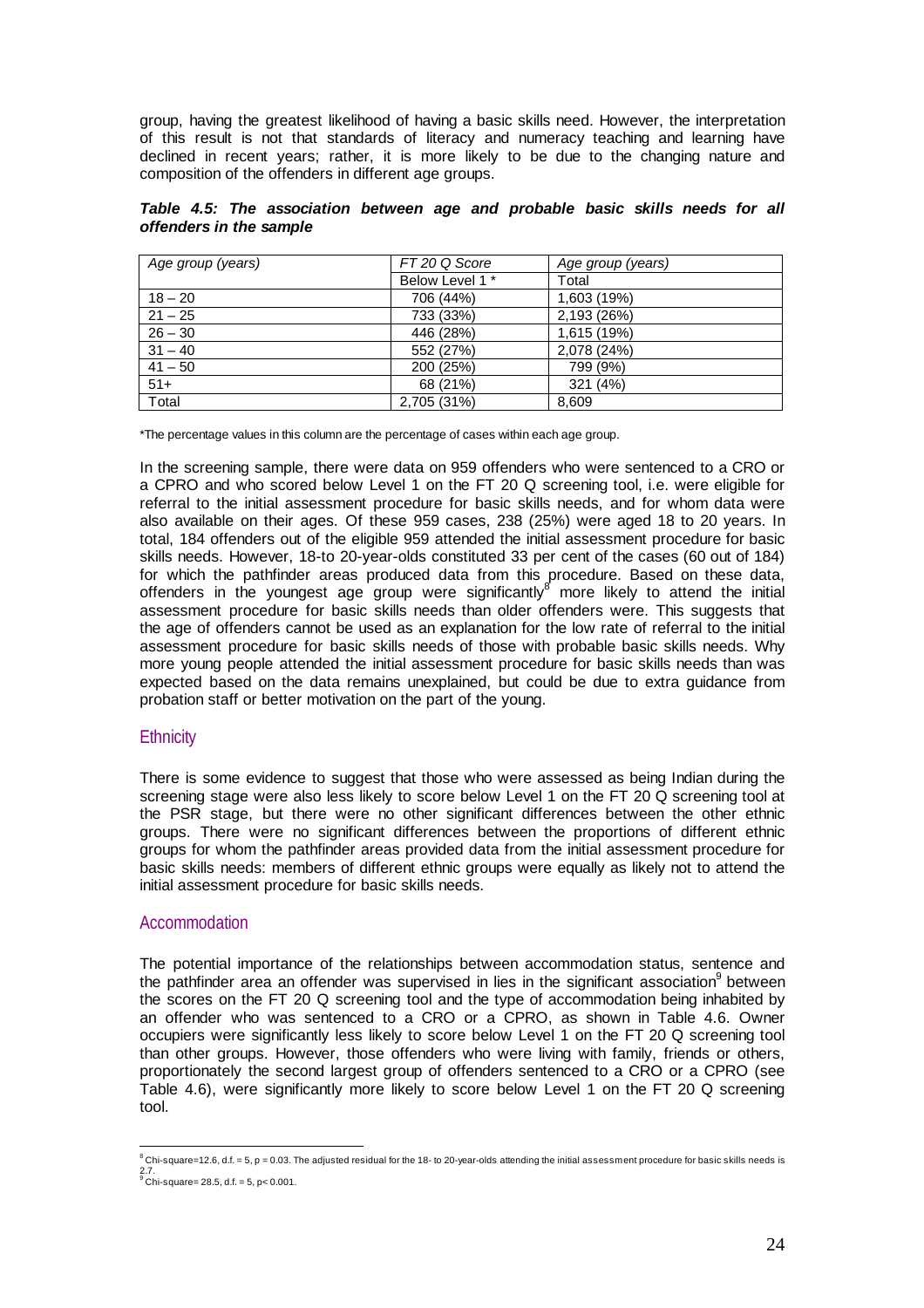*Table 4.6: The association between an offender's score on the FT 20 Q and their accommodation status for those offenders sentenced to a CRO or a CPRO*

| The FT 20 Q screening tool score | Below Level 1 * | Total       |
|----------------------------------|-----------------|-------------|
| <b>Owner Occupied</b>            | 37(4%)          | 198 (8%)    |
| Tenant                           | 393 (43%)       | 1,091 (42%) |
| B&B, lodging or hotel            | 17 (2%)         | 48 (2%)     |
| Unit or hostel                   | 29 (3%)         | 70 (3%)     |
| Family, friends or others        | 393 (43%)       | 1,033 (40%) |
| Other                            | 55 (6%)         | 156 (6%)    |
| Total                            | 924             | 2.596       |

\*The percentage values in this column are the percentage of cases within accommodation type.

### Domestic circumstances

There were no significant associations between domestic circumstances and probable basic skills needs or attendance at the initial assessment procedure for basic skills needs.<sup>10</sup>

### Alcohol and drug abuse

There was a significant association between alcohol and drug abuse and probable basic skills need in the overall screening sample,<sup>11</sup> but not amongst those subsequently sentenced to a CRO or a CPRO.12 There was, however, a significant association between attendance at the initial assessment procedure for basic skills needs and alcohol and drug abuse, for those both sentenced to a CRO or a CPRO who screened 'positively'.13 Those who were judged to have neither an alcohol nor drug abuse problem were significantly more likely to have received a further, in-depth assessment of their basic skills needs, when compared to those who were considered to be abusing either drugs, or both alcohol and drugs. However, there was no association between those judged to be abusing alcohol and attendance at the initial assessment procedure for basic skills needs. Whether this association was the product of a less stable lifestyle amongst drug users, or because drug users were more likely to be referred to drug treatment programmes, rather than the basic skills programmes, cannot be ascertained from this data set.

More detailed information was collected on alcohol and drug abuse on the additional background information form (see Table 4.7). More offenders reported that they were abusing alcohol than drugs at the initial assessment procedure for basic skills needs.<sup>14</sup>

| Substance              | $(%)^*$<br>No | Occasionally**         | Regularly              |
|------------------------|---------------|------------------------|------------------------|
| Cocaine                | (95)<br>285   | (4)<br>12 <sup>°</sup> | 4(1)                   |
| Ecstasy                | (89)<br>269   | 30<br>(10)             | 3<br>(1)               |
| <b>Hallucinogens</b>   | (97)<br>295   | (2)                    | (1`                    |
| Opiates/heroin         | (92)<br>276   | 11<br>(4)              | 12 <sup>2</sup><br>(4) |
| Amphetamines           | 282<br>(93)   | 13<br>(4)              | (3)                    |
| <b>Barbiturates</b>    | (98)<br>294   | 3<br>(1)               | $\overline{2}$<br>(1)  |
| Cannabis               | (68)<br>203   | (17)<br>49             | 44 (15)                |
| <b>Benzodiazepines</b> | 296<br>(98)   | (1)<br>4               | $\overline{2}$<br>(1)  |
| <b>Steroids</b>        | 299<br>(99)   | $\overline{2}$<br>(1)  | $(-)$                  |
| <b>Solvents</b>        | (99)<br>298   | 2<br>(1)               | (-)                    |
| Alcohol                | 139<br>(46)   | (30)<br>97             | (24)<br>72             |

### *Table 4.7: Alcohol and drug abuse of offenders in the in-depth assessment sample*

\*The percentage values in parentheses are the percentage of cases within each substance. \*\*Classified as less than once a month.

<sup>&</sup>lt;sup>10</sup> Chi-square=5, d.f. = 6, p = 0.5; Chi-square = 3.9, d.f. = 6, p = 0.69 respectively.

<sup>&</sup>lt;sup>10</sup> Chi-square=5, d.f. = 6, p = 0.5; Chi-square =3.9, d.f. = 6, p =0.69 respectively.<br>11 Chi-square= 45, d.f. = 3, p < 0.001.<br>12 Chi-square= 22.5, d.f. = 3, p < 0.001.<br>13 Chi-square= 22.5, d.f. = 3, p < 0.001.<br><sup>13</sup> Chi-sq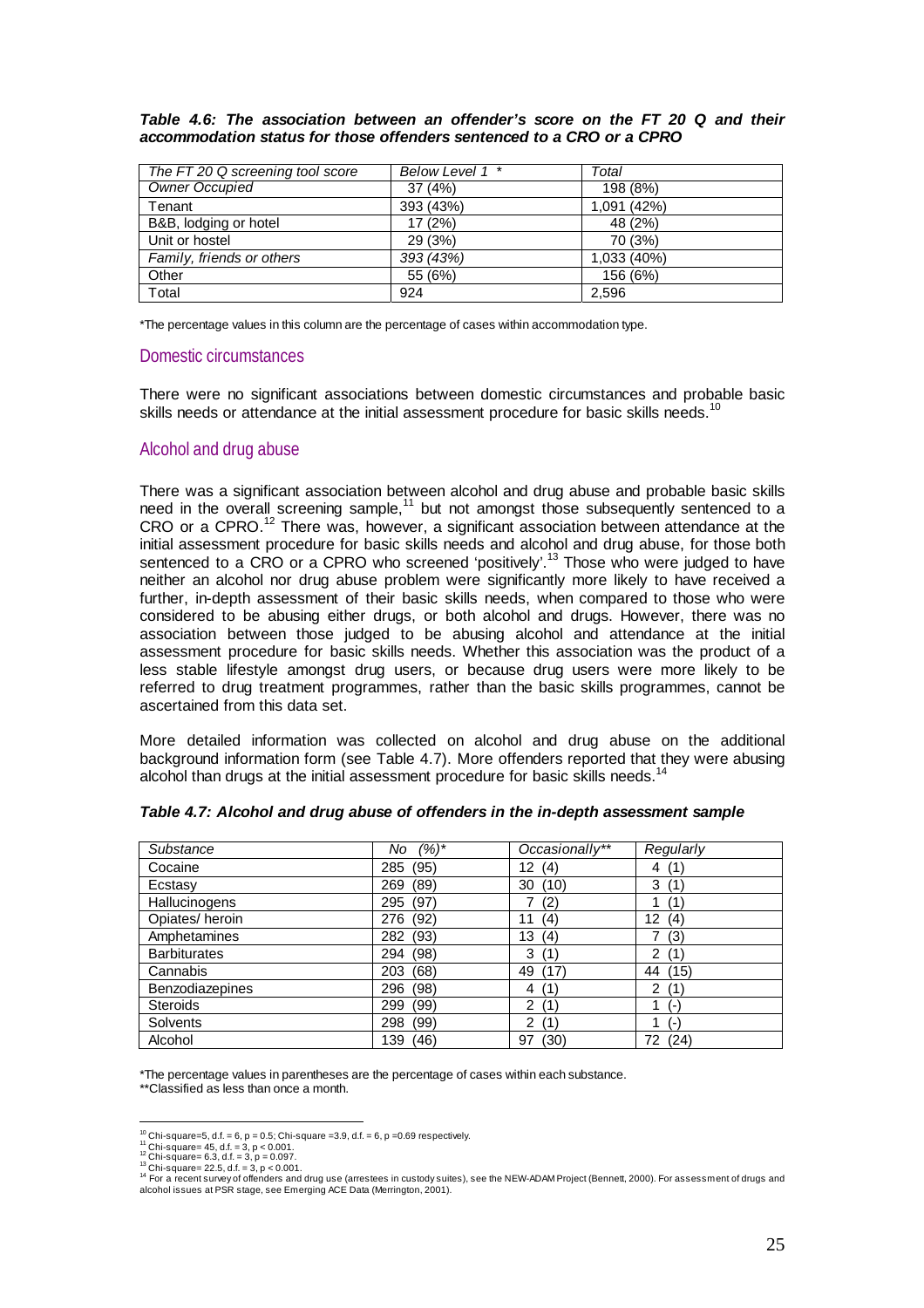## **Health**

Offenders were also asked about health issues at the initial assessment procedure for basic skills needs. As Table 4.8 indicates, the proportion of offenders in this sample who had health problems was, for the most part, small. This was with the exception of emotional difficulties (25% had emotional difficulties previously, and 20% had current emotional difficulties), and hearing and sight problems (10% and 13% respectively previously, and 10% and 16% respectively currently). It may be possible that hearing and sight problems affected an offender's ability to learn previously, or would continue to do so currently. Interestingly, 25 per cent of offenders in the in-depth assessment sample had previous head injuries which, according to basic skills tutors, may also have had an impact on these offenders' ability to learn. Twelve per cent of the offenders who attended the initial assessment procedure for basic skills needs reported that they had suffered from a chronic or serious illness at some point in their lives. In addition, 25 per cent reported that they needed to wear spectacles, while only 15 per cent reported that they actually did wear spectacles.

### *Table 4.8: Health of offenders in the in-depth assessment sample*

| Health issue                      | Previously | Currently |
|-----------------------------------|------------|-----------|
| Head injuries (n=299)             | 74 (25%)   | 11(4%)    |
| Epilepsy (n=296)                  | 17(6%)     | 10(4%)    |
| Emotional difficulties (n=296)    | 73 (25%)   | 60 (20%)  |
| Mental health (diagnosed) (n=293) | 24 (8%)    | 21(7%)    |
| Speech problems (n=301)           | 26 (9%)    | 14 (5%)   |
| Hearing problems (n=300)          | 31 (10%)   | 29 (10%)  |
| Sight problems (n=298)            | 40 (13%)   | 49 (16%)  |

\*The percentage values in parentheses are the percentage of cases within each health issue.

## Schooling and qualifications

There were also strong associations between an offender's probable basic skills needs, the qualifications they held, and their pattern of school attendance.<sup>15</sup> For example, half of the 1,314 individuals with no qualifications had a probable basic skills need, compared to just ten per cent of those with Level 2 qualifications. Of the 1,175 offenders who were classified as attending school regularly, 295 (25%) screened 'positively'. By contrast, of the 1,075 offenders who were classified as attending school irregularly, 514 (48%) screened 'positively'.

There was also a significant association between an offender's pathfinder area and the level of qualifications s/he held.<sup>16</sup> For example, offenders in Cumbria and Nottinghamshire Probation Areas<sup>17</sup> were significantly more likely to have no qualifications compared with offenders in other areas, whilst those in Dorset, Sussex and Thames Valley Probation Areas were significantly less likely to have no qualifications compared with offenders in other areas.<sup>18</sup> A possible reason for this might have been that the pattern of school attendance varied between the pathfinder areas, but there was no significant association between pathfinder areas and school attendance for those sentenced to a CRO or a CPRO.<sup>1</sup>

Finally, there was an association between school attendance and the receipt of data from the initial assessment procedure for basic skills needs; irregular school attendees were significantly less likely to have completed this procedure, when compared to regular school attendees.20 If a history of poor school attendance is accepted as evidence of poor motivation towards formal learning, then this could provide at least part of the explanation of why so few of those assessed as having a probable basic skills need during screening then received the

<sup>&</sup>lt;sup>15</sup> Chi-square= 305, d.f. = 3, p< 0.001; Chi-square=126, d.f. = 1, p < 0.001 respectively.

<sup>&</sup>lt;sup>16</sup> Chi-square= 305, d.f. = 3, p< 0.001; Chi-square=12<br>
<sup>16</sup> Chi-square=95.2, d.f. = 18, p < 0.001.<br>
<sup>16</sup> Chi-square=95.2, d.f. = 18, p < 0.001.<br>
<sup>18</sup> Adjusted residuals 6 and 3.4 respectively.<br>
<sup>18</sup> Chi-square= 11.4, d.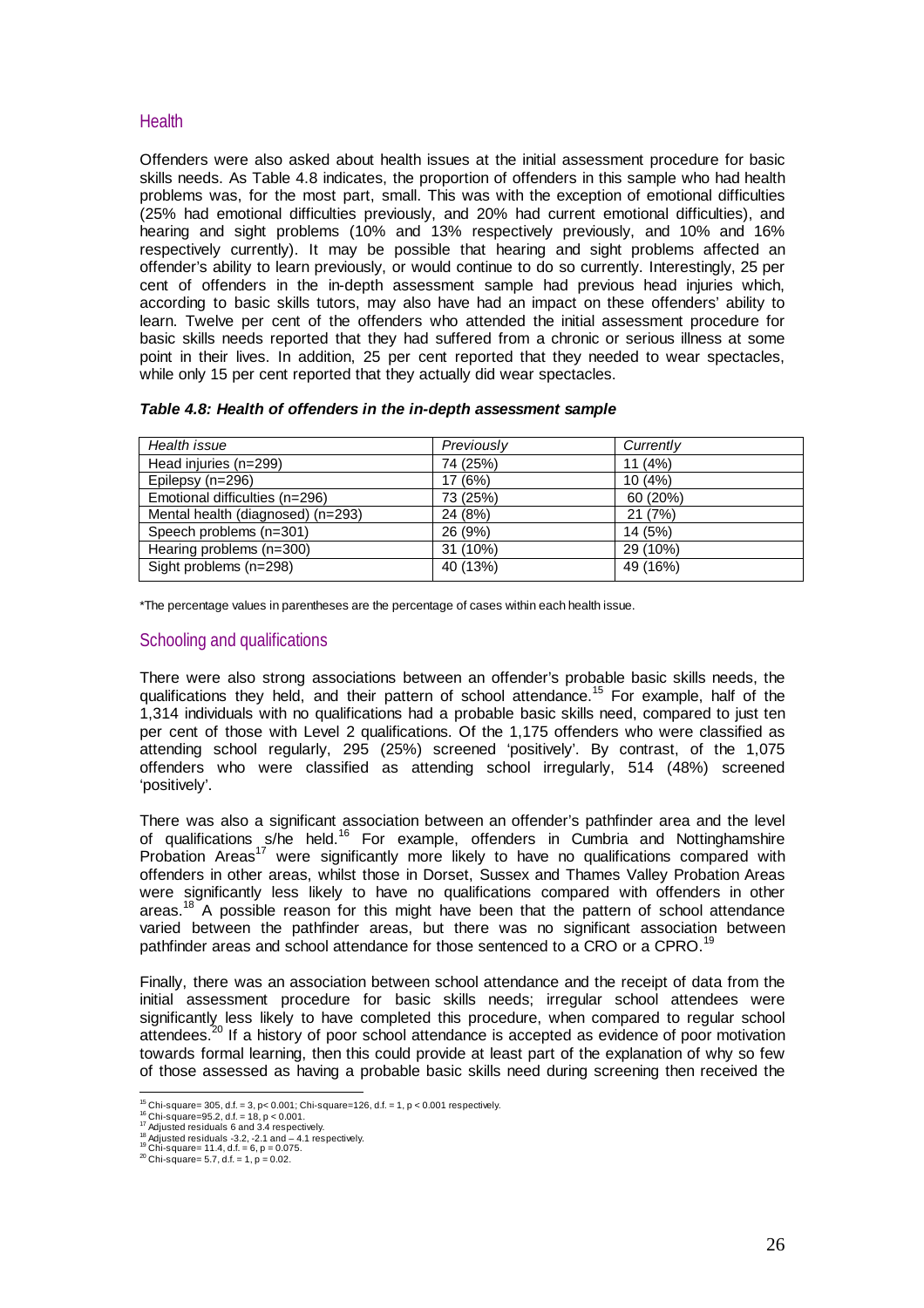in-depth assessment. If so, then this suggests that offender motivation to learn will need to be addressed if referral to basic skills provision is to be more successful.

The data collected on the additional background information form provide a more detailed and valuable insight into the educational experiences, health status and motivation of the offenders who were referred to the initial assessment procedure for basic skills needs. The data collected on the additional background information form also confirm that these offenders had, for the most part, interrupted school experiences.<sup>21</sup> The majority of this sample attended between two and five schools throughout their school years (see Table 4.9), and over one-quarter left school before age 16. When asked about types of school attended, the majority of offenders (262, 85%) reported that they attended mainstream school. Within mainstream education, approximately 19 per cent attended special classes, six per cent received Special Educational Needs support, and eight per cent received learning support in a mainstream school.

| Number of schools attended | Number of offenders |
|----------------------------|---------------------|
| One                        | 2(1%)               |
| Two                        | 62 (31%)            |
| Three                      | 79 (39%)            |
| Four                       | 33 (16%)            |
| Five                       | 14 (7%)             |
| Six or more                | 12 (6%)             |

| Table 4.9: Number of schools attended by the in-depth assessment sample (n=202) |
|---------------------------------------------------------------------------------|
|---------------------------------------------------------------------------------|

Twelve per cent of offenders reported that they had received a statement of Special Educational Needs while at school.<sup>22</sup> In the majority of cases, this was for learning difficulties, rather than emotional and behavioural difficulties or physical difficulties. Table 4.10 shows offenders' responses at the initial assessment procedure for basic skills needs to a question asking what, in their perception, affected their education. However, in the absence of objective assessment data, perceptions on learning difficulties and emotional and behavioural difficulties may not be considered to reflect accurately the impact of such factors on these offenders' education.

### *Table 4.10: Factors which affected offenders' education*

| Factor                                       | Number of offenders |
|----------------------------------------------|---------------------|
| Learning difficulties                        | 121 (40%)           |
| Emotional and behavioural difficulties       | 95 (32%)            |
| Family disruption (e.g. parental separation) | 89 (30%)            |
| Other factors (e.g. bullying)                | 67 (22%)            |
| Sight problems                               | 21(7%)              |
| Speech problems                              | 12(4%)              |
| Hearing problems                             | 20 (7%)             |

Table 4.11 compares offenders' ratings of the academic and social experience of school. Unsurprisingly, this indicates that offenders who underwent the in-depth assessment rated their social school experience as having been more positive than their academic school experience.<sup>23</sup>

<sup>&</sup>lt;sup>21</sup> See chapter 1 for comparison with similar research evidence.

<sup>21</sup> See chapter 1for comparison with similar research evidence. 22 From the interviews with staff, it was found that those who conducted the initial assessment procedure for basic skills needs felt that offenders might not always remember whether they had been statemented on the Special Educational Needs register. Therefore, this figure of 12 per cent may possibly have<br>been higher and should therefore be treated with caution.<br><sup>23</sup> See secti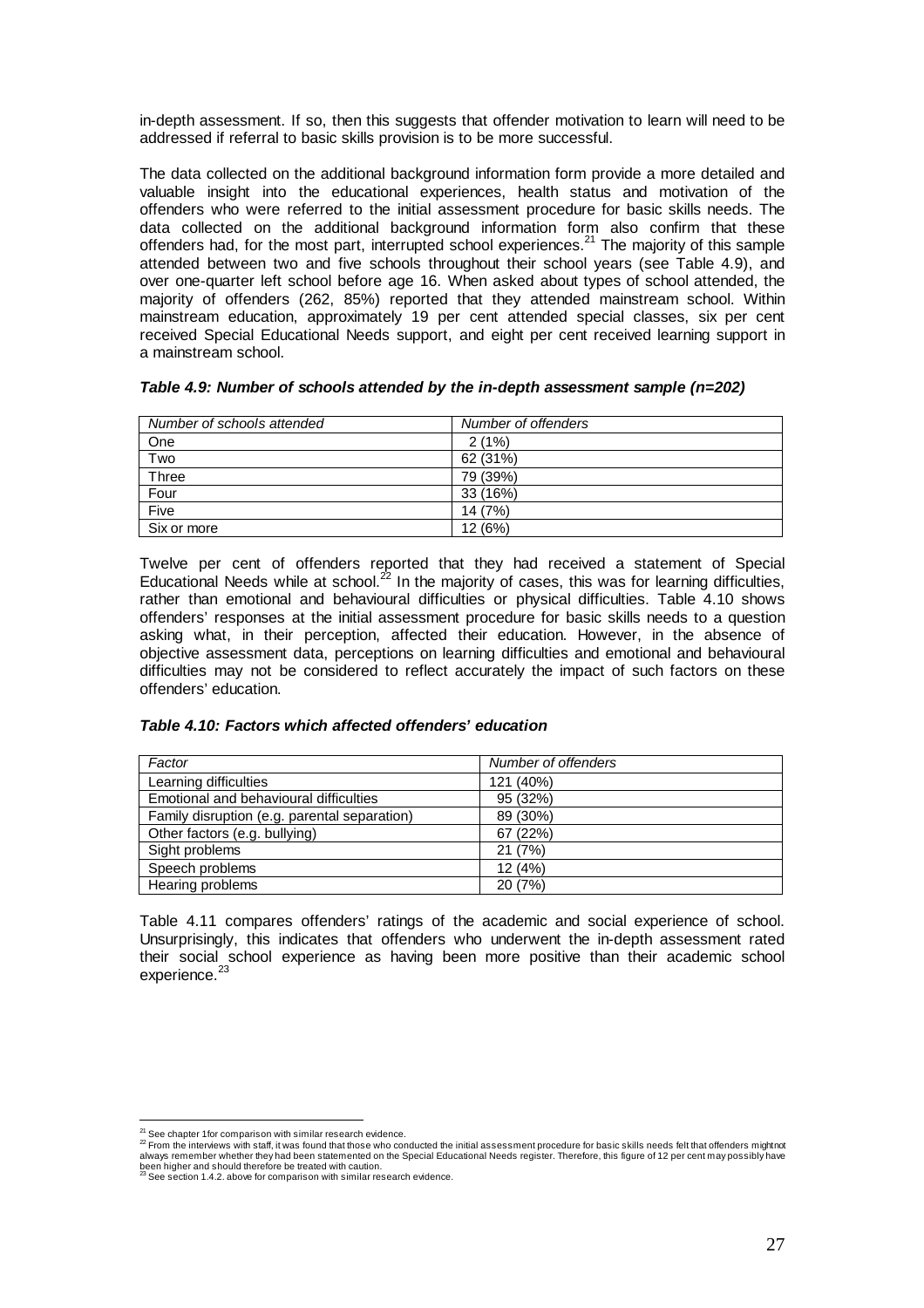### *Table 4.11: Views of school experience*

| View            | Academic experience (n=302) | Social experience (n=300) |
|-----------------|-----------------------------|---------------------------|
| Very positive   | 14(4%)                      | 69 (23%)                  |
| Positive        | 42 (14%)                    | 86 (29%)                  |
| Okay            | 105 (35%)                   | 93 (31%)                  |
| <b>Negative</b> | 69 (23%)                    | 28(9%)                    |
| Very negative   | 72 (24%)                    | 24 (8%)                   |

Although many offenders reported that they had difficulties with reading and writing while at school, but were motivated to improve reading and writing while at school, fewer reported that they had someone to help them with this. Those who had help reported that teachers, Special Educational Needs support, parents, friends and tutors were instrumental in helping them to improve their literacy skills. Similarly, although many had problems with numeracy in school and wanted to improve their numeracy skills, fewer had someone to help them. Since leaving school, many offenders reported that they had continued to have problems with literacy and numeracy and had wanted to improve these skills. However, once again, many had not received any help with this.

## Risk of reconviction

Risk of reconviction amongst offenders sentenced to a CRO or a CPRO was also significantly associated with probable basic skills need as assessed by the FT 20 Q screening tool. Offenders sentenced to a CRO or a CPRO were significantly more likely to score below Level 1 on the FT 20 Q screening tool if they were in a 'high' risk compared to a 'low' risk group.<sup>2</sup> 'High' risk offenders were also significantly more likely to have no qualifications and to have had poorer school attendance compared to offenders in the 'low' risk category,  $25$  and to be judged as abusing drugs or both drugs and alcohol. Examining the data for those offenders who were sentenced to a CRO or a CPRO and screened 'positively' shows that offenders in the 'high' risk group were significantly more likely to be unemployed than those in the 'low' risk group. But, significantly more in-depth assessments were received on 'low' risk offenders compared to 'high' risk offenders.<sup>26</sup>

### **Employment**

Table 4.12. shows the employment status of offenders broken down by pathfinder area for the whole of the screening sample. The overall unemployment rate of 38 per cent among offenders in the screening sample was very high compared with the total United Kingdom International Labour Organisation unemployment rate of 4.9 per cent recorded by the *Labour Force Survey* in 2001 (DfES, 2001a). There were also significant variations in unemployment rates between the pathfinder areas.<sup>27</sup> For example, offenders were significantly more likely to be unemployed in Lincolnshire and Nottinghamshire Probation Areas than in other pathfinder areas,<sup>28</sup> but significantly more likely to be employed in Dorset, Sussex and Thames Valley Probation Areas.<sup>29</sup> This can be explained partly by the difference in labour markets between the pathfinder areas, and the continuing decline in the number of manual jobs in areas such as agriculture, mining and manufacturing.

 $24$  Adjusted residuals 4.5 and  $-5.2$  respectively.

<sup>29</sup> Chi-square= 80.9, d.f. = 6, p < 0.001; Chi-square= 20.4, d.f. = 2, p < 0.001.<br>
26 Chi-square= 12, d.f. = 2, p = 0.003.<br>
26 Chi-square= 127.1, d.f. = 6, p < 0.001; Chi-square= 20.4, d.f. = 2, p < 0.001.<br>
27 Chi-square=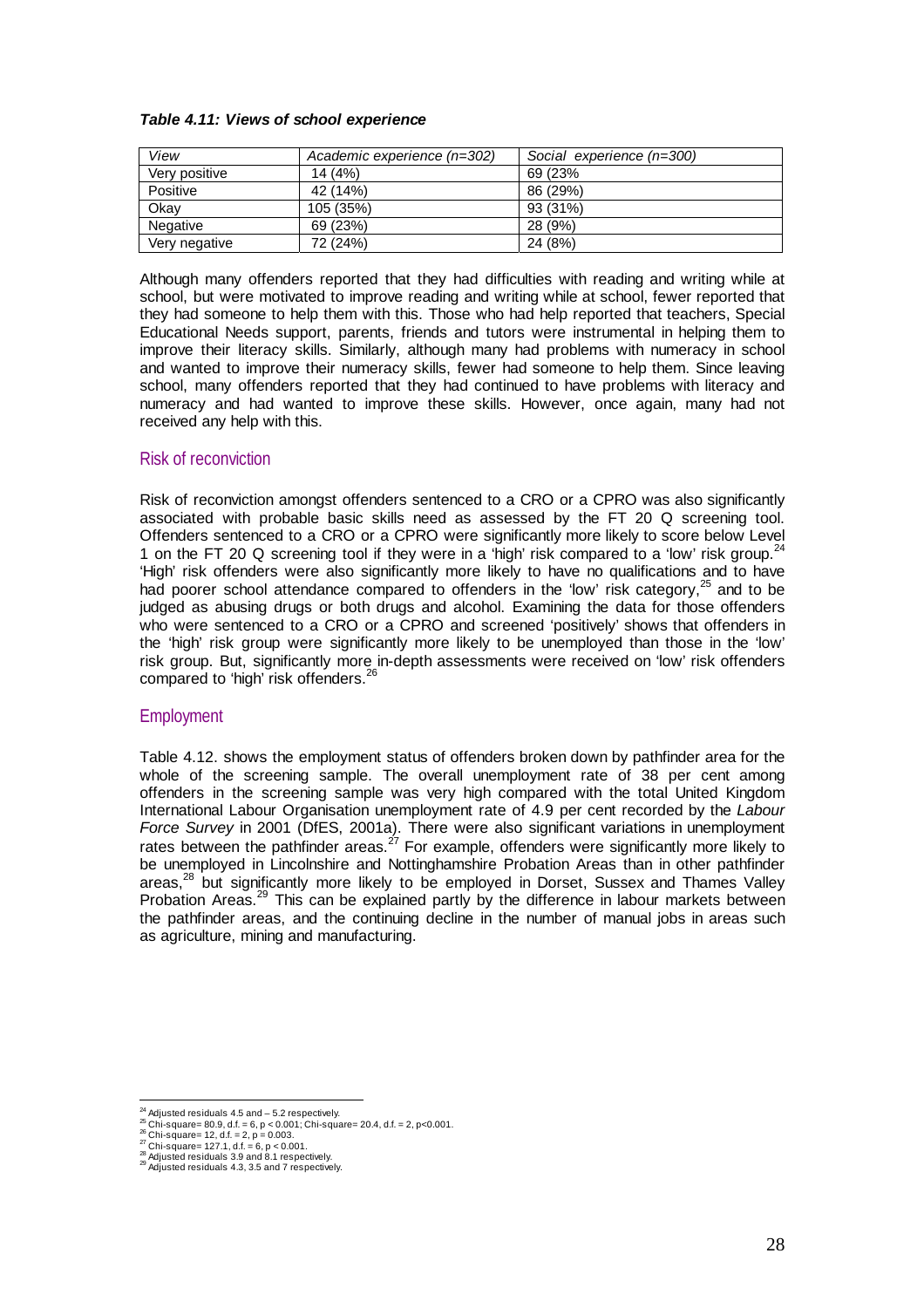| Pathfinder area      | Employed    | Unemployed  | Education<br>and<br>training | Incapacity<br><b>Benefit</b> | Other       | Total |
|----------------------|-------------|-------------|------------------------------|------------------------------|-------------|-------|
| Cornwall             | 68 (27%)    | 88 (35%)    | 8(3%)                        | 39 (16%)                     | 47 (19%)    | 250   |
| Cumbria              | 230 (36%)   | 253 (40%)   | 12(2%)                       | 107 (17%)                    | 31(5%)      | 633   |
| Dorset               | 478 (37%)   | 380 (30%)   | 25 (2%)                      | 266 (21%)                    | 136 (11%)   | 1,285 |
| Lincolnshire         | 442 (33%)   | 581 (43%)   | 22 (2%)                      | 116 (9%)                     | 191 (14%)   | 1,352 |
| Nottinghamshire      | 832 (33%)   | 1.184 (47%) | 53 (2%)                      | 246 (10%)                    | 198 (8%)    | 2,513 |
| Sussex               | 529 (35%)   | 450 (30%)   | 26 (2%)                      | 212 (14%)                    | 288 (19%)   | 1,505 |
| <b>Thames Vallev</b> | 823 (42%)   | 619 (32%)   | 28 (1%)                      | 163 (8%)                     | 320 (16%)   | 1.953 |
| Total                | 3,402 (36%) | 3,555 (38%) | 174 (2%)                     | 1,149 (12%)                  | 1.211 (13%) | 9,491 |

### *Table 4.12: Employment status of offenders in the screening sample, broken down by pathfinder area*

\*The percentage values in parentheses are the percentage of cases within each area.

When the unemployment rate for those sentenced to a CRO or a CPRO was examined, a slightly different picture emerged. Offenders with this sentence were still more likely to be unemployed in Lincolnshire and Nottinghamshire Probation Areas, but offenders in Cornwall Probation Area who were sentenced to a CRO or a CPRO were also more likely to be unemployed compared to offenders in other pathfinder areas.<sup>30</sup> Offenders sentenced to a CRO or a CPRO in Dorset, Sussex and Thames Valley Probation Areas were still all more likely to be employed compared to offenders in other pathfinder areas.<sup>3</sup>

Employment status for those on a CRO or a CPRO was also significantly associated with probable basic skills needs, holding a qualification, school attendance, alcohol and drug abuse, and risk of reconviction.<sup>32</sup> Those who were screened 'positively', those with no qualifications or Level 1 qualifications, and offenders judged to be abusing drugs or both drugs and alcohol, were all significantly more likely to be unemployed as were those who had the highest risk of reconviction.<sup>33</sup>

Men were more likely to be employed than women amongst those sentenced to a CRO or a CPRO.<sup>34</sup> The data on ethnicity were too sparse to come to any definite conclusions about an association with employment. Collapsing distinctions between black offenders and offenders of Indian, Pakistani and Bangladeshi origin would not be justified as it may obscure important cultural and social differences between groups. The indications are that for those sentenced to a CRO or a CPRO, there is some evidence that those described as Black Other were more likely to be unemployed than other groups, but there were no important differences between the likelihood of unemployment and ethnicity for other groups. An analysis using the complete screening sample provided no evidence of any association between ethnicity and employment status.

There was also a significant association between the age of an offender sentenced to a CRO or a CPRO and their employment status.<sup>35</sup> Thus, those aged 26 to 30 years were more likely to be unemployed than other age groups of offenders,  $36$  while those aged over 40 were more likely to be employed. As was indicated earlier, being judged to be a drug abuser was negatively associated with employment. Interestingly, offenders aged between 26 and 30, i.e. those who were more likely to be unemployed, were also more likely to be judged as abusing drugs than other offenders, whilst those aged above 40 were the least likely to be judged as abusing drugs, or both drugs and alcohol.

The data received on employment on the additional background information form make it difficult to estimate how many offenders were employed at the time of their in-depth assessment. However, the data on employment status from the PSR stage for these offenders show that approximately 38 per cent (of 168) of offenders, for whom the additional

 $\frac{30}{1}$  Adjusted residuals 4.3, 3 and 2.5 respectively.<br> $\frac{31}{1}$  Adjusted residual 3.5, 3.2 and 4.1 respectively.

<sup>&</sup>lt;sup>30</sup> Adjusted residuals 4.3, 3 and 2.5 respectively.<br><sup>31</sup> Adjusted residual 3.5, 3.2 and 4.1 respectively.<br><sup>32</sup> Chi-square= 25.2, d.f. = 1, p < 0.001; Chi-square = 34.7, d.f. = 3, p < 0.001; Chi-square= 33.1, d.f. = 1, p < Chi-square= 115.1, d.f. = 2, p < 0.001 respectively.<br><sup>33</sup> Adjusted residuals 5, 5.6, 11.5, 5.1 and 8.8 respectively.<br><sup>34</sup> Chi-square= 16.5, d.f. = 1, p < 0.001.<br><sup>36</sup> Chi-square= 16.7, d.f. = 5, p = 0.005.<br><sup>36</sup> Adjusted re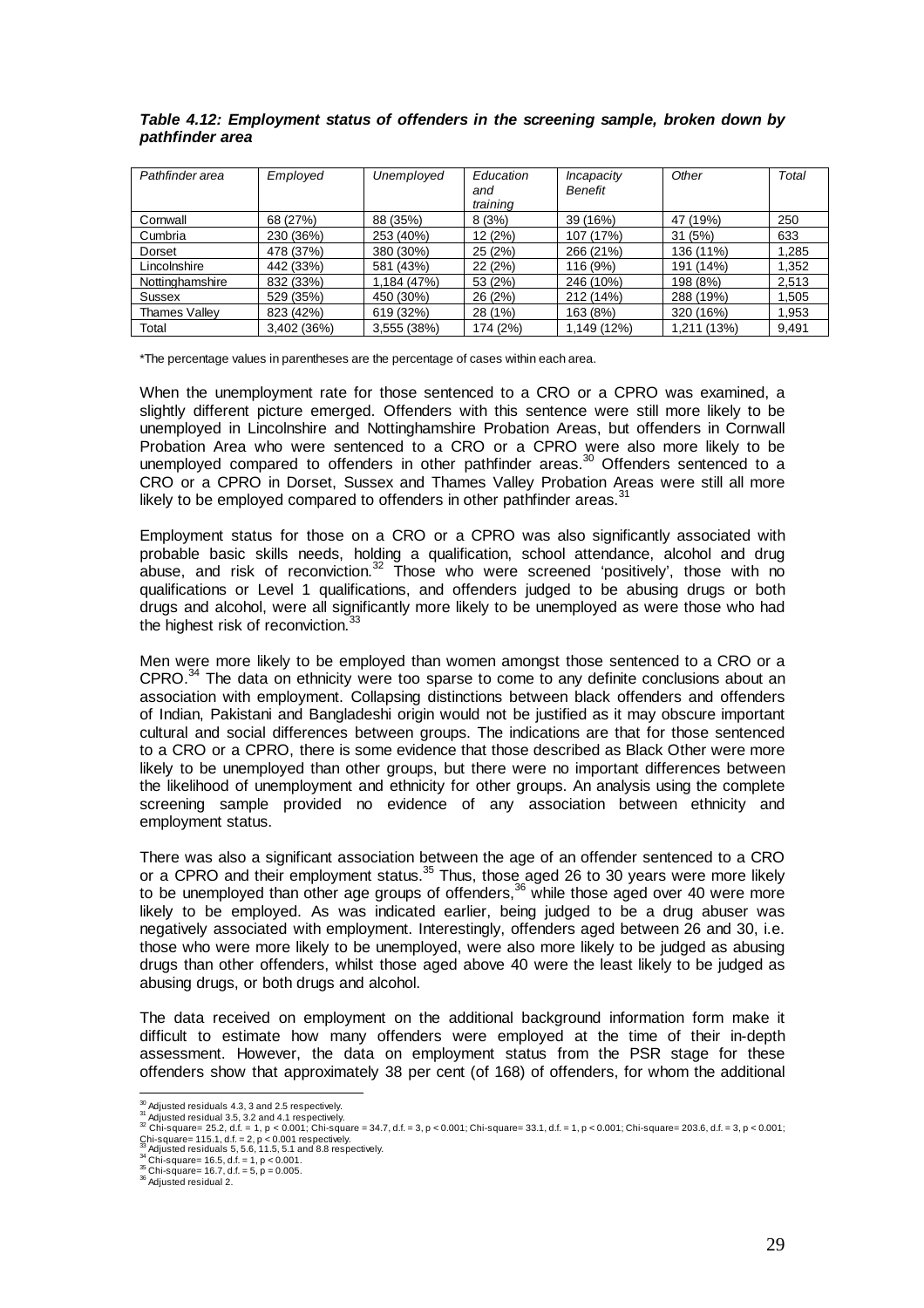background information form was received, reported that they were employed at the PSR stage. Caution is urged with this estimate for two reasons: employment status may have altered for offenders between the PSR and the initial assessment procedure for basic skills needs, and employment status on the background information form (i.e. at the PSR stage) was not available for all offenders for whom an additional background information form was received. On the additional background information form, the majority of offenders reported that they had or had had manual, largely unskilled jobs, for example labouring, cleaning, factory work, driving, gardening, catering, caring, retail, packing, or painting and decorating. Interestingly, over half of the sample who completed the additional background information form reported that they had never been dismissed from any employment and those who had been dismissed, had been so very few times. Many offenders also reported that they possessed useful job related skills, for example, labouring, mechanics, carpentry, electrics, hairdressing, painting and decorating, or plumbing.

Seventy-two per cent of offenders who were unemployed (172) at the initial assessment procedure for basic skills needs expressed a wish to find a job,38 and 45 per cent of offenders who were employed (99) expressed a wish to find a better a job.<sup>39</sup> In addition, although few offenders reported that they wished to help others with literacy and numeracy, many recognised that they needed to improve their own basic skills and expressed a wish to do so.

### Problem-solving

An analysis was carried out of the data collected via completion of SPSI-R (short-form). The SPSI-R (short-form) consists of five subscales:

### *Positive Problem Orientation (PPO)*

A constructive problem-solving cognitive set that involves the belief that problems can be solved with time, effort, commitment and persistence.

### *Negative Problem Orientation (NPO)*

A dysfunctional cognitive-emotional set which involves the belief that problems are unsolvable, threatening and frustrating.

#### *Rational Problem Solving (RPS)*

*A* constructive dimension defined as the rational, systematic and efficient application of effective problem-solving skills.

### *Impulsivity/ Carelessness Style (ICS)*

A dysfunctional dimension characterised by impulsive, careless and haphazard attempts to apply problem-solving strategies.

#### *Avoidance Style (AS)*

A dysfunctional dimension characterised by procrastination, passivity and dependence on others to solve problems. (Maydeu-Olivares *et al*., 1996)

The scores on the subscales of SPSI-R (short-form) are combined into a total score for analysis ranging from zero to 20. Higher scores on SPSI-R (short-form) indicate 'good' social problem-solving skills while lower scores indicate 'poor' social problem-solving skills. The mean score for offenders on SPSI-R (short-form) suggests that the majority of offenders in the *Basic Skills Pathfinder* evaluation had intermediate level social problem-solving skills.

### Attitudes to crime

 $\overline{a}$ 

An analysis was carried out of the returned CRIME PICS II questionnaires in order to construct a profile of attitudes to crime held by those who participated in the initial assessment. CRIME PICS II consists of five subscales:

Scale G: measures offenders' general attitude to offending where a low score indicates a belief that offending is not an acceptable way of life.

<sup>&</sup>lt;sup>37</sup> See chapter 1 for comparison with similar research evidence.<br><sup>38</sup> S3 (15%) reported that they did not want to find a job, and 18 (8%) reported that they were indifferent.<br><sup>39</sup> To this, 38 (38%) of offenders said they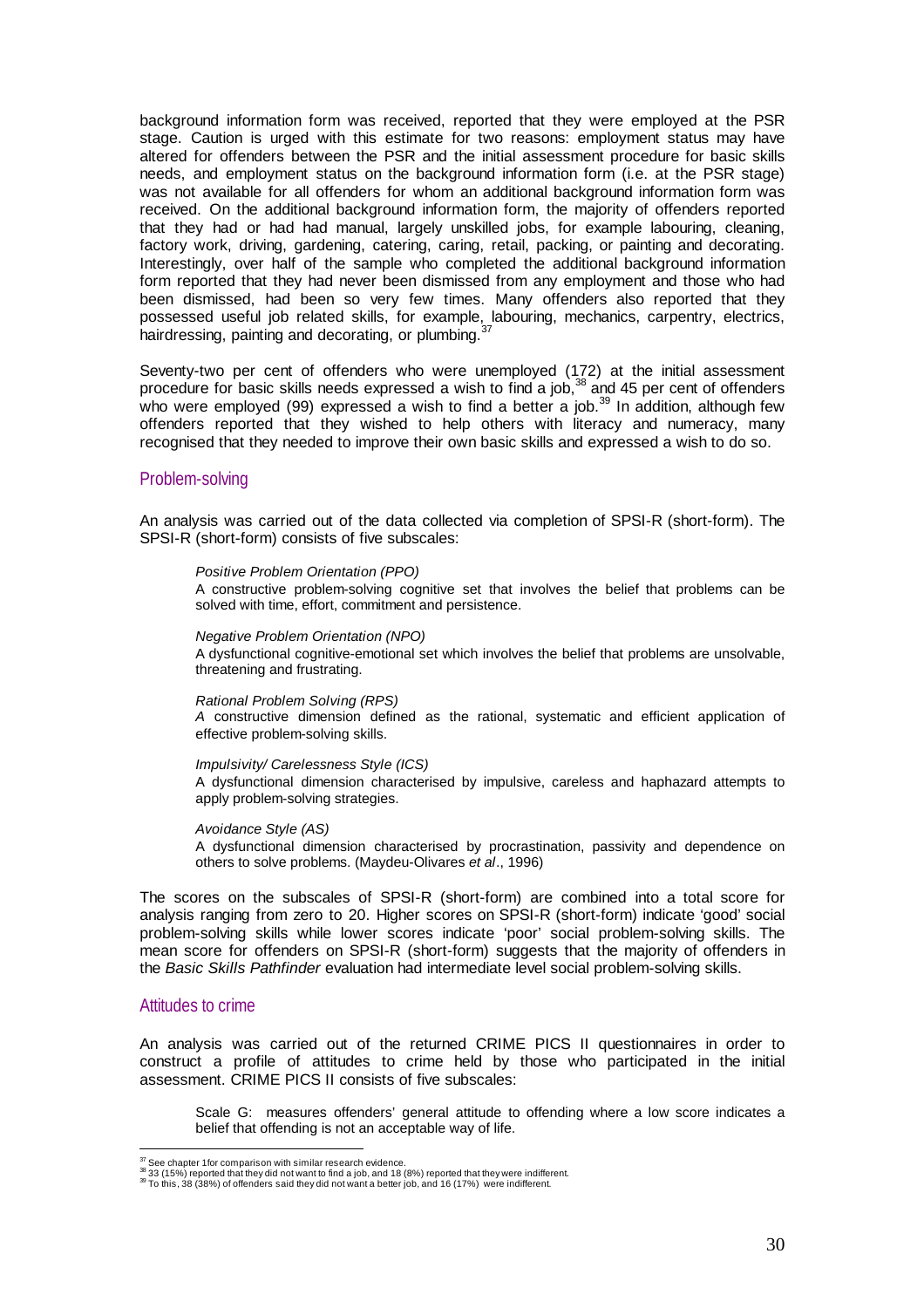Scale A: measures offenders' anticipation of reoffending where a low score indicates a resolve not to reoffend.

Scale V: measures offenders' denial of victim hurt where a low score indicates an acceptance that offending does have an adverse effect on the victim.

Scale E: measures offenders' evaluation of crime as worthwhile where a low score indicates an acceptance that the costs of crime outweigh the benefits.

Scale P: measures offenders' perception of current life problems where a lower score suggests that there are less problem areas identified by the offender (Frude *et al*., 1994).

Scores on each scale of CRIME PICS II range from zero to nine. The higher the scores on CRIME PICS II, the higher are the levels of attitudes and beliefs believed to be favourable to offending. In addition, a high score on the P scale indicates that an offender identified a high level of problems potentially associated with offending (Raynor and Vanstone, 1997). The results from CRIME PICS II indicated that, as the scores on the five scales were low, these offenders did not hold particularly severe attitudes to offending and had fewer current life problems associated with offending.

| CRIME PICS II scale                     | Mean scores | Standard deviation (SD) |
|-----------------------------------------|-------------|-------------------------|
| General attitude to offending (G)       | 2.58        | 2.80                    |
| Anticipation of reoffending (A)         | 3.68        | 2.83                    |
| Victim hurt denial (V)                  | 3.71        | 2.82                    |
| Evaluation of crime as worthwhile (E)   | 3.33        | 2.66                    |
| Perception of current life problems (P) | 5.03        | 2.65                    |

### *Table 4.13: Mean scores on CRIME PICS II (n=288)*

# How are basic skills needs related to unemployment and other variables?

Given the potential complexity of the interactions between all of the variables investigated above, a multivariate approach, employing logistic regression, was adopted to further analyse patterns of association between key explanatory variables such as gender, substance abuse and educational attainment, and two key response variables: employment status and 'positive' screening for basic skills needs.

Logistic regression allows for the examination of the association between one explanatory variable such as gender or school attendance, and the outcome variable of interest, whilst controlling for the effects of all the other variables. The strength of the association between different explanatory variables and the response variable of interest can then be assessed. While this does not imply causation, e.g. that poor school attendance causes unemployment, it does allow a more detailed examination of the patterns of associations between explanatory and response variables to be made. The strength of any association is indicated by the size of the odds ratio and these are detailed in Appendix H. Each analysis was run twice: first, for the total screening sample and secondly, for only those sentenced to a CRO or a CPRO.

### Strength of association between employment status and other variables

The following explanatory variables were used: age, gender, the FT 20 Q screening tool score, school attendance, highest level of qualification achieved, alcohol and drug abuse, and risk of reconviction. On their own, all of these variables had significant associations with employment status for the total screening sample.

Controlling for the effects of all the other variables, the probability of being unemployed was *positively associated* with*:* 

• *Basic skills needs*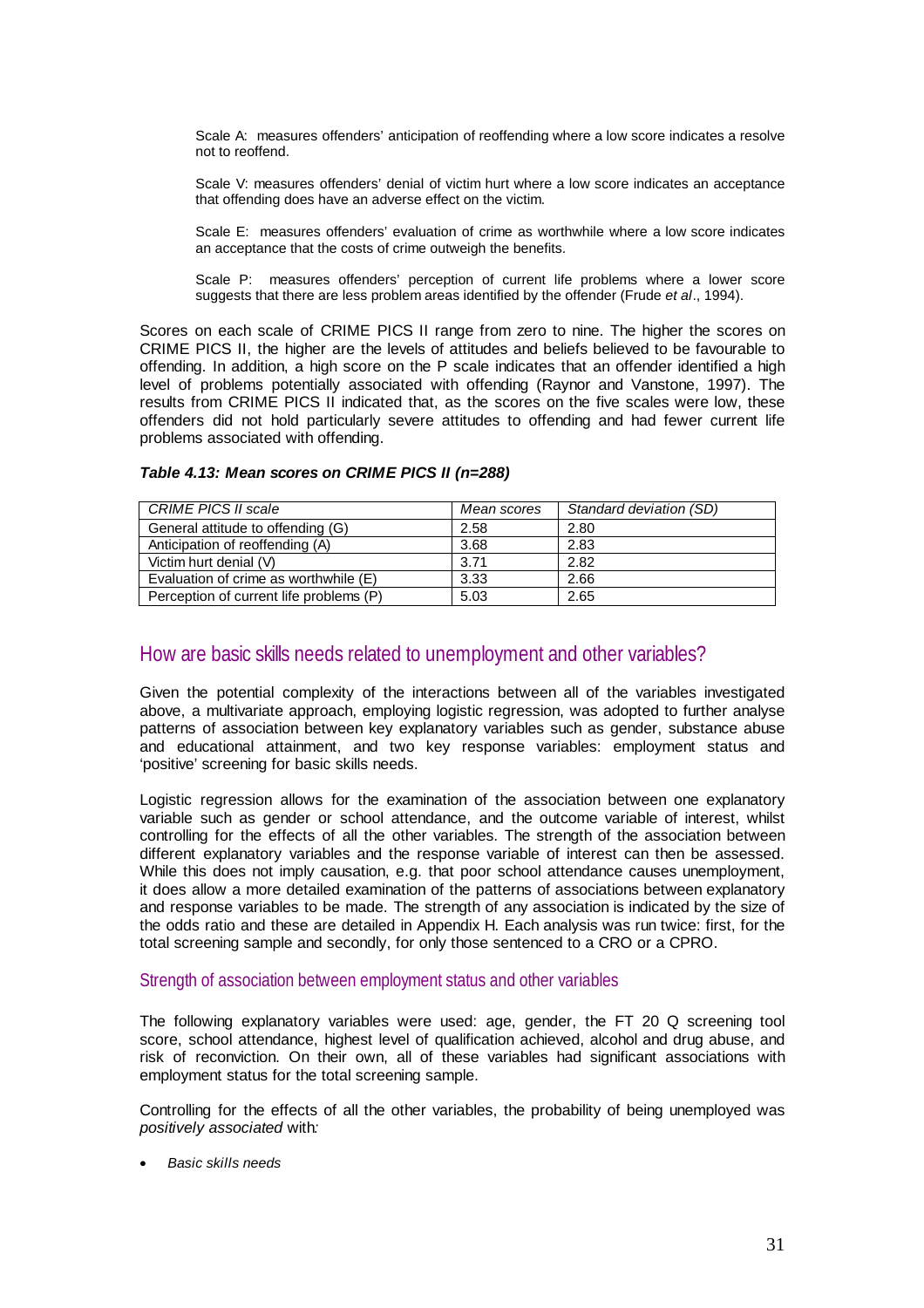There was a significant and positive association between the probability of being unemployed and being screened as likely to have basic skills need and being unemployed.

• *Risk of reconviction*

The probability of being unemployed was significantly higher for those in a 'medium' risk category compared with those in a 'low' risk category, and much higher for those in a 'high' risk category compared to those in the 'low' risk category.

In contrast, the probability of being unemployed was *negatively associated* with:

• *Level of qualification achieved*

The probability of being unemployed, all other things being equal, decreased as the level of qualification held increased with those having no qualifications being much more likely to be unemployed than those who held Level 2 and Level 3 qualifications.

• *School attendance*

Those who attended school irregularly were significantly more likely to be unemployed, all other things being equal, compared with those who attended regularly.

The pattern of association between unemployment and some variables was more complicated. Thus, the probability of being unemployed was *ambiguously associated* with*:* 

• *Substance abuse*

The pattern of association here is complicated. Compared with offenders who were judged to abuse neither alcohol nor drugs, those judged to abuse alcohol were not significantly more likely to be unemployed. However, those judged to abuse drugs only or to be abusing both alcohol and drugs were significantly more likely to be unemployed, especially those judged to be abusing drugs.

• *Age*

Again, the pattern of association is complex. Compared to those aged 51 and over, the probability of being unemployed was significantly lower than for those aged 18 to 25 and 31 to 40. The 26-to 30-year-olds were also judged to be the most likely to be abusing drugs.

• *Gender* Women were significantly more likely to be unemployed than men in the screening sample.

## Strength of association between basic skills needs and other variables

The following explanatory variables were used: age, gender, school attendance, highest level of qualification achieved, alcohol and drug abuse and risk of reconviction. The initial logistic regression analysis using the whole screening sample included all of these explanatory variables and shows that neither gender nor alcohol and drug abuse were significantly associated with the FT 20 Q screening tool scores. These two variables were removed and the logistic regression analysis was rerun. The remaining four variables all had significant associations with the FT 20 Q screening tool scores.

Controlling for the effects of all the other variables, the probability of scoring below Level 1 on the FT 20 Q screening tool was *positively associated* with:

• *Risk of reconviction* 

All other things being equal the probability of scoring below Level 1 on the FT 20 Q screening tool for those in a 'medium' and 'high' risk group was significantly higher compared to the 'low' risk group.

The probability of scoring below Level 1 on the FT 20 Q screening tool was *negatively associated* with*:* 

- *The highest qualification achieved* Unsurprisingly the probability of scoring below Level 1 on the FT 20 Q screening tool decreased as the level of qualification achieved by an offender increased.
- *Regularity of school attendance*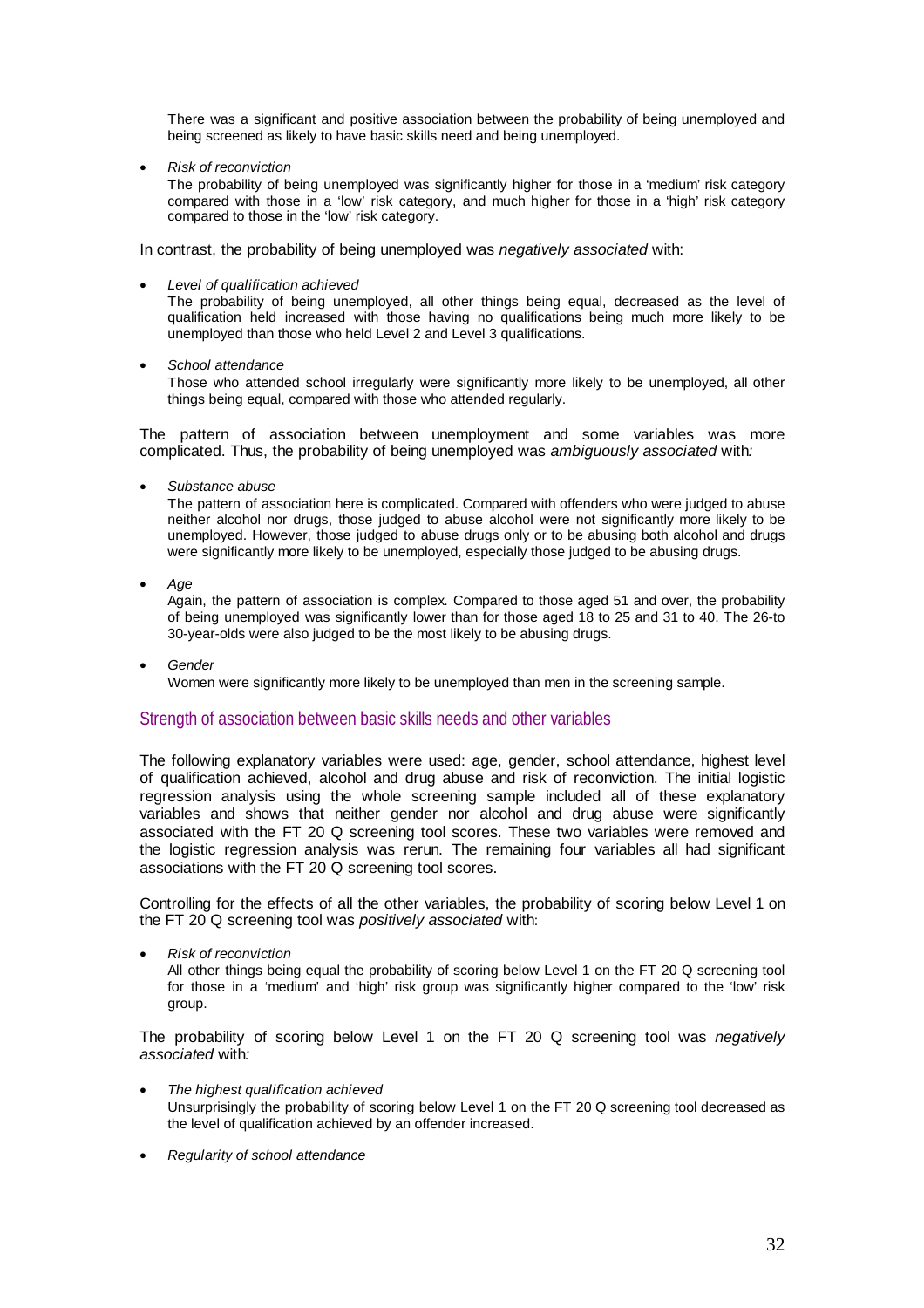The odds of scoring below Level 1 on the FT 20 Q screening tool were significantly higher for those who attended school irregularly compared to those who attended regularly.

• *Age*

The youngest age group was the most likely to score below Level 1 on the FT 20 Q screening tool. The likelihood of scoring below Level 1 on the FT 20 Q screening tool decreased with age.

# **Conclusion**

The analysis of the total screening sample highlighted the following. Thirty-six per cent of offenders who were sentenced to a CRO or a CPRO were screened as being likely to have a basic skills need. In addition, offenders who attended school irregularly were more likely to have basic skills needs, to have lower levels of qualification, to be unemployed, and to be at greater risk of reconviction. There were strong statistical associations between being unemployed and an offender's gender, their patterns of drug and alcohol abuse, their risk of reconviction status and their geographical locations. Whilst it is difficult to ascertain the causes of offender unemployment, the analysis supplied strong evidence of an association between poor basic skills and an increased risk of being unemployed in the offending population.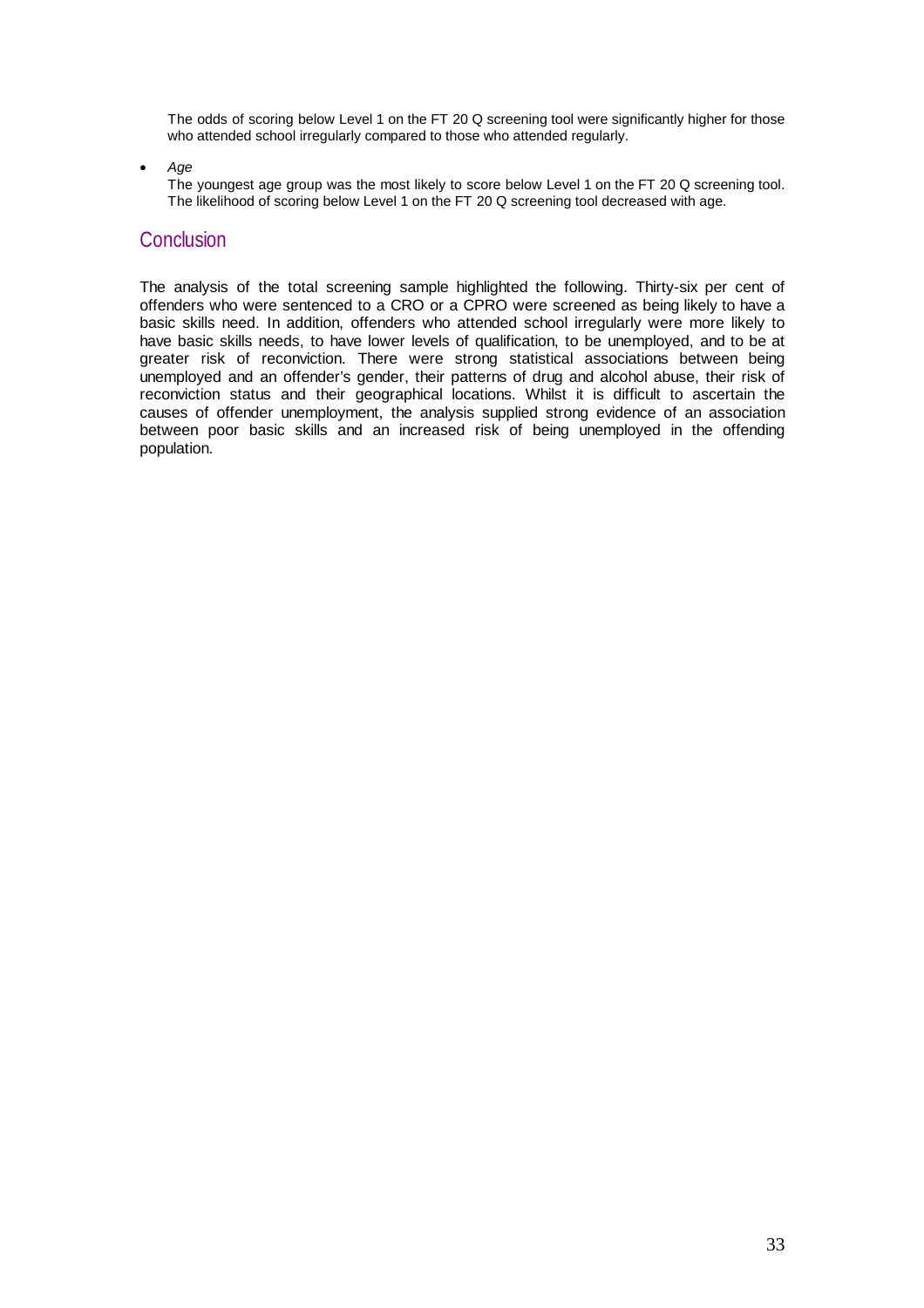# 5. The tuition and learning that took place

This chapter, first, describes the arrangements made to extend learning opportunities once offenders had been identified as having basic skills below Level 1 and as willing to take up provision. Secondly, the progress and outcomes for those who attended for tuition are reviewed. Information about teaching resources and methods was collected during direct observations of teaching and learning, and in-depth interviews with basic skills staff. Given the small number of offenders who attended for basic skills tuition, the progress and outcome data during the period of evaluation were minimal. Therefore interviews with 20 offenders and with tutors were drawn on to assess the impact of the projects for those who accessed basic skills provision during the period of the pathfinder evaluation.

# The tuition

The pathfinder projects targeted, primarily, those offenders whose basic skills were below Level 1 (see Table 1.1). Two of the pathfinder areas (Cornwall and Nottinghamshire Probation Areas) included provision for dyslexia as well as for basic skills. Six of the probation areas used basic skills tutors to teach offenders. Basic skills tutors were employed both within probation and by organisations outside the Probation Service. Thames Valley used mentor volunteers to tutor offenders. The tuition usually took place within probation offices and was principally on a one-to-one basis, though in two pathfinder areas individualised learning took place in a group situation.

## Who provided the tuition?

As part of the *Skills for Life* (DfEE, 2001) strategy, there is a new qualifications infrastructure for staff involved in basic skills. Prior to this development, the Home Office (Home Office, 2001) suggested that basic skills tutors working within community supervision should be qualified to a minimum of City and Guilds (C&G) 9281. Tutors in the pathfinder areas met these minimum requirements. Other qualifications held by tutors included C&G 9284, C&G 9285, D 32 and 33 (the Royal Society of Arts' assessors' awards), Bachelor of Education and Post Graduate Certificate in Education. A small minority of tutors either had or were working towards a master's degree.

An important choice that pathfinder areas faced was whether to employ qualified staff to provide tuition or whether tuition should be provided through partnership arrangements. A partnership arrangement was perceived as offering the additional advantage of ready access to basic skills assessment and opportunities for the continuing professional development of tutors. However, disadvantages of delivering basic skills tuition through external partnership were raised by both sides. These centred on communication and relationship issues. As one project manager said, 'There are too many links in the chain. You have to look for decisionmaking from two or three sources and it takes time, paperwork and effort'. Some of the tutors felt that probation staff saw them as outsiders and that this blocked the development of effective working relationships – which, in turn, restricted their efforts to link the basic skills work with other elements of community supervision. Sharing of information about offenders presented some problems. Tutors did not always have ready access to information they needed about their learners, and, in other instances, were required to spend some of their limited time inputting information back into the IT system.

In some cases, partnership arrangements opened up possibilities for much more extended periods of learning: for example, an offender attending a Link into Learning centre in Cornwall Probation Area could, in theory, attend for an open ended number of hours. The development of literacy and numeracy skills is likely to be a long-term task for many individuals, extending beyond the period of community supervision. Probation staff interviewed for the evaluation were conscious of the need to ensure continuity between basic skills provision as part of a community sentence and more long-term provision. The importance of links with external providers to 'bridge the gap' between community supervision and mainstream provision was therefore recognised. One practical way in which tutors attempted to meet this need was by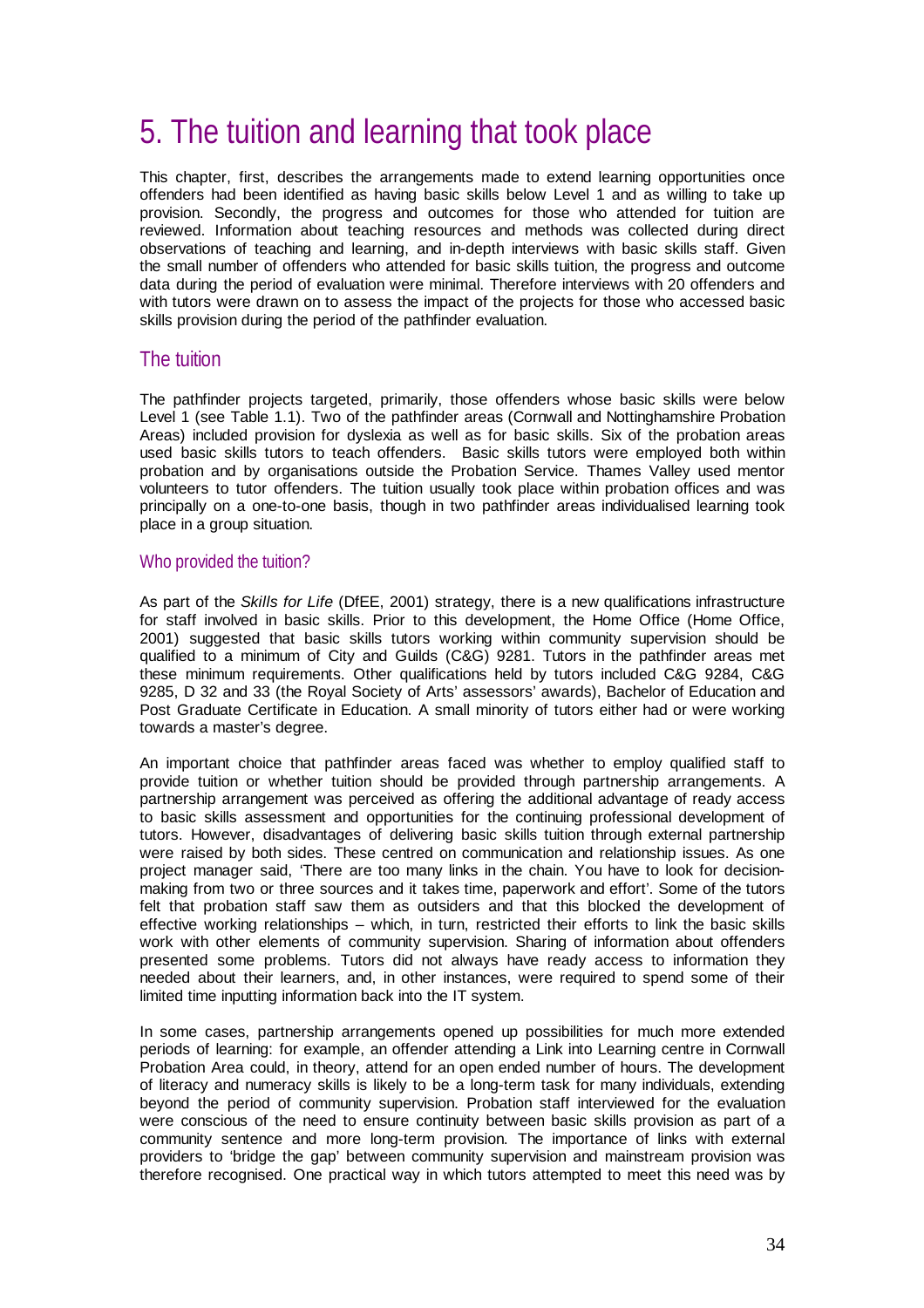accompanying learners to college buildings for the first time. In some areas, volunteers rather than the tutors took on this role.

### Suitability, accessibility and quality of learning venues

All of the pathfinder areas provided tuition on probation premises, though in one area (Cornwall) there were, in principle, arrangements for learners to be referred as soon as appropriate to a Link into Learning Centre. For the tutor, use of probation premises during the day or on reporting evenings facilitated an arrangement which met 'health and safety' requirements. The main argument put forward for using probation premises, though, was that individuals with low basic skills have often had negative experiences of school and would therefore be averse to an educational venue. It was thought, therefore, that they would be more likely to access provision if it took place on probation premises and was seen as part of their community supervision. For many, the probation office would already be a familiar place and offenders would therefore not be deterred by the prospect of finding their way to an unknown, perhaps intimidating venue. Another advantage was the potential integration of basic skills work with other elements of the supervision plan. Tutors could, in principle, readily liaise with the offender's case manager to discuss ways of embedding basic skills work into the community supervision. A small minority thought that probation offices, because of associations with rules and punishment, did not provide a positive learning environment.

In six of the pathfinder areas, the venue for tuition was generally within easy reach for those concerned because teaching took place in their local office. In the seventh area, Dorset, the basic skills provision was limited to Poole, but the area developed video conferencing so that offenders based in rural geographical areas had the opportunity to work either in a group or on a one-to-one basis with a tutor through a video link. In Sussex, the basic skills tuition provided in four offices was supplemented by the NACRO bus. Such initiatives underline the importance of thinking about how to target offenders who cannot readily access tuition in probation offices if probation areas are to provide some in-house basic skills tuition and if tuition is only provided in a limited number of probation offices.

The quality of accommodation for teaching varied across and within the pathfinder areas. Several tutors reported experiencing protracted negotiations with probation areas in attempting to obtain appropriate rooms to run group sessions. The best venues consisted of spacious rooms that could accommodate groups, and were designated teaching rooms where resources could be stored and basic skills materials could be displayed on the walls. Second best were rooms which were always accessible, if not exclusively used, for that purpose, so that learners could associate basic skills work with a specific place. Appropriate furniture also facilitated the process of teaching and learning. One project manager bought foldaway tables and chairs for use in a room she shared. By doing so, she had appropriate furniture for teaching sessions, but the furniture was not obtrusive for other users of the room. Other make-shift arrangements were far less feasible: one tutor reported having to teach in a kitchen, and another taught in the room where probation staff ate their lunch.

## One-to-one or group tuition?

Most of the teaching in the pathfinder areas was one-to-one, the exceptions being in Dorset, where all of the tuition took place in a group context, and some sessions in Nottinghamshire. In Cornwall Probation Area, the tutors from Link into Learning attempted, where appropriate, to move learners from one-to-one provision in probation offices into a group context in one of Link into Learning's centres.

A number of tutors argued, particularly in the early stages of the *Basic Skills Pathfinder*  evaluation, that *only* one-to-one teaching would be appropriate for the individuals targeted. It was thought that offenders with skills below Level 1 would be unlikely to participate in a group context because they would associate it with negative experiences of school, and would wish to avoid exposing their difficulties to others. On the other hand, some tutors who taught in a group context argued that learners with poor basic skills find reassurance in a group context because they discover they are not alone in having such difficulties. Other advantages put forward are that people feel less pressured than in a one-to-one situation, and they can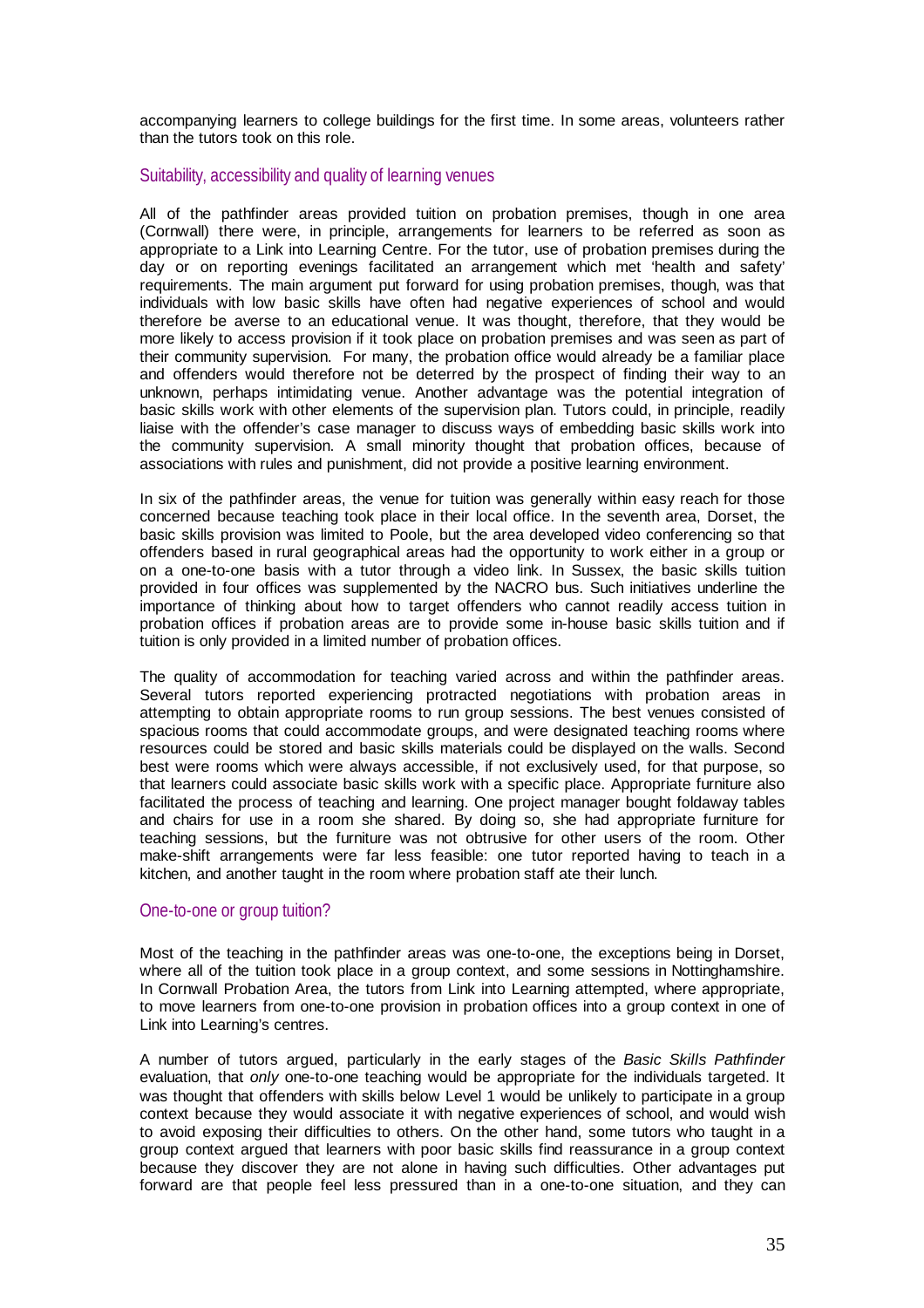improve their social skills through interacting with each other. One tutor highlighted that he found it easier to generate a 'buzz' when teaching in a group. This arrangement also meant that there was a better chance of his time being used productively because a few of the learners could not be relied on to attend.

## Use of ICT resources

The use of information communication technology (ICT) is perhaps particularly appropriate for teaching adults with basic skills needs. Most tutors involved in the pathfinder projects regarded ICT, including use of computers and digital television, as a powerful motivational resource by which to engage adults in addressing their basic skills needs. In some of the pathfinder areas tutors had access to ICT learning materials and to computers, but there was variation in how much use they made of these, as opposed to relying solely on paper-based resources.

Some tutors found it difficult to keep up to date with new developments and resources. Either they had to spend much of their time seeking out appropriate material, or they were unaware of material that they might have used. One area (Thames Valley) set up a website for mentors who were acting as tutors. This enabled them to share each others' materials, to work more as a team, and to access information about basic skills teaching and about the Probation Service.

## Duration and intensity of tuition

In the pathfinder areas, offenders had access to basic skills provision once a week, for between one and two hours. Exceptions were Nottinghamshire (where up to six hours a week was possible in some places) and Cornwall (where an open-ended number of hours was possible through access to a Link into Learning centre).

The duration and intensity of provision is a potentially important variable in the effectiveness of basic skills intervention with adult offenders (Cecil et al., 1997). Organisations could not gain the BSA Quality Mark (BSA, 1999), available until 2003, unless they provided at least four hours direct teaching a week. The number of learning hours recommended by the BSA (these may include direct instruction, supervised study, accreditation procedures, assessment of achievement and support) for learners to achieve competence in a level are on average: below Entry Level – 330 to 450 hours; Entry Level – 210 to 329 hours; and Level 1 – 120 to 209 hours (BSA, 2000a), though the evidence-base for these claims is not cited.

# Teaching material

*Skills for Life* (DfEE, 2001) emphasised that many basic skills tutors have to search for teaching materials from disparate sources and that this leads to inefficient use of time and inconsistency in standards. As part of *Skills for Life,* suites of learning materials have therefore been developed*.* Across the pathfinder areas, there was evidence of individual tutors, first, spending a considerable amount of time looking for resources, and second, not always being aware of the most appropriate materials for use with their client group. Some tutors found it difficult keeping up to date with new developments and resources. Although the majority of tutors did not experience this, most agreed that it would be very helpful to have mechanisms in place to enable tutors to exchange resources and ideas for teaching with one another. The Thames Valley Probation Area's website was a good example of this kind of support.

## Content of basic skills sessions

From the direct observations of basic skills sessions, it was clear that a wide range of material was covered in basic skills sessions across the pathfinder areas including:

- learning how to disclose convictions;
- projects on issues relevant to learners' lives, such as finding accommodation;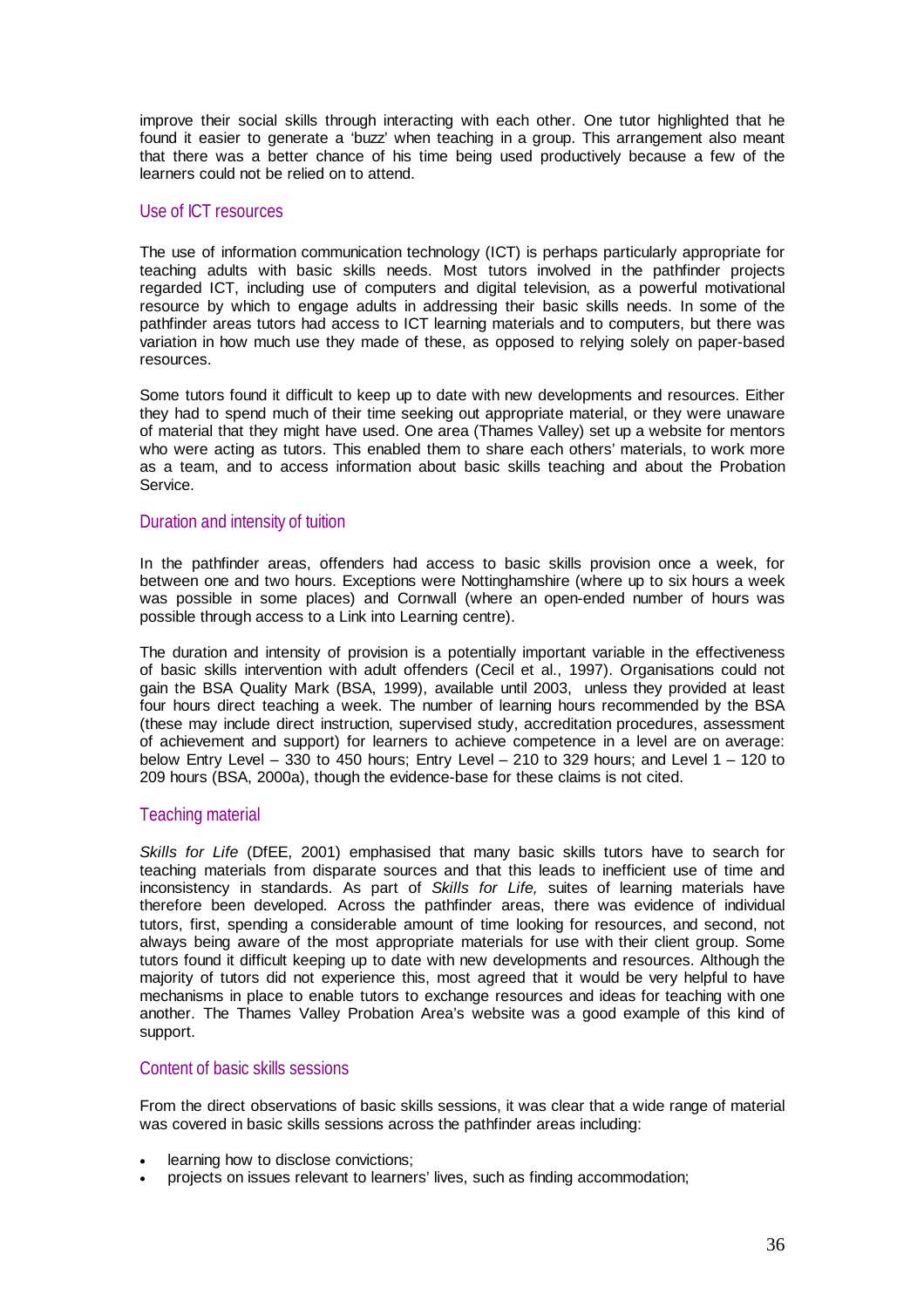- materials linked to learners' interests (e.g. football; cookery; astrology; driving);
- formal letter writing, e.g. complaint letters;
- employment-related activities (e.g. CVs and job applications); and
- creative writing.

Tutors generally selected teaching materials that were relevant to adult learners' interests and needs. For example, material in the *Basic Skills for Life* series can tap into learners' interests successfully. The following items proved helpful: *Coping with Cooking*; *Making Ends Meet*; and *A Place of Your Own.* Attention was also given to study skills and skills relevant to day-today functioning, such as time-management.

Observation of teaching and interviews with tutors indicated that, within the pathfinder, the best basic skills teaching was likely to have one or more of the following characteristics:

- The material used was appropriate to the learner's interests and to his/her basic skills levels.
- The learner was, as the adult curricula stipulate, clear about the purpose of the activity and individual basic skills sessions were well structured, as underlined by the BSA (BSA, 2000a/ 2001b).
- Activities selected for use in each session were part of a well-structured individual learning plan, central to which was the concept of progression between capabilities over time, as emphasised in the adult curricula.

The best individual learning plans were explicit about the skills and knowledge being developed; included specific targets, goals and steps to be taken to achieve these; and were regularly reviewed.

## Facilitating take-up and attendance at basic skills sessions

Strategies used by tutors to facilitate take-up of basic skills provision included:

- advertising basic skills work;
- providing taster sessions;
- developing a video<sup>40</sup> illustrating what happens in basic skills tuition and featuring offenders who have attended provision;
- encouraging offenders to visit the teaching room with their case manager so that offenders know where the teaching takes place and are aware that the learning environment is pleasant and that tutors are human; and
- liaising effectively with case managers with a view to promoting basic skills tuition for suitable people in their caseload.

Some research suggests that accreditation can be an incentive to learn for those with basic skills needs (BSA, 2000a). However, the importance of recognising small steps in progress, and of not over-emphasising national tests, has recently been emphasised (Howard and Grief, 2001). In the pathfinder areas, with the exception of Dorset Probation Area where all learners were entered for Award Scheme Development and Accreditation Network's (ASDAN) 'Improving Learning', only a small minority of offenders worked towards accreditation.

Interviews with tutors and direct observations of basic skills sessions revealed that tutors developed a range of strategies to promote offenders' attendance at basic skills tuition. These strategies included:

 $\overline{a}$ <sup>40</sup> Positive Action Learning Support (PALS) in Nottinghamshire Probation Area have produced such a video.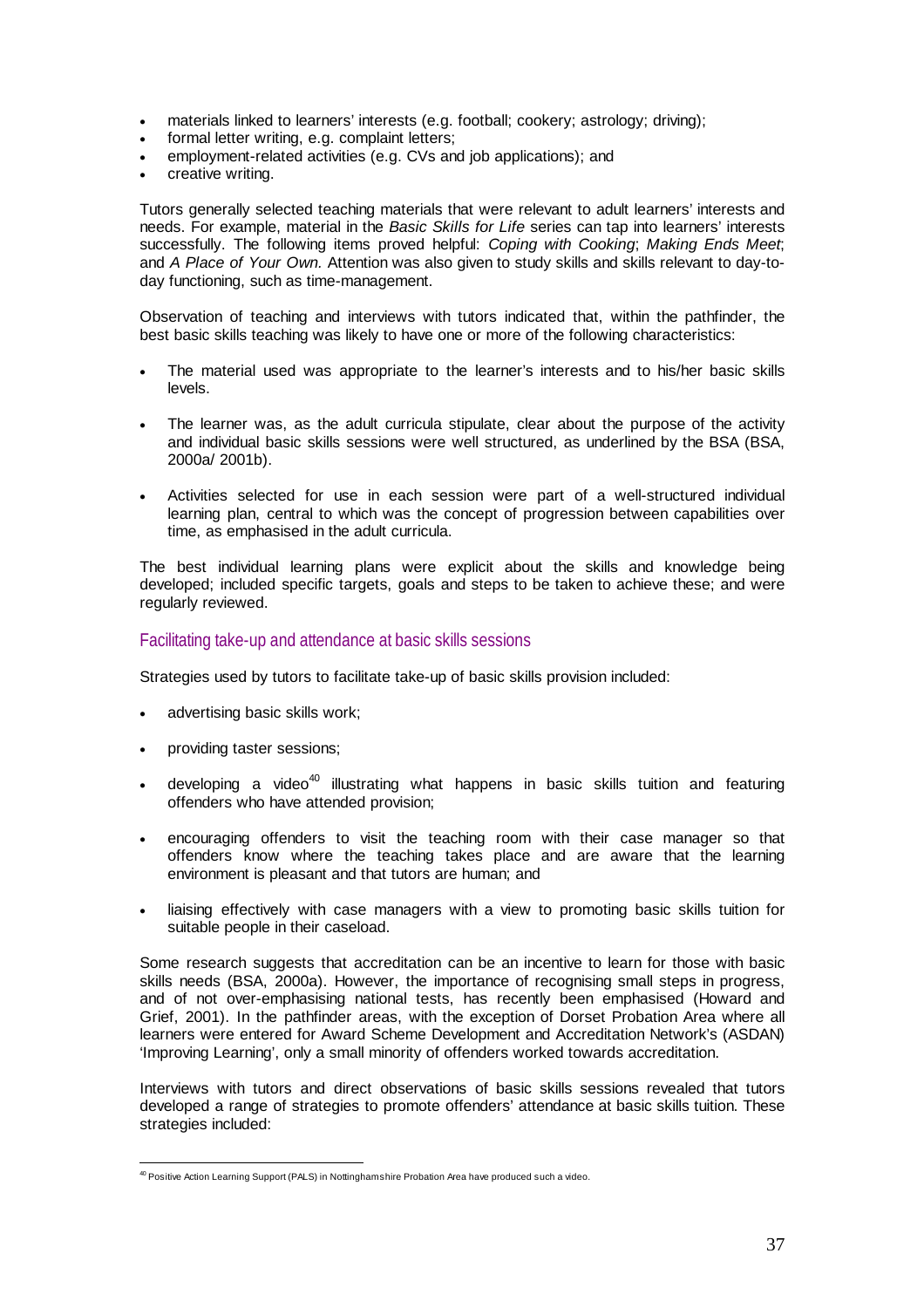- ensuring that any communication sent to learners was at an appropriate literacy level;
- giving appointment cards, with the date and time of the next session with appropriate attention to the wording used and the size of lettering;
- telephoning the offender in advance of his/her basic skills session to remind him/her about the session;
- going to the learner's house to collect him/her, or asking a volunteer to do this;
- buying the learner an alarm clock;
- informing the case manager about non-attendance by email on the same day;
- sending letters with new appointments; and
- providing tea and coffee in sessions.

Some tutors were adept at tapping into learners' reasons for wanting to improve their basic skills, and at using these to motivate the learner to take up provision and to attend regularly.

The relationship between tutor and learner was emphasised by many tutors as critical to increasing confidence and motivation to learn. Tutors emphasised the value of praise and encouragement, whilst at the same time being realistic about what could be achieved and the value of acknowledging very small steps in progress to build learners' self-confidence. There was general recognition of the need to find the right balance between being supportive of individuals with a wide range of problems and emotional needs, while avoiding gravitation towards a counselling role. It was important for tutors to have access to a line manager in the probation area with whom they could discuss problematic relationships, as in one case where a tutor felt threatened by an offender she taught.

### Continuing professional development of tutors

Arrangements for the supervision of, and regular contact with, basic skills tutors were in existence in the majority of the pathfinder areas. For example, in Nottinghamshire, the basic skills team met on a weekly basis, while in Sussex the team met monthly. In Thames Valley, where tutoring was undertaken by mentors, support and supervision were particularly important, and monthly meetings were held in addition to individual supervision, an induction session and regular contact by phone or email.

Recent research (Brooks *et al.*, 2001) recommends improved opportunities for the continuing professional development (CPD) of basic skills tutors. A range of CPD opportunities is provided through the *Skills for Life* (DfEE, 2001) strategy. The Home Office (2001) has recommended that tutors should have access to CPD. Within the *Basic Skills Pathfinder*  evaluation, a particularly good example of opportunities for the (CPD) of tutors was observed in Cornwall, where one day a week was dedicated to CPD of tutors. All tutors in the project areas were given the opportunity to attend training courses on the new adult curricula.

### Consciousness-raising of basic skills needs in the Probation Service

A frequent observation made by tutors and project managers was that probation staff too often seemed either unaware of or unconvinced by the need to integrate basic skills provision into probation practice. Consequently, there were many examples across the pathfinder areas of strategies deployed by project managers and basic skills tutors to raise awareness among probation staff. Strategies included:

- encouraging probation officers to drop into the basic skills teaching room, as in Nottinghamshire Probation Area, so that probation officers could develop an understanding of the work that took place in basic skills sessions;
- making a video about basic skills teaching. In Nottinghamshire Probation Area, the project manager used the video of the PALS project in team meetings. In Lincolnshire Probation Area, a video about basic skills provision was used at the annual staff conference in 2000;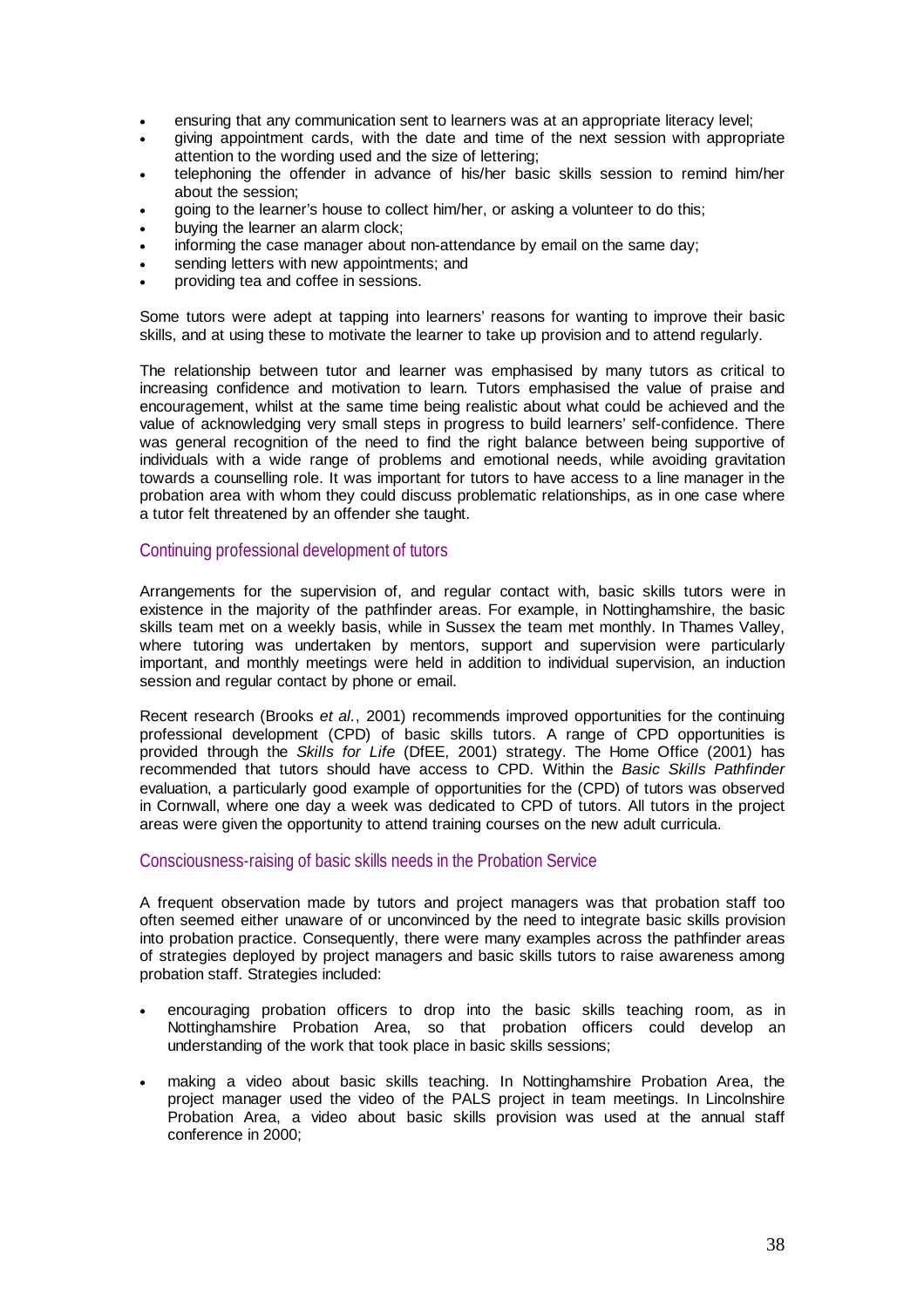- publishing a newsletter to promote basic skills work. Newsletters in the Nottinghamshire and Lincolnshire Probation Areas included success stories to increase probation officers awareness of what could be achieved; and
- regular visits by project staff to probation offices to raise awareness of basic skills issues.

## Links between basic skills work and other probation projects

During the *Basic Skills Pathfinder* evaluation there were some initiatives to integrate basic skills work into wider aspects of probation practice. Nottinghamshire Probation Area began a communications project in which they assessed the extent to which their communications with offenders were pitched at appropriate literacy levels. Lincolnshire assessed the basic skills levels of all offenders attending the induction to the *Reasoning and Rehabilitation Programme*  to identify those who could benefit from literacy support to help them get the most from the programme. Thames Valley and Lincolnshire Probation Areas rewrote some of their letters and leaflets for offenders, so that the information that they contained was expressed as simply and clearly as possible.<sup>41</sup>

# The learning

This section, describing the experience and outcomes for those who took up basic skills provision, is shorter and less substantive than all those taking part in this pathfinder might have hoped. This reflects the low numbers who actually made it to the stage of receiving tuition and then 'stayed the course'. (The problem of attrition is discussed in detail in the next chapter of this report). But it also reflects the shortfall in data that the evaluators were able to collect. Before describing the findings, it is necessary to explain this data shortfall.

## Data limitations

*Individual learning records* were received by the evaluation team for just 35 offenders who had accessed basic skills provision. These came from four of the pathfinder areas: Dorset, Nottinghamshire, Sussex and Thames Valley Probation Areas. Staff in the other pathfinder areas did not fill out the individual learning record because, they explained, there had been insufficient information. Where individual learning records were received, they were often incomplete, difficult to decipher, and lacking in detail. Although most of the individual learning records stated clearly what the targets for basic skills provision were, information on whether or not these targets were reached was missing from most individual learning records. Intermediate outcome information (such as information on accessing further educational provision or gaining employment) was received from Dorset, Lincolnshire, Nottinghamshire, Sussex, and Thames Valley Probation Areas.

*Post-tests from those attending basic skills provision*. Only 13 copies of a parallel form of the BSA's Initial Assessment tool post-test were received by the evaluation team. It was therefore not possible to carry out pre-test and post-test comparisons of scores on the BSA's Initial Assessment tool. Some reasons given by *Basic Skills Pathfinder* evaluation staff and basic skills tutors for the low number of post-tests completed were that the offenders:

- did not remain on basic skills provision for a sufficient length of time to complete the posttest (e.g. dropped out of basic skills provision or were breached);
- declined to complete the post-test;
- became upset while completing the post-test and so the process was aborted;
- failed to attend the post-test appointment; and
- were not ready to complete the post-test at the eight month point, in the view of their tutors.

<sup>&</sup>lt;sub>41</sub><br>An Probation Circular 15/2002 states that a new research project is to be implemented on the relationship between offender's literacy levels and participation on general offending behaviour programmes. This follows anecdotal evidence that some offenders have difficulties with the literacy demands of the general offending behaviour programmes.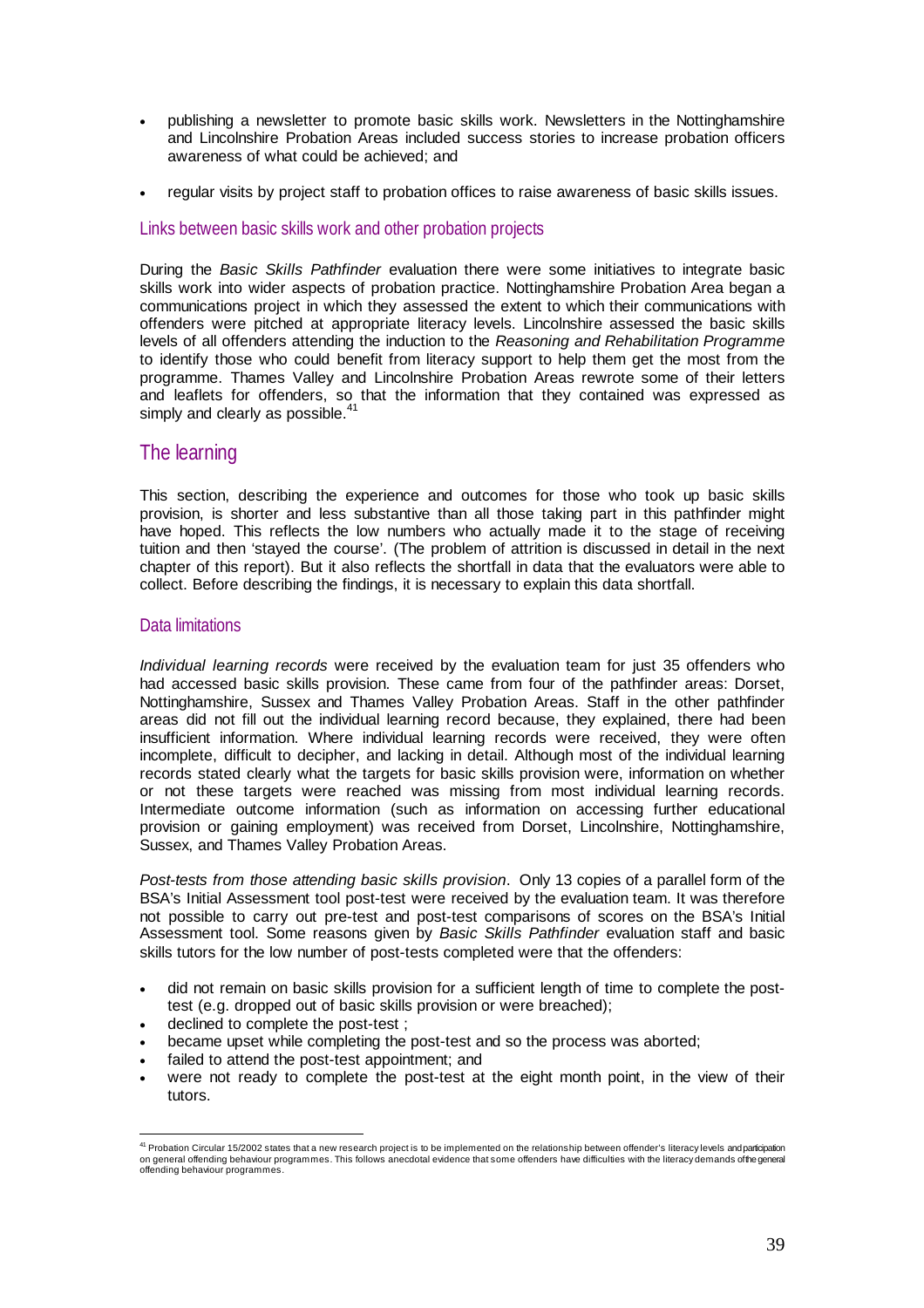For the purposes of the evaluation, it had been intended that post-tests would be completed at the eight-month stage of an offender's basic skills provision *or* at the end of the offender's basic skills provision. In practice, because very few offenders attended basic skills provision for eight months or more, the post-tests that the evaluators received were completed only for those who had been on provision for a considerable time. None were completed for those who dropped out of attending, because there had been no opportunity to complete such tests. This, of course, explains why so few post-tests were completed by pathfinder areas and thus received by the evaluation team.

*Intermediate data received.* In order to make use of limited progress data supplied on the individual learning records, gaps were filled where possible by gleaning information from the corresponding interviews with tutors and the learners concerned, or from observation of sessions.

*Interview data*. Interviews were conducted with 20 offenders (17 men and three women aged 20 to 57 years) in three pathfinder areas (Lincolnshire, Nottinghamshire and Thames Valley Probation Areas) who were on basic skills provision at the time of interview, and who had been through a complete or partial initial assessment procedure for basic skills needs for the Basic Skills Pathfinder evaluation. The interviews provided a valuable insight<sup>42</sup> into the offenders' perspective on the content of basic skills provision, their reasons for participating, the perceived benefits of attending provision, and the impact on employment and offending. The majority of interviews were with offenders sentenced to a CRO, ranging in length from one to three years. The length of time the offenders had been accessing tuition varied from approximately two weeks to five months. Most of these offenders were attending one session per week for one to three hours. Five of them were attending in a group setting.

## Types of progress made: Findings from post-tuition measures

Only small amounts of progress could be expected from so short a period of tuition for the individuals concerned and those offenders making 'good' progress were few in number. The post-test data revealed that eight individuals had increased a level on the BSA's Initial Assessment tool. Other examples of progress extracted from the various sources of data included:

- learning the alphabet for the first time;
- learning to use a dictionary or thesaurus;
- improvements in spelling, grammar and use of punctuation;
- improvements in multiplication and division;
- gaining the ability to write formal letters and to fill in forms; and
- use of computers for word processing and Internet searches.

The individuals concerned typically commented that, even in so short a period of time they had been able to learn more than they ever did in school and that the experience was 'much better than school'.

Although, it was not possible to generalise about offenders' basic skills improvements in basic skills from the data received – and given the very small number of sessions attended on average – the small number of post-tests received did indicate that considerable improvements in basic skills could be made by within a short period of time.

# The perspectives of those who took up tuition: findings from the interviews

Nineteen of the 20 offenders reported that they enjoyed working with their basic skills tutor and most felt comfortable within the learning environment. The five who were working within a group situation got along with the other members of the group and felt that it provided a good support network for learning. Eleven suggested that their attitude to learning had changed because the experience and environment contrasted favourably with their memories of

<sup>&</sup>lt;sup>42</sup> Caution is obviously required before generalising from these interviews given the small numbers involved and given that they had been selected, nonrandomly, for interviews by basic skills staff.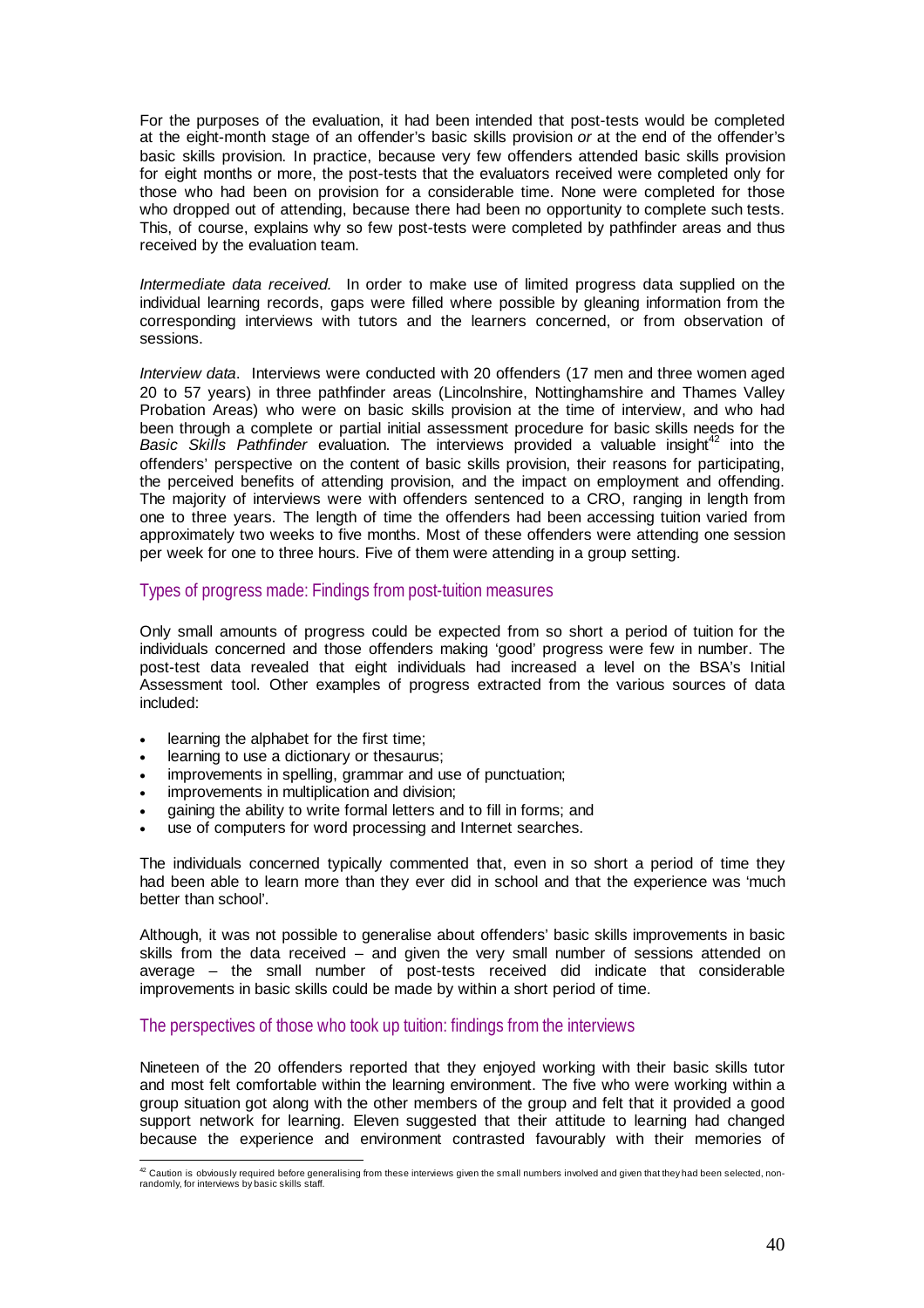school: 'These classes are completely different to school. Here you get spoken to like a person'*.* All of the interviewees had left school between the age of 12 to 16 years, and although six of them sat exams before they left school, only two had qualifications, both at below GCSE level C. Thirteen reported that they had been bullied by their peers, and picked on by teachers. Seventeen (85%) interviewees stated that their desire to learn when at school had been limited, they had not liked the teachers, and their attendance had been sporadic. Others reported that although they had always wanted to learn, they had not, until now, been provided with an opportunity to do so.

Not all of the offenders interviewed had managed to attend every class, and reasons for nonattendance included: work, health issues, childcare difficulties, travel difficulties, and in one case, depression. However, 18 (90%) of them expressed a wish to continue with basic skills provision after their CRO had finished – although some were apprehensive about fitting classes in around work commitments. Interestingly, three offenders were clearly aware that their basic skills would not have greatly improved by the end of their CRO, and so wished to access college provision following the end of their CRO. Two of the interviewees had already completed their CRO but had chosen to continue attending for tuition on a voluntary basis. None of the offenders interviewed reported that they did not want to continue learning in some capacity.

Most of the interviewees identified that they had made improvements in one or more of the following: reading, writing, pronunciation and spelling; using computers; handwriting; writing letters; filling out application forms; compiling CVs; filling out benefit forms; and reading newspapers. Moreover, in other areas of their lives, they reported improvements, including: increased confidence and self-efficacy; less anger and aggression; a greater will to stay off alcohol; and more participation in family life such as reading to their children. The degree of reported improvement was in line with the length of time they had been attending.

In general, the offenders interviewed felt that addressing their basic skills needs was very significant for them. Some were extremely enthusiastic about the gains they had made and the life-changing potential of classes for themselves, and for others. One reported that the basic skills sessions had resulted in 'no longer doing silly things all of a sudden'.Another suggested that many more offenders would take up basic skills provision if they were made aware of the availability of classes through advertising or greater promotion: 'I only wish I had discovered them sooner. It is the best thing I've ever done'.

Thirteen of the offenders interviewed were attending basic skills provision instead of seeing a probation officer and their attendance each week was, by agreement, counted as a contact to meet *National Standards* (Home Office, 2000)*.* Most of these, though, regarded it as a way of turning required contact into a constructive and purposeful use of time. Nine (45%) of the interviewees reported that they had chosen to attend simply in order to improve their reading and writing.

The others had additional or alternative reasons, such as improving their chances of gaining employment or better employment. In fact, 65 per cent of this small sample were employed at the time of interview. Just over half of the interviewees were working in manual or unskilled jobs. Four had semi-skilled employment such as mechanics, gardening or retail. Six were out of work because of incapacity. The seven who were unemployed felt that the classes would eventually help them in their job search, particularly with filling out application forms, letter writing and presenting themselves in job interviews. Whether in or out of employment, nearly all indicated that improved writing and reading skills would increase their confidence in taking up future employment opportunities.

Thirteen (65%) of the interviewees reported that attending classes would make it possible for them to avoid further offending. The explanations given related to better job prospects and legitimate earning capacity as a result of improving their basic skills, and reduced anger, frustration and susceptibility to provocation, as a result of the impact on self-concept. But three of the interviewees stated that coming to the classes would have no impact on their offending, because education, reading and writing difficulties were not an aspect of their offending in the first place. Two were committed to desistance from crime but attributed this to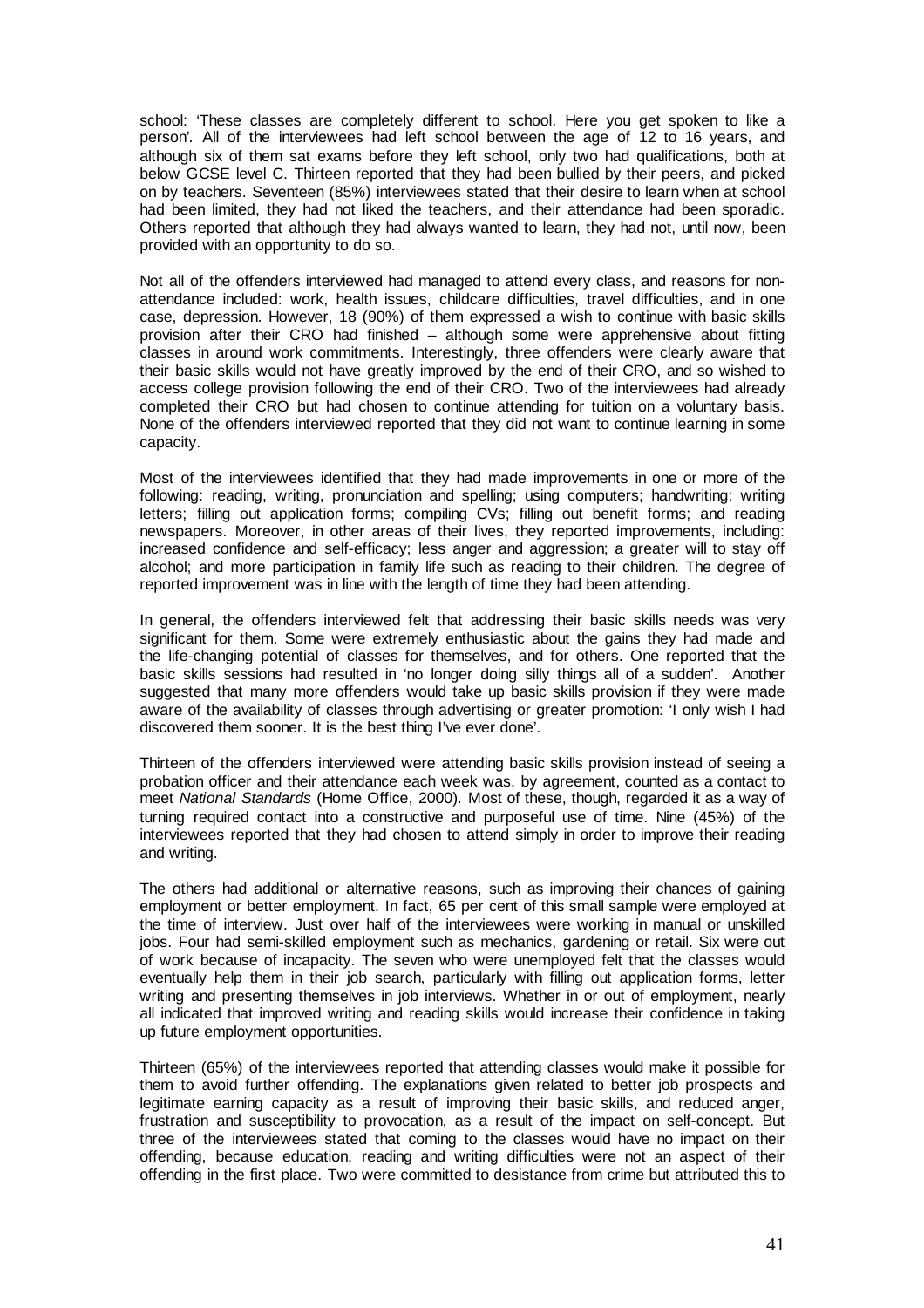being in a supportive relationship rather than improving their basic skills. Only one of the interviewees was also attending an offending behaviour programme and he reported that the basic skills classes had helped with the reading elements of the programme. Another reported that classes had helped in time-management including keeping appointments with the probation officer, and another that he had become motivated to stop drinking. Most thought that by improving their quality of life, addressing their basic skills needs would indirectly help them in their efforts to avoid re offending.

### Perspectives of staff on progress made

Basic skills tutors and other project staff identified a variety a ways in which they believed individuals who attended for tuition had made improvements. Direct improvements in basic skills were mentioned, reflecting advances in numeracy and literacy. Examples were given of individuals who had made the major achievement of reading a book, or a magazine or newspaper, and who were saying that they could now tackle such activities with more confidence and with a realisation that everyday uses of literacy are within their reach. As one tutor said:

*Some people when I've first seen them and ask them to write a sentence will say they haven't written anything for years and will look at the pen as if it will bite them. Then they will start to see writing as a means of expression, and not as a threat. Then they will say, 'I saw in the paper the other day…' People start to integrate reading and writing into their daily lives.'* 

In addition to specific improvements in literacy and numeracy, all tutors stressed other benefits including: mastery of everyday tasks; improved social and communication skills; changes in self-concept and self-efficacy; and attitudes to education and learning. Some examples follow.

### **Mastery of everyday tasks**

The progress in basic skills classes became evident in tasks such as writing out a name and address, and making formal telephone calls. Filling in forms was frequently tackled in basics skills sessions and made a target in individual learning records. Being able to fill in an application form for housing benefit, for instance, or for a job seekers' allowance was one of the very practical ways in which offenders were seen to have benefited from sessions.

### **Improved social and communication skills**

Tutors remarked on, for example, alterations in physical stance and in body language, increased eye-contact and verbal communication. Such transformations were summed up by one project staff member:

*We had one offender who was actually very aggressive, and he would grunt through the window at the reception staff. Then he worked with a mentor [i.e. acting as a tutor] for a few months and he would actually come in with smiles.* 

Similar improvements were also noted in individuals who were at first withdrawn and quiet in a group setting but who began to interact with the other people present, to ask questions and express opinions.

### **Changes in self-confidence and self-efficacy**

Tutors often referred to a growth in 'confidence' and 'self-esteem', both in individual learning records and in interviews, and such changes were frequently noted and regarded as significant and worthwhile improvements. As one tutor said:

*They start taking control of their lives...It is all about taking control instead of feeling as though you are being tossed around from pillar to post.* 

The issue of dyslexia was raised by one tutor in relation to self-efficacy. It was emphasised that little progress would be made by a dyslexic on standard basic skills provision, and this could reinforce feelings of negativity towards learning. On the other hand, accessing relevant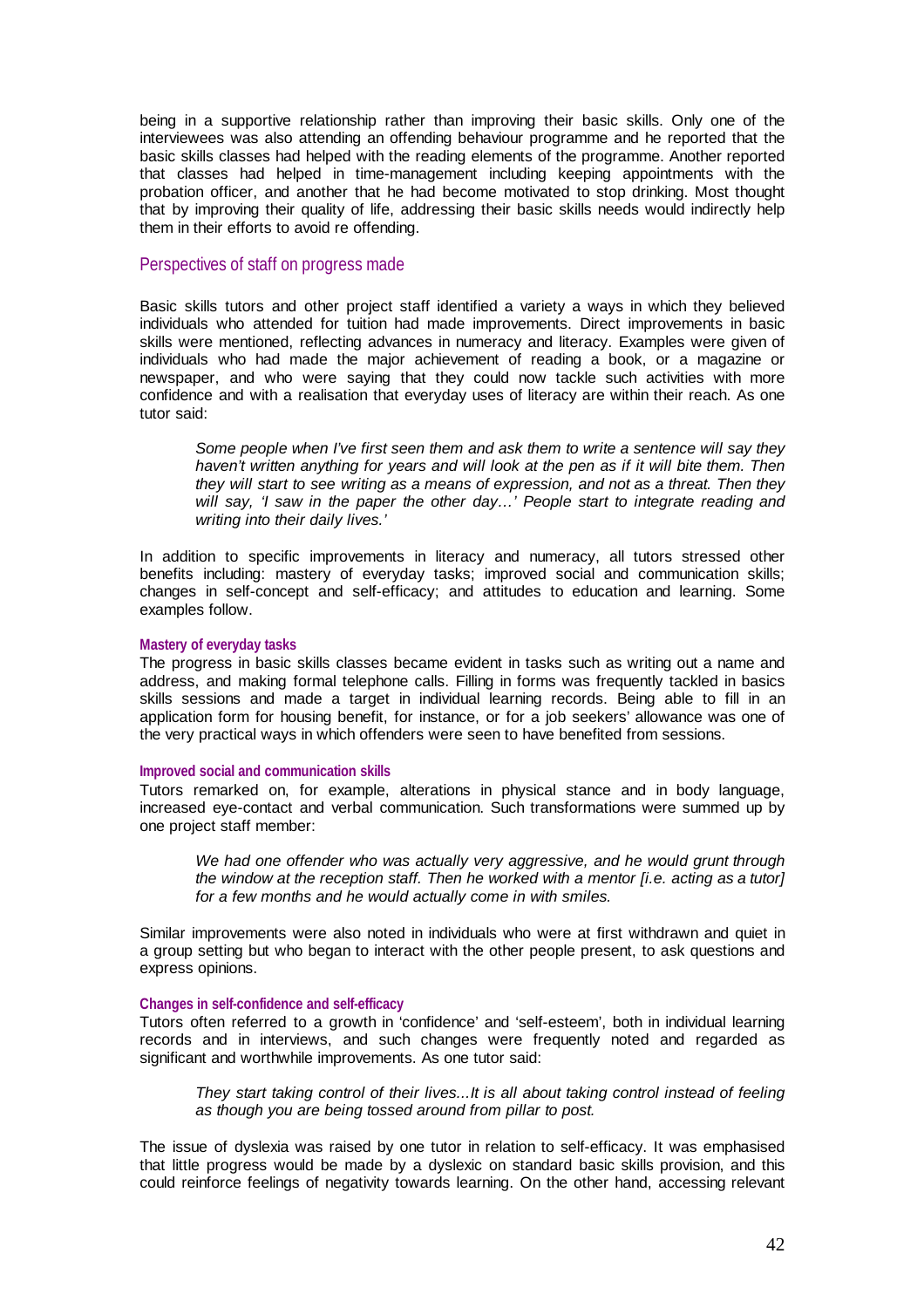provision could help an offender realise that they were 'not thick but had a specific problem' which could be addressed and appropriately managed.

### **Attitudes to education and learning**

Staff associated the gains in self-confidence and self-efficacy with the development of the offender's belief in him/herself as an individual who could learn, and who was not stuck with poor basic skills. Because the school experience of the people attending for tuition had not been positive, changes in perceptions of education and training were counted as important gains. Even in cases where an offender had ceased to attend, tutors hoped that the experience of basic skills tuition had been positive enough to motivate the individual to take up further educational help if the opportunity arose.

# **Conclusion**

The *Basic Skills Pathfinder* evaluation areas benefited from the expertise and dedication of those responsible for basic skills tuition. Most tutors were qualified and most supervision of tutors was of a high standard. Examples of good practice included: making use of ICT and material of special interest to the learner; arrangement of transport for those who could not otherwise attend; provision for the professional development of tutors; and the development of a website for tutors. The teaching was generally done on a one-to-one basis but, by the end of the period of evaluation, more of the projects were planning group sessions in addition to one-to-one provision. There was increasing focus on building effective links with external providers.

However, a range of factors limited the potential effectiveness of basic skills provision within the pathfinder areas. The accommodation provided for teaching basic skills was often not appropriate. Progress in some cases was hampered by the limited number of hours during which offenders could access tutors and materials. There was scope for more imaginative use of teaching methods and materials. Teaching within a group setting rarely occurred and therefore its potential was under-explored. Some tutors did not have adequate access to ICT and, in a minority of cases, did not build ICT into practice. A number of implications for improving the tuition and developing basic skills courses suitable for those on community sentences arise from the findings of this evaluation and these are addressed in the final chapter.

It was not possible to draw any firm conclusions about the value of tuition and courses for those who participated in basic skills sessions because of the small numbers of offenders who attended for more than two sessions. Measures that were available, and interviews with participants and tutors, revealed that gains had been made even within a short period of time. There were examples of direct improvements (e.g. filling in application forms; learning the alphabet) and indirect improvements (e.g. improved communication skills; changed attitudes to learning opportunities).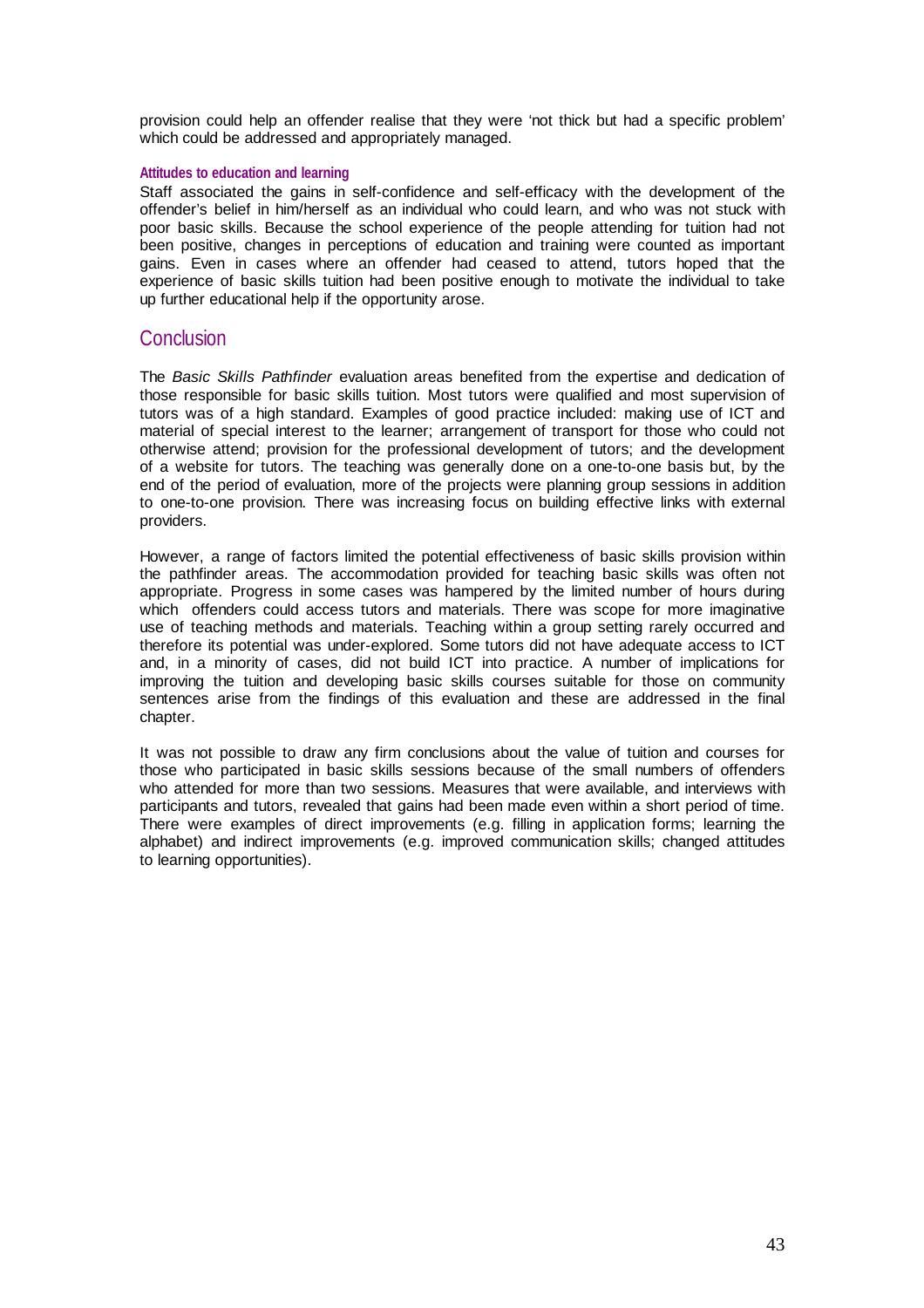# 6.Those who did not get there: the problem of attrition

This chapter investigates, first, the extent of attrition at each stage of the process for addressing basic skills needs. Second, the reasons given for non-referral and non-attendance are explored together with further possible explanations for attrition and poor attendance. Third, various ways in which attrition might be reduced are considered.

# The extent of the problem

The concept 'attrition' in this context refers to a gradual diminution in numbers, starting from the point of possible eligibility for basic skills provision to actually accessing and then continuing to attend a course. It will be helpful to distinguish between what might be termed *service-related attrition*, resulting from non-referral or omission of certain stages, and *userrelated attrition*, resulting from non-attendance at any of the stages, and 'dropping out' from a course having attended at least on one occasion.

The data to monitor numbers at each stage of the process were analysed to show the attrition rates at each stage, starting from the numbers of those eligible for screening, and progressing to the point of attendance for tuition or on a basic skills course. Some gaps in the data received by the evaluators restricted the comprehensiveness and precision of this analysis (see discussion 'Data sources and problems'). However, as can be seen in Figure 6.1, a clear picture has emerged of attrition at every stage of the *Basic Skills Pathfinder* evaluation. It can be seen that it was possible for attrition to occur between any of the following steps:

| 1. Preparation of court report        | $\rightarrow$ | 2. Screening                                                                   |
|---------------------------------------|---------------|--------------------------------------------------------------------------------|
| 2. Screening                          | $\rightarrow$ | 3. Referral for initial assessment                                             |
| 3. Referral for in-depth assessment   | $\rightarrow$ | 4. Attendance at the initial<br>assessment procedure for basic<br>skills needs |
| 4. Attendance for in-depth assessment | $\rightarrow$ | 5. Referral to course or tuition                                               |
| 5. Referral to course/tuition         | $\rightarrow$ | 6. Commencing course or tuition                                                |
| 6. Commencing course or tuition       | $\rightarrow$ | 7. Continuing the course or tuition                                            |

## Data sources and problems

In order to monitor the process and collect data on attrition and attendance, each pathfinder area was asked to record the number of:

- PSRs written;
- completed screenings;
- referrals for the further, in-depth assessment at the initial assessment procedure for basic skills needs;
- assessments carried out at the initial assessment procedure for basic skills needs;
- offenders who turned up for tuition; and
- sessions attended.

This placed a large additional workload on probation staff, resulting in omissions and inconsistencies in the way the data were collected. Monitoring systems varied and, in some cases, were not appropriately carried out. Consequently there were gaps, at all stages, in the data received by the evaluation team. It was not possible to include two of the probation areas in most of the analysis; Lincolnshire Probation Area provided data for four months only of the evaluation and Cornwall Probation Area did not send any monitoring data for the purposes of evaluation, informing the evaluation team that they did not collect these data.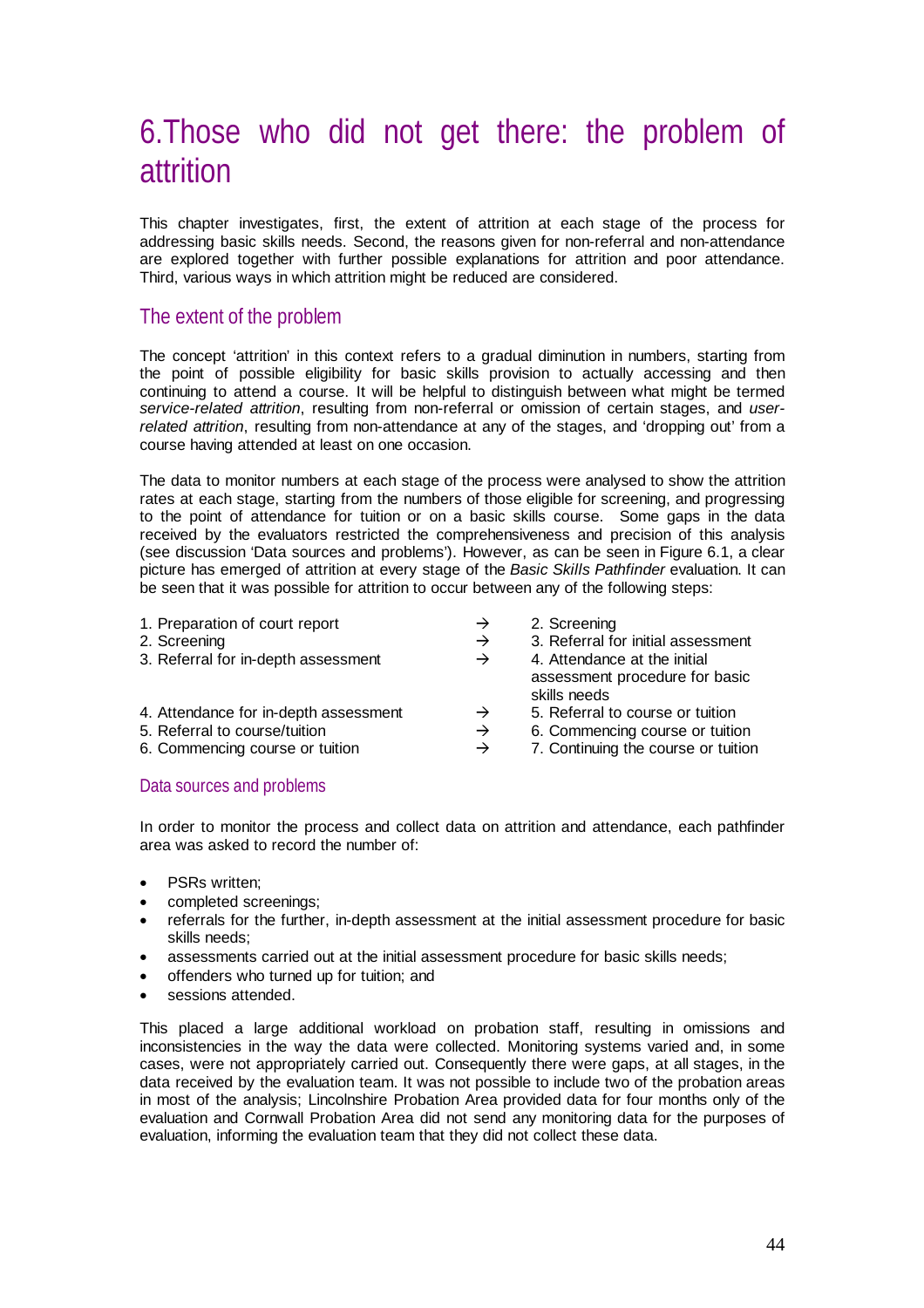*Figure 6.1: Attrition from PSR stage to initial assessment procedure for basic skills needs\** 



\*This is based on data from seven of the pathfinder areas. The corresponding information on how many of the 'eligible' individuals commenced tuition was not available for this data set.

*Figure 6.2: Attrition from screening to commencement of tuition*



\*This is based on data from five of the pathfinder areas. Insufficient data were received from two of the pathfinder projects and they are therefore left out of this analysis. In fact the evaluation team were sent 9,061 completed 'screenings' out of 10,252 cases in the database, but only 6,567 had corresponding monitoring data.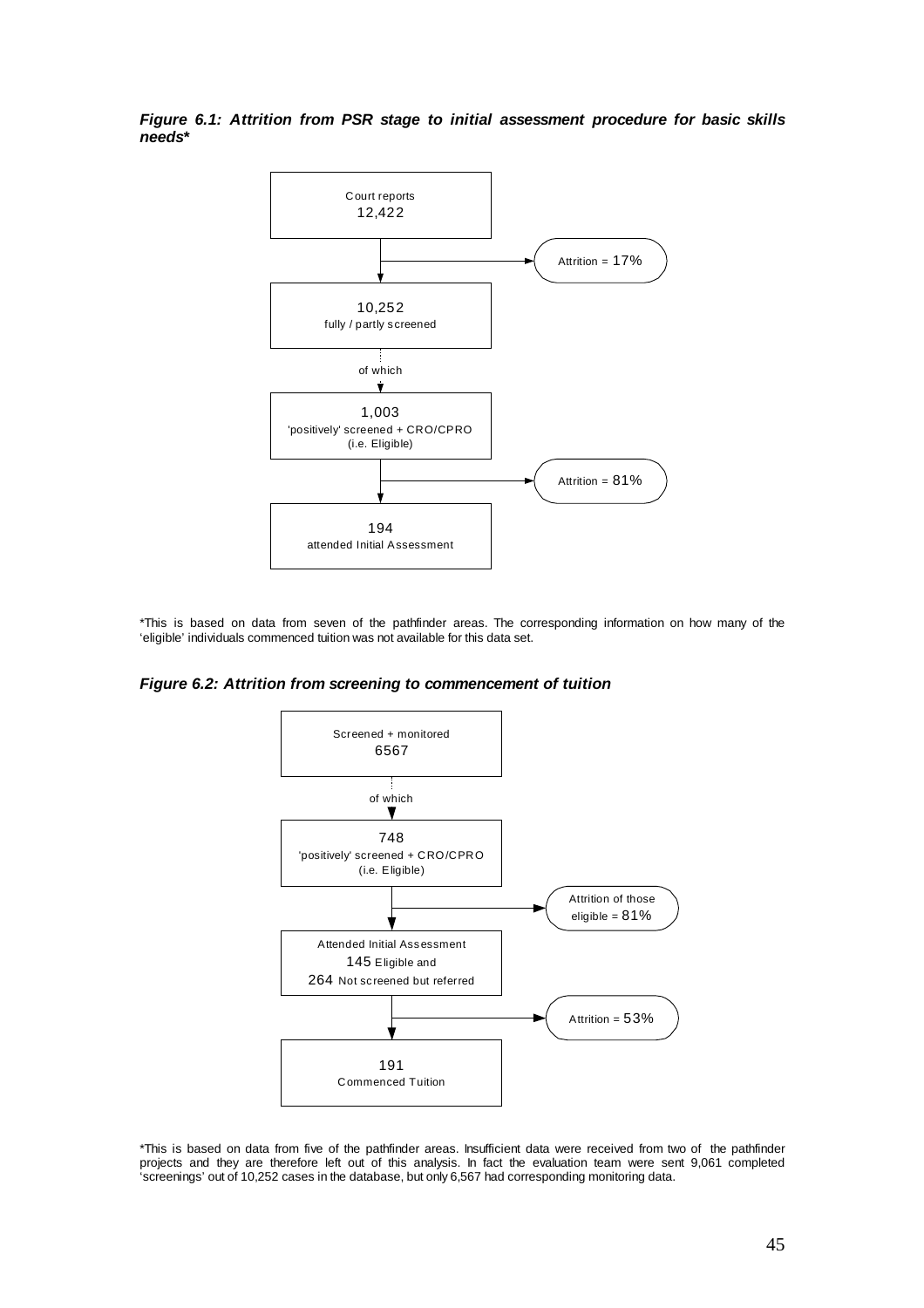Given the significant gaps in the monitoring data requested, a comprehensive analysis of attrition, which followed through the complete process from screening to participation in tuition, was not possible. Therefore, in order to formulate a picture of the attrition which occurred at each step, additional data sets were requested from areas, retrospectively, from the point at which offenders had been sentenced to a CRO or CPRO. It should be noted therefore that the numbers in this supplementary analysis (see Figure 6.2) are lower than those used for the statistical analysis of the scale and correlates of basic skills needs. These differences are reflected in the alternative data sets used for Figures 6.1 and 6.2 respectively. Nevertheless, both data sets tell the same story about attrition of those 'eligible' for basic skills provision.

### Attrition from 'report preparation' to 'screening'

The proportion of PSR interviews that led to screening for basic skills need varied from area to area. The highest proportion of PSRs leading to screening occurred in Dorset (65%) and Thames Valley (68%) while the lowest proportions occurred in Nottinghamshire (40%) and Cumbria (39%). There was also considerable variation from month to month within areas of the proportion of PSRs leading to screening. For example, in one month Nottinghamshire screened just 15 per cent of all offenders on whom reports were written at the PSR stage but screened as many as 77 per cent in another month. Similarly, Dorset screened 39 per cent in the first month of the evaluation period but reached 93 per cent in a later month. Most of the problems experienced in achieving completion of screenings were experienced at the beginning of the evaluation.

## Attrition from 'screening' to 'referral for in-depth assessment'

The level of attrition is high at every stage but most remarkably between the screening stage and the referral of offenders to the initial assessment procedure for basic skills needs. As both Figure 6.1 and 6.2 show, eight out of ten of those who were eligible for the initial assessment procedure for basic skills needs were not referred. In other words, they had been 'positively' screened as likely to have basic skills needs, and they had been sentenced to a CRO or CPRO – therefore they were clearly in the target group for the pathfinder projects.

According to the evaluation team's attrition data, if criteria for the *Basic Skills Pathfinder*  evaluation, of 2,192,<sup>43</sup> in five pathfinder areas, who were sentenced to a CRO or CPRO, there were 748 (34%) who screened 'positively' and who therefore were eligible to be referred for further screening. But of these 748 offenders 'eligible', only 145 (19%) are recorded as having actually attended for in-depth assessment (see Figure 6.2). It remains possible that others were referred but the information was not relayed to the evaluators, but such omissions are unlikely to account for the 81 per cent attrition rate. As Figure 6.1 also shows, using data from all seven pathfinder areas, the same rate of attrition occurred between eligibility for indepth assessment and actually receiving that assessment at the initial assessment procedure for basic skills needs.

## Attrition from 'in-depth assessment' to 'attending course/ tuition'

The nature of data received for those who actually commenced basic skills provision did not allow an estimation to be made of the attrition between the initial assessment procedure for basic skills needs and attendance for tuition of those who were 'eligible', according to the pathfinder criteria, to attend. The in-depth assessments were carried out on many offenders (discussed below) who were not included in the database of the evaluation team. As Figure 6.1 shows, 409 attended the initial assessment procedure for basic skills needs and once they made it to this stage there was an almost even chance that they would proceed to attending for tuition: 47 per cent of these individuals commenced tuition (attending at least once).

 $^{43}$  Note that it is likely that the figure recorded is an under-estimate of the actual figure receiving a CRO or a CPRO because the evaluation team did not receive full sets of court sentence information from the pathfinder areas and other monitoring data by which to identify sentences received.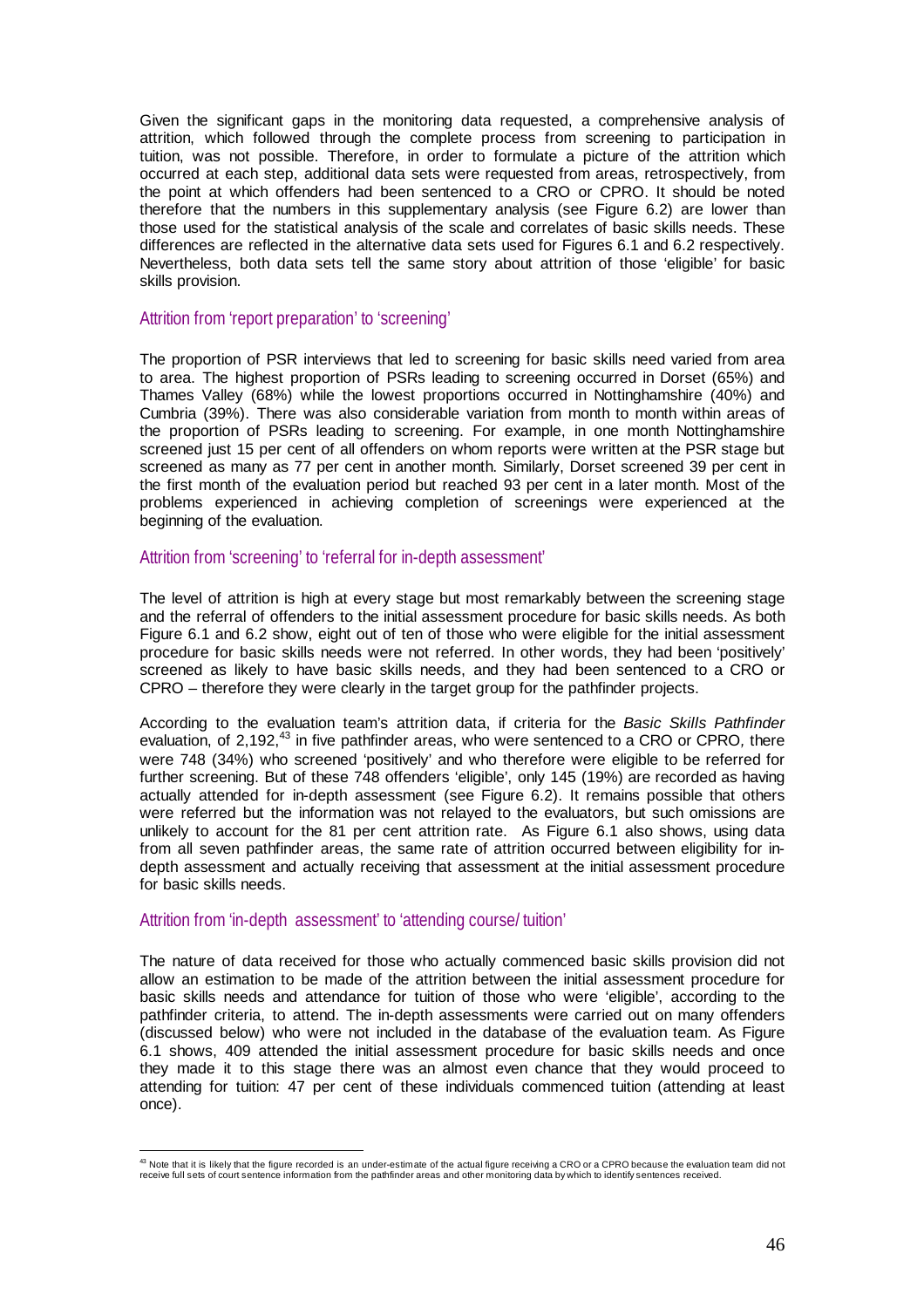# Reasons and explanations for attrition

Some attrition at each stage is to be expected and is legitimate. For example, a screening test may have been carried out on a day when someone without basic skill needs was ill or had a hangover, resulting in a 'false positive'. Once the basis for this result became apparent, it would of course be inappropriate to refer such an individual for an in-depth assessment, despite the screening result. Another example of legitimate attrition would be if, somewhere during the process, an individual makes alternative arrangements to address their basic skills needs, such as getting informal help from a relative or enrolling on a basic skills course following referral by a careers centre. But other factors leading to attrition are likely to reflect a regrettable decline in numbers.

In order to gain insight into the causes of attrition at the various stages, several sources of information were used: interviews of probation staff, tutors and offenders; information on monitoring forms; and comparison of the 'experimental group' (those who attended for tuition) and a 'comparison group' (a matched group who had been 'positively' screened and sentenced to a CPO or CPRO but who had not been referred for tuition).

Pathfinder projects were asked to provide copies of PSRs (and SSRs if applicable), supervision plans and quarterly reviews for a random sample of 50 per cent of offenders who *had not attended* for basic skills tuition, as well as to supply such case records for all those who *had attended*. A content analysis of these records was carried out.<sup>44</sup> The documents obtained for this analysis were as follows:

*The experimental group* 

- 145 PSRs, 122 supervision plans, 67 quarterly reviews.
- 57 complete sets of information were collected.

*The comparison group*

- 311 PSRs, 267 supervision plans, 157 quarterly reviews
- 148 complete sets of information were collected.

It was intended that all offenders in the comparison group had been 'positively' screened and had been sentenced to a CRO or CPRO. These are people, therefore, who should have been referred for initial assessment and then, if appropriate, on to basic skills provision. In comparison, the eligibility of the experimental group for basic skills provision is open to question because of the general acknowledgement of 'exceptions to the rule' of scoring below Level 1 on the FT 20 Q screening tool. Nevertheless, an examination of court reports, supervision plans and quarterly reports for both the experimental and comparison groups was helpful in revealing why, in some cases, some gained access to basic skills provision while others did not.

## Why was there attrition from the PSR stage to screening?

The evaluators were sent copies of 9,061 screenings that were fully completed, corresponding to 73 per cent of the 12,422 court reports that were prepared within the evaluation period. A further 1,191 returned the background information form but not the FT 20 Q. (Note that the number of 6,567 given in Figure 6.2 is for completed screenings plus additional monitoring data.) Therefore, around a quarter were not being screened. The main reasons, as gleaned from interviews and monitoring information, were time constraints, uncertainty about who should be screened and who could be exempted, and dissatisfaction with the quality of the screening tool.

All pathfinder areas reported that there were time constraints and competing priorities when interviewing for the PSR – the occasion designated for screening. Most obviously, time was needed to obtain the necessary information for the report, and to provide courts with the requisite information, as set out in the *National Standards* (Home Office, 2000)*.* 

<sup>44&</sup>lt;br>As elsewhere in this study, the analysis was compromised by gaps and anomalies in the information received for the evaluation, and therefore the results are indicative rather than conclusive.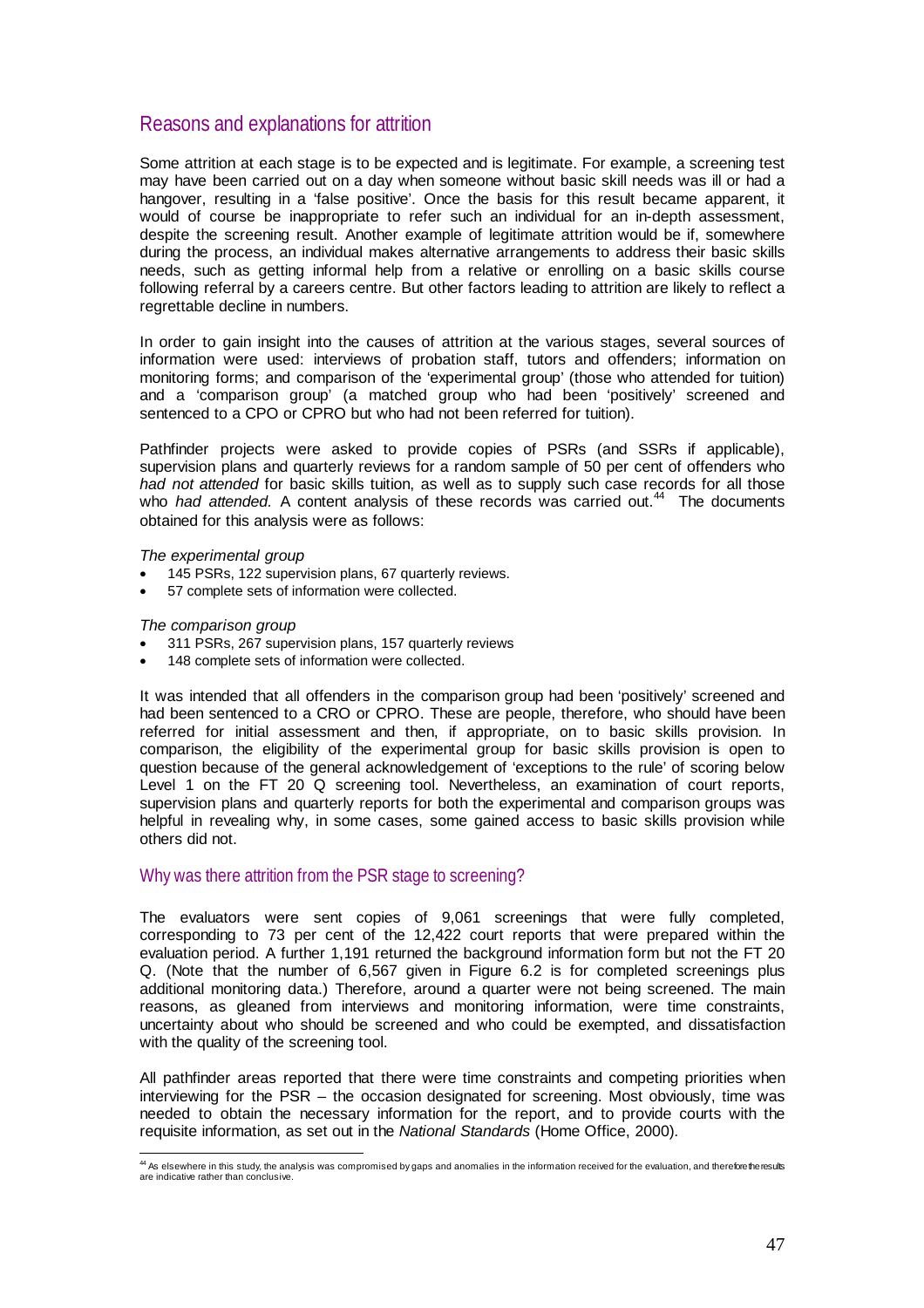The FT 20 Q screening tool specifies the level and qualifications which would exempt the user from completing the remainder of the tool. For example, if the offender has GCSE English or Maths at or above Level 2 (i.e. Grade A\*-C, see Table 1.1 and Appendix A) then s/he would be exempt from completing the relevant section (literacy or numeracy) of the FT 20 Q screening tool. In training sessions, some PSR writers commented that they did not have a detailed understanding of educational qualifications and that it was therefore difficult to know whether an offender's stated qualifications should, in effect, exempt him/her from answering the questions on the form. To assist staff with this problem, a glossary of educational qualifications was therefore prepared for PSR writers by the evaluation team. However, doubts about which educational qualifications were referred to on the form were later given as a reason for some cases where the screening had not been carried out. A further reason for non-completion of screening were various objections to the tool itself. These criticisms, together with benefits, of the FT 20 Q screening tool are discussed in Chapter 3.

The PSRs for the experimental group and for the comparison group were examined. The PSRs for both groups showed virtually no difference in the extent to which basic skills issues were mentioned, as shown in Table 6.1.

| Inclusion in court reports           | Experimental group | Comparison group |
|--------------------------------------|--------------------|------------------|
| Comments about basic skills          | 62%                | 66%              |
| Basic skills identified as a problem | 56%                | 51%              |
| Screening mentioned                  | 14%                | 13%              |
| In-depth assessment recommended      | 23%                | 23%              |

### *Table 6.1: Reference to basic skills in court reports*

Although report writers are required by *National Standards* (Home Office, 2000) to include a statement in the PSR of '*the offender's status in relation to literacy and numeracy*', it became clear from this analysis that this specification is not always being met. The analysis showed in particular that very few referred specifically to the FT 20 Q screening tool, even though the pathfinder project had required them to make use of this at the PSR stage. However, about a quarter in each group, did go on to recommend in-depth assessment. It became evident, from this content analysis of court reports and from interviews, that PSR writers often based their assessment of basic skills on other information additional to or instead of the results of the FT 20 Q screening tool. Report writers based their assessment on school and employment records or relied on their previous knowledge of the individual. This helps to explain why the FT 20 Q screening tool was not completed for all PSRs written at the PSR stage, even though it had been a requirement for the pathfinder evaluation.

## Why was there attrition from screening to attending in-depth assessment?

### **Clues from the statistical analysis**

The statistical analysis of the database threw some light on the problems which contributed to attrition following 'positive' screening. Several variables distinguished those who were positively screened but did not attend for the initial assessment procedure for basic skills needs, and those who did attend the initial assessment procedure for basic skills needs.

An analysis of the attendance at in-depth assessment meetings was compared against the reports of school attendance for the same individuals. It was found that there was a correlation between receipt of in-depth assessment information and an offender's pattern of attendance at school in all seven pathfinder areas for all offenders attending the initial assessment procedure for basic skills needs. Significantly, less data from the initial assessment procedure for basic skills needs were received for those who attended school irregularly (261 sets of in-depth assessments were received for offenders who attended school regularly, while 115 were received for offenders who attended school irregularly), even though they were significantly more likely to be screened as likely to have basic skills needs. The likely motivational factors associated with irregular school attendance could provide an additional reason for non-attendance at the initial assessment procedure for basic skills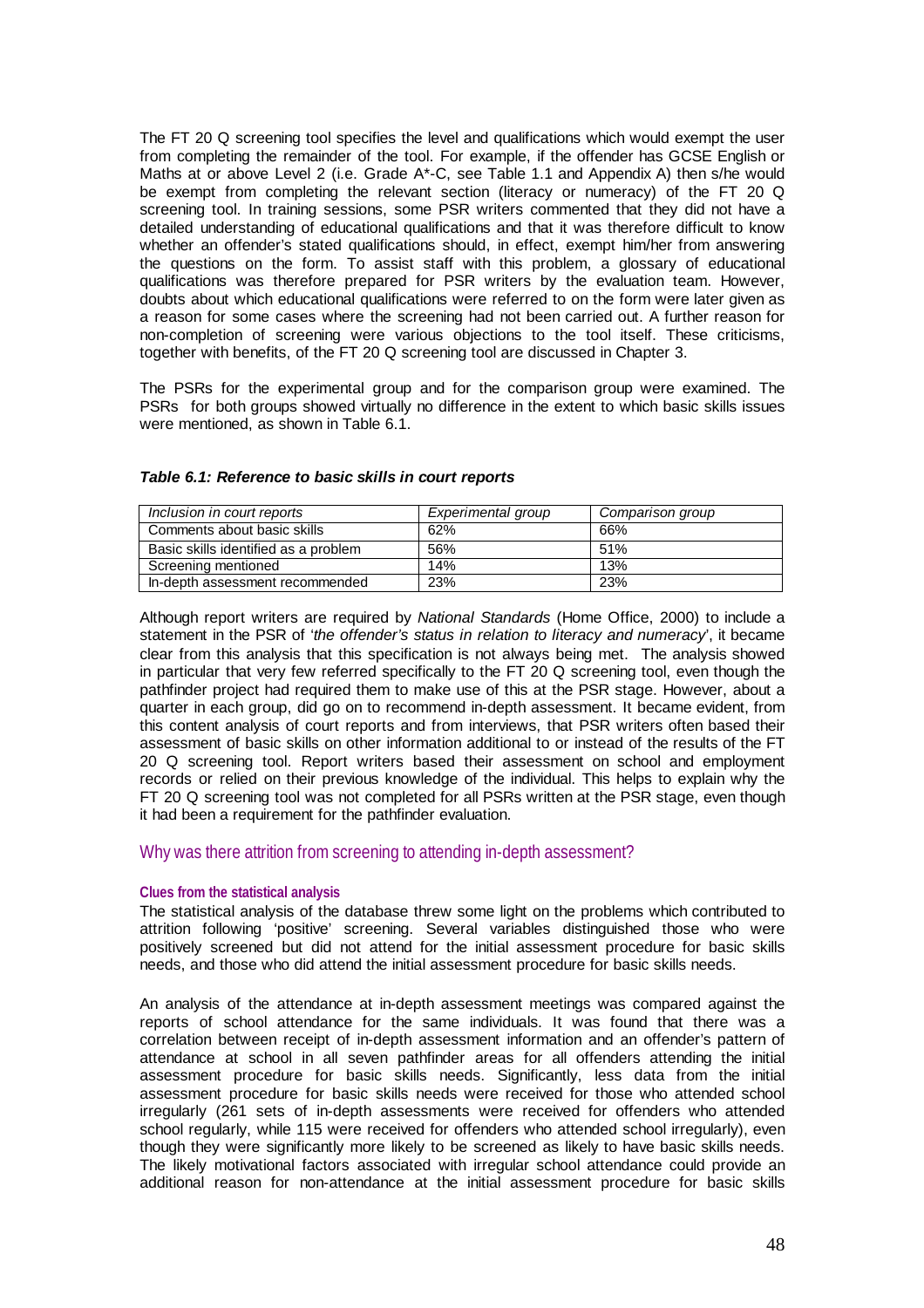needs. However, when this analysis was re-run for those specifically on a CRO or a CPRO and attendance at the initial assessment procedure for basic skills needs, no effects were reported. Perhaps those who are seen as suitable for 'rehabilitation' (the common element of the CRO and the CPRO) are also those who are more likely to be referred or to attend the initial assessment procedure for basic skills needs.

The statistical analysis also highlighted associations between attendance at the initial assessment procedure for basic skills needs and other factors: age; risk of reconviction; accommodation status; and drug and alcohol abuse. Younger offenders were significantly more likely to attend the initial assessment procedure for basic skills needs than older offenders. Those at 'low' risk of reconviction were significantly more likely to attend than those at 'high risk'. Offenders who were living in more temporary accommodation such as with friends were less likely to attend and offenders abusing neither drugs, nor drugs and alcohol were significantly more likely to attend the initial assessment procedure for basic skills needs than those abusing drugs, or drugs and alcohol. There was no association between alcohol only abuse and attendance at the initial assessment procedure for basic skills needs in all seven pathfinder areas. There was also no association between gender or ethnicity for all offenders attending the initial assessment procedure for basic skills needs. Also, when this analysis was re-run for those specifically on a CRO or a CPRO and attendance at the initial assessment procedure for basic skills needs, no effects were reported.

### **Clues from the content analysis of case records**

The comparison of supervision plans and quarterly reports for the experimental and comparison groups revealed more about possible reasons for attrition between early identification of possible basic skills need and referral on to later stages in the process.

### *Table 6.2: Reference to basic skills in supervision plans*

| Reference to basic skills         | Experimental group | Comparison group |
|-----------------------------------|--------------------|------------------|
| Comments about basic skills       | 71%                | 34%              |
| Identified as a primary objective | 50%                | 23%              |

Table 6.2 shows that basic skills needs were mentioned much less frequently in the plans for the comparison group than for the experimental group, and were less likely to be prioritised as a main objective. Although accessing basic skills provision was included in the objectives of the supervision plans for some of the comparison group, it was seldom one of the primary objectives of the supervision plan. Other objectives that were typically prioritised instead included, for example:

- Payment of fines to the court.
- Addressing alcohol and/ or drug use.
- Cognitive behavioural work.
- Health/depression/self harm.
- Attitudes to offending/victim awareness.
- Accommodation/employment needs.

The analysis (of PSRs as well as supervision plans and reviews) showed those in the comparison group tended to have different types of problems to those in the experimental group. This difference seems to be reflected in the differing priorities within supervision plans (see Table 6.3). Although a similar list of problems applied to both groups, a greater proportion of the comparison group had substance abuse problems, while more of the experimental group had health problems.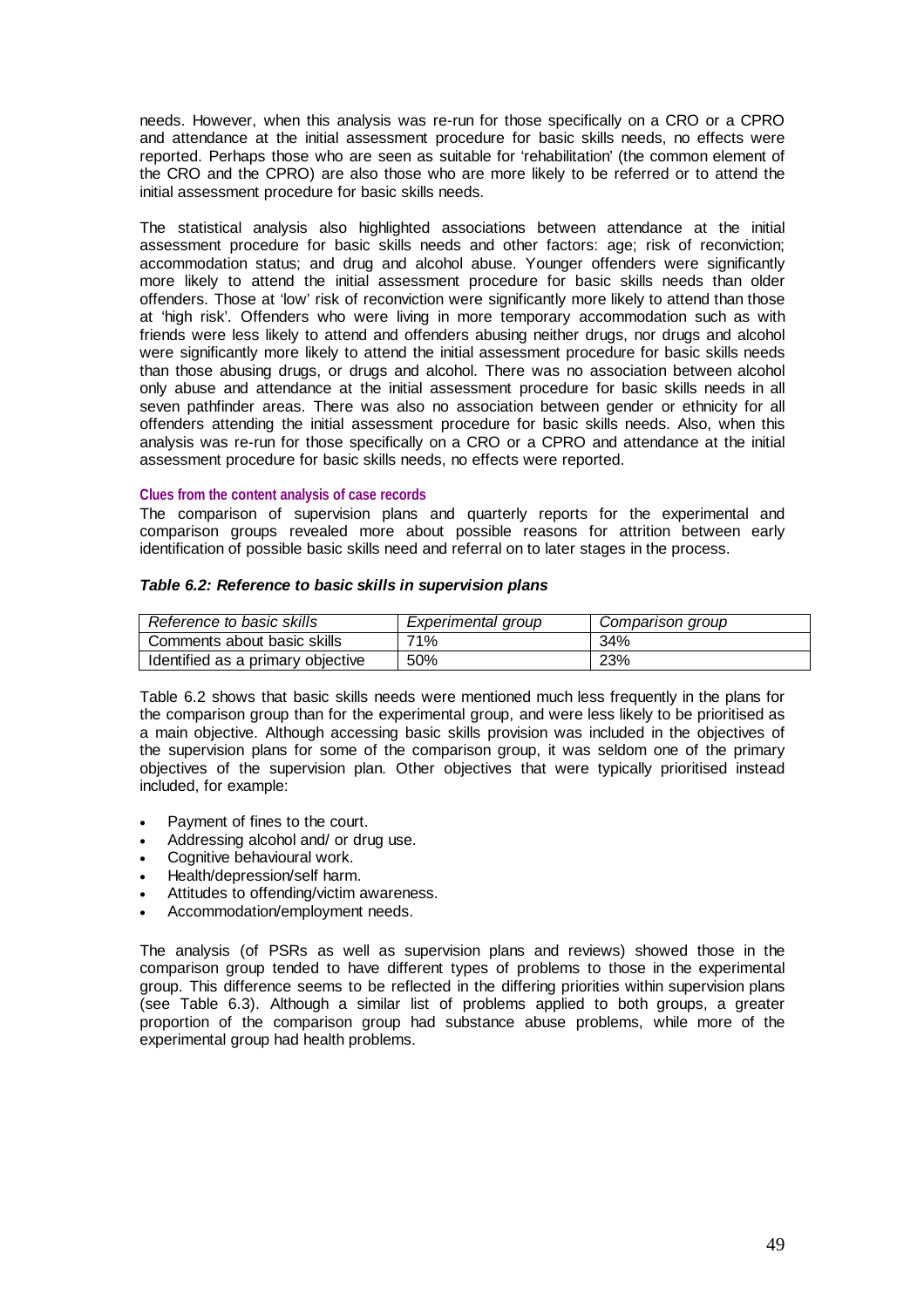### *Table 6.3: Problems identified in PSRs*

| Problem identified in PSR | Experimental group | Comparison group |
|---------------------------|--------------------|------------------|
| Basic skills              | 25%                | 25%              |
| Alcohol abuse             | 24%                | 44%              |
| Drug abuse                | 23%                | 39%              |
| Alcohol plus drug abuse   | 6%                 | 26%              |
| <b>Employment issues</b>  | 33%                | 40%              |
| Health issues             | 50%                | 35%              |

Offenders who were found to be at 'moderate' or 'high' risk of reconviction (according to OGRS2 and LSI-R<sup>45</sup> completed by a PSR writer as part of the PSR interview) were not able to access basic skills provision because they would have been placed on an accredited offending behaviour programme as a priority objective of their supervision plans. As illustrated in Table 6.4, a marginally larger proportion of offenders were assessed as 'moderate' or 'high' risk in the comparison group (76%) than in the experimental group (71%). Quantitative analysis showed that those who were 'low' risk of reconviction were significantly more likely than those who were 'high' risk of reconviction to attend the initial assessment procedure for basic skills needs. Porporino and Robinson (1992), where evidence was presented, suggested that those 'higher' risk offenders are more likely to benefit from basic skills intervention than 'lower' risk offenders. However, supervision plans do not show that a larger proportion of offenders in the comparison group were required to attend accredited offending behaviour programmes.

| Table 6.4: Risk of reconviction in the comparison group and the experimental group |  |  |
|------------------------------------------------------------------------------------|--|--|
|------------------------------------------------------------------------------------|--|--|

| Group              | Low' risk | 'Moderate' risk | ʻHiah' risk |
|--------------------|-----------|-----------------|-------------|
| Comparison group   | 74 (24%)  | 90 (29%)        | 146 (47%)   |
| Experimental group | 42 (29%)  | 49 (34%)        | 54 (37%)    |

A higher proportion of offenders in the comparison group had addressing alcohol and drug abuse in the objectives of their supervision plan than in the experimental group (see Table 6.5). However, except for addressing alcohol and drug abuse, there was little evidence from supervision plans suggesting that offenders in the experimental group had fewer statutory demands and priorities in their supervision plans than those in the comparison group. There is therefore also no reason to suggest the comparison group may have had impeded access to basic skills provision because of the increased statutory demands and priorities of their supervision plans.

### *Table 6.5: Objectives in the supervision plan*

| Objective in supervision plan     | Experimental group | Comparison group |
|-----------------------------------|--------------------|------------------|
| Cognitive behavioural work        | 94 (65%)           | 199 (64%)        |
| <b>Meeting National Standards</b> | 49 (34%)           | 90(29%)          |
| Addressing alcohol abuse          | 20(14%)            | 78 (25%)         |
| Addressing drug abuse             | 26 (18%)           | 72 (23%)         |
| Employment issues                 | 19 (13%)           | 53 (17%)         |

Analysis of the quarterly reviews provided some clues/helped to explain why some 'eligible' offenders in the comparison group had not accessed basic skills provision even though such an objective had been specified in the supervision plan. The quarterly reviews showed that the objective to address basic skills problems had not been carried through because other priorities had taken over. Examples were impending non-compliance proceedings for failing to attend an offending behaviour programme or non-compliance in going for alcohol or drug abuse treatment. Understandably, these issues had taken on a higher priority. Other reasons in quarterly reviews for not achieving the basic skills objective of the supervision plan included:

s<br><sup>45</sup> Risk of reconviction was measured by OGRS2 in six of the Basic Skills Pathfinder areas, and Sussex Probation Area used LSI-R. OGRS2 scores were<br>categorised according to the criteria for the accredited offending beha et al., 2000).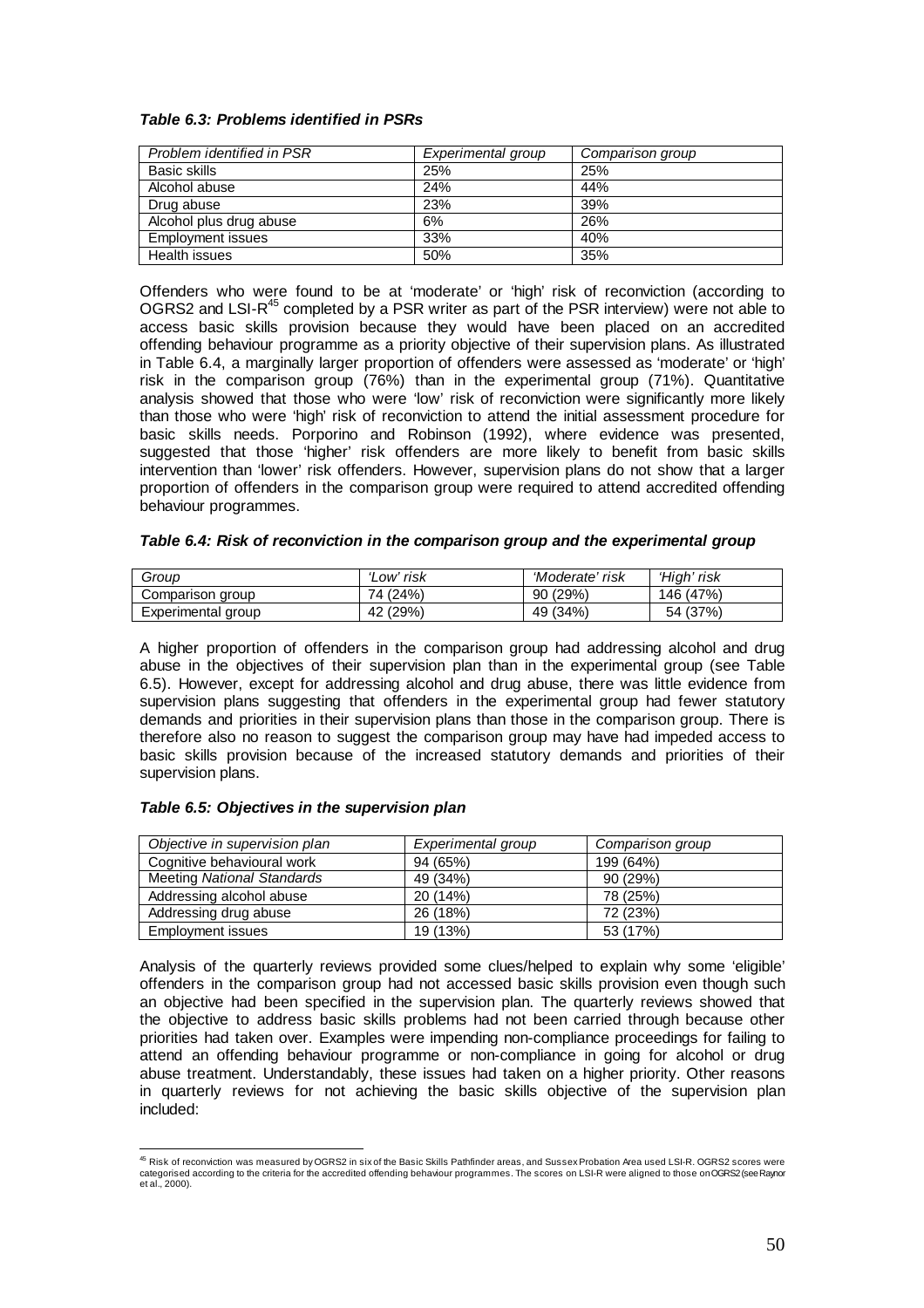- lack of motivation to address basic skills needs;
- no basic skills needs following the initial assessment procedure for basic skills needs;
- employment had been found; and
- relapse into drug use.

Finally, a number of the quarterly reviews simply did not mention basic skills issues even though there had been an objective in the supervision plan to address basic skills needs. In contrast and rather obviously, when basic skills had been an objective in the supervision plan for those in the experimental group – that is those who had commenced tuition – this had generally been followed through in the quarterly review.

## A reversal of the trend: the problem of 'false positives' and other extras

While the attrition of potentially eligible offenders was high, some offenders who were outside the intended target group were in fact included in the process of the initial assessment procedure for basic skills needs and referral to basic skills tuition. Thus, a number who were not 'positively' screened were, nevertheless, referred on through the next stages of the process.

Others who *were* screened 'positively' but who were not subsequently sentenced to a CRO or CPRO, but who received a CPO or a custodial sentence, were also referred on through the next stages of the process. At the planning stage for the pathfinder projects, it was agreed on ethical grounds that individuals should not be denied basic skills provision if, in exceptional circumstances, there seemed to be an area of basic skills provision from which they could benefit. This may have included individuals who were keen to get support or to polish their skills but who were generally up to standard in their basic skills. The resulting numbers going through at each stage partly camouflages the gaps in processing of those who were less equivocally eligible.

A number of those offenders who were referred to the initial assessment procedure for basic skills needs were assessed on the BSA's Initial Assessment tool and scored at or above Level 1 – that is, above the criterion level for referral used in the pathfinder projects. As Table 6.6 shows, 59 offenders (21%) who attended the initial assessment procedure for basic skills needs in the five pathfinder areas for whom data monitoring information was received were assessed as being at or above Level 1 in both literacy and numeracy on the BSA's Initial Assessment tool. In many cases, these offenders would not have been considered appropriate for basic skills provision in the *Basic Skills Pathfinder* evaluation and so may not have been offered the opportunity to start basic skills provision. Depending on the pathfinder area, evidence from interviews suggest that some of the 78 offenders at or above Level 1 in literacy and the 127 at or above Level 1 in numeracy might also not have been offered the opportunity to start basic skills provision, even though they attended the initial assessment procedure for basic skills needs.

*Table 6.6: Association between basic skills level and attendance at the initial assessment procedure for basic skills needs (n=283\*)* 

| <b>BSA</b> level                                  | Number* attended initial assessment |
|---------------------------------------------------|-------------------------------------|
|                                                   | procedure for basic skills needs    |
| Below Level 1 in literacy                         | 203 (72%)                           |
| Below Level 1 in numeracy                         | 153 (54%)                           |
| Below Level 1 in both literacy and numeracy       | 133 (47%)                           |
| At or above Level 1 in literacy                   | 78 (28%)                            |
| At or above Level 1 in numeracy                   | 127 (45%)                           |
| At or above Level 1 in both literacy and numeracy | 59 (21%)                            |

\* Of these 283 offenders for whom the BSA's Initial Assessment tool was received, not all offenders completed both the literacy and numeracy sections of the assessment, and this explains why the number of offenders scoring below Level 1 when added to those scoring at or above Level 1 does not equal 283.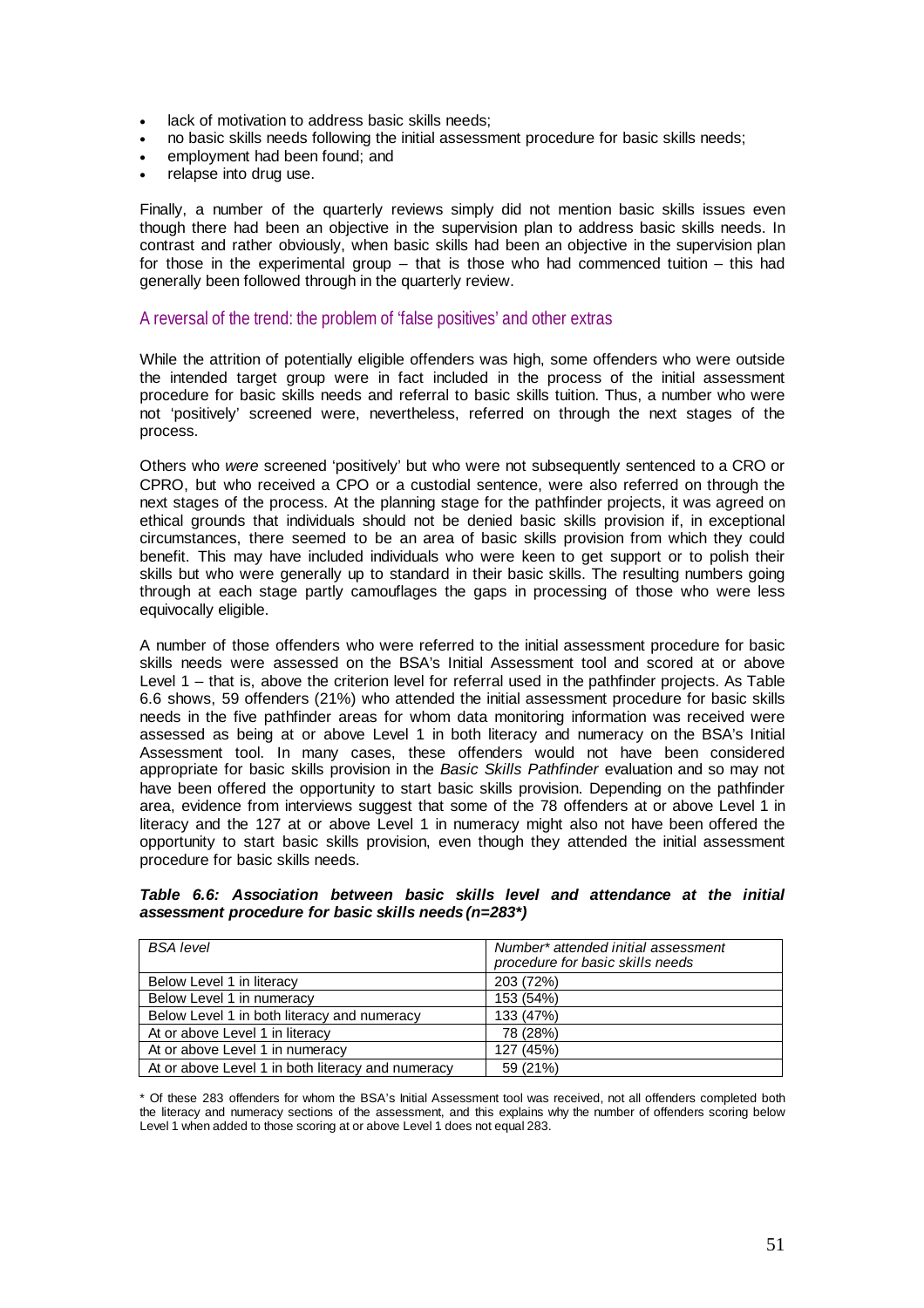# Dropping-out from tuition

The final stage at which attrition can occur is, of course, following attendance for tuition. An analysis of individual learning records and associated documents plus attendance records allowed a rough estimate to be made of the most frequent number of sessions attended by those who took up basic skills provision (that is, attended at least once). The average number of sessions attended, using information on all offenders who accessed basic skills provision, was six, and the most common number of sessions attended was two. From the available data, an analysis of 730 sessions attended by 127 offenders was conducted to ascertain the frequency of attendance.

### *Table 6.7: Frequency of attendance*

| The average (or mean) number of sessions attended        |  |
|----------------------------------------------------------|--|
| The most frequent (or modal) number of sessions attended |  |
| The maximum number of sessions attended                  |  |
| The minimum number of sessions                           |  |

It is possible that some people continued to attend basic skills sessions after the data collection period finished, though the information received indicated that they had stopped attending. Once an individual has shown sufficient interest to attend on one occasion, it is likely that subsequent efforts will be made to re-address basic skills and therefore this analysis may show a worse short-term picture than a long-term might disclose. However, many more offenders did not even attend their first teaching appointment. Given this disappointingly high 'drop-out' rate, it is not surprising that progress records and tangible learning outcomes were scarce and scant.

## Understanding the reasons for dropping out

Basic skills staff often found it very hard to keep track of offenders once they had dropped out of provision or once their provision ended. This was still the case even when they were still under community supervision. Specific outcome information on those who accessed basic skills provision was very rarely provided, presumably because the individuals had not attended for long enough, and the nature of preliminary outcome information had not been specified. Similarly, it is unlikely that the point had been reached where project staff decided that the individual had definitely dropped out. Occasionally, a clear reason was provided, including non-compliance and breach proceedings – although it is worth noting that some continued to attend basic skills sessions even though they were being breached because of other matters of non-compliance.

Attendance information was provided by six of the pathfinder areas: Cornwall, Dorset, Lincolnshire, Nottinghamshire, Sussex and Thames Valley. In some cases the attendance records may have excluded those who did not even turn up for the first appointment and some records may not have covered the whole of the evaluation period, therefore this analysis should be treated with some caution. However, enough information was obtained to allow an average attendance rate to be derived. Offenders failed to attend arranged basic skills appointments in 35 per cent of cases, taken as an average from all six projects. The percentage of offenders who failed to attend varied among pathfinder areas, as shown in Table 6.8.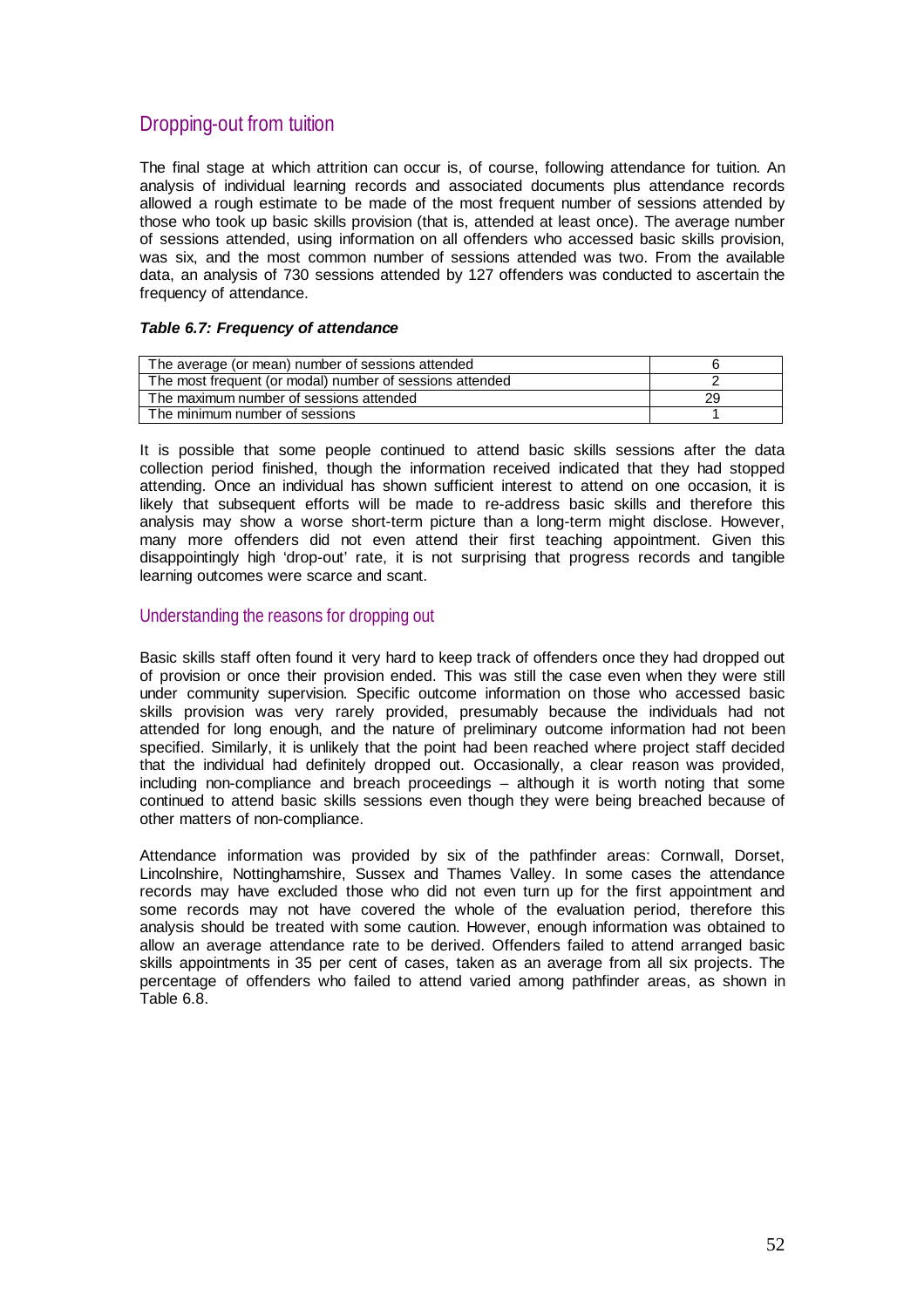### *Table 6.8: Appointments missed*

| Probation area       | Sessions missed* |
|----------------------|------------------|
| Cornwall             | 53%              |
| <b>Thames Valley</b> | 36%              |
| Dorset               | 34%              |
| Nottinghamshire      | 33%              |
| <b>Sussex</b>        | 29%              |
| Lincolnshire         | 24%              |

\* Some areas only provided the percentage of appointments attended or missed rather than full records for each office.

The information provided by four areas allowed some analysis to be conducted on the reasons why offenders did not keep basic skills appointments, and also why some dropped out after commencing tuition. Some reasons for failure to attend are outlined in Table 6.9. Illness accounted for one-fifth of failed appointments. Drugs and alcohol issues along with family and domestic circumstances were given as the reason for failure to attend a basic skills appointment in just under a quarter of cases. Similar reasons were provided by tutors and offenders who were interviewed.

| Reason stated for non-attendance | Frequency |
|----------------------------------|-----------|
| No reason provided               | 155 (32%) |
| <b>Illness</b>                   | 97 (20%)  |
| Drug or alcohol problems         | 63 (13%)  |
| Family or domestic problems      | 49 (10%)  |
| Other reasons                    | 49 (10%)  |
| Work reasons                     | 29 (6%)   |
| Housing problems                 | 15 (3%)   |
| Forgot                           | 15 (3%)   |
| Training                         | 9(2%)     |
| Travel                           | 5(1%)     |

### *Table 6.9: Reasons for failure to attend basic skills sessions (n=486)*

Tutors' accounts emphasised that, unsurprisingly, they found non-attendance dispiriting. From the observations, it became clear that the impact of non-attendance was particularly demoralising when tutors had travelled between probation offices for teaching sessions, carrying materials with them. Furthermore, attendance issues are likely to reduce the costeffectiveness of the current system of predominately one-to-one teaching.

## Should attendance for basic skills tuition be enforced?

Once a probable basic skills need had been identified by screening, attendance for the initial assessment procedure for basic skills needs was usually enforceable during the period of the pathfinder evaluation. However, in most instances, attendance for basic skills tuition was not enforceable, and once an individual had been assessed, or had commenced attending, s/he was at liberty to withdraw at any time.

Opinion was divided among probation staff about the extent to which attendance at basic skills assessment or provision should be an enforceable part of the supervision plan. The primary objection to enforcement stated by most probation officers was that it could compromise the motivation of offenders to engage successfully with basic skills provision. In the words of one probation officer, 'You cannot force people to be educated'*.* A small number of probation officers were especially opposed to the enforcement of attendance at basic skills provision, arguing that it was inappropriate to *'*link education with a punitive sanction' and that it was the kind of activity that had to be based on volition. In addition, many probation officers reported that the major focus of community supervision is to address offending and that basic skills work, unless directly linked to offending, should be voluntary. Few probation officers were aware of their area's policy for the inclusion and enforcement of attendance at basic skills provision in the supervision plan or, indeed, whether such a policy existed. The inclusion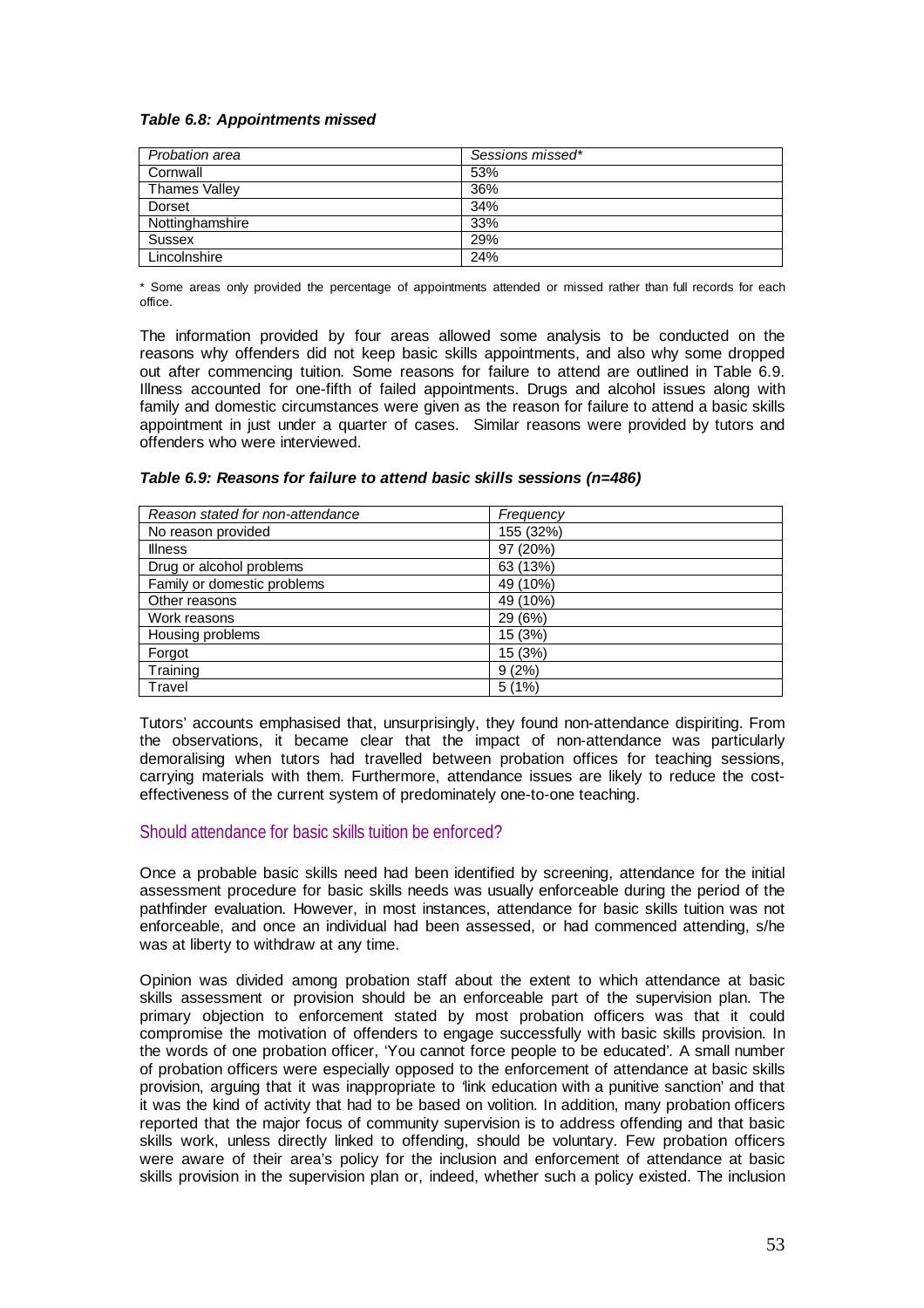of basic skills as an objective in the supervision plan had generally been, ultimately, a matter of their own professional judgement and discretion.

Probation staff involved in the *Basic Skills Pathfinder* evaluation argued that if basic skills work by the offender is to be an enforceable part of a supervision plan, it should first be agreed, in principle that this was to be part of the court order. Some insisted that it should only be made part of the supervision plan if the offender's lack of basic skills was directly related to offending and risk of re offending. Some, suggested that it would only be realistic to enforce basic skills work for less 'serious' offenders because these tend to have fewer demands on their time in adhering to their CRO, while the 'serious' offenders are likely to have other enforceable elements in their court such as attending an offending behaviour programme. The prospect of basic skills work being enforceable for offenders with other statutory demands on them, was viewed as 'setting them up to fail'. In contrast, others pointed out that making attendance 'compulsory for a brief initial period' would be beneficial for potential learners who would be highly unlikely to take up the prospect of tuition voluntarily. As one project manager said:

*For someone with the educational experience most offenders have had, there needs to be enforcement to get them there. Once they are there, they are hooked and they love it.* 

*Skills for Life* (DfEE, 2001) referred to the difficulties of motivating those who are disengaged from learning to take up basic skills provision. The poor referral and attendance rates during the *Basic Skills Pathfinder* evaluation bear out this point and underline the need for various measures (see Chapter 8) to reduce attrition.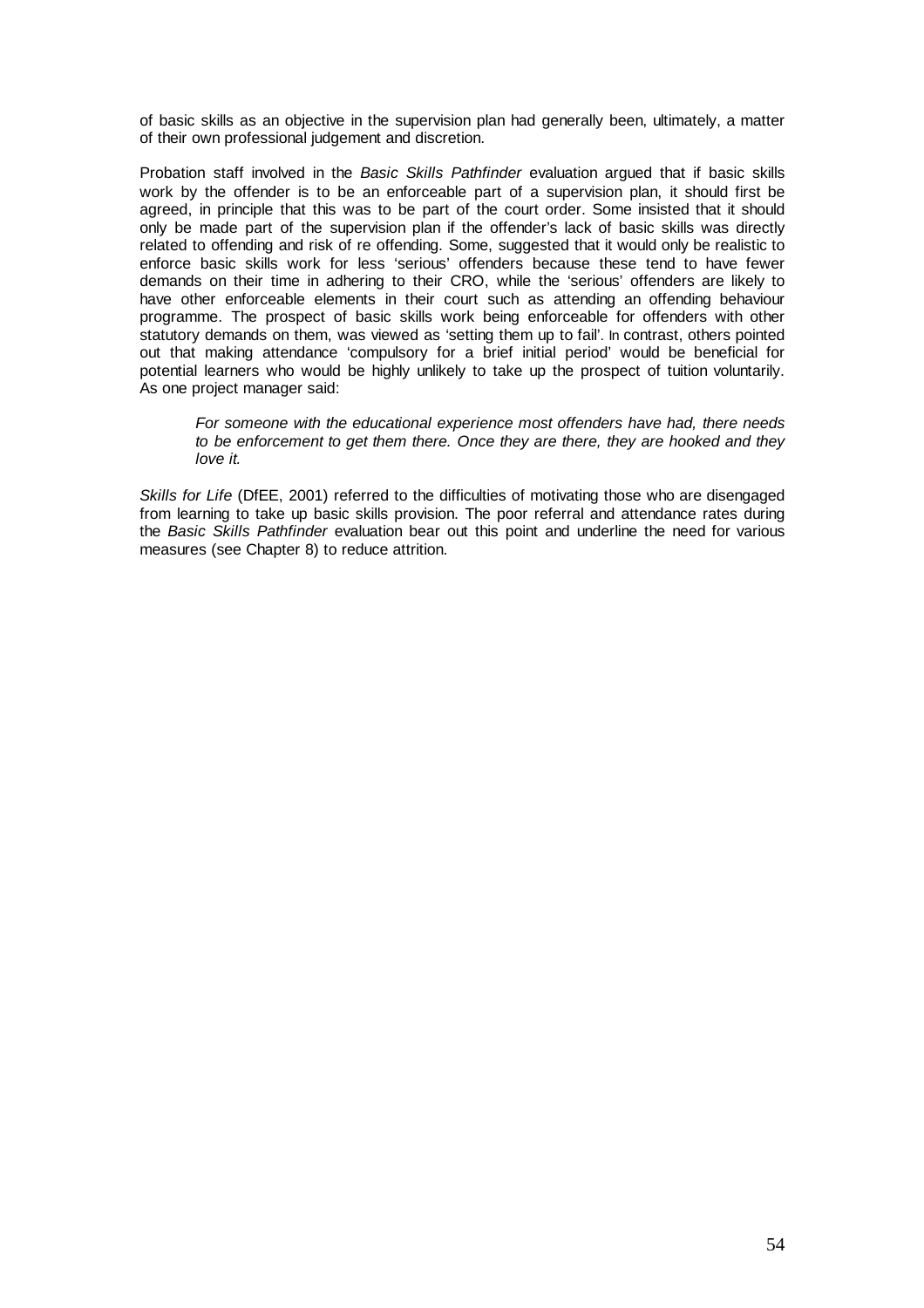# 7. How much does basic skills intervention cost?

For the economic evaluation of the *Basic Skills Pathfinder*, a cost-benefit analysis was undertaken. This chapter provides an analysis of the resources and costs used for the set-up and on-going costs of the *Basic Skills Pathfinder* projects as well as the costs of each stage: screening; the initial assessment procedure for basic skills needs; tuition and other provision. A performance ranking of the projects for which data were available is presented, and conclusions are drawn about the resources needed to increase performance of future basic skills interventions.

# Choice of method for costing of the projects

An economic evaluation is a performance appraisal that consists of measuring inputs and outputs of an intervention. Public sector interventions often produce outcomes that are not easy to measure in terms of value, therefore standard financial appraisals of public sector projects are not always appropriate (see Wolfe, 1973; Layard and Glaister, 1994 and Mishan, 1994). Two alternative techniques are available for economic evaluations of these projects: (1) cost-benefit analysis and (2) cost-effectiveness analysis. Both entail estimating the value of all resources employed in the implementation of the project, but they differ in the treatment of outcomes.

A cost-benefit analysis considers the positive effects of the intervention on participants together with the gains for the rest of society. A cost-effectiveness analysis considers only the benefits for the rest of society. The choice between these two alternatives depends on the characteristics of the project to be evaluated. For the economic evaluation of the *Basic Skills Pathfinder* a cost-benefit approach was adopted. In the absence of reconviction rates this technique allowed for a better understanding of how and whether the pathfinder projects worked since it was designed to take into consideration the immediate and intermediate effects of the intervention, such as increased employment opportunities or participation in education.

## Estimation of resource costs

Irrespective of the approach chosen to treat outcomes, an economic evaluation requires the estimation of resources employed for the implementation of the programme. Accounting for the inputs to the *Basic Skills Pathfinder* evaluation entailed measuring the cost of all resources spent, both in developing the projects and in their provision. Costs of development spent before provision started are known as set-up or start-up costs and they normally include recruitment, specific training, new equipment and new premises costs. Costs of provision incurred on a day-to-day basis are known as on-going or running costs and they can be identified in standard financial records. In an economic evaluation there is a third category of costs to be considered that are typically not regarded as financial costs: non-financial costs, which are the costs of *apparently* free resources, like the use of unpaid mentors to act as tutors. Estimation of resource costs is also concerned with estimating the cost of replicating a project.

The second part of an economic evaluation involves the identification of outcome measures for use in a comparative analysis of the relative performance of each project and, ideally, to evaluate the overall performance of a project in relation to other projects. Under a cost-benefit approach, immediate and intermediate outcomes such as participation in employment or education would be good indicators of the short-term effects of the pathfinder projects. However, as has been mentioned earlier in this report, there were gaps and inconsistencies in the data collected, making the data on outcomes and progress difficult to interpret. Therefore, alternative measures of performance had to be employed.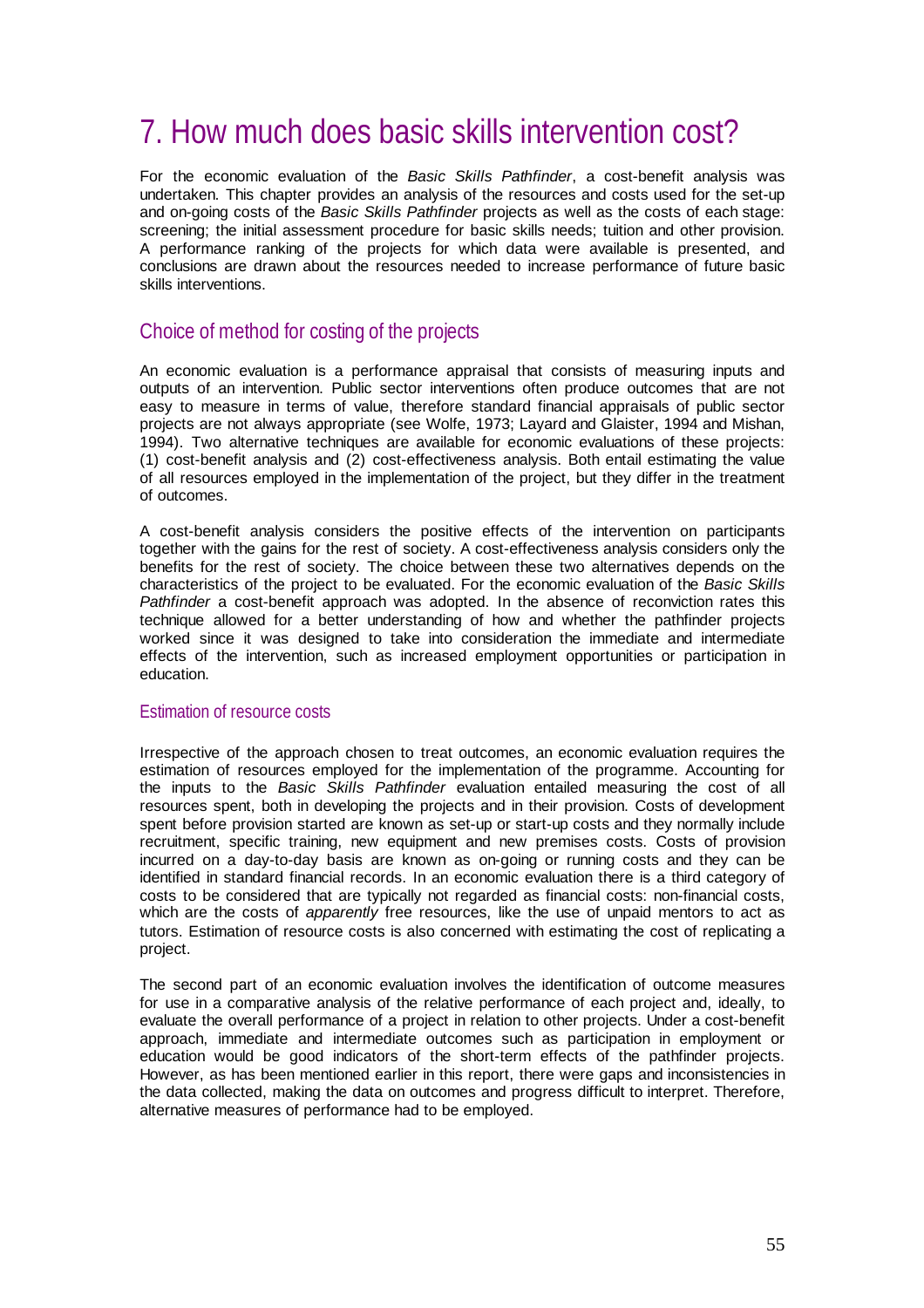### Sources of information

Data on the cost of resources consumed by the pathfinder projects were collected from the projects. The costing strategy followed to evaluate the *Basic Skills Pathfinder* was based on the Guidance Notes provided by the Home Office.<sup>46</sup> Most of the financial information needed to complete the template could have been obtained from standard financial records. However, each service was delivering several projects at the same time, in addition to their basic skills project, and each of these projects involved some shared resources, making it difficult to distinguish the costs for one project alone. For example, in order to obtain accurate data on the costs of providing the basic skills project, staff would have had to keep track of the time they spent on the pathfinder, while the use of premises and equipment, if shared, would have had to be apportioned. One of the difficulties in the collection of financial data appeared to be the need to gather such information from diverse sources, such as project managers, financial officers and delivery staff. Therefore, in order to reduce the burden of data collection on pathfinder projects, a simplified version of the template recommended by the Home Office<sup>47</sup> was used.

An additional complication for the economic evaluation was the scarcity of data on outcomes and progress received by the evaluation team. In order to be able to rank the pathfinder projects in terms of their activities, a performance indicator was calculated from the monitoring data submitted by the projects.

# The analysis of costs for the pathfinder projects

As a result of the difficulties in recording financial data, each pathfinder used a different format to report expenses. Given these differences, the evaluators had to make some assumptions, regarding the period of analysis and staff costs per hour, in order to compare costs across projects. Each assumption was the result of some disparity in the format of the data received and they applied to on-going costs only. Set-up costs were left as they were reported since they represented a one-off expenditure in preparation for delivery.

### **Period of analysis**

The period of input of on-going costs varied from three months to the whole of the evaluation period (12 months). Most of the data received applied to 2001, therefore the analysis was based on a typical quarter (three months) in 2001. Whenever the period of input was not a quarter, a monthly figure was calculated by dividing the total by the number of months of input.

### **Staff costs**

The cost of staff time spent on the pathfinder projects was recorded either by hour, by month or for the whole of the evaluation period. In order to gain some indication on the costs of provision, costs per hour were calculated for those projects for which it was possible to do so. When monthly data was reported the hourly figure was calculated on the basis of 35 working hours per week.<sup>48</sup>

### Set-up costs

Table 7.1 displays reported set-up costs across the pathfinder projects. Total set-up costs ranged from less than £4,000 to close to £16,000. It could be argued that totals are not suitable for comparison because a lot of data on set-up costs were missing. However, even considering training costs available for most of the pathfinder projects, the reported expenses ranged from less than £500 to £8,000. This was consistent with the disparity of implementation models used across the pathfinder areas. In general, the volume of set-up costs depends upon the initial position and experience in basic skills provision. For example, areas recruiting new specialist staff spent more than other areas on staff and areas with

<sup>&</sup>lt;sup>46</sup> Measuring Inputs: Guidance for Evaluators, Crime Reduction Programme Guidance Note 3. RDS. Home Office, 2000.

We assume the Data Collection Tool, Evaluator Guidance, May 2001.<br>
47 Home Office Data Collection Tool, Evaluator Guidance, May 2001.<br>
48 See Section 11.2 (Personnel) of the Home Office Data Collection Tool, Evaluator Guid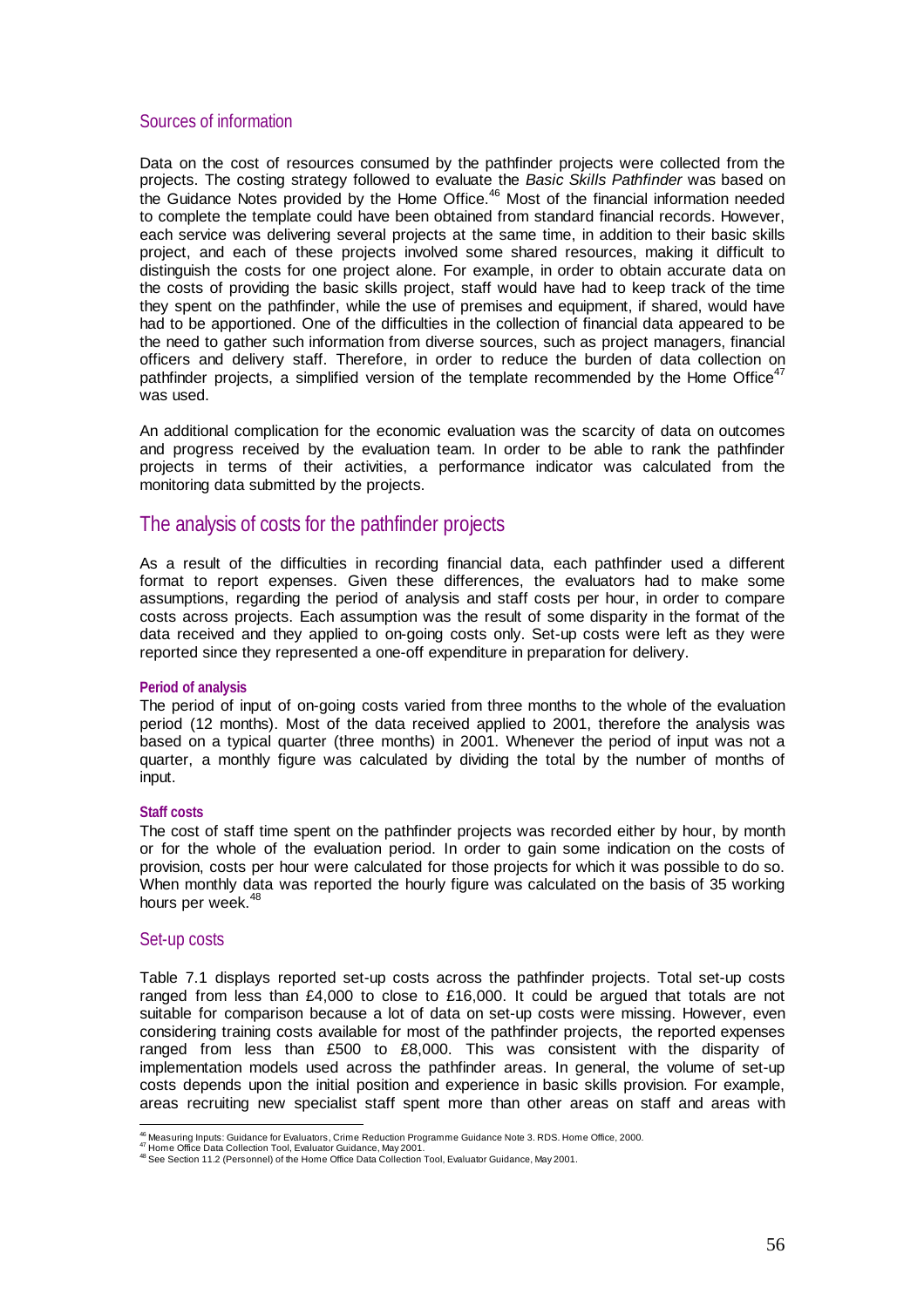established basic skills provision of some form required less training and awareness-raising sessions than others with less experience.

Staff set-up costs included recruitment and time spent in project development. Training set-up costs included training for administering instruments and providing basic skills. Equipment set-up costs were mainly on ICT. The 'other' category included non-classified set-up costs and, in the case of Nottinghamshire, the initial cost of WRAT bags (see Appendix C).

Probation in Partnership was a capacity building project from which the pathfinder projects in Cornwall benefited. The financial data received for Probation in Partnership included a wide variety of costs incurred during the period January 1999 to June 2000. Furthermore it was reported that the Probation in Partnership project was partly funded by the European Social Fund. Strictly speaking set-up costs should include new or additional resources needed for developing the pathfinder projects and exclude resources that were already in place when the pathfinder was awarded. From the information available it seems that Probation in Partnership pre-dates the *Basic Skills Pathfinder* and it was reported that: 'In addition to Cornwall Probation Service staff, a total of 146 members from a range of statutory and nonstatutory partners (including nine staff from Westcountry Training and Consultancy Services Ltd.) were involved in this capacity building project'. Therefore, it was not easy to determine how much of these training costs to apportion to the *Basic Skills Pathfinder*. For all these reasons the costs of Probation in Partnership have been included separately from the other activities. The figure includes the costs of Probation in Partnership apportioned at 40 per cent, which is the percentage of staff working on the pathfinder over the total of probation staff trained under the Probation in Partnership project. None of these costs have been included in the on-going category because these costs took place much earlier than the evaluation and it has not been possible to determine whether or how much of the activities undertaken by Probation in Partnership were part of the day-to-day delivery of the pathfinder project.

|                             | Cornwall  | Cumbria | Dorset | Lincolnshire | Notting-<br>Hamshire | Sussex | Thames Valley |
|-----------------------------|-----------|---------|--------|--------------|----------------------|--------|---------------|
| Staff                       | 3.977     |         |        |              |                      | 4.248  | 2,916         |
| Training                    | 4.950     |         | 225    | 8.000        | 2.080                | 900    | 3.200         |
| Travel                      | 1.167     |         |        |              |                      |        | 60            |
| Equipment                   |           |         | 2441   |              |                      | 4,358  | 9,800         |
| Other                       |           | 1,000   |        |              | 3.480                |        |               |
| Total                       | 10.095    | 1,000   | 2,666  | 8,000        | 5.560                | 9,506  | 15.976        |
| Probation in<br>Partnership | 26.268.40 |         |        |              |                      |        |               |

| Table 7.1: Total set-up costs, in pounds |  |  |  |  |  |
|------------------------------------------|--|--|--|--|--|
|------------------------------------------|--|--|--|--|--|

## On-going costs

Detailed data on staff costs were requested with the aim of being able to distinguish between the costs of the different stages of the pathfinder projects. To the extent that this was possible, the cost data was disaggregated for each pathfinder. As Table 7.2 suggests, however, a lot of data were not reported and therefore caution is urged when reading the overall figures

Two additional drawbacks of the data received are worth bearing in mind. First, some staff categories are not comparable across pathfinder areas. For example, the 'multitask staff' category presented for Thames Valley refers to the three basic skills officers whose tasks were to 'do the post-sentence assessments, motivate offenders to improve their basic skills and match those who are interested with a mentor [and] …collect some of the monitoring information needed for the pathfinder'. In the absence of data on how much time these basic skills officers spent on each of their responsibilities, it was not possible to cost each of these activities under the relevant heading. Similar problems arose with other activities that were shared by several members of staff, when information was not available on how much time each activity consumed. Management and administration responsibilities were sometimes shared by several members of staff and it was difficult to apportion costs into these categories.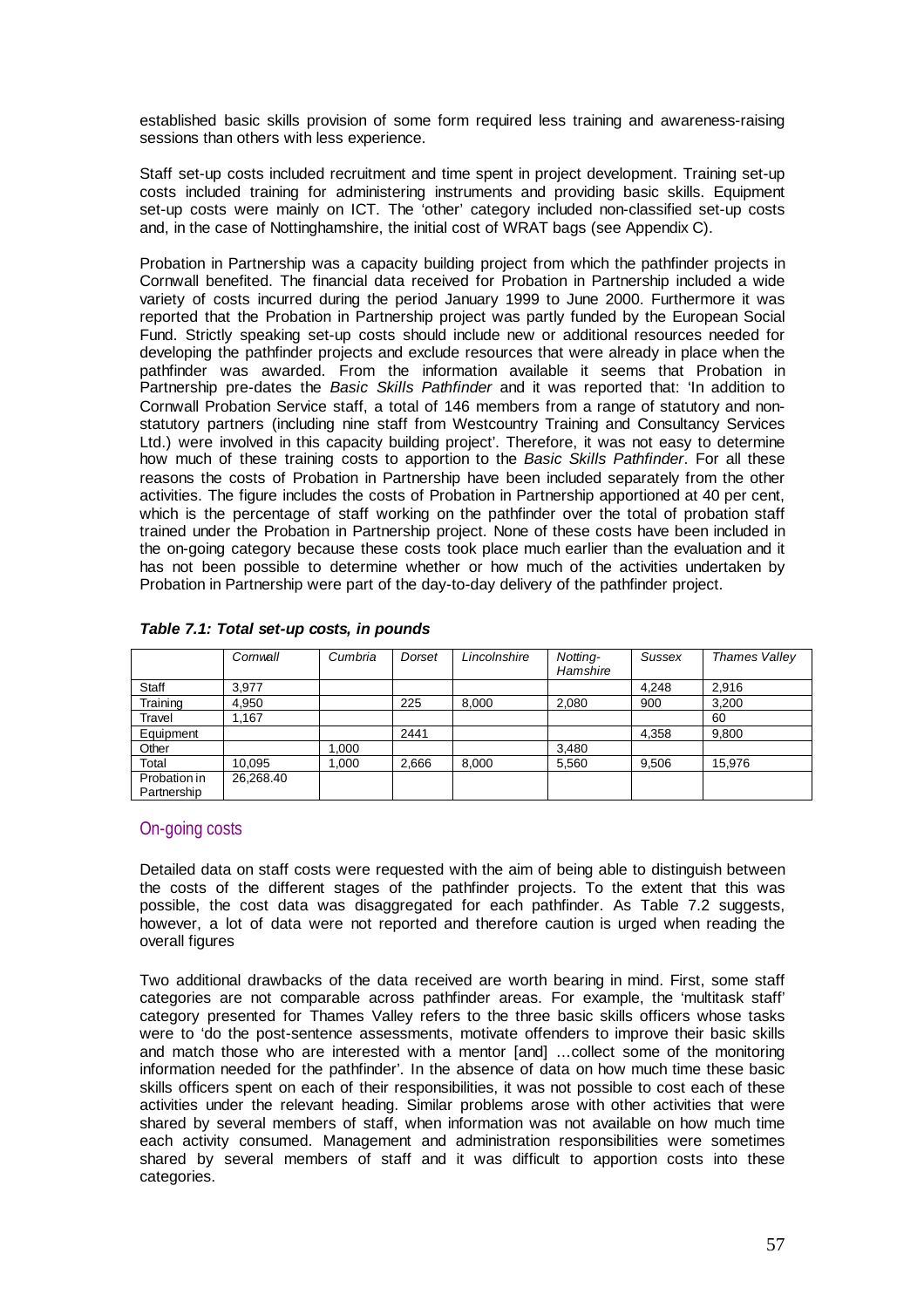Secondly, the financial data received was a mixture of available and consumed resources– meaning available or consumed for the basic skills project. Available resources are those like a basic skills tutor delivering provision full-time. Consumed resources would be the number of hours that this tutor actually taught. Differences between available and consumed staff time arise, for example, through non-attendance where a session of basic skills tuition was available but not taught. In the event of non-attendance, the missed session will appear as spent when available resources were reported but not if only consumed resources were reported. Where projects reported staff categories and whether they were full-or part-time, these were available resources. Other projects reported only the amount of hours actually consumed but not the cost of resources not consumed. Cornwall, Cumbria and Dorset reported consumed resources only. Thames Valley reported available resources. Lincolnshire, Nottinghamshire and Sussex reported both. As is apparent from Table 7.2, reporting consumed resources alone resulted in smaller figures and therefore it seemed that in general not all resources available were used. Clearly attrition rates were very much related to the issue of availability and the use of resources across the pathfinder projects.

Bearing in mind the limited comparability of these data, a ranking of services in terms of staff expenses can be constructed. To evaluate the relative performance of each pathfinder project a ranking requires a reference point from which to position projects. The simplest referenced ranking consists in taking the difference between each pathfinder's costs and the average cost across the seven pathfinder projects. Under this classification the pathfinder projects would be situated above or below the mean. The way to interpret the ranking is as follows. Take the average staff expenditure across the seven projects, that is £15,026. For each pathfinder the ranking tells how many percentage points more or less than the average were spent in this pathfinder. Thames Valley spent 70 per cent more than the average, therefore their ranking indicator is 1.7. Cornwall spent a half of the average, therefore their ranking indicator is 0.53. By construction, the raking indicator for the mean is one. On the basis of deviations from the unitary mean, Thames Valley and Nottinghamshire were ranked first and second, well above and hence more expensive than the average. Sussex was third just on the average. The other four were less expensive than the average.

The wide disparity in the format and quality of the reported financial data made it impossible to calculate average costs of each cost category across the projects. Furthermore, the data available for cost categories other than staff were insufficient for any conclusions to be drawn. The lack of financial data is, however, illustrative of the difficulties encountered in collecting it.

|                      | Cornwall | Cumbria       | Dorset   | Lincoln-<br>Shire | Notting-<br>Hamshire <sup>1</sup> | Sussex    | Thames<br>Valley |
|----------------------|----------|---------------|----------|-------------------|-----------------------------------|-----------|------------------|
| Screening            | 1.082.60 |               | 3.401.80 |                   |                                   |           | 2,524.00         |
| The initial          | 1.712.40 |               | 1,690.10 |                   |                                   | 1,653.00  | 944.60           |
| assessment           |          |               |          |                   |                                   |           |                  |
| procedure for basic  |          |               |          |                   |                                   |           |                  |
| skills needs         |          |               |          |                   |                                   |           |                  |
| Teaching             | 3,673.80 |               | 1.960.80 | 8.637.60          |                                   | 6,612.00  | 3,838.40         |
| Management           | 1.377.70 | 1.948.40      | 178.70   | 900.00            |                                   | 1,805.30  | 4.944.00         |
| Administration       | 185.40   | 565.40        | 1.554.20 | $1,596.00^{2}$    |                                   | 5,089.60  |                  |
| <b>Multitask</b>     |          |               |          |                   |                                   |           | 13,224.00        |
| Staff                | 8,031.90 | $12,513.70^3$ | 8,785.50 | 11,133.60         | 24,082.00                         | 15,159.90 | 25,475.00        |
| Training             |          |               |          | 750.00            | 324.00                            |           |                  |
| Travel               | 237.60   |               |          |                   | 505.90                            |           | 1,022.00         |
| Premises             |          |               | 937.50   |                   | 539.50                            |           | 8,358.304        |
| Equipment            |          |               |          |                   | 516.50                            |           |                  |
| Other <sup>5</sup>   |          |               | 60.70    |                   | 1,683.00                          | 1,295.70  |                  |
| Evaluation           | 352.20   | 71.60         |          |                   |                                   |           | 144              |
| Total                | 8621.7   | 12,585.30     | 9,783.80 | 11,883.60         | 27,650.90                         | 16,455.60 | 34,999.30        |
| Ranking <sup>6</sup> | 0.53     | 0.83          | 0.58     | 0.74              | 1.60                              | 1.01      | 1.70             |

### *Table 7.2: Quarterly on-going costs, in pounds*

<sup>1</sup> Data from the Positive Action Learning Support (PALS) only.

 $^2$  Estimated at £7.2 an hour and 35 hours a week, following guidelines of the Home Office's Data Collection Tool.

<sup>3</sup> Added to this figure £10,000 reported to be the estimated cost of the subcontracted collaboration with NACRO.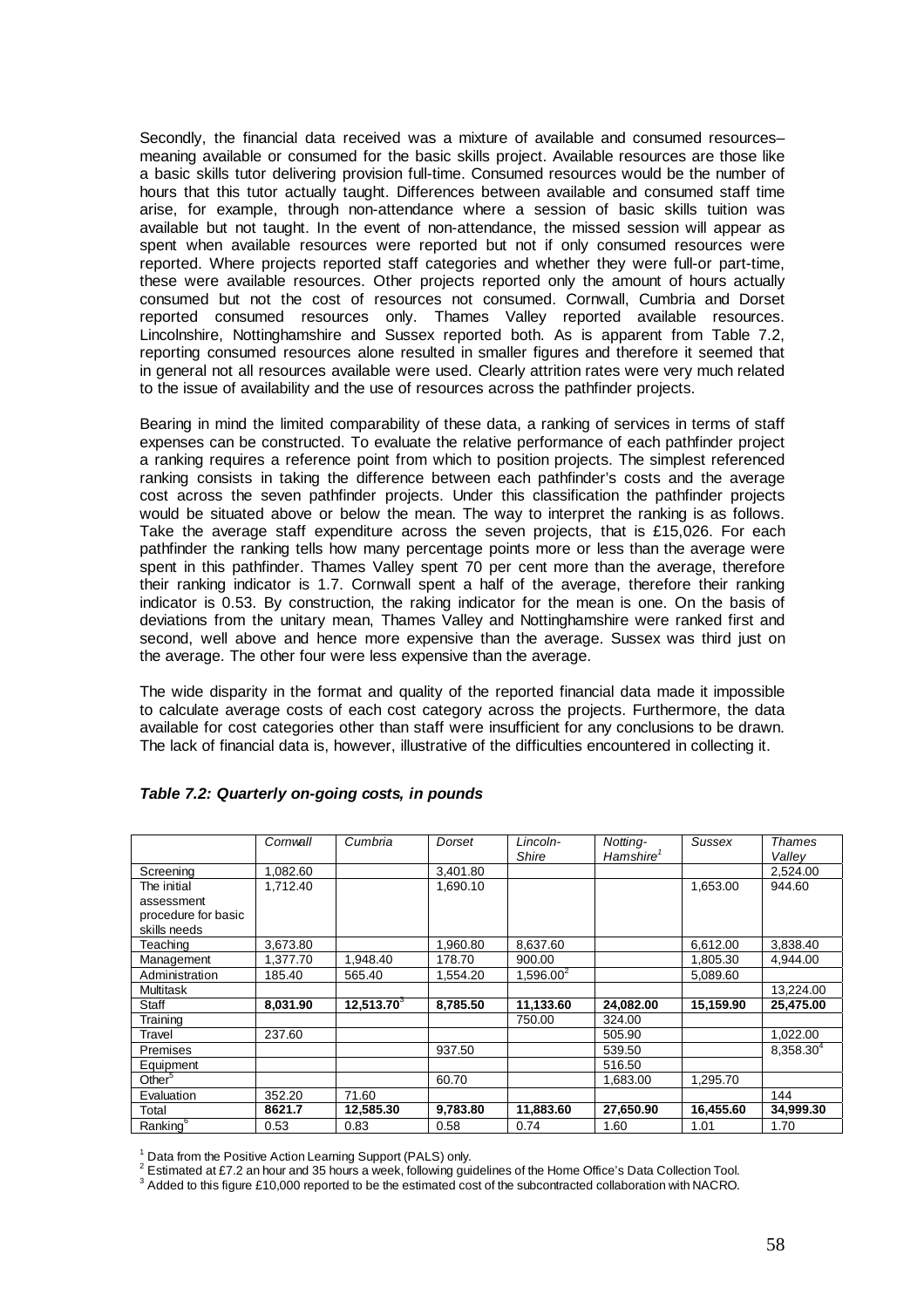<sup>4</sup>Includes Premises, Utilities and the use of Equipment. Estimated following the costing strategy proposed in Hudson

*et al.* (2001).<br><sup>5</sup> Costs of teaching materials in Dorset, publicity in Nottinghamshire and overheads in Sussex.

<sup>6</sup> Deviations from the mean for staff costs only. The mean is one.

Screening and the initial assessment procedure for basic skills needs were two activities which were well defined in the pathfinder and information about the personnel involved in each and how many tests were completed was available. Comparing the actual cost of carrying out these two activities was a better means of evaluating the relative performance of the projects in terms of costs.

### Cost of screening

Table 7.3 reports the effective cost of screening. The cost per screening was calculated on the basis of an average of ten minutes per screening. The number of screenings per quarter was derived from data monitoring information reported by the projects. For the two services for which data monitoring information was not available, the number of screenings completed was obtained from the database. Table 7.3 shows that a combination of the cost per screening and the number of screenings completed accounted for large differences in the total cost of screening across the projects. It also shows how total figures can be misleading. On the basis of the data reported by the projects, screening appeared to be more expensive in Dorset than in Thames Valley. However the number of screenings reportedly completed by Dorset was half that of Thames Valley, and therefore the total figure was higher for Thames Valley despite the fact that screening in Dorset was actually more expensive. This example illustrates that bigger probation areas are likely to spend more resources on comparable activities than smaller ones and it explains partly the differences in the total cost of the pathfinder projects across areas.

| Screening         | Cornwall              | Cumbria      | Dorset                | Lincoln-<br>shire | Notting-<br>hamshire  | Sussex     | <b>Thames</b><br>Vallev |
|-------------------|-----------------------|--------------|-----------------------|-------------------|-----------------------|------------|-------------------------|
| per quarter       | <b>PSR</b><br>writers | <b>NACRO</b> | <b>PSR</b><br>writers | <b>PSR</b>        | <b>PSR</b><br>writers | <b>PSR</b> | <b>PSR</b><br>writers   |
|                   |                       | tutors       |                       | writers           |                       | writers    |                         |
| £/h               | 14.10                 | $8.64*$      | 18.80                 | 15.00             | 17.46                 | 17.46      | 14.00                   |
| Cost/screening    | 2.30                  | 1.44         | 3.10                  | 2.50              | 2.90                  | 2.90       | 2.30                    |
| Completed         | 106.00                | 216.00       | 366.00                | 387.00            | 516.00                | 510.00     | 786.00                  |
| <b>Total cost</b> | 248.10                | 311.04       | 1,143.80              | 986.30            | 1,066.40              | 1.054.00   | 1,836.60                |

### *Table 7.3: Quarterly cost of screening, in pounds*

\*The bold-italic figures have been estimated. PSR writers have been assigned the wage of probation officers following the Guidelines of the Home Office's Data Collection Tool (Emmanuel Solutions Limited, 2001). In the absence of data on the wages of NACRO tutors in Cumbria, they were assigned the same wage as basic skills tutors in the Sussex Probation Area, also employed by NACRO. This occurred because NACRO tutors in Cumbria also carried out the screening process. The other wages per hour were reported by the pathfinder areas.

# Cost of the initial assessment procedure for basic skills needs

Table 7.4 shows the cost of the initial assessment procedure for basic skills needs and the cost of attrition from referral to attendance at the appointments for the initial assessment procedure for basic skills needs. Data on the cost of the initial assessment procedure for basic skills needs was only available from three pathfinder areas. Where two figures are shown, it indicates that more than one category of staff was involved. The predicted cost was calculated on the assumption that all referrals to the initial assessment procedure for basic skills needs resulted in attendance at this.<sup>49</sup> The actual cost was the cost of attended appointments. The difference expresses quarterly loss through attrition of offenders. As can be seen, the cost of attrition was higher in Dorset than in the other pathfinder areas, even if the cost per hour was not that much higher than in the other areas. According to the monitoring data, on average only ten per cent of the referrals made to the initial assessment procedure for basic skills needs resulted in attendance in Dorset, while that percentage was

 $\overline{a}$ <sup>49</sup> That is number of referrals multiplied by the cost of the initial assessment procedure for basic skills needs.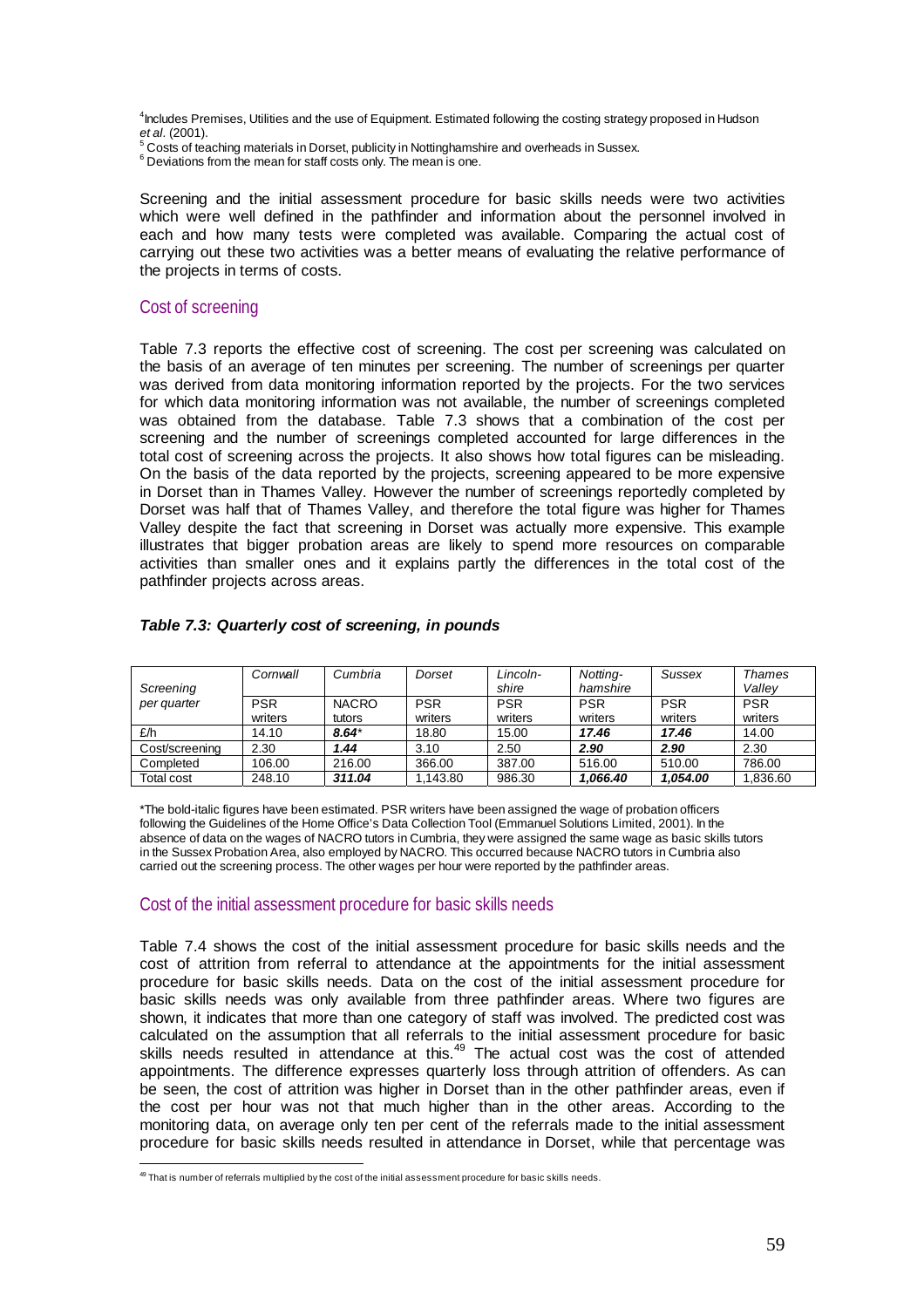50 per cent for the other two pathfinder projects. Thus attrition rates can generate costs and potentially make a programme uneconomic even in the absence of issues regarding the design and organisation of provision. The cost of attrition rates was also illustrative of the differences between consumed resources as reported by Dorset, and available resources as reported by Thames Valley.

*Table 7.4: Quarterly cost of the initial assessment procedure for basic skills needs, in pounds*

| The initial assessment | Dorset             | <b>Sussex</b>                   | Thames Valley         |  |
|------------------------|--------------------|---------------------------------|-----------------------|--|
| basic<br>procedure for | Basic skills tutor | basic<br>Basic skills<br>tutor/ | Basic skills officers |  |
| skills needs           |                    | skills co-ordinator             |                       |  |
| per quarter            |                    |                                 |                       |  |
| £/h                    | 11.50              | 8.64/9.73                       | 9.80                  |  |
| Predicted cost         | 1.345.50           | 220.40                          | 1.028.00              |  |
| Actual cost            | 138.00             | 110.20                          | 558.00                |  |
| <b>Difference</b>      | 1,207.50           | 110.20                          | 469.90                |  |

## Cost of provision

Table 7.5 presents the costs of provision. Where two figures are shown, it indicates that more than one category of staff was involved in provision. The tutors (volunteer mentors) in Thames Valley were assigned the minimum wage for the purposes of analysis. For the length of sessions in each pathfinder, see Appendix C. The cost per offender was calculated using the average number of sessions (less than six) attended as obtained in chapter 5.

| Provision  | Cornwall               | Dorset                 | Lincolnshire           | Sussex                                              | Thames Valley                       |
|------------|------------------------|------------------------|------------------------|-----------------------------------------------------|-------------------------------------|
|            | Basic skills<br>tutors | Basic skills<br>tutors | Basic skills<br>tutors | Basic skills<br>tutors/basic skills<br>co-ordinator | Mentor co-<br>ordinator<br>/mentors |
| £/h        | 18.80                  | 11.50                  | 13.00 / 11.00          | 8.60 / 9.70                                         | 12.70 / 3.70                        |
| £/session  | 28.20                  | 34.50                  | 12.00                  | 13.80                                               | 16.40                               |
| £/offender | 160.74                 |                        | 68.40                  | 78.53                                               | 93.48                               |

### *Table 7.5: Cost of provision*

Of the five services for which data were available, only Dorset provided basic skills tuition in a group context. Of the other four pathfinder projects where provision was one-to-one, Cornwall appeared to have had the highest cost per hour, per session and per offender. Once again, the *total staff* costs did not reflect this feature due, in part, to differences in the take-up of provision, and to the fact that Cornwall reported only consumed resources.

Without data about the number of offenders attending group provision in Dorset, it was not possible to calculate the cost per offender. Non-attendance to basic skills appointments is crucial for the analysis of the cost of provision. If only one offender attended sessions in Dorset, the cost would have been £196.65. However, if in any session, there were two offenders, the cost per offender would have fallen to £98.33, while if the average number of offenders in the group was three, the cost per offender would have fallen to £65.55. Thus, based on data from Dorset, with an average of three or more offenders attending each session, group provision would have been cheaper than one-to-one.

# Performance ranking of the pathfinder projects

The scarcity of data on outcomes and progress made it impossible to link the likewise limited data on costs to any reliable measure of outcomes. In order to obtain an idea of the relative performance of the pathfinder projects a performance indicator was calculated using data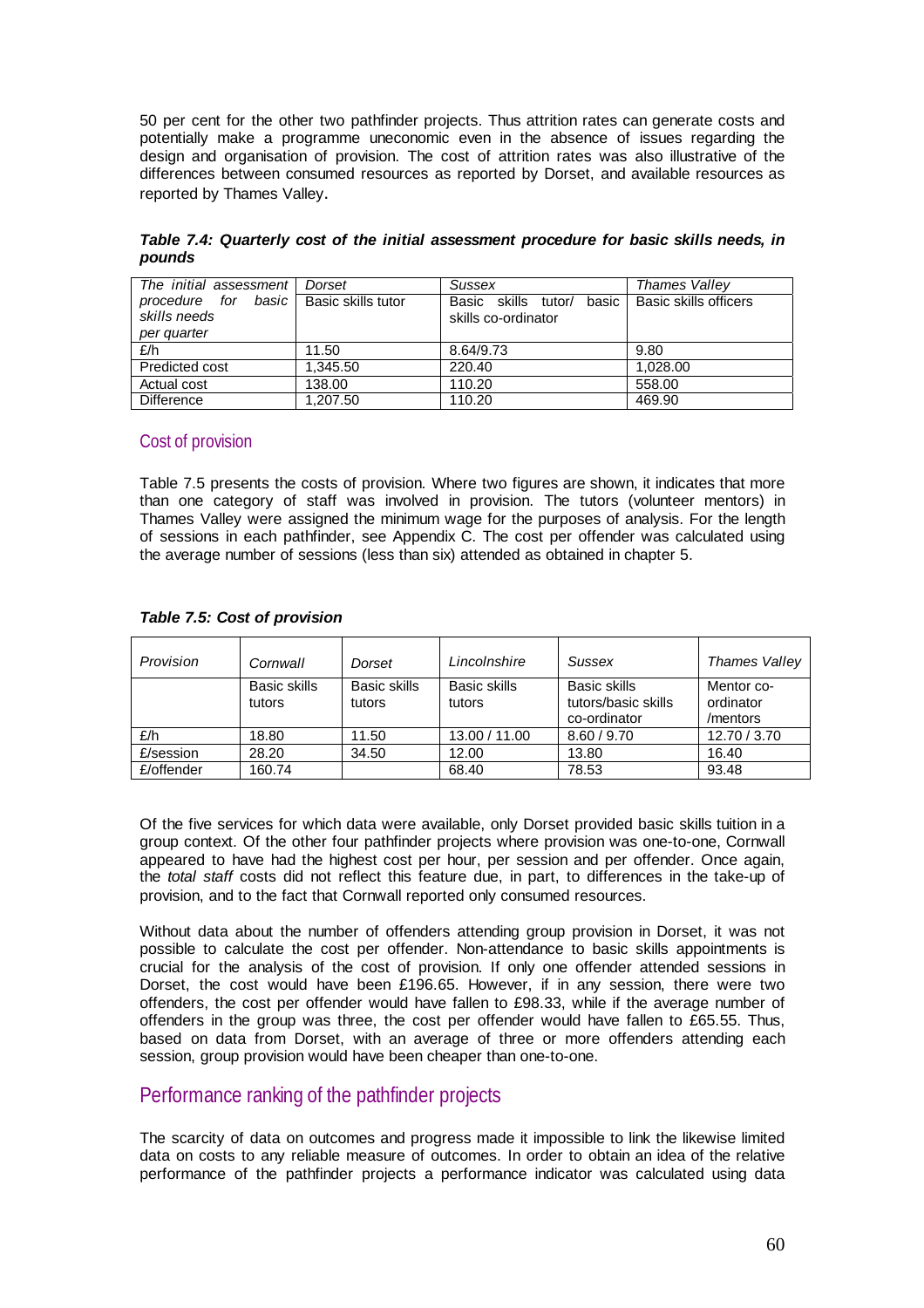reported by areas through the data monitoring form (see Chapter 2). The indicator was constructed for the five pathfinder projects which supplied monitoring data. The following ratios were considered when calculating the ranking of performance:

*Screenings completed to PSRs written.* This ratio was favourable to smaller projects that would not have been able to complete as many screenings as larger projects in absolute terms.

*Referrals to the initial assessment procedure for basic skills needs to non-referrals*. This ratio was favourable to those projects where the referral system worked better.

*Attendance at the initial assessment procedure for basic skills needs to non-attendance*. This ratio was favourable to projects where attendance was high, irrespective of the quality of implementation of the basic skills project.

*Initial assessment procedure for basic skills needs completed to attendance*. This ratio was favourable to projects where an effort was made to complete the initial assessment procedure for basic skills needs when offenders attended.

In addition, average basic skills commencements were considered so as to include tuition. For each of the four ratios and commencements a ranking of pathfinder projects was calculated. It was found that some projects were above the average performance and some projects were below the average. The performance indicator was the mean of these five rankings for each pathfinder. A performance indicator constructed like this prevents an area that performs very well in just one activity (Nottinghamshire were above average only in commencements) to have a higher ranking than areas that perform just fine in three activities (Dorset was above average in the first and last ratio and on average in the second ratio). Therefore, two performance indicators were constructed. The first one was the unweighted mean of the five rankings, attaching the same weight to each ranking. The second one gave more weight to completed initial assessment procedures for basic skills needs and basic skills commencements.50 The weighted indicator could be regarded as a more desirable way to judge performance because it favours projects where provision was higher.

Table 7.6 presents the performance ranking for the five projects for which these data were available and, for comparison, it also shows the corresponding rank indicator of the costs of staff as in Table 7.3. The average across the five projects for all these indicators was one, therefore indicators higher than one represent projects that did better than the average and vice versa. In order to interpret the rankings of Table 7.6 correctly it is useful to bear in mind that staff costs above average are more expensive while performance above average indicates better performance.

|                                      | Cumbria | Dorset | Nottinghamshire | <b>Sussex</b> | Thames Vallev |
|--------------------------------------|---------|--------|-----------------|---------------|---------------|
| Performance<br>indicator             | 0.66    | 0.86   | 0.87            | 1.27          | 1.35          |
| Weighted<br>performance<br>indicator | 0.72    | 0.75   | 1.04            | 1.15          | 1.33          |
| Staff costs rank                     | 0.8     | 0.6    | 1.6             | 1.0           | 1.7           |

#### *Table 7.6: General ranking*

Before comparing the ranking of projects it is worth noting that weighting performance generates slight yet meaningful changes. All projects retained their rankings but those with higher commencements and more completed initial assessment procedures for basic skills needs improved their indicator. Nottinghamshire went from ranking below average performance under the unweighted indicator to ranking as average performance in the weighted indicator – probably due to the fact that they had the highest reported average number of basic skills commencements.

 50 The weights were 5 for commencements; 4 for IA completed/attendance; 3 for IA attendance/non-attendance, 2 for IA referrals/non-referrals and 1 for screenings/PSR written.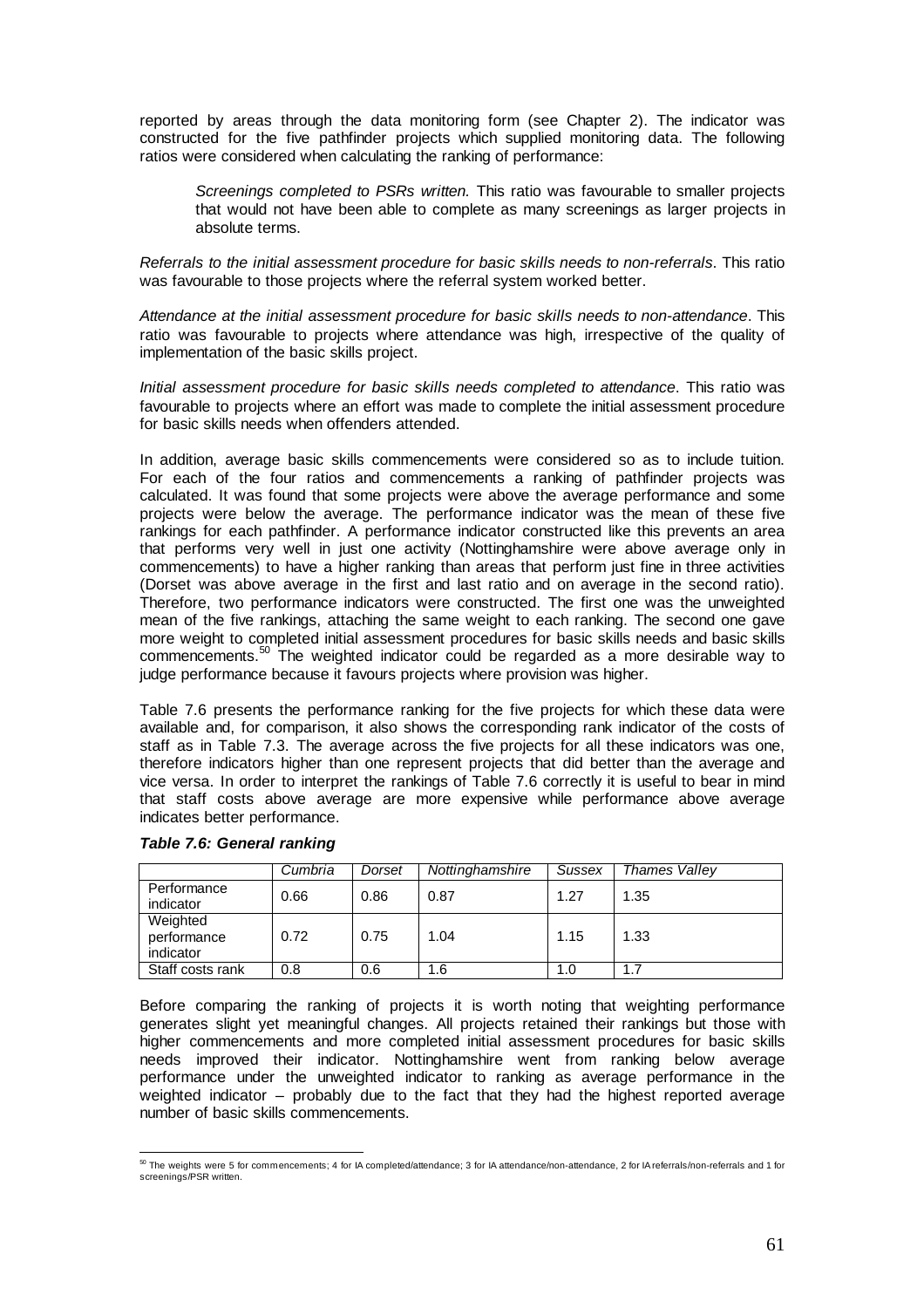In terms of the two proposed performance indicators, Sussex and Thames Valley appeared to be above the average, hence performed better than the other three. By comparing the proposed performance ranking with the reported staff costs ranking it can be assessed whether the projects delivered 'value for money'. Being ranked second on performance (hence relatively good performance) and third on reported staff costs<sup>51</sup> (hence relatively inexpensive), Sussex seemed to have delivered 'good value for money'. From Tables 7.4 and 7.5, it can also be seen that the initial assessment procedure for basic skills needs and provision were also relatively inexpensive in Sussex. Thames Valley ranked first on the two performance indicators and it was also the most expensive project in terms of reported staff costs, therefore it seemed that they also delivered 'value for money'. If the ranking on staff expenses were to be taken as an approximation to expected performance, meaning that more expensive projects should be expected to deliver more, it should have been expected that Nottinghamshire was ranked second or at least above average on performance as well. Under the unweighted performance indicator, it did not seem that Nottinghamshire was delivering value for money as good as average. Weighting performance brought Nottinghamshire up to the average but not up to rank second. Conversely, Cumbria and Dorset were ranked below average spending and performance. Nevertheless, it has to be noted that a lot of data from Cumbria is missing and Dorset reported only consumed resources, which would give smaller figures if some available resources were not used.

From the data monitoring information it can be argued that the project at Sussex was on a smaller scale compared to Nottinghamshire and Thames Valley in terms of referrals to the initial assessment procedure for basic skills needs, attendance and attrition. The proposed performance indicator penalises larger areas with higher attrition. Larger areas had to spend more for the same level of provision but they also lost more with the same level of attrition. If they spent more but had higher rates of attrition they delivered less 'value for money'. By tackling attrition rates the overall economic performance of the project can be improved. Furthermore, by construction of the performance indicator larger areas could benefit more than smaller areas from tackling attrition rates. Additionally under high levels of attrition the distinction between available and consumed resources complicates the economic analysis. Resources like staff time may be in place for consumption within the basic skills project but may be displaced to other tasks within the probation area when appointments are not kept, though not necessarily tasks related to the basic skills project.

The scarcity and disparity of the data available for economic evaluation prevented further assessment of the economic performance of the pathfinder projects. However this lack of data does not necessarily mean poor organisation. Several examples presented through the analysis illustrate how shared responsibilities can complicate the costing of an intervention. Good financial data entails all the staff involved in the design and implementation of the pathfinder to inform of their activities, requiring additional management responsibilities. Nevertheless, this only needs to be done on a quarterly basis during the evaluation period, and the cost of collecting this information can be discounted from the cost of provision.

From the analysis of set-up costs, it seemed that preparing for provision of the *Basic Skills Pathfinder* required staff time and recruiting costs, training for administering tests, basic skills and learning difficulties and investment in some computerised equipment.

Not surprisingly, from the analysis of ongoing costs, it appeared that staff costs were the main component of resources used for the pathfinder projects. Delivery involved four types of activities: screening; the initial assessment procedure for basic skills needs; basic skills tuition; and management and administration. Shared responsibilities across members of staff made the analysis of management and administration rather difficult. Nevertheless, the first two of these activities could be analysed with the data available. On average, screening and the initial assessment procedure for basic skills needs consumed staff time to the values £2.60 and £9.70 per completed screening and the initial assessment procedure for basic skills needs, respectively. These costs do not include the administration costs of collating these instruments; though the cost of administering these instruments, if they were to be replicated in other areas, can be estimated using these figures. Regarding provision, the average cost of

 $^{51}$  Sussex would retain rank third on costs even if the estimated figure for screening in Table 7.3 was added to reported staff costs.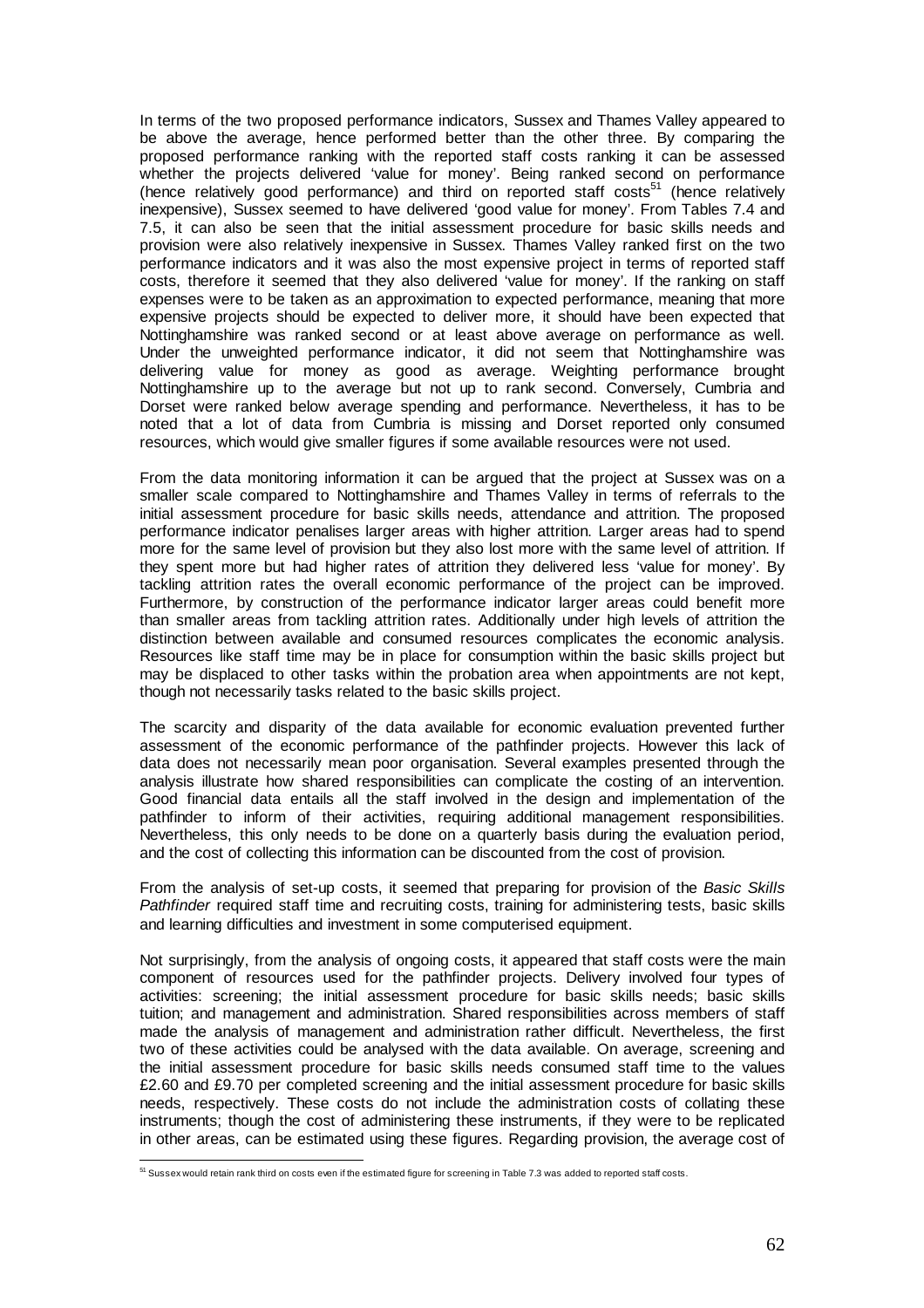an hour of teaching was £11.10. Group provision was more expensive per hour but, if reasonable attendance for group provision could be guaranteed, then group provision could be cheaper than one-to-one.

Attrition at the different stages of the pathfinder turned out to be an important variable for the economic success of the project. Each in-depth assessment appointment missed could have meant a loss for the projects of close to £10. Each 1.5 hours tuition session not attended could have meant a loss of over £15. From the analysis of the general ranking of projects for which data were available, it seemed that the size of the area in terms of the potential target group was also an issue for expenses and potential losses. Irrespective of the size, however, it looked as if tackling attrition rates at different stages would undoubtedly improve the economic performance of the pathfinder projects.

## **Summary**

Staff costs were the main component in a cost-benefit analysis. On average, each screening and each initial assessment procedure for basic skills needs undertaken consumed staff time to the value of £2.60 and £9.70 respectively, excluding administrative costs. The average cost of one session (1.5 hours) of individualised teaching was £15. Frequent missed appointments therefore mount up to a considerable loss. Tackling the attrition rates would undoubtedly improve the economic performance of basic skills provision. Group provision was more expensive per hour; however, if attendance to group provision was guaranteed, then group provision would be cheaper than one-to-one.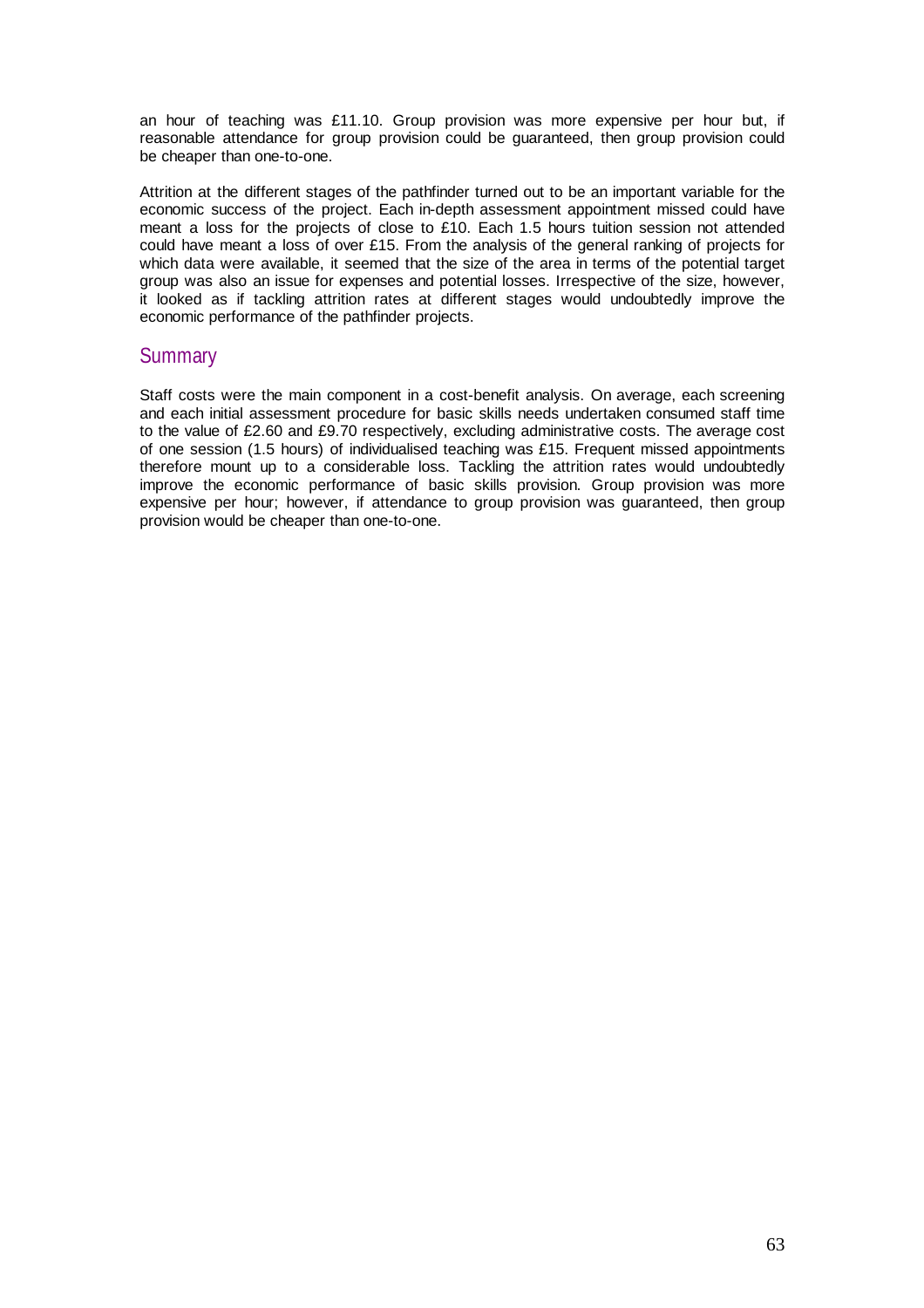## 8. Improving the process, increasing success

This final chapter draws together the main implications from the findings of the evaluation of the *Basic Skills Pathfinder*. It is intended that some of these conclusions and recommendations will provide useful learning points for implementing each stage of basic skills provision, and that they will inform guidelines from the NPD for a national rollout of basic skills provision within community supervision.

It is clear from the findings of this evaluation that addressing basic skills needs presents a continuing challenge for the Probation Service, but both the extensiveness and implications of poor basic skills make this a challenge that should be taken on. The relevant work for probation staff should be integrated into case management systems to underline its importance and to ensure that more of the target population access basic skills provision. There are three clear stages which require the co-operation and participation of offenders who might have basic skills needs. In between each of these stages and alongside them, there are a range of essential professional activities to support the process. These stages and activities are shown diagrammatically in Figure 8.1. Learning points and recommendations have arisen from the pathfinder projects for each of these stages and practice issues.

## Stage 1: Screening

All staff thought that offenders should have had the opportunity to be screened for basic skills needs, but there was some disagreement about when this should be undertaken and about the choice of tool. The majority of probation officers interviewed thought that, ideally, screening should be undertaken as part of the assessment during the preparation of court reports. A minority thought that time constraints when preparing reports, plus the offender's apprehension about the outcome of appearing in court, were pressures that might get in the way of screening at the PSR stage.

Although there were some objections to comprehensive, rather then selective, screening at the PSR stage, by the end of the pathfinder period the proportion of PSRs with screening had increased in most areas, indicating that it would be feasible to screen at the PSR stage. However, evidence has not been collected on whether the screening process would be more effective at the start of community supervision rather than at the PSR stage. As screening at the PSR stage is the agreed national objective, there should be some inbuilt flexibility to allow for screening also to be done at a later point in cases where there has been good reason to omit it at the time of preparing a court report.

Although there were criticisms of the FT 20 Q screening tool, it proved acceptable to most users within the pathfinder areas and was valued for the speed and ease with which it could be used. In order for the FT 20 Q screening tool to be used in the long-term, some probation officers advised that it should be refined to make it more appropriate for use with offenders. New alternative screening tools should be reviewed by the NPD for strengths and weaknesses and for their potential appropriateness for use within community supervision. Staff welcomed an opportunity for basic skills needs to be addressed in a systematic way. If there is to be a future requirement for all probation officers to carry out the screening, there is a training implication to ensure that it is carried out in a way that minimises the number of 'false negatives' – that is, those who do have a basic skills need but are not identified as such by the screening tool. Future training could include a greater focus on strategies to motivate offenders to engage in the screening process.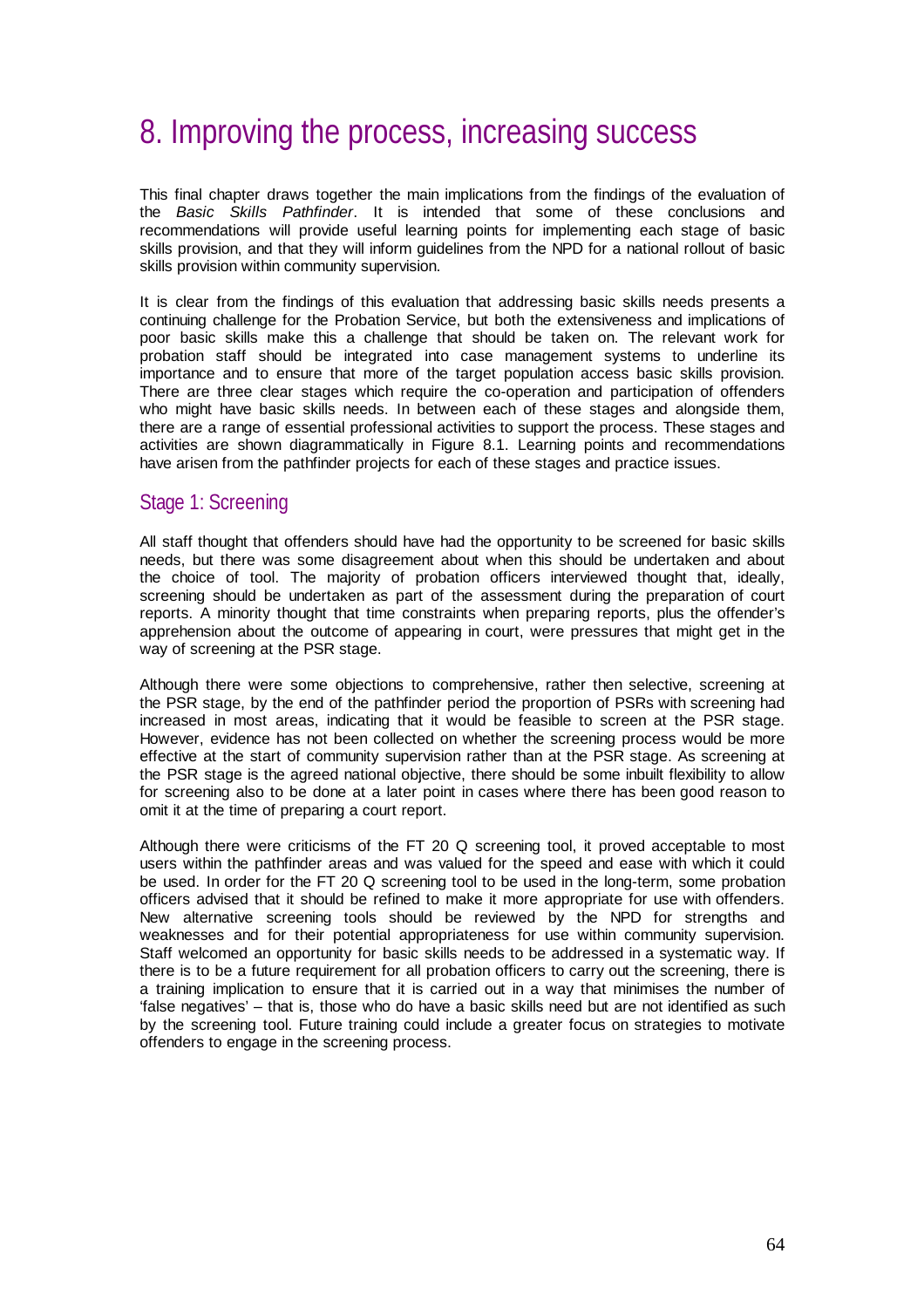

*Figure 8.1: The process of addressing basic skills needs*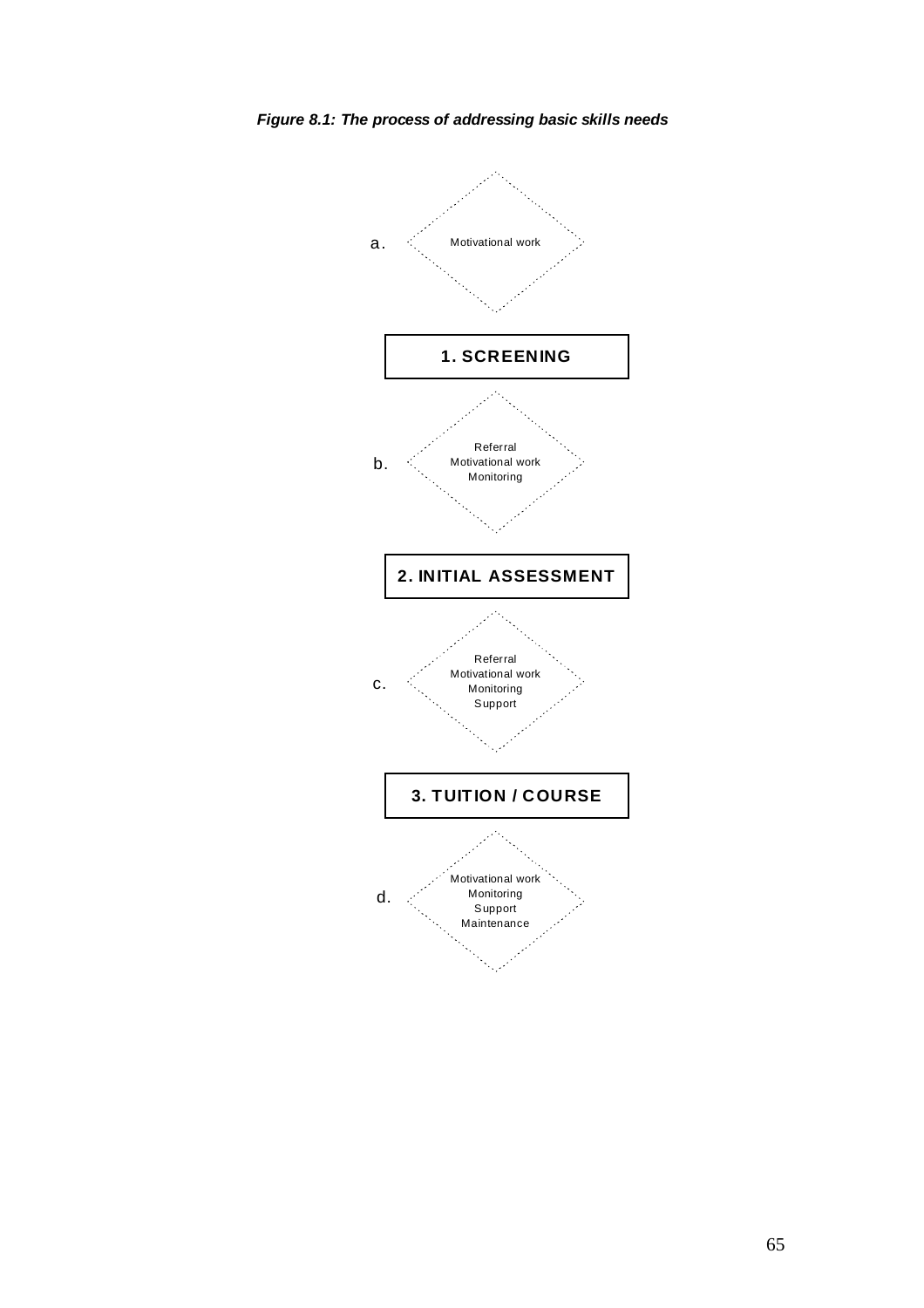## Stage 2: The initial assessment procedure for basic skills needs

The responses of those involved in the initial assessment procedure for basic skills needs suggest that it would be more appropriate, in the long-term, if this is a briefer process than was the case during the *Basic Skills Pathfinder* evaluation. Having to complete as many assessment tools as required during the pathfinder evaluation could be counterproductive to engaging offenders in learning. The main aim of the initial assessment procedure for basic skills needs should be to identify those offenders who could benefit from basic skills support and to motivate them to attend basic skills provision.

The BSA's Initial Assessment tool that was used in the evaluation is now out of date. The revised version of the BSA's Initial Assessment, mapped to the National Standards for literacy and numeracy (DfEE, 2001), is now available, as well as Cambridge Training and Development's (CTAD's) Target Skills. NPD should review the strengths and weaknesses of new tools with a view to recommending those which are most suitable for use with offenders sentenced to community supervision.

Further thought should be given to which psychometric instruments, if any, should be used. The feasibility of assessing speaking and listening skills should also be explored, including potential methods to assess speaking and listening, and assessment of learning styles might be useful (as reviewed by Adey *et al*., 1999). A shortened version of the additional background information form could also be made available to complement the information collected by OASys, the Offender Assessment System that has been developed for use in criminal justice services.

Tutors judged assessment tools, not simply for their assessment potential, but according to whether they were likely to deter or to attract potential learners. Instruments that were timeconsuming and too reminiscent of school tests were frowned upon whereas instruments that help to engage or motivate an adult with poor basic skills were favoured or recommended. Tools which worked best were those which provided a focus for developing a shared learning plan (such as the additional background information form), or which could demonstrate to the individual that that tuition sessions could be enjoyable (like the Raven's Progressive Matrices).

## Stage 3: Tuition

The *Basic Skills Pathfinder* projects benefited from the expertise and dedication of those responsible for basic skills tuition. Tutors had at least one teaching qualification and most were keen to enhance their professional development. However, the tutors tended to experience a sense of isolation from others working in their field and also felt challenged by the demands of teaching some fairly difficult and often unmotivated people. They would be helped by induction programmes, regional meetings and availability of information about training opportunities and conferences. Opportunities for discussion should be facilitated, perhaps through a website or regional meetings for tutors involved in the provision of basic skills within the context of community supervision. Support and encouragement are needed for the development of effective working relationships between basic skills tutors and probation staff, though ultimately this depends on the interpersonal skills and networking abilities of the basic skills tutors.

### Effective teaching

The Common Inspection Framework (CIF) now provides national criteria for quality in postcompulsory education and the National Research and Development Centre (NRDC) for adult basic skills is researching effective practice in the teaching of literacy, language and numeracy skills. At the outset of the pathfinder there was little research evidence on what constitutes effective basic skills teaching (DfEE, 1999; Brooks et al., 2001). Tutors should ensure that they incorporate the developments of the *Skills for Life* (DfEE, 2001) strategy into their planning and teaching, and should take account of different learning styles. A greater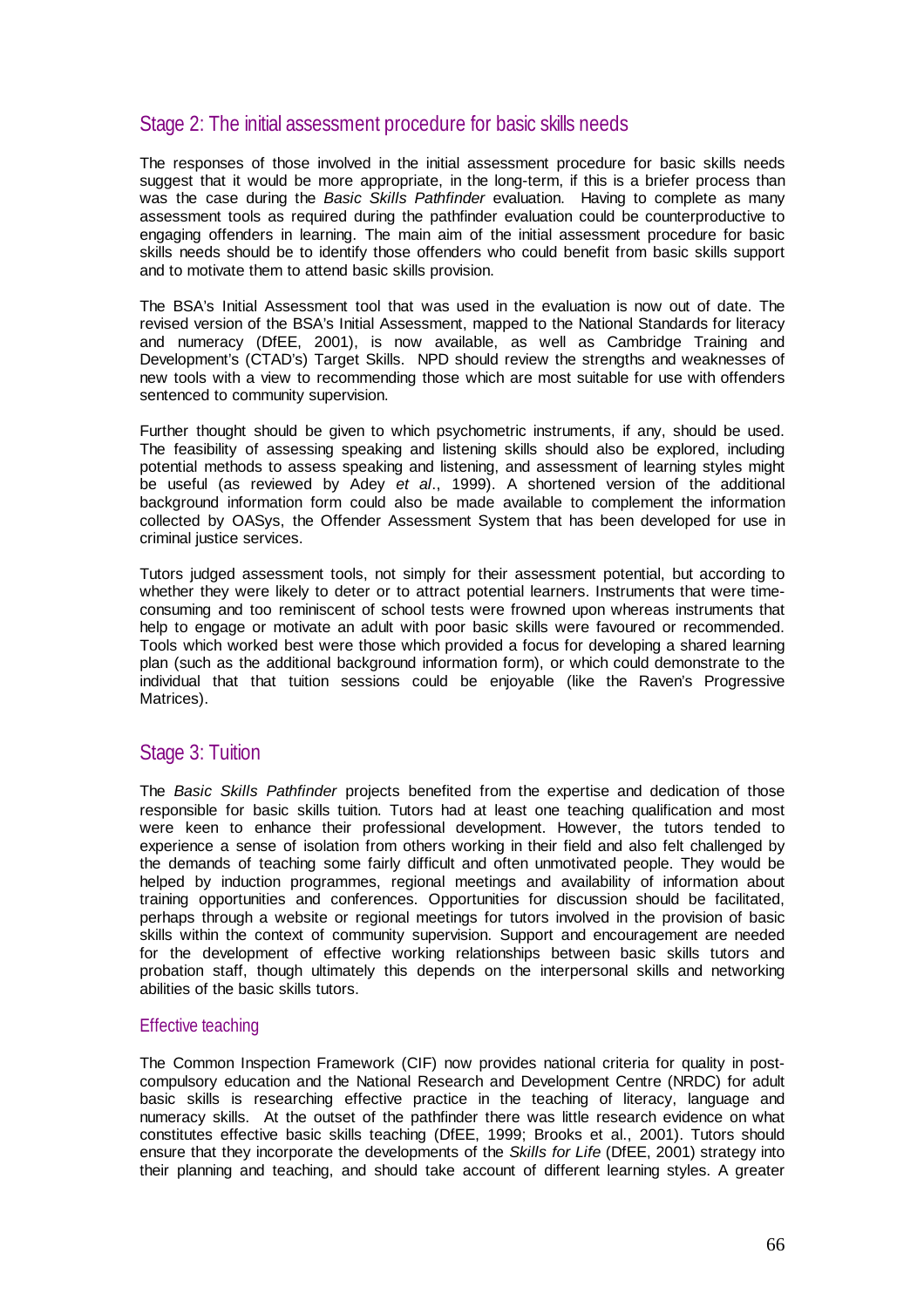focus on speaking and listening should be considered. Individual learning plans should be based on the National Standards for Literacy and Numeracy (DfEE, 2001) and the relevant adult curricula.

#### The benefits of group teaching

Some recent developments in basic skills tuition have focused on the benefits of group teaching rather than purely individualised learning within a group context (BSA, 2001b). The training in the adult curricula to which all tutors had access, gives pointers about how to structure a whole class teaching session and about how to differentiate activities. It is important that tutors working within the context of community supervision keep abreast of new developments in teaching basic skills, and that they experiment with alternative methods, including group teaching. It is also possible that if more basic skills provision were within a group context, then more offenders could access provision for a greater number of hours each week at a reduced cost.

### Using information and communication technology (ICT)

Recent reports have emphasised the potentially important role of ICT in basic skills teaching (BSA, 2000a; DfEE, 2001), but have pointed out that ICT has been under-exploited by basic skills tutors (DfEE, 1999a/2001). Fifty per cent of adults with poor skills said they would improve their basic skills if they could do so through the medium of ICT (DfEE, 2001). There are several apparent benefits:

- There is no perceived stigma related to adult learning of ICT skills.
- ICT skills are recognised as of increasing importance.
- ICT includes 'fun ways to learn' which contrast with memories of school.

Furthermore, through ICT, new approaches to the teaching of basic skills can be used, such as digital TV (DfEE, 2001; BSA, 2000a).

#### Accommodation and other resources for tuition

If basic skills provision is going to become an integral part of the work of the NPS, then some provision must be both visible and seen to be valued by both probation staff and offenders. Ideally, to complement provision in the community, probation offices should have a room reserved for teaching basic skills which conveys to learners that basic skills work is an aspect of community supervision of sufficient importance to warrant a designated space. Several tutors reported protracted negotiations to obtain appropriate rooms to run group sessions. It is important that those individuals in probation areas with responsibility for basic skills work recognise that group sessions are a potentially effective and cost-effective way of delivering basic skills, and that the availability of rooms of appropriate size is fundamental for group sessions to take place.

Where learning takes place in a group situation, ideally it should be possible for more than one learner to have access to a computer at the same time. Tutors who cover more than one office should be provided with a laptop for teaching sessions, unless these are already available in each office. There should be sufficient funding for the purchase of up-to-date resources, mapped to the National Standards for Literacy and Numeracy (DfEE, 2001) and the relevant adult curricula.

#### Diversifying approaches to basic skills provision

Recent reports and research underline that diversity of provision is important so that learners can access the form of provision which most suits them (BSA, 2000a; DfEE, 2001). In addition to development of group provision, other ways of diversifying could be explored. Diversity could encompass, for example, workshops on specific topics; drop-in centres; distance learning; family literacy programmes; intensive provision; and employment-related 'bite-sized' courses.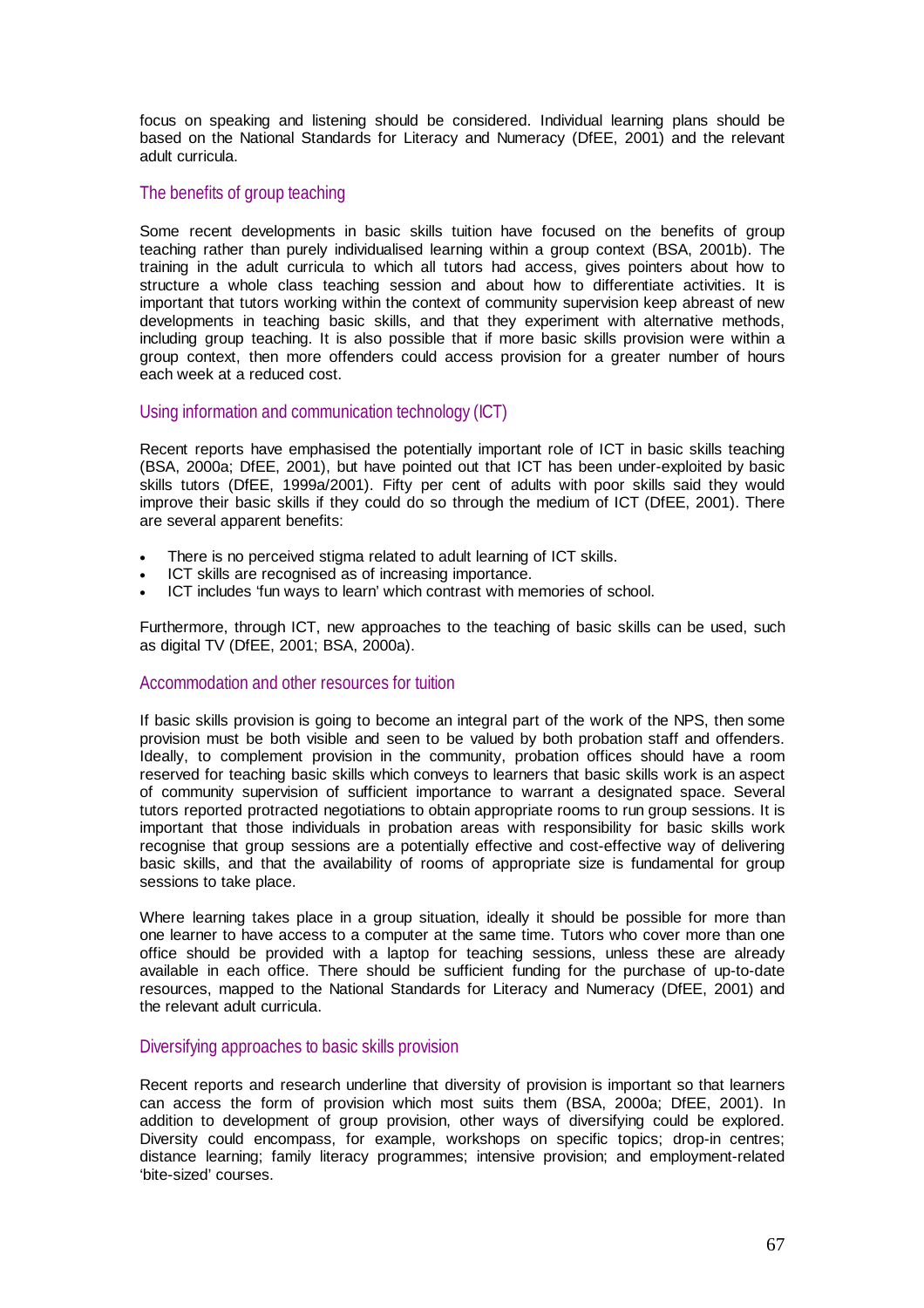Most basic skills provision within the pathfinder areas was reported as being one-to-one for an hour or an hour and a half a week. However, it has been found that intensive provision can increase the likelihood of progress (Brooks *et al.,* 1996; Brooks *et al.,* 2001a). 'Bite-sized' courses which tap into specific interests have been recommended to motivate adults who have become 'disengaged' from learning (BSA and Learning and Skills Council, 2001). Therefore the National Standards for Literacy and Numeracy (DfEE, 2001) and the relevant adult curricula could be the basis for developing a series of basic skills modules for use within community supervision. A potentially interesting model is provided by the PLUS programme, recently developed for the Youth Justice Board by CfBT (source: http://www.youth-justice-board.gov.uk/). Approaches to distance learning should be explored for those who live too far away to attend the tuition provided in probation offices or in central venues.

#### External links and referring the learner to external provision

The national strategy for basic skills being developed by NPD (Home Office, 2001) advises probation areas that their role is to 'ensure that offenders are sufficiently equipped to access basic skills provision' within the community, rather than relying on such provision to be made exclusively within community supervision. From a starting point of very poor basic skills, it is likely to be a long-term process for an individual to progress from one level up through a series of levels (BSA, 2001a). It is therefore important that individual probation areas establish effective links with external partners and provide offenders with the appropriate support and advice to take up provision in the community. Good partnership arrangements with local Learning and Skills Councils (LSCs) and with LSC funded providers will be needed in order to achieve the Service Delivery Agreement targets (Home Office, 2000).

#### Strategic planning

There should be consideration of what constitutes realistic progress for offenders with basic skills below Level 2. For example, it should be considered whether attendance at basic skills provision should be voluntary or whether it should be integrated within community supervision plans and made enforceable. Planning should also take account of the stage at which individuals can move on to provision outside community supervision.

## Monitoring and evaluation

Getting offenders with basic skills needs through the three main stages, shown in Figure 8.1 and discussed above, requires a variety of tasks and activities to be undertaken by those who are responsible for their supervision. One of the key activities which is required to complement each stage of a basic skills project is monitoring and evaluation.

The procedures that are required for accurate and consistent monitoring were not always followed during the *Basic Skills Pathfinder* evaluation, indicating that this important aspect of the work may often be a casualty when staff are over-loaded. As a consequence, it has been more difficult to draw firm conclusions about which aspects of the process and of basic skills provision have been the most effective. It is important that staff recognise that data recording and monitoring, and the consistent observance of agreed procedures in every case are not simply required for time-limited external evaluations. The business of monitoring and evaluation must be seen as integral to normal practice, helping the Probation Service to build up its database for the development of evidence-based practice. Staff training should emphasise that, while tasks like data recording and form completion may sometimes seem a low priority compared to other important professional tasks, these processes will contribute to evidence-based practice, providing important information about 'what works and what does not', and ultimately informing their own practice.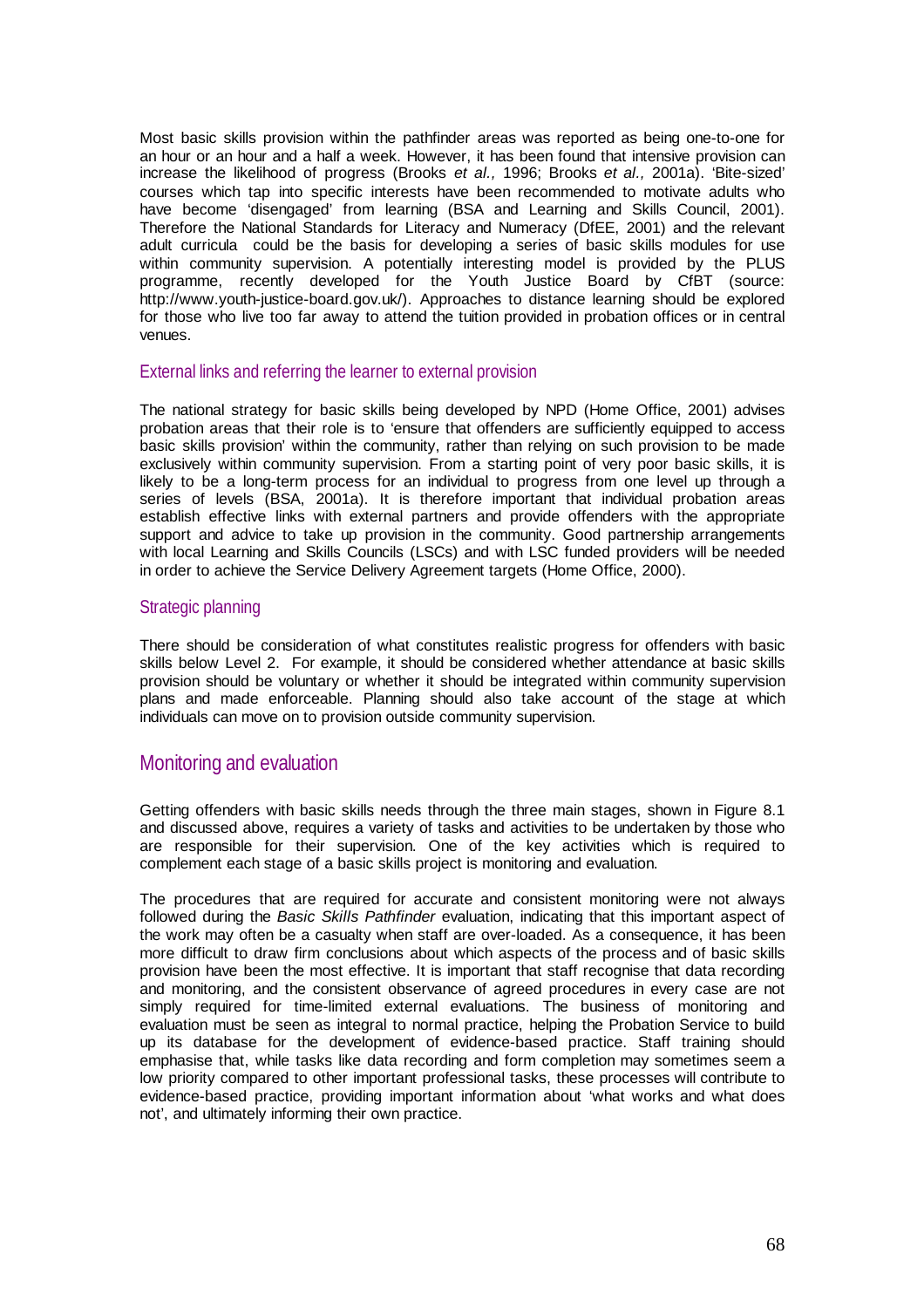## An effective referral system

The high rate of attrition at crucial stages for addressing basic skills underlined the importance of a well-planned infrastructure to facilitate each stage of the process. In particular, an effective system is needed to eliminate non-referral as one cause of attrition. While it was not possible to determine, from monitoring data, what proportion of attrition could be attributed to non-attendance and what proportion to non-referral, the content analysis of case material indicated that at least some of the attrition is the result of staff not referring individuals onto the next stage. It is therefore vital for probation officers to be provided with a simple but reliable referral process, if basic skills work is not to be overlooked amongst the array of forms to be completed and the range of other problems that offenders present.

Basic skills work was not 'high on the list of priorities' for probation staff, and referrals were often 'not thought to be necessary'. At the same time, offenders were referred who had not been screened, suggesting that an arbitrary or unofficial referral process had been in operation alongside that which had been agreed. Systems for referral need to be as quick and as simple as possible and to be clearly communicated so that everyone knows who is responsible for making the referral. Systems should also be developed for dealing with the inevitable but critical problem of non-attendance. Screening and in-depth assessment packs may encourage greater consistency in referral by staff, while contact details and other information passed to project staff may enable them to 'chase-up' on those who have been referred but who have failed to keep appointments. Following the example of the project in Thames Valley Probation Area, the appointment of a dedicated basic skills officer to ensure screening, assessment and referral take place may be the most effective approach.

Referral systems should also be flexible enough to accommodate individuals who for one reason or another were not able or willing to participate in assessment or tuition at the appropriate stage but who express an interest at a later point. An open door policy and team building between probation staff and tutors, plus the option of communication via electronic mail, will facilitate such flexibility, and make it easier to 'pick up' people with basic skills needs who have been missed at an earlier stage.

## Motivational work

Probably the most critical aspect of the work to be undertaken by probation staff dealing with people who may have poor basic skills – and also by tutors and project staff involved further down the line of the process – is motivational interviewing (see Miller, 1991) or motivational casework. Following the model of change introduced by Prochaska and DiClemente (1984), aspects of motivating a person include *preparation*, to reduce apprehension and provide relevant and suitably inspiring information, and *maintenance*, to help sustain a person's motivation for a prescribed activity and to intervene when there is a loss of motivation or a crisis which throws the individual off course.

Raising the question of whether an adult might have basic skills difficulties requires tact and sensitivity. Motivational strategies and procedures are needed at every stage of the process (as illustrated in Figure 8.1), and some examples of such strategies were identified during the evaluation of the *Basic Skills Pathfinder*. It is necessary to motivate people to participate in being screened and assessed to see whether there is a need, and to engage in and commit to the process of learning. Relevant motivational techniques include:

- explaining the extent of reading and writing problems among adults;
- describing the three-stage process involved (screening, assessment, tuition);
- describing the nature of tuition and other provision available; and
- pointing out the links between poor basic skills, unemployment and offending.

#### Motivation at the screening stage

The first difficult step is to raise the possibility that a person's basic skills may benefit from improvement and then to accomplish screening to verify or eliminate the suspected problem.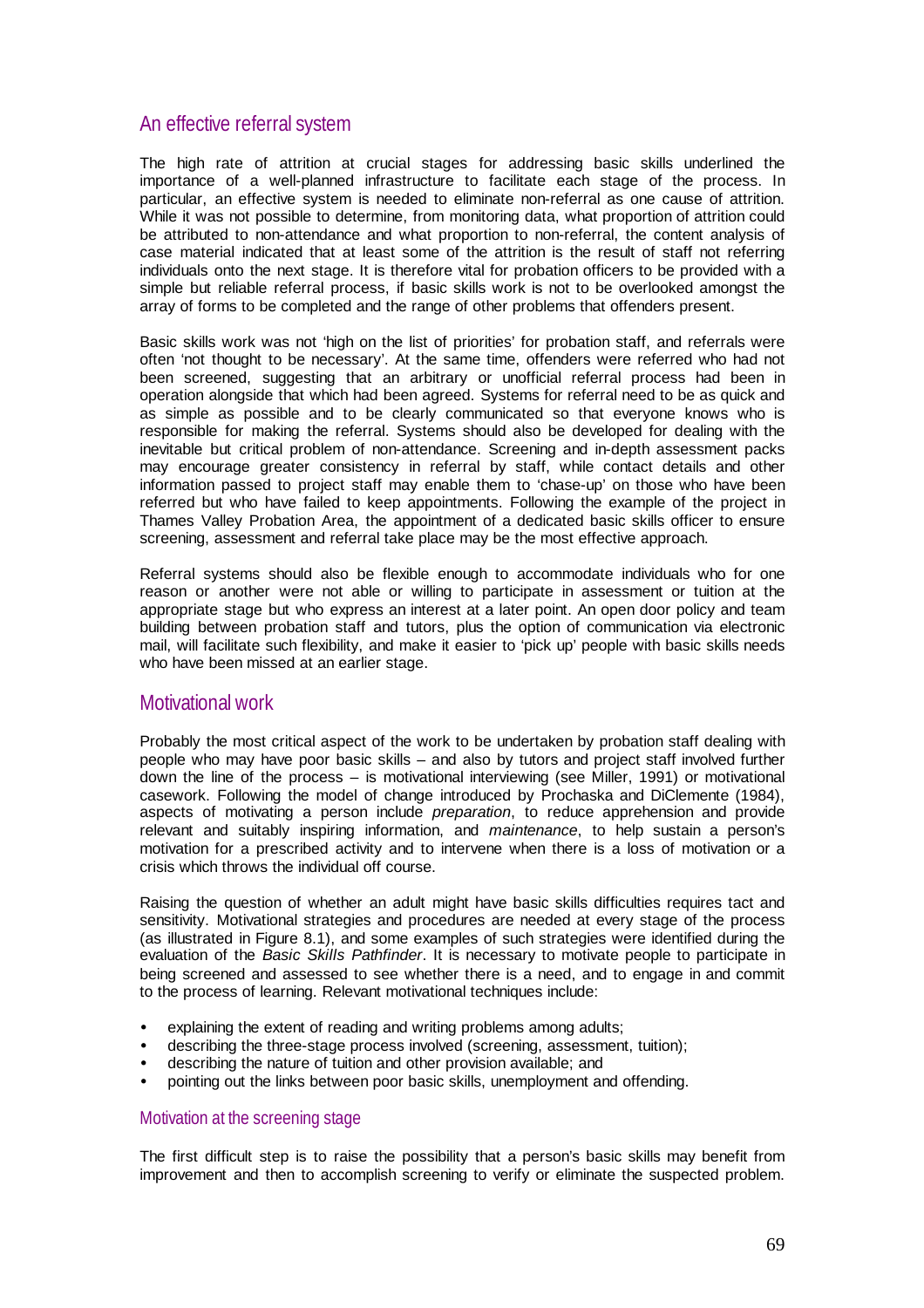In training sessions for the *Basic Skills Pathfinder* evaluation, many PSR writers were concerned about how to introduce the FT 20 Q screening tool into a PSR interview and how to motivate the offender to complete the FT 20 Q screening tool. However, according to the monitoring records, very few (less than 20) refused to go through the screening process or refused to answer the FT 20 Questions. PSR writers developed ways of introducing the FT 20 Q screening tool into the PSR interview. For example, they made comments about the widespread nature of adult reading and writing problems, and described the type of help that is now available if basic skills needs are identified.

#### Motivation at the initial assessment procedure for basic skills needs

The interview at the initial assessment procedure for basic skills needs could play a vital role in motivating individuals to take up basic skills provision. The nature of instruments used can either be off-putting or can help to motivate and engage the individual in the process of learning. There is scope for choosing assessment tools and approaches (such as puzzles, or on line assessment procedures) that will be regarded as enjoyable or at least not boring or intimidating.

The assessment interview can also be an opportunity to provide a 'taster' of teaching and learning techniques, and the materials that will be used in sessions. If the initial assessment procedure for basic skills needs is carried out by the prospective tutor, then this meeting can be the basis for initiating a tutor-learner relationship.

As described in Chapter 6, the greatest attrition occurred between screening and initial assessment procedure for basic skills needs. Approximately 80 per cent who were 'eligible' ('positively' screened and sentenced to a CRO/CPRO) to attend the initial assessment procedure for basic skills needs did not do so. A prior step to motivating offenders is, of course, to ensure that staff are themselves motivated to tackle the issues of basic skills needs among offenders, and that they are fully aware of the nature of the process and the benefits that might be reaped. During the *Basic Skills Pathfinder* evaluation it became apparent that only those most directly involved were aware of what happened at the initial assessment procedure for basic skills needs. A better understanding of the assessment process may lead to more comprehensive screening at the PSR stage and enable probation staff to give out clear information about the purpose and content of the initial assessment procedure for basic skills needs.

#### Motivating participation in learning

The greatest 'push' is usually needed to motivate an individual through the first stages and then onto commencement of learning. Once access to tuition has been achieved, and the learner is able to see for him/herself the improvements that can be made, then the basic skills learning programme may become self-motivating. A flexible referral system will allow for later access to basic skills provision in the case of individuals who can only be persuaded to attend once a good working relationship with his/her case manager has been established.

It may be worth experimenting with taster sessions or induction days, as happened in the Dorset Probation Area, where offenders were introduced to community supervision at the beginning of their order and basic skills provision was sold to them in a motivational manner along with other aspects of community supervision. However, if at all possible, those who are attracted to basic skills work through this route should first be screened and appropriately assessed to avoid referral of people who do not meet the agreed criteria, and so that their progress can be properly monitored.

A key way in which both offenders and staff might be motivated to regard basic skills work as integral to community supervision orders is to explicitly link basic skills provision to employment-related programmes. The final word in this report, therefore points towards the development of basic skills provision which has a clear employment focus.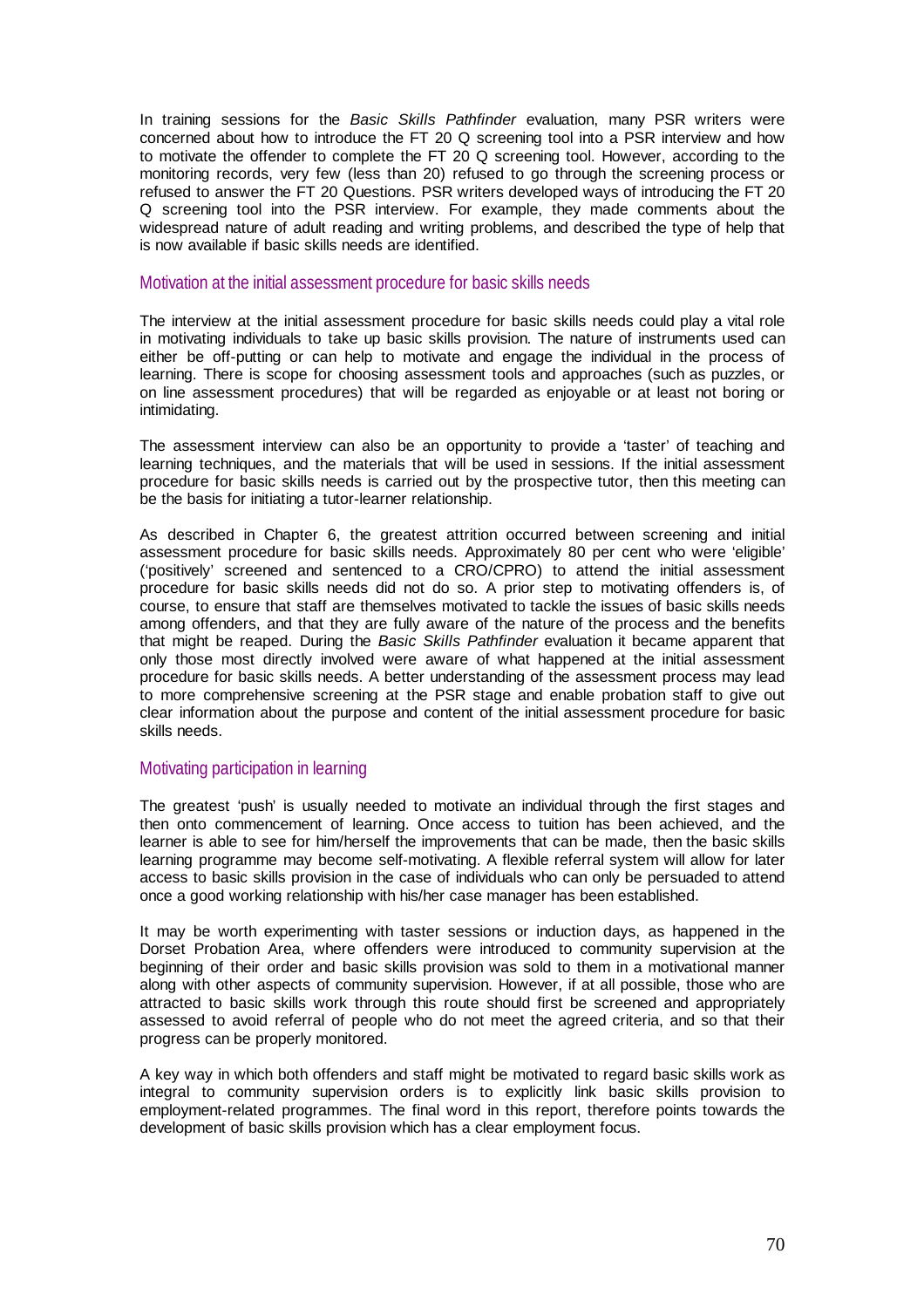## **Conclusion**

The rationale for the *Basic Skills Pathfinder* evaluation and the introduction of basic skills interventions into probation practice contained two key assumptions. Firstly, that improving an offender's basic skills will increase the probability of that person gaining employment; and, secondly, that gaining employment will decrease the probability of reoffending. Such a model certainly has an intuitive appeal to it, and the second assumption seems justified in terms of the well known association between gaining a proper job and desistance from offending (though the causal order of these events is not known). The high rate of attrition in the *Basic Skills Pathfinder* evaluation and the small numbers of offenders who received any meaningful input means that the evaluators could not test the first assumption directly. Nonetheless, the analysis of the screening data supplied strong evidence of an association between poor basic skills and an increased risk of being unemployed amongst this large sample of offenders. Such an association, combined with the high level of need revealed by this study, argues persuasively for more attention to be paid to addressing an offender's basic skill needs during probation.

However, a number of other factors will also increase the risk of an offender being unemployed. For example, the analysis of the screening data indicated strong associations between being unemployed and an offender's gender, their patterns of substance misuse, their risk of reconviction and the region in which they lived. The wider literature on unemployment suggests that mobility, health and age might also be important factors affecting a person's employment status. Thus, the causes of offender unemployment are likely to be complex. This suggests that future developments of basic skills programmes within the Probation Service might be better conceptualised within a multi-modal framework that has, as one of its main outcomes, gaining and maintaining employment rather than the more short term goal of remedying basic skills deficiencies. Such a focus on employment outcomes is likely to provide a better fit to an offender's view of their problems and so improve motivation to attend programmes, such as basic skills, that can be seen as raising their employability.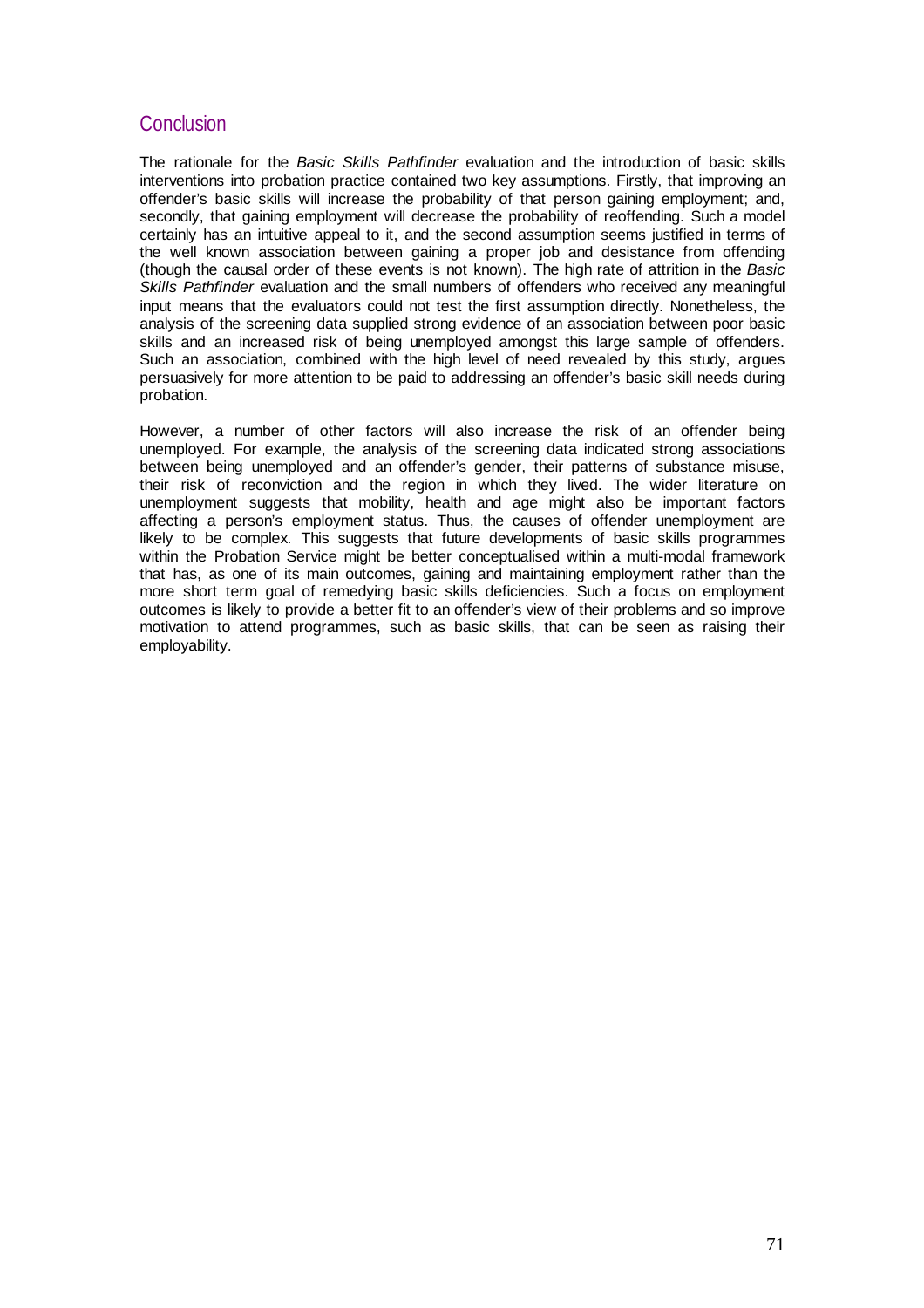## References

Adey, P., Fairbrother, R. and William, D. with Johnson, B. and Jones, C. (1999) *Learning Styles & Strategies: A review of research.* London, Kings College School of Education.

Adult Learning and Basic Skills Unit (1994). *Basic Skills in Prison: Assessing the Need.* London, The Basic Skills Unit.

Agnew, R. (1992). 'Foundation for a General Strain Theory of Crime and Delinquency.' *Criminology* 30: 47-87.

Aronwitz, W. and DiFazio, S. (1994). *The Jobless Future.* Minneapolis, University of Minnesota Press.

Atkinson, J. (1992). 'Swimming Against the Tide. Literacy Difficulties and the Labour Market.' *Education and Training* 34 (2): 11-17.

Audit Commission (1996). *Misspent Youth. Young People and Crime.* London, Audit Commission.

Basic Skills Agency (1999). *Basic Skills Quality Mark for Post 16 Programmes.* London, BSA.

Basic Skills Agency (2000). *Effective Basic Skills Provision for Adults.* London, BSA.

Basic Skills Agency (2000a). *Getting Better Basic Skills – what motivates adults.* London, BSA.

Basic Skills Agency (2000b). *Fast Track – User Guide.* London, BSA.

Basic Skills Agency (2001). *Basic Skills and Financial Exclusion.* London, BSA.

Basic Skills Agency (2001a). *Adult Basic Skills Curriculum.* London, BSA.

Basic Skills Agency (2001b). *Course Materials for Training on the Adult Basic Skills Curriculum.* London, BSA.

Basic Skills Agency and the Learning and Skills Council (2001). *Bite Size Basics. Hints and Tips for Bite Size Courses.* London, BSA.

Bennett, T. (2000). *Drugs and crime: The results of the second developmental stage of the NEW-ADAM programme.* London, Home Office.

Berridge, D., Brodie, I., Pitts, J., Porteous, D. and Tarling, R (2001). *The independent effects of permanent exclusion from school on the offending careers of young people.* London, Home Office.

Brooks, G., Gorman, T.P., Harman, J., Hutchison, D. and Wilkin, A. (1996). *Family Literacy Works.* London, BSA.

Brooks, G., Hewitt, R., Hutchison, D., Kendall, S. and Wilkin, A. (2001). *Progress in Adult Literacy: Putting the Record Straight.* London, BSA.

Brooks, G., Giles, K., Harman, J., Kendall, S., Rees, F. and Whittaker, S. (2001a). *Assembling the Fragments: A Review of Research on Basic Skills.* London, DfES.

Bynner, J. and Parsons, S. (1999). *Literacy, Leaving School and Jobs.* London, BSA.

Bynner, J., McIntosh, S., Vignoles, A., Dearden, L., Reed, H. and Van Reenan, J. (2001). *Improving Adult Basic Skills. Benefits to the Individual and to Society.* London, DfEE.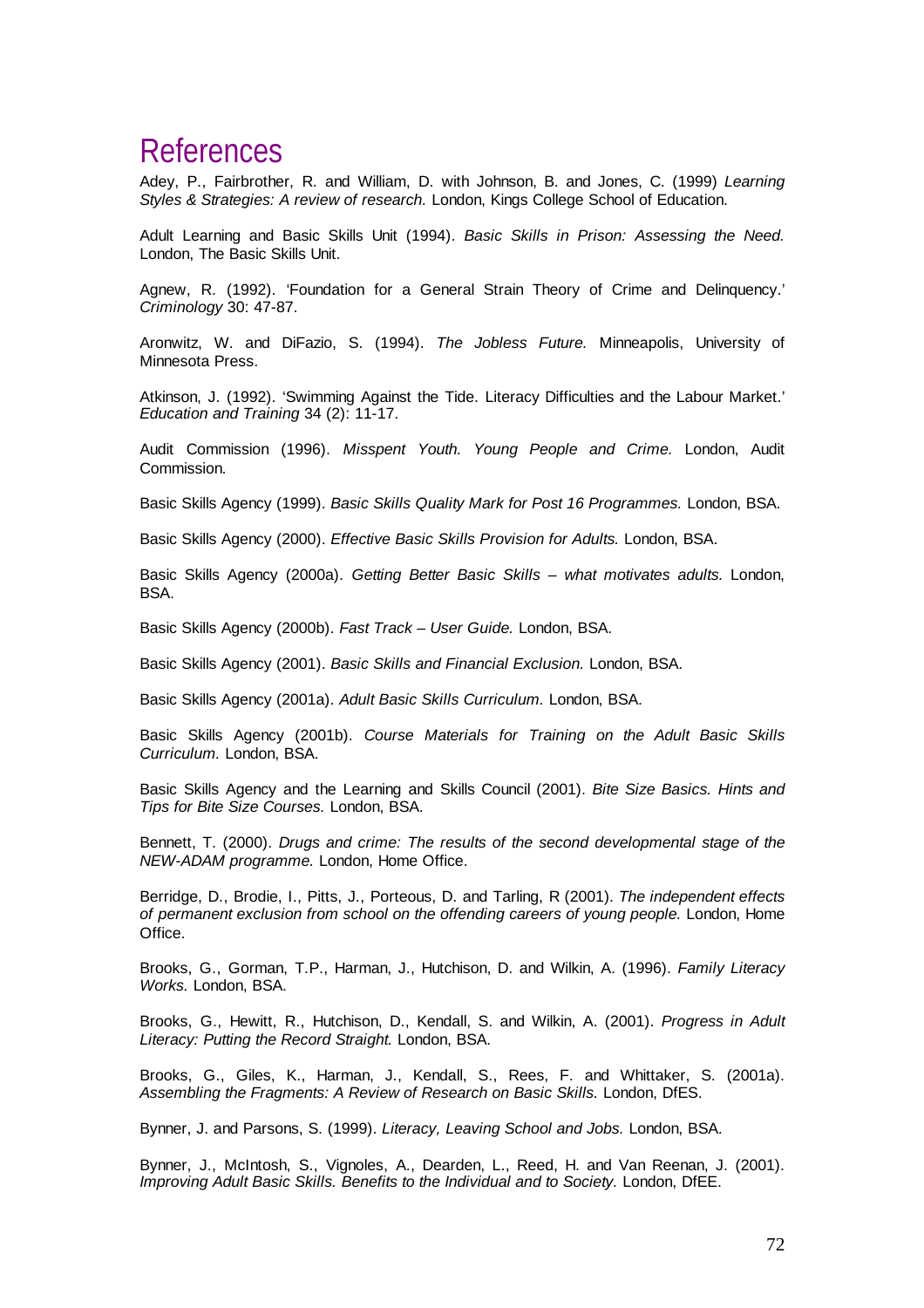Bynner, J. and Parsons, S. (2002). *Basic Skills and Social Exclusion.* London, BSA.

Caddick, B. and Webster, A. (1998). 'Offender Literacy and the Probation Service.' *The Howard Journal* 37: 137-147.

Carey, S., Low, S. and Hansbro, J. (1997). *Adult Literacy in Britain.* London, HMSO.

Cecil, D., Drapkin, D., MacKenzie, D. and Hickman, L. (1997). 'The Effectiveness of Adult Basic Education and Life-Skills Programs In Reducing Recidivism: A Review and Assessment of the Research.' *Journal of Correctional Education* 51: 207 - 226.

Cloward, A., Ohlin, R. and Lloyd, E. (1960). *Delinquency and opportunity: A Theory of Delinquent Gangs.* New York, The Free Press.

Cohen, A. K. (1955). *Delinquent Boys: The Culture of the Gang.* New York, Free Press.

Davis, G., Caddick, B., Lyon, K., Doling, L., Hasler, J., Webster, A., Read, M. and Ford, K. (1997). *Addressing the literacy needs of offenders under probation supervision.* London, Home Office.

Devlin, A. (1996). *Criminal Classes: Offenders at School.* Winchester, Waterside Press.

DfEE (1999). *Improving literacy and numeracy. A Fresh Start. The report of the working group chaired by Sir Claus Moser.* London, Sudbury.

DfEE (1999a). *Statistics of Education: Schools in England.* London, HMSO.

DfEE (2001). *Skills for Life.* London, DfEE.

DfEE (2001a). *Improving prisoners' learning skills: a new strategic partnership.* London, DfEE.

DfES (2001) National Standards for Literacy and Numeracy. Nottingham, DfES.

DfES (2001a). *Labour Market Quarterly Report: August 2001.* Sheffield, DfES.

Edwards, H. (2000). 'Accelerated literacy learning for adults.' *Literacy today* June edition.

Farrington, D., Gallagher, B., Morley, L., St. Ledger, R. and West, D (1986). "Unemployment, school leaving and crime." *British Journal of Criminology* 26 (4): 335-356.

Felstead, A., Gallie, D. and Green, F. (2002). *Work Skills in Britain 1986–2001.* London, DfES and SKOPE.

Flood-Page, C. and Mackie, A. (1998) *Sentencing Practice: an examination of decisions in magistrates' courts and the Crown Court in the mid-1990s.* London, Home Office.

Frude, N., Honess, T. and Maguire, M. (1994), *CRIME PICS II Manual.* Michael and Associates, Cardiff.

Graham, J. and Bowling, B. (1995). *Young People and Crime.* London, Home Office.

Hinshaw, S. (1992). 'Externalizing behavioural problems and academic under-achievement in childhood and adolescence: Causal relationships and underlying mechanisms.' *Psychological Bulletin* 101: 443-463.

HMSO (1999). *HM Prison Service Annual Report and Accounts 1998-1999*. London, HMSO.

Home Office (1991). *National Standards for the supervision of offenders in the community.* London, Home Office.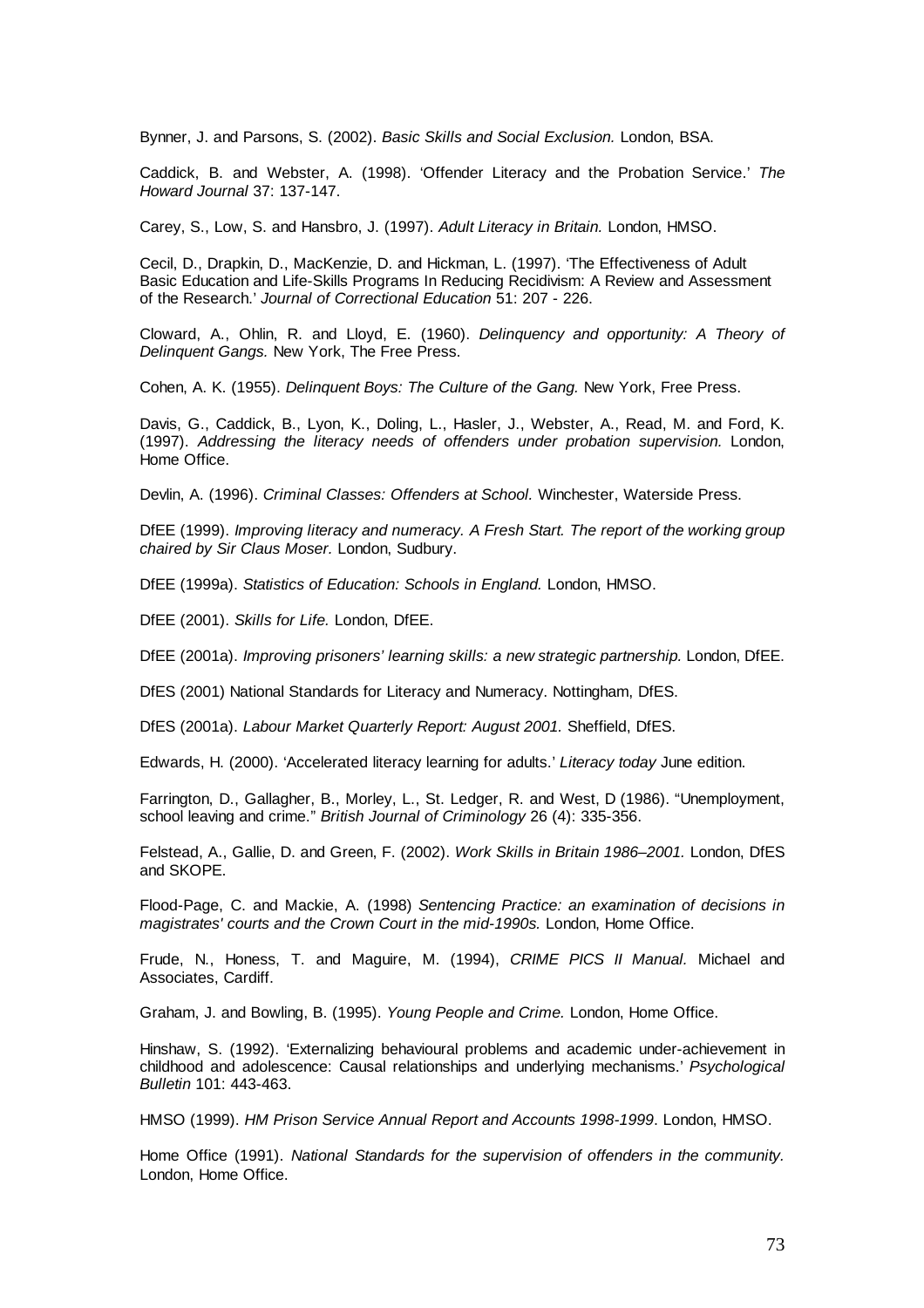Home Office (1994). *Probation Circular 40/1994.* London, Home Office.

Home Office (1995). *National Standards for the supervision of offenders in the community.* London, Home Office.

Home Office (1999). *The Government's Crime Reduction Strategy.* London, Home Office.

Home Office (1999a). *Probation Circular 17/1999.* London, Home Office.

Home Office (2000). *National Standards for the supervision of offenders in the community.* London, Home Office.

Home Office (2000a). *Probation Circular 92/2000.* London, Home Office.

Home Office (2000b). *Criminal Statistics – England and Wales 2000.* London, Home Office.

Home Office (2000c) *Cautions, Court Proceedings and Sentencing – England and Wales 2000.* London, Home Office.

Home Office (2001). *Consultation Paper: Improving the Basic Skills of Offenders on Community Supervision.* London, Home Office.

Home Office (2001a). *Prison Statistics – England and Wales 2000.* London, Home Office.

Home Office (2002). *Probation Circular 15/2002.* London, Home Office.

Home Office (2002a). *Probation Statistics – England and Wales 2000.* London, Home Office.

Howard, U. and Grief, S. (2001). 'Empowering adult learners.' *Briefing Learning and Skills Development Agency* July 2001.

Hudson, C., McMahon, G., Hayward, G., Roberts, C. and Fernandez, R. (2001). *Interim Report of the Evaluation of the Basic Skills Pathfinder Projects.* Unpublished

Joshi, P. and Paci, H. (1999). 'Life in the Labour Market.' in *Twenty-something in the 1990s: getting on, getting by, getting nowhere.* ed. Bynner, S. London, Ashgate Publishing Ltd.

Layard, P.R.G. and Glaister S. (1994) *Cost Benefit Analysis* Cambridge: Cambridge University Press.

Lipsey, M. (1995). 'What do we learn from 400 research studies on the effectiveness of treatment with juvenile delinquents' in *What works: reducing reoffending – guidelines from research and practice* ed. J. McGuire London, John Wiley & Sons.

MacKenzie, D. (1997). 'Criminal Justice and Crime Prevention.' in *Preventing Crime: What Works, What Doesn't, What's Promising.* ed. Sherman, G., MacKenzie, D., Eck, J., Reuter, P. and Bushway, S. Washington DC, National Institute of Justice.

May, C. (1999). *Explaining reconviction following a community sentence: the role of social factors.* London, Home Office.

Maydeu-Olivares, A., D'Zurilla, T.J. and Nezu, A.M. (1996). *Social Problems-Solving Inventory-Revised (SPSI-R): technical manual.* Unpublished.

McNally, J. and Murray, W. (1962). *Key words to literacy: a basic word list for developing early reading and writing skills.* London : Schoolmaster Publishing.

Merrington, S. (2001). *Emerging ACE Data: Further Analysis of Needs and Risk.* Oxford, Probation Studies Unit of the University of Oxford.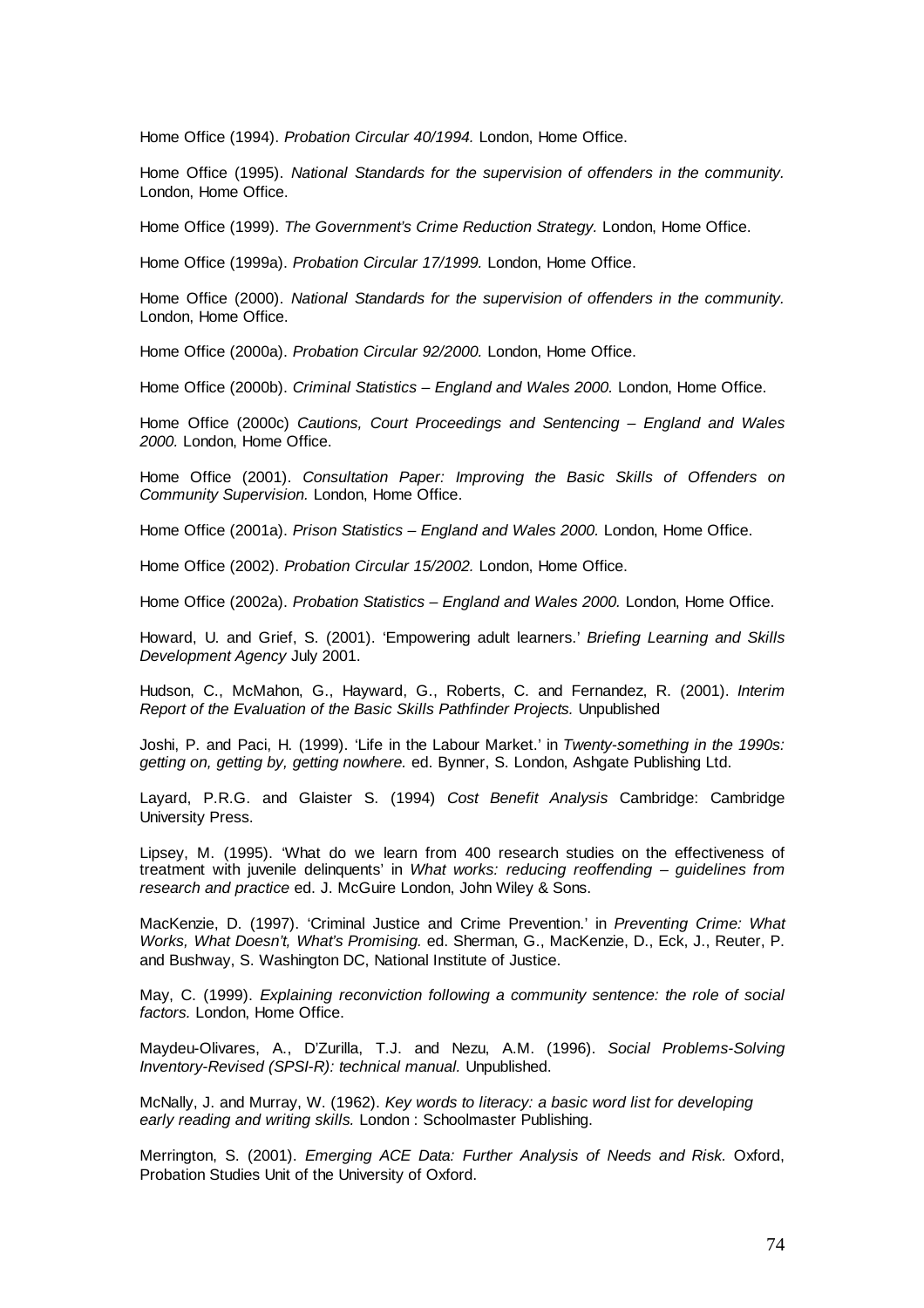Merton, R. (1968). *Social Theory and Social Structure.* Glencoe, The Free Press.

Miller, W. R. (1991). What motivates people to change? In W. R. Miller and S. Rollnick (Eds.). *Motivational interviewing: Preparing people to change addictive behavior*. New York: Guilford Press.

Mishan, E.J. (1994) *Cost-benefit Analysis: An Informal Introduction* London : Routledge.

Palfrey, C. (1974). Remedial education and the adult offender. *The Howard Journal* 14:78-84.

Pearson, D. and Lipton, F. (1999). *The Effectiveness of Educational and Vocational Programmes: CDATE Meta-Analyses.* Annual Meeting of the American Society of Criminology, Toronto.

Porporino, D. and Robinson, F. (1992). *Can Educating Adult Offenders Counteract Recidivism?* Ottawa, Report of the Research and Statistics Branch of the Correctional Service of Canada.

Prochaska, J. O. and DiClemente, C. C. (1984). *The transtheoretical approach: Crossing the traditional boundaries of therapy*. Homewood, IL: Dow Jones/Irwin.

Raven, J., Raven, J.C. and Court, J. (2000). *Raven Manual. Standard Progressive Matrices.* Oxford, Oxford Psychologists Press.

Raynor, P. and Vanstone, M. (1997) *Straight Thinking in Probation* University of Oxford Centre for Criminological Research, Oxford.

Raynor, P., Kynch, J., Roberts, C. and Merrington, S. (2000). *Risk and need assessment in probation services: an evaluation.* London, Home Office.

Rex, S., Gelsthorpe, L., Roberts, C. and Jordan, P. (2002). *An evaluation of Community Service Pathfinder Projects.* Unpublished

Rice, M. (1999). *Literacy and behaviour: the prison reading survey (BL).* Unpublished Ph.D. Thesis, the University of Cambridge.

Rutter, M., Gillier, H. and Hagell, A. (1998). *Antisocial Behaviour by Young People.* Cambridge, Cambridge University Press.

Snowling, M., Adams, J., Bowyer-Crane, C. and Tobin, V. (2000). 'Levels of literacy among juvenile offenders: The incidence of specific reading difficulties.' *Criminal Behaviour and Mental Health* 10 (4): 229 – 241.

Social Exclusion Unit (2001). *Preventing Social Exclusion.* London: Cabinet Office.

Social Exclusion Unit (2002). *Reducing reoffending by ex-prisoners: Report by the Social Exclusion Unit.* London, Cabinet Office.

Stewart, G. and Stewart, J. (1993). *Social Circumstances of Younger Offenders Under Supervision.* London, Association of Chief Officers of Probation.

Tarling, R. (1982). *Unemployment and crime.* London, Home Office Research and Planning Unit.

Wolfe, J. N. (1973) *Cost Benefit and Cost Effectiveness: Studies and Analysis* London: Allen, Unwin.

Youth Justice Board (2001). *Youth Survey 2001.* London, YJB.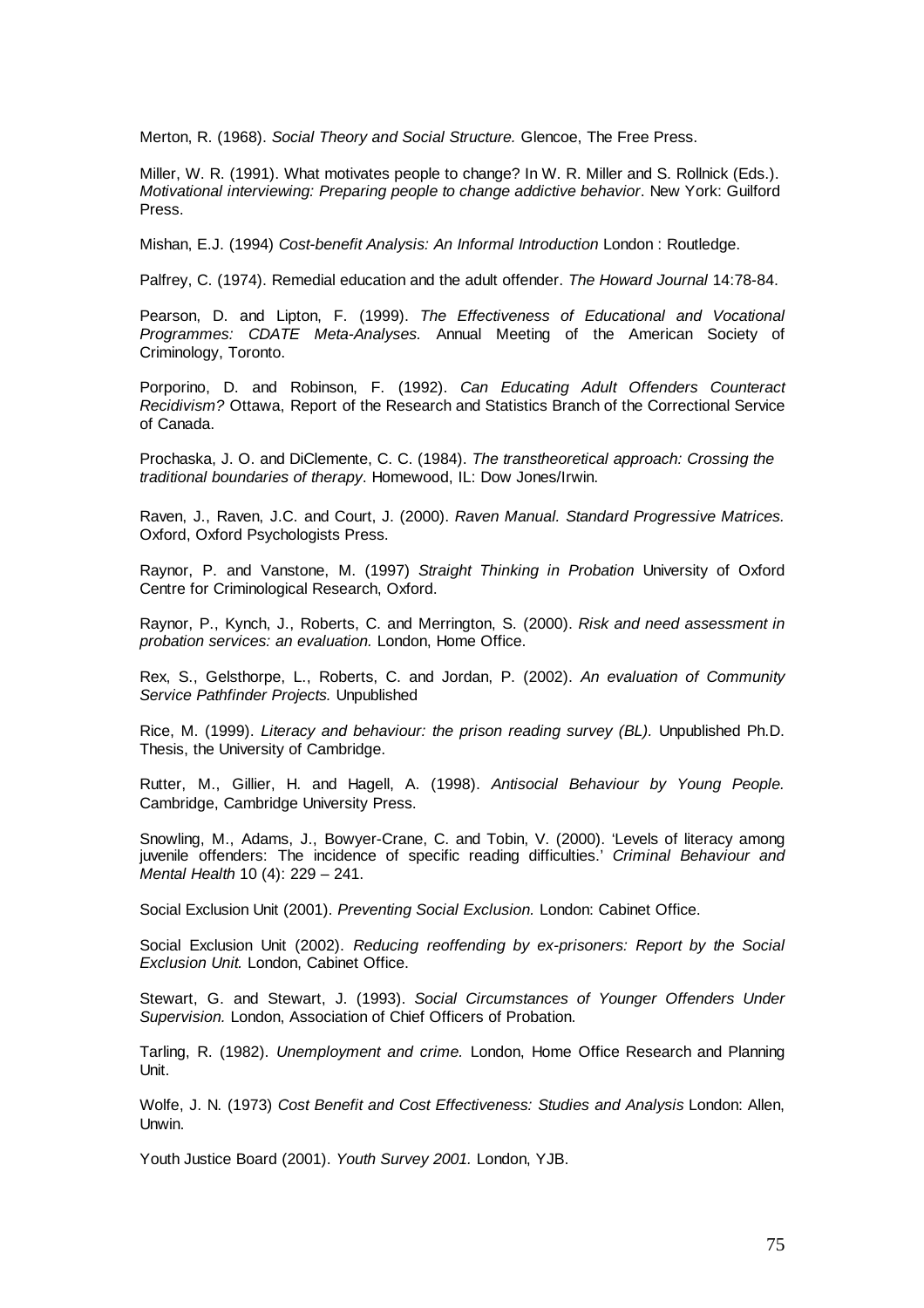# Appendix A: The relationship of basic skills levels to other qualifications

|                                                                               | National<br>curriculum                   | <b>BSA</b><br>Levels<br>(adjusted)                  | Key<br>skills<br>levels                            | <b>National</b><br>qualifications<br>framework                                | General                                  |                                                   | Vocationally<br>related                            | Occupational |
|-------------------------------------------------------------------------------|------------------------------------------|-----------------------------------------------------|----------------------------------------------------|-------------------------------------------------------------------------------|------------------------------------------|---------------------------------------------------|----------------------------------------------------|--------------|
|                                                                               |                                          | Key<br>skills<br>level 5                            | National<br>qualifications<br>framework<br>level 5 | <b>Higher-level qualifications</b><br><b>BTEC Higher Nationals</b>            |                                          |                                                   | Level 5 NVQ                                        |              |
|                                                                               |                                          |                                                     | Key<br>skills<br>level 3                           | National<br>qualifications<br>framework<br>level 4                            |                                          |                                                   | Level 4 NVQ                                        |              |
|                                                                               |                                          | <b>Basic</b><br><b>skills</b><br>Level <sub>2</sub> | Key<br>skills<br>level <sub>2</sub>                | National<br>qualifications<br>framework<br>level 3<br>(advanced<br>level)     | Α<br>Level                               | Free-<br>standing<br>mathematics<br>units level 3 | <b>Vocational A</b><br>level<br>(Advanced<br>GNVQ) | Level 3 NVQ  |
|                                                                               | <b>National</b><br>curriculum<br>level 5 | <b>Basic</b><br><b>skills</b><br>Level 1            | Key<br>skills<br>Level 1                           | National<br>qualifications<br>framework<br>level 2<br>(intermediate<br>level) | <b>GCSE</b><br>grade<br>$A^*$ -C         | Free-<br>standing<br>mathematics<br>units level 2 | Intermediate<br><b>GNVQ</b>                        | Level 2 NVQ  |
|                                                                               | <b>National</b><br>curriculum<br>level 4 |                                                     |                                                    | National<br>qualifications<br>framework<br>Level 1<br>(foundation<br>level)   | <b>GCSE</b><br>grade<br>$D-G$            | Free-<br>standing<br>mathematics<br>units Level 1 | Foundation<br><b>GNVQ</b>                          | Level 1 NVQ  |
|                                                                               | <b>National</b><br>curriculum<br>level 3 | <b>Basic</b><br><b>skills</b><br>Entry 3            |                                                    | <b>Entry Level</b>                                                            | Certificate of (educational) achievement |                                                   |                                                    |              |
| <b>Basic</b><br><b>National</b><br>skills<br>curriculum<br>level 2<br>Entry 2 |                                          |                                                     |                                                    |                                                                               |                                          |                                                   |                                                    |              |
|                                                                               | <b>National</b><br>curriculum<br>Level 1 | <b>Basic</b><br>skills<br>Entry 1                   |                                                    |                                                                               |                                          |                                                   |                                                    |              |

Source: Website of the Qualifications Curriculum Authority. http://www.qca.org.uk/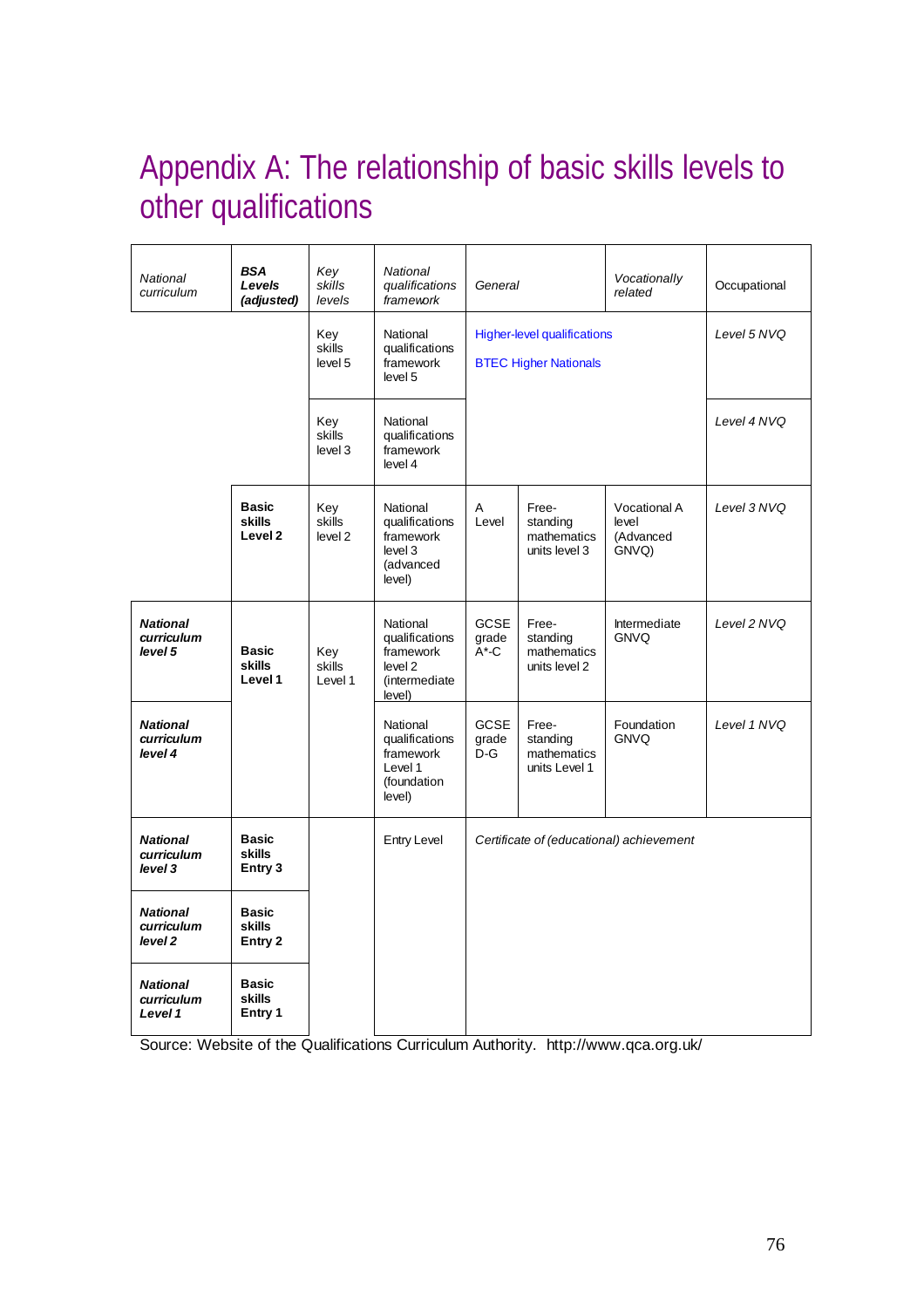## Appendix B: The Prison Service agenda for addressing basic skills needs

In order to address basic skills needs in the Prison Service, the Prisoners Learning and Skills Unit was set up working together with HM Prison Service, the National Probation Service and other partners.

The *Improving Prisoners' Learning and Skills Survey* (DfEE, 2001a) states that only one in ten prisoners has a job to go to on leaving prison. This survey suggests that poor levels of education and skills 'clearly contribute to this problem. Many prisoners' literacy and numeracy skills are so poor that up to 90 per cent of all jobs may be closed to them'. In the *1998–99 Annual Report and Accounts of HM Prison Service* (HMSO, 1999), the present Director General Martin Narey said with regards to education, that:

*[T]he huge potential to influence people's lives in this area is starkly illustrated by the findings of the Basic Skills Agency, which estimated that between 60-70 per cent of the prison population have levels of literacy and numeracy so low that they are ineligible for 96 per cent of jobs. Our work must therefore be targeted at improving* basic literacy and numeracy skills in order to make a real difference to the *opportunities open to prisoners on release. Work begins this year to reduce by 15 per cent the high levels of prisoners' illiteracy and innumeracy.*

The Director General secured agreement with the Prisons Board to develop a new strategy for prison education *'*which supports the government's wider emphasis on improving basic and key skills' ( HMPS, 1999) and numerous strategies have since been introduced (which link with the work of the National Probation Service).

In 1999–00, prisoners gained almost 42,000 nationally recognised certificates of education, of which 32,000 were in literacy and numeracy, $52$  and in 2000–01, 60,000 certificates of education were achieved, with 12,500 certificates awarded at Level 2.<sup>53</sup> In 2000, HM Prison Service was set targets, in the form of a Key Performance Indicator, for the percentage of prisoners leaving prison with basic skills achievement below Level 2 (Home Office, 2001a). This was the first time a Key Performance Indicator has been set for specific educational work in the Prison Services. Although the Prison Service exceeded its Key Performance Indicator in 2000–01 for the number of accredited offending behaviour programmes completed (gained 5,986 completed programmes with a Key Performance Indicator of 5,000), the basic skills Key Performance Indicator in 2000–2001 was not attained. The target set was 61.9 per cent of prisoners to be discharged with numeracy skills below Level 2, and a figure of 67.6 per cent was achieved. The number of prisoners discharged with literacy skills below Level 2 was 76.6 per cent with a target of 52.8 per cent. At the same time however, the number of hours per week spent in education increased slightly from 5.74 hrs to 6.62 hrs (Home Office, 2001a).

<sup>&</sup>lt;sup>52</sup> 1999–00 Annual Report and Accounts of HM Prison Service (HMSO, 2000).

<sup>52 1999–00</sup> Annual Report and Accounts of HM Prison Service (HMSO, 2000). 53 2000–01 Annual Report of Accounts of HM Prison Service (HMSO, 2001).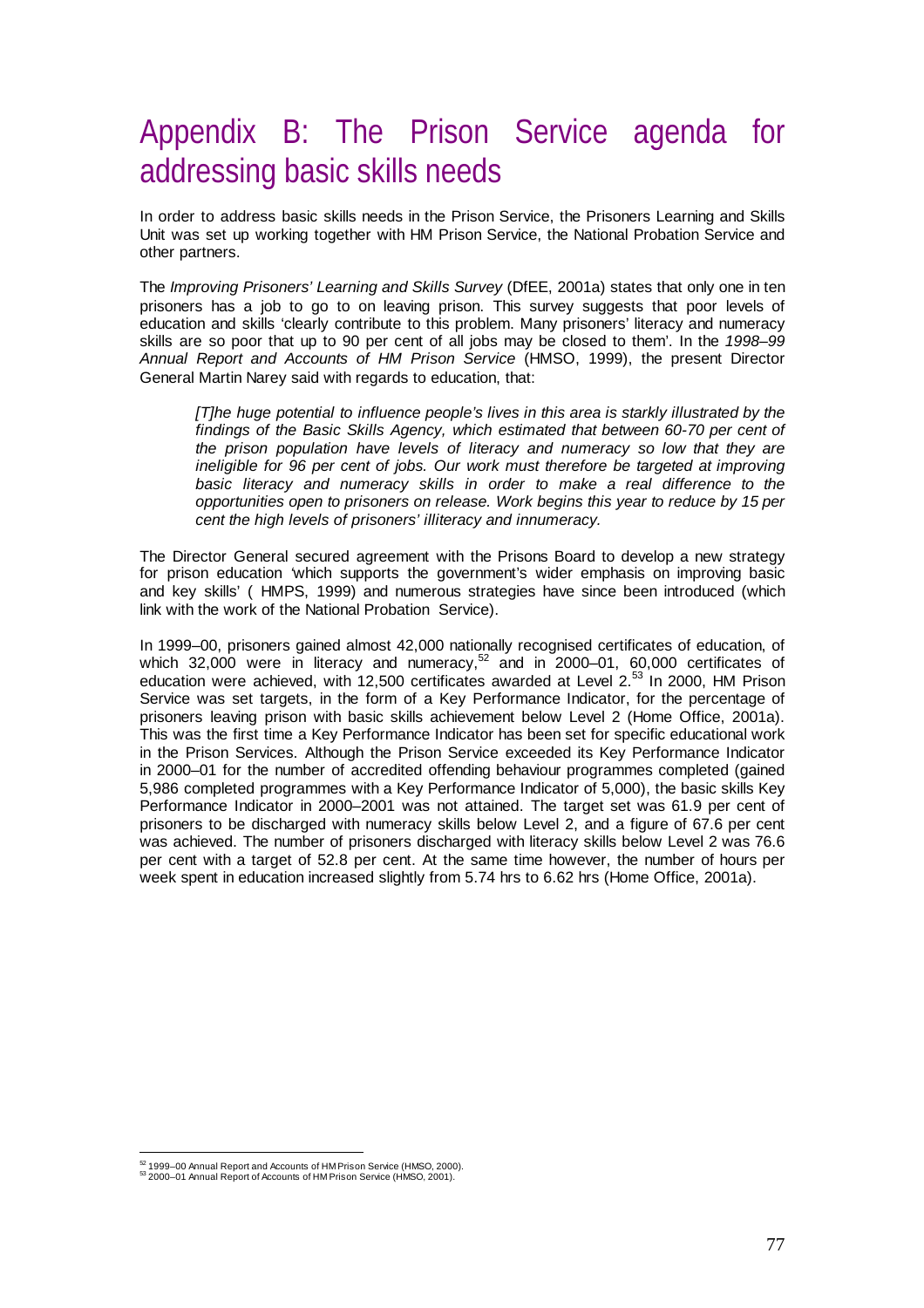## Appendix C: Description of the projects in the Basic Skills Pathfinder evaluation

## Cornwall Probation Area

The original project in Cornwall Probation Area (Cornwall and Devon Probation Services became Devon and Cornwall Probation Area in April 2001) focused on employment intervention provided by West Country Training; all unemployed offenders supervised by Cornwall Probation Area had a condition on their order to attend a two week employment enhancement programme.

Cornwall Probation Area has a long-standing working relationship with Link into Learning. Link into Learning is a very well established dyslexia and basic skills provider across Cornwall Probation Area. In 1998, Link into Learning embarked on a capacity-building phase with Cornwall Probation Area and partner agencies. This consisted of dyslexia/basic skills awareness training for probation staff and partner agencies, simplification of text in communication systems with clients, and joint training (e.g. attendance at conferences, motivational interviewing and training sessions etc.). The aim was to increase understanding of the client group, each other's organisational cultures, and to increase the consistency of messages communicated to offenders.

Between 1998 and 2000, 200 offenders were screened for basic skills needs and dyslexia, using a dynamic, motivational screening model (Link into Learning describe screening as a detailed assessment process), delivered by tutors experienced in basic skills delivery and working with adult dyslexics. Screening assessments used were the Salford Sentence Reading Test followed up by (in some cases) the Watts Vernon reading test; an assessment of free writing; (in some cases) the Vernon Spelling Test; and version A of the numeracy assessment from the BSA's Initial Assessment tool. For dyslexia, the British Dyslexia Association's Adult Checklist, Kim's (for exploration of visual recall strategies), and the Digit Span from the Aston Index (for auditory short-term memory analysis) were used. Offenders were also screened for scotopic sensitivity and, if necessary, were referred for full assessment of scotopic sensitivity and for spectrally modified lenses. Any offender with a significant number of indicators was referred for a full specific learning difficulties/dyslexia assessment. Where analysis of results was uncertain, clients were referred to an Educational Psychologist. During the capacity building phase, systems were developed to feed back screening information to probation officers to inform management of sentences, to West Country Training to inform delivery of the ETE programme, and to partner agencies where appropriate.

During the *Basic Skills Pathfinder* evaluation, PSR writers administered the FT 20 Q screening tool and the background information form at PSR stage. Due to limitations of time, the FT 20 Q screening tool was not carried out on SSRs and given local targets, this reduced the potential number of the FT 20 Q screening tools completed by 25 per cent. Two independent researchers administered the BSA's Initial Assessment tool, Raven's Progressive Matrices and the additional background information form. Probation service officers were responsible for SPSI-R (short-form) and CRIME PICS II. Link into Learning's dynamic screening process was used as well as instruments in the initial assessment procedure for basic skills needs during the *Basic Skills Pathfinder* evaluation.

From autumn 2000, Link into Learning was funded to provide one-to-one support for offenders in five probation offices (Camborne, Liskeard, Penzance, St. Austell and Truro-Falmouth). Three Link into Learning tutors covered tuition in the offices above for a total of 15 hours per week. Offenders could attend basic skills or dyslexia provision for an hour and a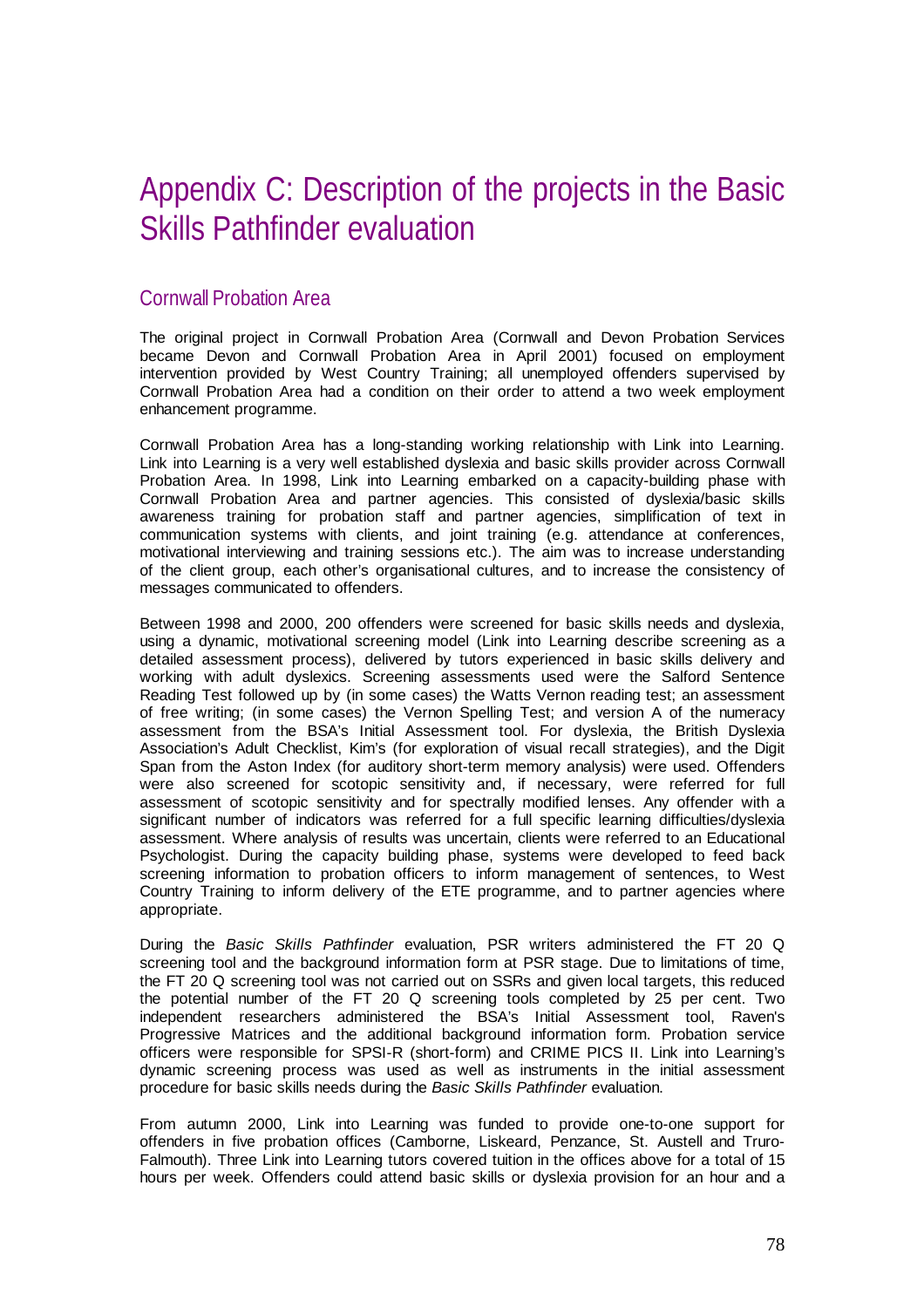half per week. As well as input on basic skills, tuition also focused on interlinked skills associated with successful learning, such as study skills and mind mapping. If a learner was attending dyslexia provision, s/he may follow a structured, multisensory programme (Write/Right to Read). Close liaison was maintained with other agencies.

Where appropriate, Link into Learning attempts to move offenders from one-to-one provision to one of Link into Learning's centres, where they can attend for an open-ended number of hours. Link into Learning has a large network of centres across Cornwall Probation Area (in Bodmin, Bude, Callington, Camelford, Echo, Hayle, Launceston, Liskeard, Newquay, Pathfields, Penzance, Pentreath, Pool, St. Austell, St. Columb Major, St. Mary's, St. Ives, St. Just, Saltash, Scilly Isles, Torpoint and Wadebridge), as well as outreach provision. The objective of Link into Learning is social inclusion as much as improving basic skills.

After the collection of screening data for evaluation purposes finished (July 2001), Devon and Cornwall Probation Area did not continue to use the FT 20 Q screening tool to screen for basic skills needs at PSR stage.

As part of the implementation of the national strategy for basic skills work, Devon and Cornwall Probation Area have embarked on a capacity building phase. This will involve awareness raising of basic skills work and specific learning difficulties with staff in probation, from an experienced basic skills tutor, the simplification of text, forms and communications systems, and research into the prevalence of basic skills needs and specific learning difficulties. Screening for basic skills needs is automatic for all offenders at PSR stage. Diagnostic assessment following screening will be carried out by a basic skills professional in the probation office, or another suitable venue. This should identify literacy, language and numeracy levels matched to the Basic Skills Standards, and learning issues like specific learning difficulties. This will lead to a learning plan aligned with the Adult Basic Skills Curriculum. It is the intention that a diagnostic assessment takes place as soon as is possible after sentence to ensure that it contributes to, and fully informs, the supervision plan. Basic skills provision will be in the probation office and linked to a community learning centre. The basic skills tutor will judge from working with the offender a suitable point to move him/her onto outside provision. Procedures will be put in place for referral and feedback of attendance and progress (subject to funding from the Learning and Skills Council), a mentoring scheme is also being implemented, and work has begun on the transition from one agency to another (e.g. probation and the employment service) to avoid repeated assessment and processing.

## Cumbria Probation Area

Cumbria Probation Area's model for screening during the period of the evaluation was unique in that administration of the FT 20 Q screening tool and the background information form involved both members of NACRO and PSR writers. PSR writers organised the interview and partially completed the background information form (the remainder of the background information form was completed by Administration and Information Services). The FT 20 Q screening tool was completed in an appointment which was back to back with the PSR interview. The initial assessment procedure for basic skills needs was also conducted by NACRO.

Basic skills tuition was delivered through partnership with NACRO. Four members of NACRO taught for, in total, 80 to 100 hours per week in six probation offices (Barrow-in-Furness, Carlisle, Kendall, Penrith, Whitehaven and Workington). Teaching was one-to-one and offenders could attend basic skills provision for an hour a week. There was particular focus on speaking and listening skills. Some offenders also worked towards Wordpower and Numberpower. The extent to which non-attendance at basic skills provision was breachable depended upon the centrality of basic skills needs in the supervision plan (i.e. the extent to which basic skills needs were linked to offending behaviour) and the judgement of the case manager.

After the collection of screening data for evaluation purposes finished (July 2001), Cumbria Probation Area continued to use the FT 20 Q screening tool to screen for basic skills needs, but has now moved the screening process to the start of community supervision. Currently,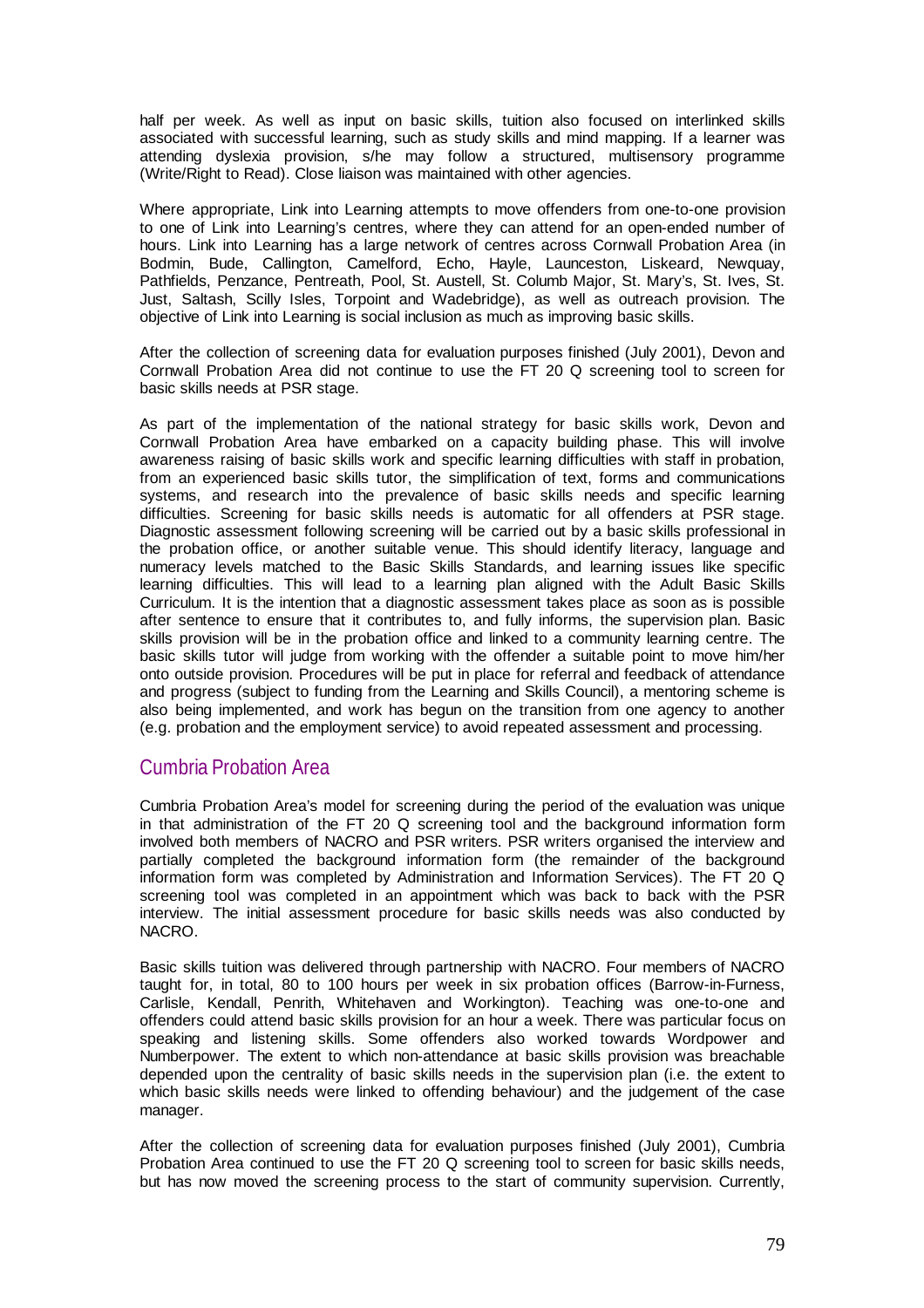Cumbria Probation Area is maintaining basic skills provision as it was during the *Basic Skills Pathfinder* evaluation; is adding elements of personal development to encourage motivation etc.; amending the system of referral to include referrals from the accredited programmes team; developing a joint strategy with the Learning and Skills Council; and developing more basic skills provision.

## Dorset Probation Area

In the early stage of the *Basic Skills Pathfinder* in Dorset Probation Area, basic skills assessment and provision were aimed at three groups of offenders: unemployed offenders were required to attend assessment and, if basic skills needs were detected, provision; offenders on a CPO were required to attend assessment, and if basic skills needs were detected, attendance at basic skills provision was voluntary; and offenders on CROs who were employed were offered voluntary assessment and provision.

During the period of the evaluation, PSR writers administered the FT 20 Q screening tool and the background information form. The basic skills tutor administered the materials for the initial assessment procedure for basic skills needs. In addition, at induction, all offenders on a CPO completed the BSA's Initial Assessment tool.

Until March 2001, there was basic skills provision in one probation office, in Poole. One basic skills tutor was employed for 30 hours a week. At the beginning of the *Basic Skills Pathfinder*  evaluation, offenders attended a basic skills programme for half a day, four days a week, for four weeks. In Spring 2001, that changed to a potential five sessions per week that offenders could access. The course would still consist of 16 sessions in total, but there was greater flexibility over the time period the course had to be completed in. Sessions lasted for three hours, including a break. Provision was based on individualised learning in a group situation. Offenders worked towards ASDAN's 'Improving Learning'.

Attendance at basic skills provision was compulsory for offenders with basic skills below Level 1 who were on the Think First programme and for other offenders not on a CPO, if the case manager chose to make basic skills provision compulsory. Attendance was voluntary for offenders on a CPO, offenders for whom the case manager thought basic skills provision should have been voluntary, and offenders whose basic skills levels were above Level 1.

Dorset Probation Area has continued to use the FT 20 Q screening tool to screen for basic skills needs after the collection of screening data for evaluation purposes finished (September, 2001). However, Dorset has begun to undertake a full basic skills assessment with all offenders who score two or more ticks on the FT 20 Q screening tool. All offenders on a Drug Treatment and Testing Order, accredited offending behaviour programmes, and in hostels will now have a mandatory full basic skills assessment. Hostel residents on bail will be offered voluntary assessments. The requirement for offenders to undergo a mandatory basic skills assessment should be included in the PSR and supervision plan irrespective of employment status.

Basic skills tuition is now provided by Adult Education in Dorset and has been extended to Bournemouth, Weymouth (for Weymouth, Portland and Dorchester) and Wareham where offenders on CPO use the ten per cent of CPO hours work on line on basic skills. Each class must have a minimum of six offenders and offenders are able to join the classes on a 'roll on, roll off' basis.

The rural areas in Dorset Probation Area are being covered by video link to Poole Probation Centre. This facility is operational in Community Learning and Information Centres in Sherbourne, Shaftesbury, Sturminster, Newton, Blandford Forum, Bridgeport and Swanage. Each centre has a private room, and offenders are accompanied by a volunteer. This is likely to be provided by Learn Direct and offenders are monitored for progress levels which may afford them access to basic skills provision in the community. Each class must have a minimum of six offenders, although Learn Direct can work on a one-to-one basis.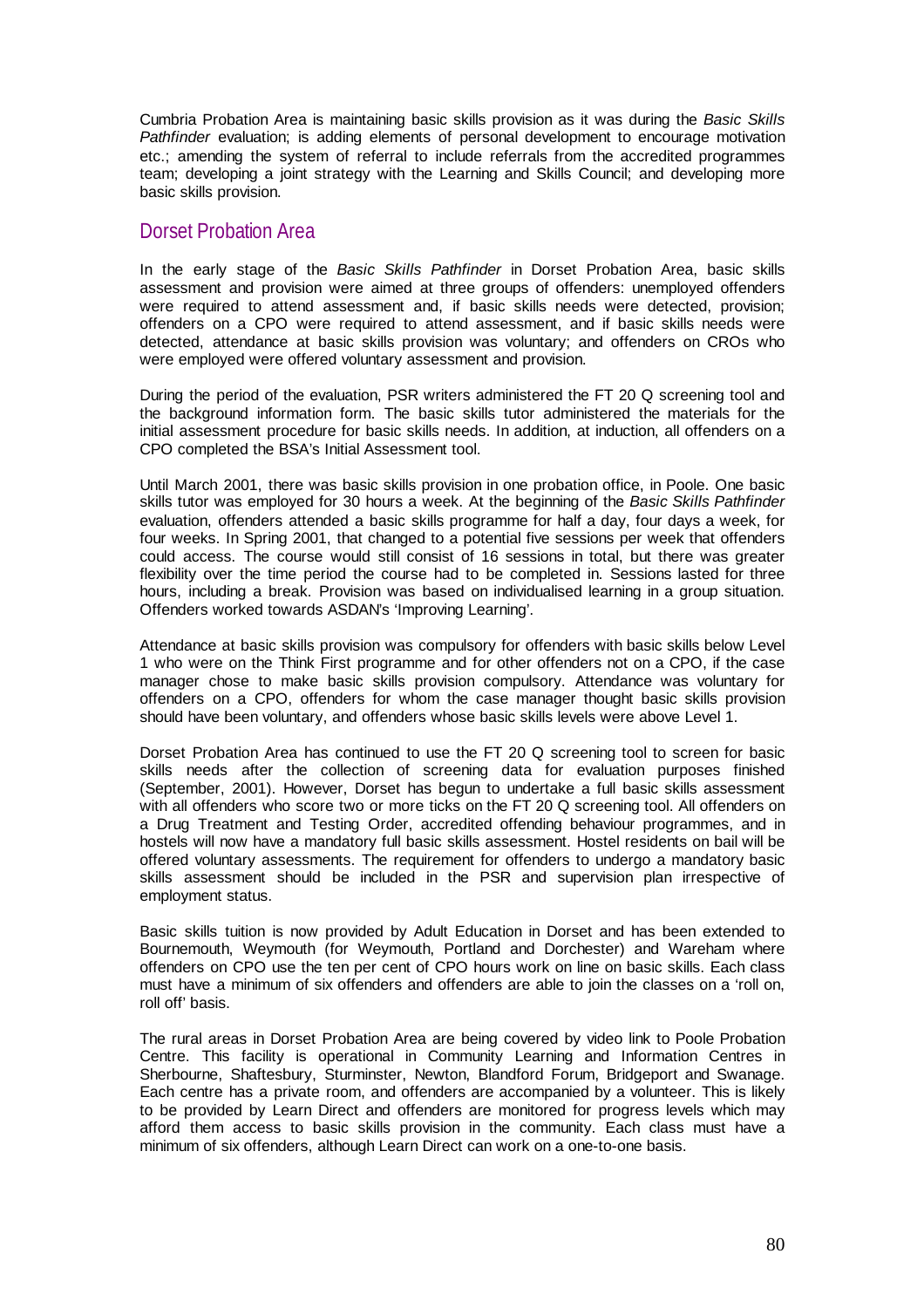New initiatives in Dorset Probation Area have included outdoor motivation days for offenders; first aid and food hygiene courses; and an increase in the use of technology for learning.

## Lincolnshire Probation Area

In the early stages of the *Basic Skills Pathfinder*, before the evaluation commenced, Lincolnshire Probation Area focused on developing a screening tool, with De Montfort University. The screening tool was administered at the start of community supervision.

During the Basic Skills Pathfinder evaluation, PSR writers and a small number of probation service officers administered the FT 20 Q screening tool and the background information form.

A Basic Skills Co-ordinator was employed full time by Lincolnshire Probation Area. For much of the evaluation, the Basic Skills Co-ordinator took on project management responsibilities, after the original project manager was promoted to another post. The Basic skills co-ordinator conducted the initial assessment procedure for basic skills needs, and taught basic skills to cover if there was no other provider. Basic skills tuition was provided through partnership with the Lincolnshire Action Trust's Employment Keyskills Programme. Two basic skills tutors were contracted to work full time within community supervision. There was tuition in nine probation offices (Boston, Gainsborough, Grantham, Lincoln, Louth, Spalding, Skegness, Sleaford and Stamford). Offenders usually attended basic skills provision for an hour per week. If attendance at basic skills sessions was included in the supervision plan, basic skills sessions could count as *National Standards* appointments. At the same time, offenders were not breached for non-attendance at basic skills sessions, unless it was part of a wider pattern of non-compliance.

Lincolnshire Probation Area worked on simplifying the probation area's range of communications with offenders and in developing links between the co-ordinator and members of probation.

Lincolnshire Probation Area continued to use the FT 20 Q screening tool after the collection of screening data for evaluation purposes finished (September, 2001). All offenders on a CRO or who are referred to Reasoning and Rehabilitation now receive a compulsory basic skills assessment as part of their induction. Lincolnshire Probation Area is also planning to introduce dyslexia assessments, where appropriate; the Basic Skills Co-Ordinator is taking a diploma in dyslexia, in order to conduct dyslexia assessments. Lincolnshire Probation Area is also incorporating group teaching into their basic skills provision for offenders.

Lincolnshire Probation Area has compiled a thorough strategy for the implementation of basic skills work in the new case management system. This includes the use of IT to record the FT 20 Q screening tool score and to refer offenders to the initial assessment procedure for basic skills needs, and guidelines for the inclusion of basic skills provision in supervision plans. The strategy stipulates that if basic skills work is part of the supervision plan, and basic skills appointments are agreed in the individual learning plan, then attendance at basic skills provision is enforceable.

The exit strategy also outlined area objectives for screening at PSR; referral of offenders who score below Level 1 on the FT 20 Q screening tool and where sentenced to a CRO or a CPRO to the initial assessment procedure for basic skills needs; assessment of offenders on license; guidance for unemployed offenders; feedback to case managers on progress; opportunities for offenders to gain qualifications; working towards national targets for basic skills; monitoring of basic skills needs; and providing information to the National Probation Directorate in respect of progress.

## Nottinghamshire Probation Area

The Positive Action Learning Support (known as 'PALS') project provided basic skills and dyslexia tuition in Nottinghamshire Probation Area.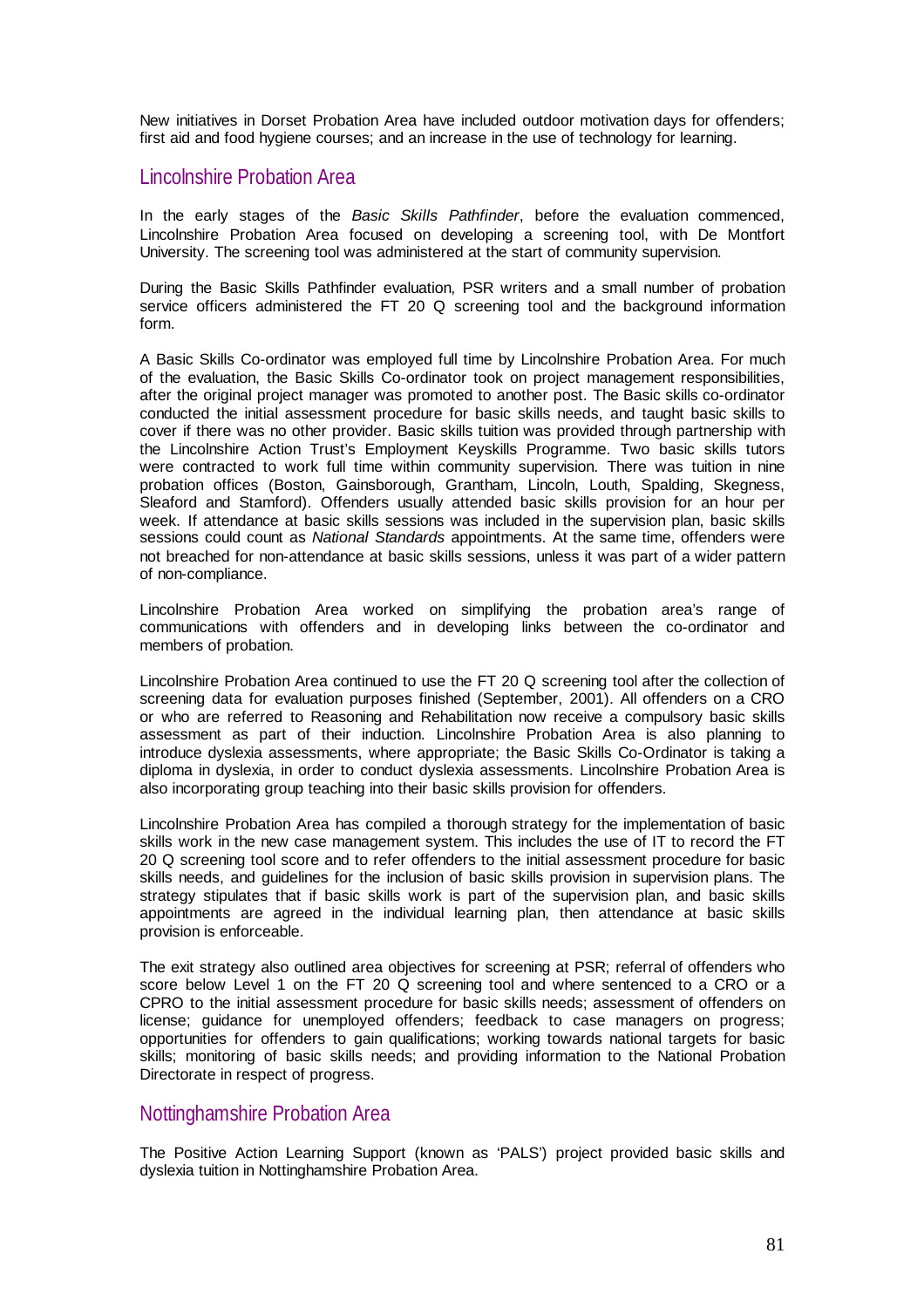Before the *Basic Skills Pathfinder* began, Nottinghamshire Probation Area developed its own screening indicator, which was used at the start of community supervision. For more detailed assessment of basic skills needs, Nottinghamshire Probation Area developed its own package, which was known as the WRAT bag, to be used by basic skills tutors and ETE workers. The WRAT bag consisted of the Wide Ranging Achievement Test for reading, spelling and arithmetic, 100 Key Words (Murray and McNally, 1962), Raven's Progressive Matrices and a symbol digit modalities test. If the results of these assessments showed a large difference between potential and performance, learners were given a specialist dyslexia assessment. This consisted of the Kaufman Brief Intelligence Test, laterality, visual and auditory memory and sequencing, Wepman Auditory Discrimination Test and the Rosner Test of Auditory Analysis.

During the *Basic Skills Pathfinder* evaluation, PSR writers administered the FT 20 Q screening tool and the background information form. The format of this changed in April 2001, when Nottinghamshire Probation Area introduced a new assessment instrument for PSR stage, the RASPER pack. This included the questions on the background information form and the FT 20 Q screening tool. The basic skills tutors and ETE workers administered the instruments in the initial assessment procedure for basic skills needs, in conjunction with 100 Key Words. If, after using Raven's, the BSA Initial Assessment and 100 Key Words, dyslexia was suspected, the offender was referred for a full dyslexia assessment, as outlined above. The tools for the initial assessment procedure for basic skills needs were put together in a package called the OUPS bag (Oxford University Pathfinder Screening).

The project manager at PALS was seconded for four and a half days per week from the Dyslexia Institute. In addition to management responsibilities, the project manager conducted dyslexia assessments and taught dyslexic offenders. There were two basic skills tutors also employed by the Dyslexia Institute, who worked in partnership with Nottinghamshire Probation Area to deliver basic skills provision, one for 35 hours a week, and one for 17½ hours a week. There were also a number of volunteers to support individual learning in a group context.

The main city probation office in Nottinghamshire Probation Area had a group room allocated for basic skills provision three days a week. Assessment and tutoring also took place in probation offices in Mansfield, Newark, Retford, Ollerton and Worksop. In Nottingham and in Mansfield, basic skills tuition consisted of individualised learning in a group context. In Newark, Retford, Ollerton and Worksop, basic skills tuition was on a one-to-one basis. Offenders could attend basic skills provision for an hour a week, except in Mansfield where they could attend for three hours, and in Nottingham where they could attend for six hours. Dyslexia provision was on a one-to-one basis, for an hour per week. Dyslexic offenders followed the Dyslexia Institute Learning Programme which was a multisensory learning programme. The dyslexia tutor also drew upon some supplementary materials, including the Units of Sound Information and Communication Technology programme, which was a structured literacy programme also used for basic skills provision.

The PALS team worked very closely with the ACCESS team of employment officers (part of Nottinghamshire Probation Area), especially when supporting learners into mainstream provision. There was a member of the ACCESS team within each probation team in Nottinghamshire Probation Area, therefore, the work of both PALS and ACCESS was integrated into the work of the probation area as a whole.

Non-attendance at basic skills provision has now become breachable for those offenders where basic skills provision has been agreed as an appropriate response to an identified need. Following two absences the PALS team reports back to the case manager who makes a judgement about the acceptability of the reasons for absence.

Nottinghamshire Probation Area has continued to use the FT 20 Q screening tool to screen at PSR stage (as part of RASPER) after the end of the collection of screening data for evaluation purposes (September, 2001), but has returned to using the WRAT bag for more detailed assessment of basic skills needs.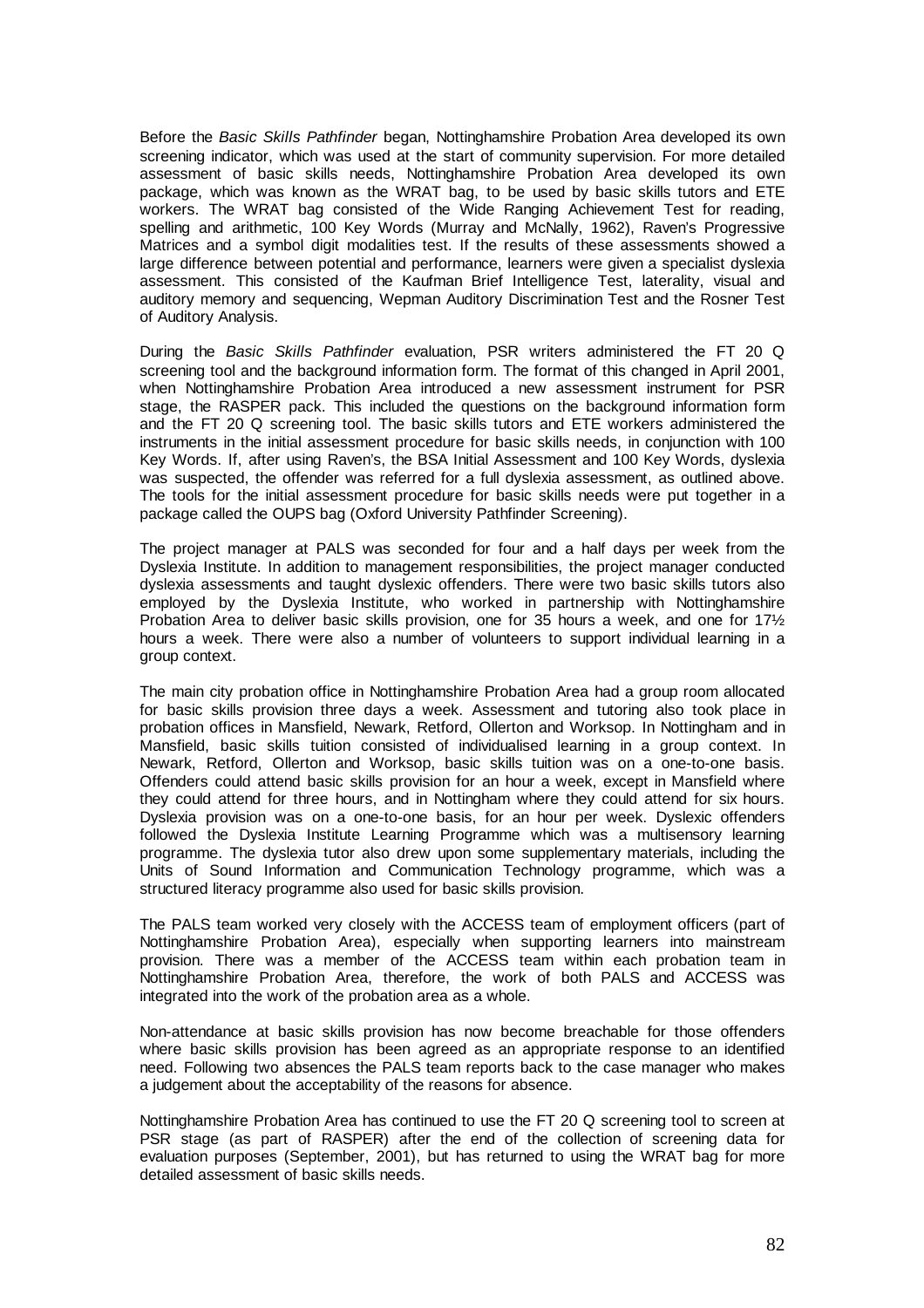Nottinghamshire Probation Area compiled an exit strategy for basic skills work which outlined the acknowledgement of the variety of individual support, and a matching of materials and work covered to the Basic Skills Curriculum; development of referral to New College Nottingham for ESOL; in-service training for basic skills tutors; development of provision for minority ethnic offenders; liaison with magistrates about the FT 20 Q screening tool and basic skills needs; Adult and Community Learning Fund funding via Nottinghamshire County Council for students who wish to continue learning after their community supervision period has finished; a work group in Worksop for drug users where they have the opportunity to makes cards, key rings etc., as well as socialising with others with similar problems; the evaluation of the literacy level of all written materials issued by Nottinghamshire Probation Area to offenders; closer liaison with employers; and the development of PALS access to the probation computer system, ICR.

## Sussex Probation Area

At the beginning of the evaluation, Sussex Probation Area was two probation services: East and West Sussex Probation Services. They were amalgamated in April 2001.

Basic skills provision was delivered through partnership with NACRO in Sussex Probation Area, both pre and post amalgamation. In the early stages of the *Basic Skills Pathfinder*, before the evaluation, Sussex Probation Area focused on developing its own screening tool, which was administered at the start of community supervision.

During the evaluation, screening was conducted by PSR writers and the initial assessment procedure for basic skills needs was conducted by basic skills tutors and by the Basic Skills Co-Ordinator. In March 2001, a full-time administrator was appointed, to manage the collection of screening data and the referral system from screening to the initial assessment procedure for basic skills needs.

Two full-time basic skills tutors were employed by NACRO to work in probation. The tutors were supervised by the NACRO Services Sussex, Area Manager, who spent a day a week managing the *Basic Skills Pathfinder* evaluation. For much of the *Basic Skills Pathfinder*  evaluation, the NACRO Services Sussex, Area Manager was the full-time Basic Skills Coordinator for Sussex Probation Area. This role included assessment of basic skills needs, some teaching and project management.

Tuition took place in four probation offices: Brighton, Crawley, Hastings and Worthing. Tuition was one-to-one and offenders could attend provision for an hour and a half per week. In addition, offenders could use the NACRO bus, in particular to develop their ICT skills. The main purpose of the NACRO bus was to cater for the educational needs of those offenders who could not access provision in a probation office. Some offenders also completed Wordpower and Numberpower at Level 1.

Sussex Probation Area has continued to use the FT 20 Q screening tool to screen at PSR stage after the collection of screening data for evaluation purposes finished (September, 2001). It has maintained the same level of service and is providing basic skills assessments, and some training in the same centres as before. Provision had been extended across the area to include CROs, CPROs, CPOs, DTTOs and offenders on licence.

## Thames Valley Probation Area

At the beginning of the *Basic Skills Pathfinder* evaluation, Thames Valley Probation Area was two probation services: Oxfordshire and Buckinghamshire, and Berkshire Probation Services. They were amalgamated in April 2001.

Prior to becoming a *Basic Skills Pathfinder*, Thames Valley Probation Area delivered basic skills provision through the Breakthrough Project, which had European Social Fund funding. The Breakthrough Project used the Be Screening Toolkit which included the Adult Dyslexia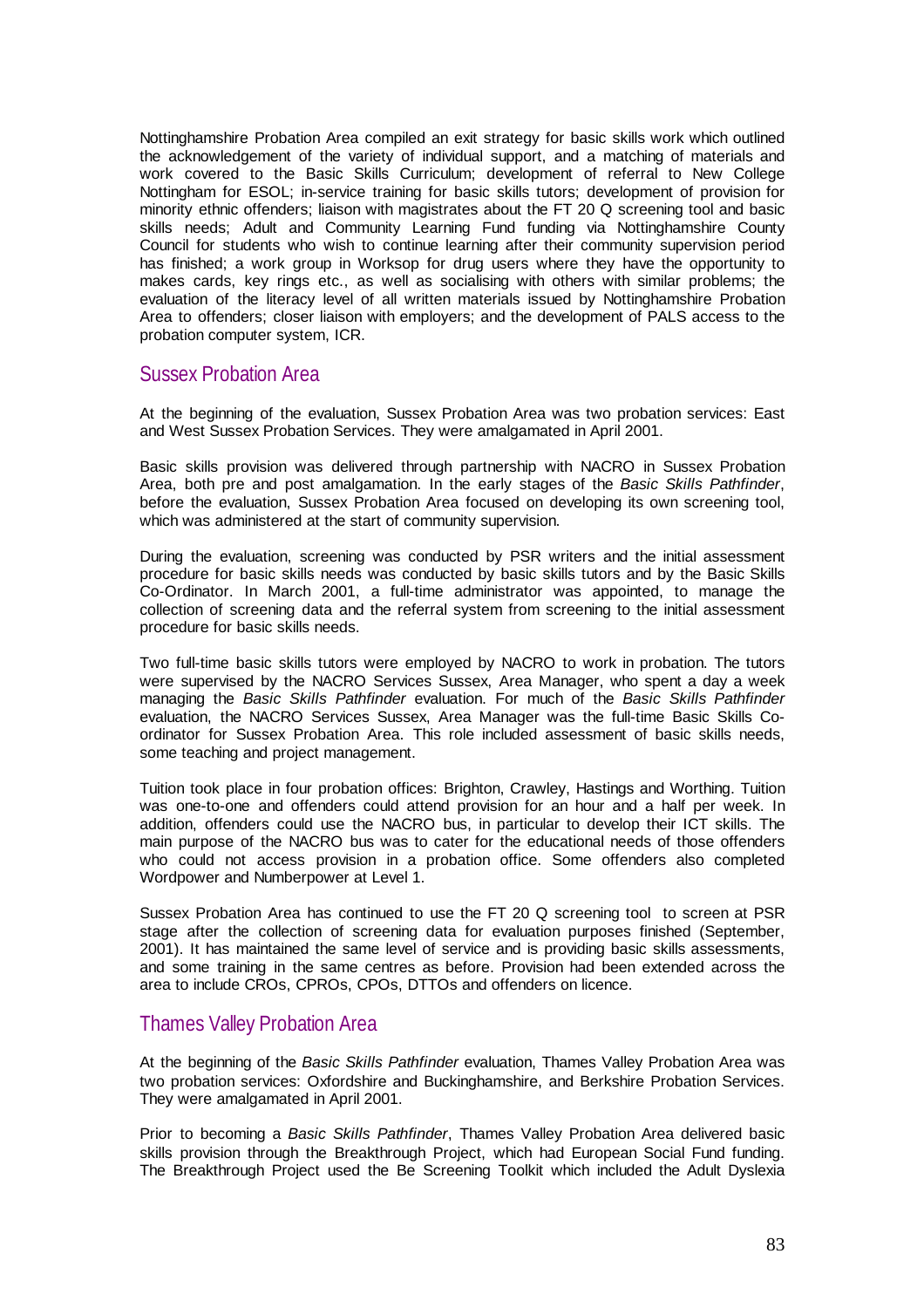Questionnaire. Screening, including the Adult Dyslexia Questionnaire, was conducted by probation officers at the start of community supervision. ETE workers were also trained to use these assessment tools, when offenders had not been screened by probation officers.

During the *Basic Skills Pathfinder* evaluation, PSR writers administered the FT 20 Q screening tool and the background information form at PSR stage. In Oxfordshire and Buckinghamshire, three basic skills officers administered the materials for the initial assessment procedure for basic skills needs. The basic skills officers were appointed in March 2001 on permanent contracts, but with specific responsibility for the initial assessment procedure for basic skills needs for the period of the *Basic Skills Pathfinder* evaluation. In Berkshire, the initial assessment procedure for basic skills needs was conducted by CHASE workers.

Basic skills tuition was provided by mentors, who were supervised by three Mentor Coordinators. This system of provision was established under the Breakthrough Project. Whilst numbers of mentors vary, there are usually about 150 on Thames Valley Probation Area's books, about 25 of whom are actively involved in teaching basic skills. Two Mentor Coordinators were employed for 18½ hours each a week, whilst the third Mentor Co-ordinator was full-time. The mentor co-ordinators and basic skills officers were line-managed by the services development manager, who recently became the basic skills manager for Thames Valley Probation Area.

Basic skills tuition took place in probation offices and hostels in Abingdon, Aylesbury, Banbury, Bicester, Bracknell, High Wycombe, Milton Keynes (two offices), Maidenhead, Newbury, Oxford (four offices), Slough, Reading (three offices) and Witney. Offenders could attend one-to-one basic skills provision for up to two hours per week. Attendance at basic skills assessments was compulsory, but attendance at tuition was largely voluntary and therefore not breachable, although this was not exclusively so. Thames Valley Probation Area is currently exploring possibilities of developing accreditation.

Thames Valley Probation Area has continued to use the FT 20 Q screening tool to screen at PSR stage after the collection of screening data for evaluation purposes finished (September, 2001). Also, a basic skills officer has been appointed in Berkshire with the same remit as the original basic skills officers. The basic skills exit strategy for Thames Valley Probation Area includes the development of a database for mentoring, to keep track of mentors and offenders, particularly referral, learning and progression, and outcomes; the development of basic skills provision in two probation hostels in Oxford and plans to increase provision in other hostels in Thames Valley Probation Area; group provision in Milton Keynes run by a basic skills officer and an outside basic skills tutor; and closer liaison with two Learning and Skills Councils in the area and other local learning partnerships.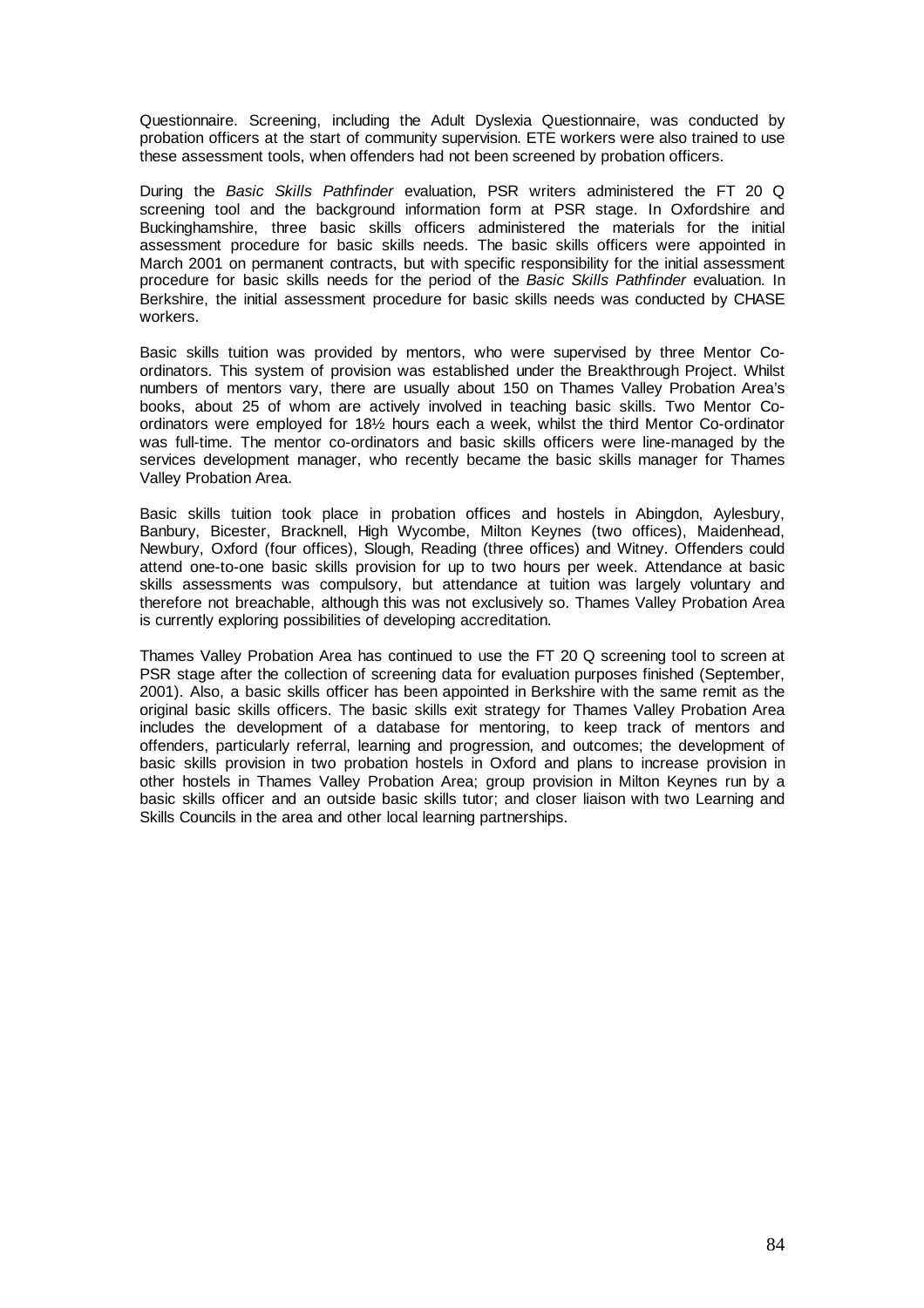## Appendix D: Case studies of offenders who participated in basic skills tuition

These case studies were compiled from the background information form, the FT 20 Q screening tool, the data collected at the initial assessment procedure for basic skills needs, PSRs, supervision plans, quarterly reviews, offender interviews, and probation officers' and basic skills tutors' comments. Unfortunately, complete information was not available for every offender on whom a case study was written. The case studies are in part subjective accounts by offenders, probation officers, basic skills staff, and other probation staff. For this reason, caution is urged when assessing the accuracy of these case studies. The case studies are from three pathfinder areas only, and were only compiled on those offenders who were interviewed and who had, in the majority of cases, attended basic skills provision for a considerable amount of time. In order to protect the confidentiality of these individuals, the names have been changed.

### Case study one

#### *Situation and background*

Ben was a 23-year-old man who resided with his partner and their 21-month-old son (with whom he had recently reunited after a temporary separation). He had never had a good relationship with his father with whom he had frequent arguments. There were no major drugs or alcohol problems reported. The only problem seemed to be accommodation, which had recently been rectified (before that he was living with a friend).

#### *Offending*

Ben's contact with the criminal justice system centred on motoring offences. He had several appearances for driving whilst disqualified and was initially banned for driving with excess alcohol. He did not see himself as a 'real criminal' and did not see that he put anyone at harm by his behaviour. Ben insisted he would not offend again and risk of reconviction was recorded as 'low' to 'medium'.

#### *School*

Ben did not enjoy school (left at 16). He came away with a negative image of education and no qualifications. He was given help by a classroom assistant at school.

#### *Employment*

Ben was happy with his job at the time of interview (in a fast food restaurant) and saw no need to change. He reported that he did not begin to attend basic skills sessions for employment reasons.

#### *Screening and PSR*

Ben scored 14 on the FT 20 Q screening tool and was reported as having major problems with basic skills. Ben's educational difficulties were diagnosed at the PSR stage where there was specific reference of his problems.

#### *The initial assessment procedure for basic skills needs and supervision plan*

It was decided that Think First (an accredited offending behaviour programme) was to be the most important part of Ben's supervision plan, and it was established that once this was completed, Ben would look at his basic skills. He was administered the BSA's Initial Assessment tool and scored Entry Level in all sections except for numeracy (Level 1). Ben and his probation officer hoped that if he improved his basic skills he would be able to pass the driving theory part of his driving test; otherwise, he would not be able to gain back his driving licence. Subsequent to his completion of Think First, he was paired with a mentor and started to attend basic skills provision. (This was a good illustration of the success of the referral process later on in the offender's CRO.)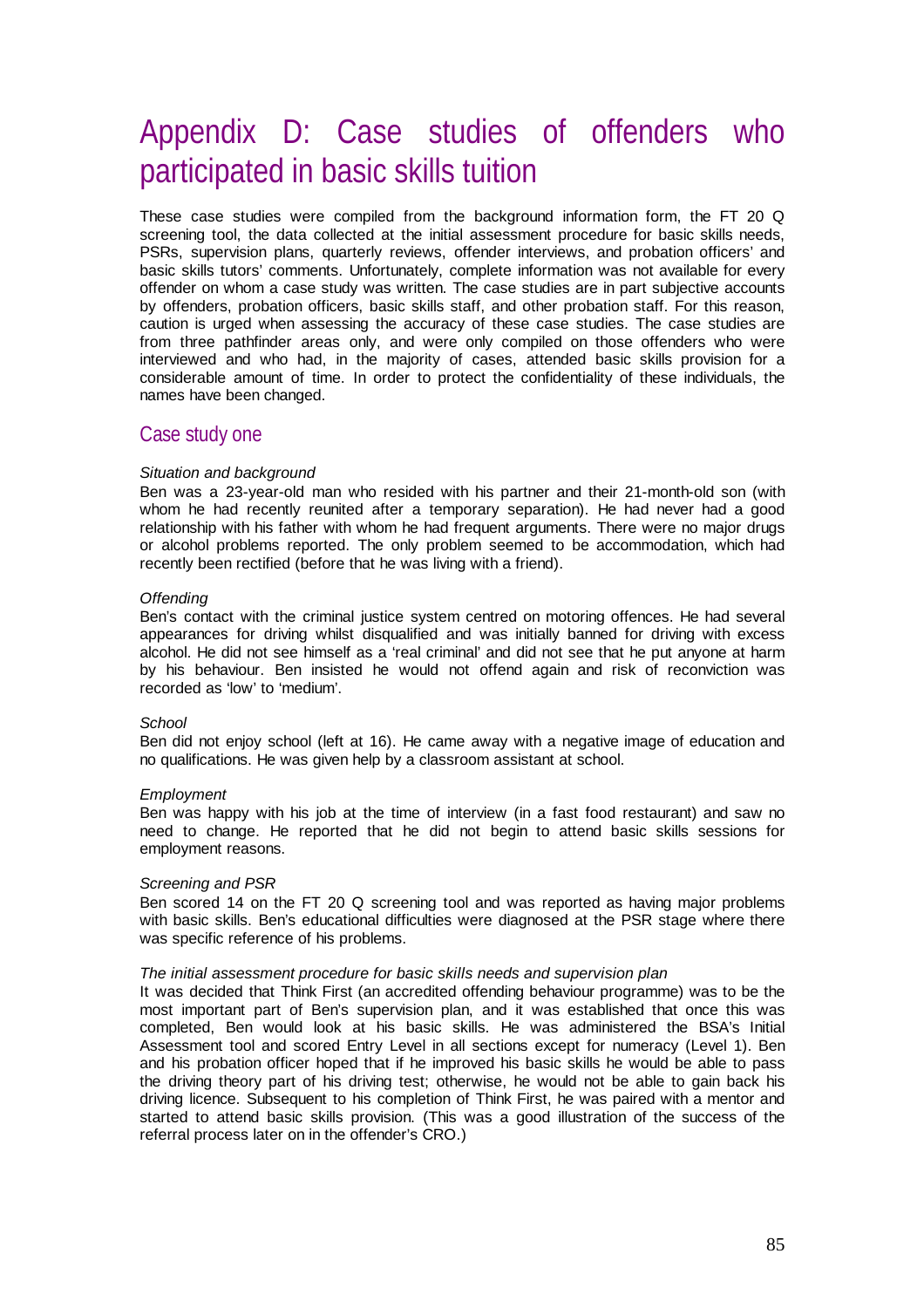#### *Basic skills provision*

When interviewed, Ben had been coming to classes for about a month. He thought that working with a mentor was 'all right' but he was not sure why he started mentoring to begin with. He felt that the classes were 'helping him' and he was beginning to be able to read to his son.

#### *Post test*

Ben did not complete a post test.

#### *Other improvements*

Ben reported that his confidence had improved and that he was beginning to be able to read with his son.

#### *Post CRO*

Ben reported that he might continue basic skills provision after the completion of his CRO. He had been to college classes and he did not like them. 'Group sessions were far too much like school, and 1 to 1 is far better.'

### Case study two

#### *Situation and background*

Adrian was a 25-year-old man who had had a very difficult childhood with a violent father who left the household when he was very young. His mother was anorexic and suffered from agoraphobia and she insisted that Adrian stayed at home a lot. There were also some behavioural and emotional problems while at school. Adrian frequently experienced physical abuse from his mother and brother, for example, his mother withheld food from him when he had done things that were considered 'wrong'. When he was in a Young Offenders Institution, he attempted suicide. Adrian was poorly equipped for dealing with independent living and had had great difficulty since leaving home with emotional relationships and maintaining employment. He does not abuse alcohol or drugs. At the time of interview, he had met a girlfriend who had two children from a previous relationship. She was also pregnant again. They lived in local authority accommodation.

#### *Offending*

Adrian had been previously convicted of nine offences and had served time in custody. He had committed acts of theft, criminal damage, handling stolen goods, driving offences, and had breached conditional discharge and CPOs and failed to surrender. Adrian had completed Think First and had not been convicted since although his risk of reconviction was recorded as 'high'.

#### *School*

Adrian reported that he had had a difficult time at school. He had attended six different schools by age 16, and some were special schools and pupil referral units. He eventually had home tuition. He gained a GCSE in Art and Design at college after leaving school. He had a violent temper at school, was the 'class clown', and was expelled. He also felt that the teachers did not like him as he used to disrupt the classes a lot.

#### *Employment*

Adrian had been doing manual jobs at the time of interview and had been lying about his qualifications in order to obtain employment. He said that he 'wants to improve his poor skills in the classes and get a better job and better money'. Adrian said that he felt angry when he could not get a job and he thought that the classes would help reduce this and intervene in the reasons why he offends.

#### *Screening and PSR*

Adrian had problems with his basic skills and was previously diagnosed as dyslexic, but was adamant that he had never been ashamed about this. He scored two on the FT 20 Q screening tool, although most of it was not filled in and so could not be used as a measure of his basic skills. His PSR referred to literacy and numeracy difficulties and stressed dyslexia.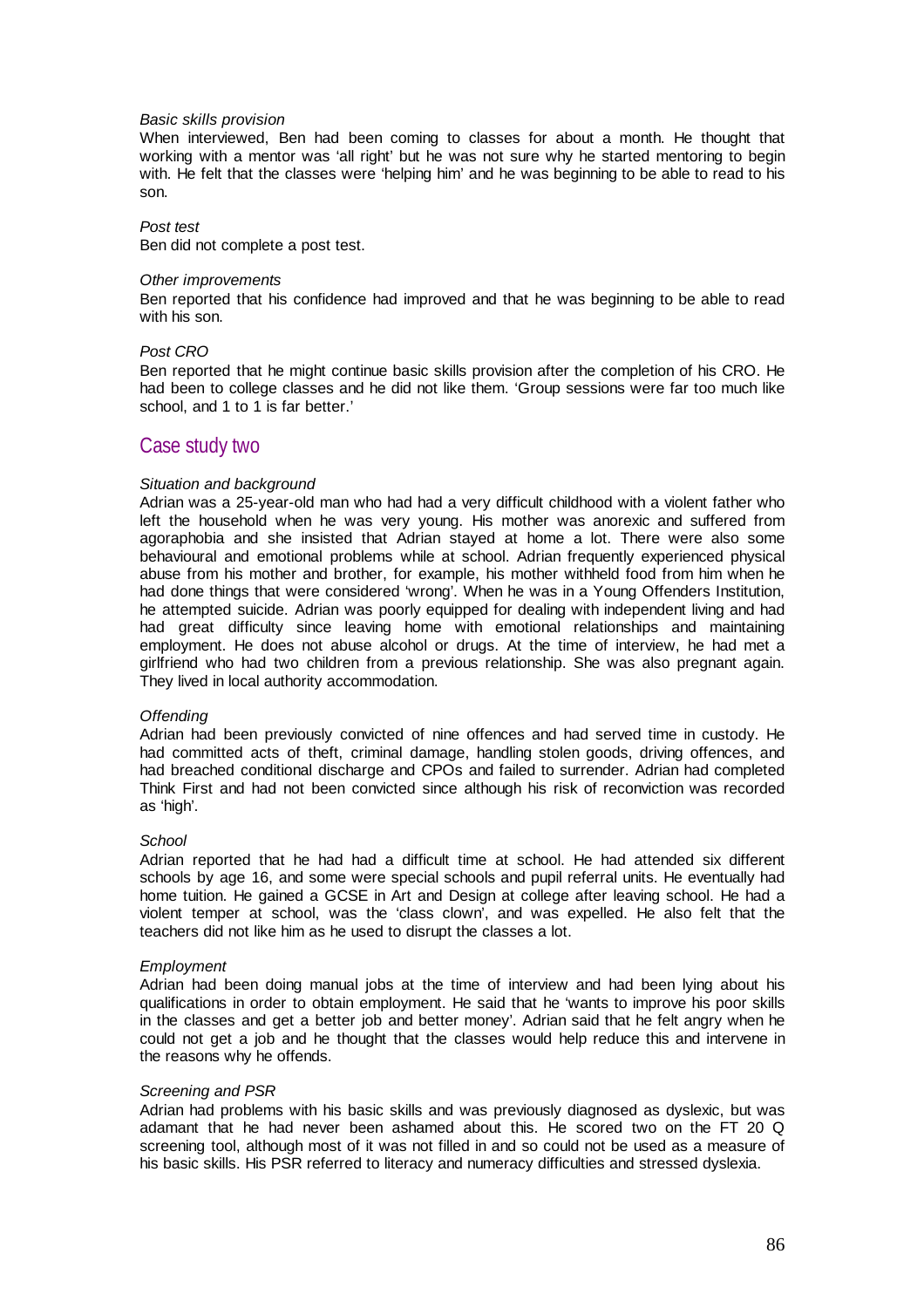#### *The initial assessment procedure for basic skills needs and supervision plan*

Adrian scored at Entry Level on all sections of the BSA's Initial Assessment tool and his Raven's score was 'below average intelligence'. He began work on literacy with a basic skills officer when he was released from a Young Offenders Institution on licence. He appeared highly motivated to work on his literacy and expressed a desire to improve on his education generally, 'to write letters to his girlfriend, to spell, and to be able to read books'. Initially he read the signs about basic skills provision in the probation office and asked his probation officer to get him involved with basic skills provision. Adrian's motivation was high.

#### *Basic skills provision*

Adrian had been coming to classes for over six months when he was interviewed. He had been writing letters and reading books in the classes and had been 'gaining confidence about his reading and writing'. He had learned to spell words, use a dictionary, write letters and to read. He thought that what he was learning in the classes was very important and he expressed a wish to get a job where reading and writing were important. He thought that this would increase his confidence, as he would know he was able to do the job properly. He also thought that '[the] classes can help him to get a better job'. He did however wish there was a little more variety in the classes, but he was happy with his progress and was feeling the extra confidence. He said he was not ready for college yet, but hoped he would be in the future.

#### *Post test*

Adrian showed a marked improvement in the BSA's Initial Assessment tool administered as a post test; reading improved from Entry Level to Level 1, and his spelling had improved to just below Level 1 from Entry Level.

#### *Other improvements*

Adrian was very motivated to improve his poor basic skills and to get a better paid job. His life seemed relatively stable at the time of interview although he had a much disrupted background. There was no explicit offence pattern, and he had decided he had had enough of offending. According to his probation officer, Adrian had improved quite visibly, and he was happy with the sessions. His confidence and esteem had improved, and Adrian commented about this frequently himself in the interview.

#### *Post CRO*

Adrian said that he wished to continue the classes following the end of his community supervision order and even 'hoped the court will extend his order so he can stay in classes longer'. This will not be necessary though, as his basic skills officer (who was teaching him at the time) said she was willing to continue working with him after his order was completed until he was ready to move into college provision.

#### *Adrian's basic skills officer*

#### Adrian's basic skills officer reported that:

*[A]lthough his attendance was poor to begin with, we were able to establish that this was due to personal problems rather than motivational issues. Following his break-up from his tumultuous relationship, he began to attend regularly and saw basic skills provision as an opportunity to do something more constructive with his days.* 

#### In addition:

*Adrian had made very good progress with his basic skills, was enjoying the classes, and had started to take homework with him. Adrian also started using the classes as a 'sounding board' to express his feelings.* 

His basic skills officer concluded that 'Adrian's confidence had improved greatly and he is feeling very pleased with himself'.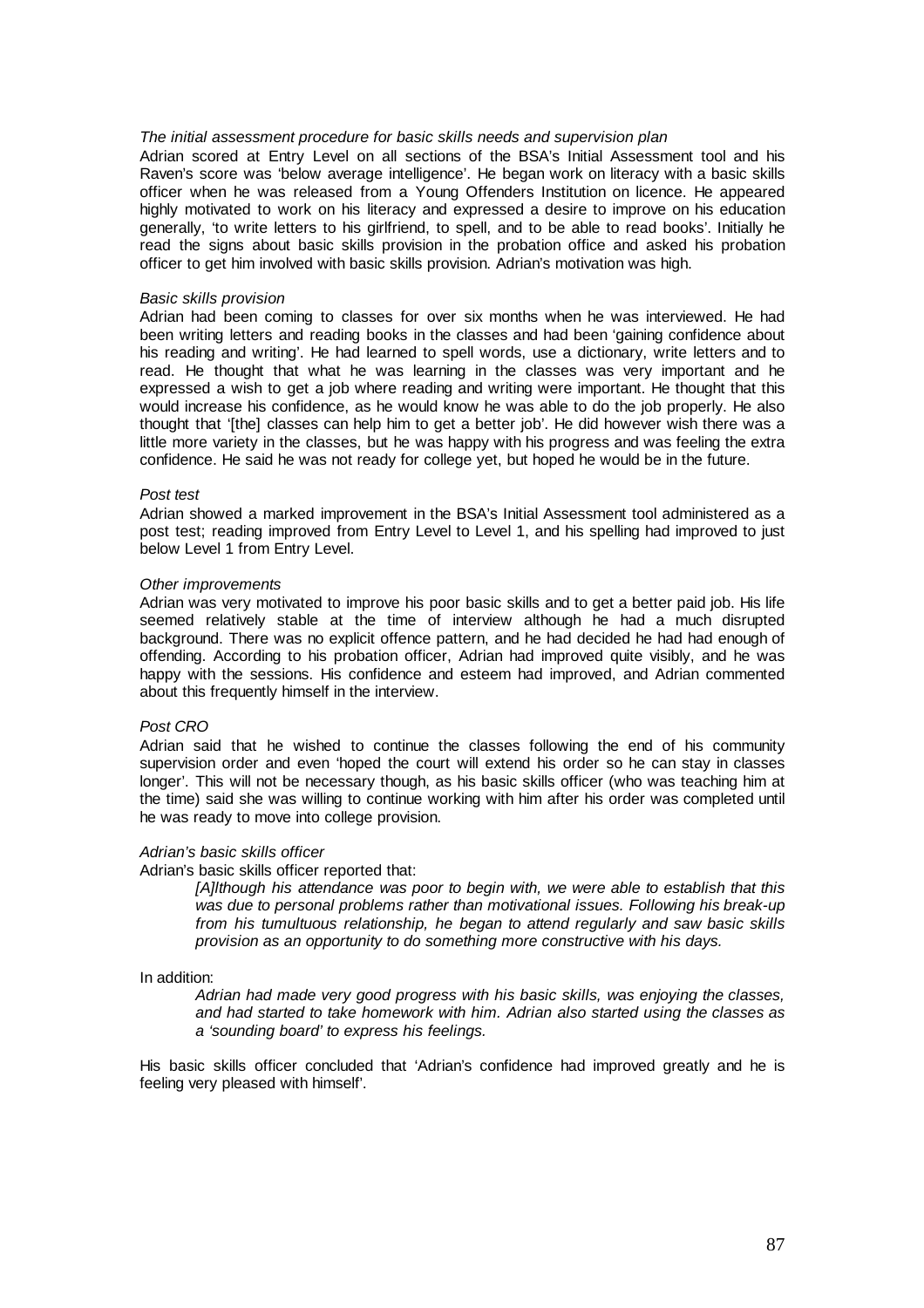## Case study three

#### *Situation and background*

Brian was a 40-year-old man who was very emotionally fragile and had a precarious mental state, having been diagnosed with persistent personality disorder which resulted in psychotic behaviour from time to time. He spent his youth in local authority care because of the extreme sexual abuse he suffered at the hands of various men with whom his mother had had relationships. He was also the victim of abuse in residential care and he used to dread having to go and see his parents at weekends. His mother died when he was 11. Brian left care without preparation for the outside world and suffered a fall in 1993 which inflicted serious head injuries and caused short-term memory problems. He also had a history of self harm. At the time of interview, Brian was living with his family in local authority accommodation. Brian had never been given any help with his past problems, apart from once when he saw a counsellor who also abused him. His brother and sister were in psychiatric hospitals because of the abuse they endured in their childhoods and Brian was regretful of this.

#### *Offending*

This offence (affray) occurred one night because the victim questioned his sexuality. He committed the act as 'silly things tip me over the edge'. He went around to the victim's house as he was intoxicated, carrying with him an imitation firearm. He was eventually tackled by armed police officers who could have shot at him. He had few convictions but his temper had got him into trouble in the past when he had been binge drinking. Brian was classified as 'low' risk of reconviction.

#### *Employment*

Brian had not held permanent employment for 15 years due to his mental state and was registered disabled. He said that he would love to be able to work and that sometimes he helped his friend out in her hair salon.

#### *School*

Brian left school without any formal qualifications, although he attended most of the time in the last two years and took exams. He attended seven schools, none for any length of time. He said that he had had a 'terrible experience at school, I was bullied the whole time, other children knew I was in a children's home and therefore outcast me… I had no motivation the whole time.'

#### *Screening and PSR*

The PSR writer carried out an assessment which revealed he had significant learning disabilities. Brian scored 19 on the FT 20 Q screening tool. This was not taken further in the PSR, with the focus being on his mental health and alcohol issues.

#### *The initial assessment procedure for basic skills needs and supervision plan*

Basic skills needs were taken up in his supervision plan where Brian was described as highly motivated. It was suggested that he receive help and assistance with his literacy and numeracy so that he would be able to read better and become more numerate. Brian commented that he took up basic skills provision because he stated in his initial interview with his probation officer that his problems were with reading, writing and alcohol. He was referred to the initial assessment procedure for basic skills needs and spoke to the basic skills tutor about basic skills work. Brian scored at Level 1 on all sections of the BSA's Initial Assessment tool apart from the section on punctuation, on which he scored at Entry Level. Brian scored 'below intellectually average' on Raven's.

#### *Basic skills provision*

It was intended that the basic skills classes would help Brian read and write with confidence by completing a range of appropriate exercises using spelling, punctuation and grammar packs.

#### *Post test*

In the BSA's Initial Assessment tool administered as a post test, Brian's improved to above Level 1 in reading, just below Level 1 in spelling and punctuation, and at Level 1 in numeracy.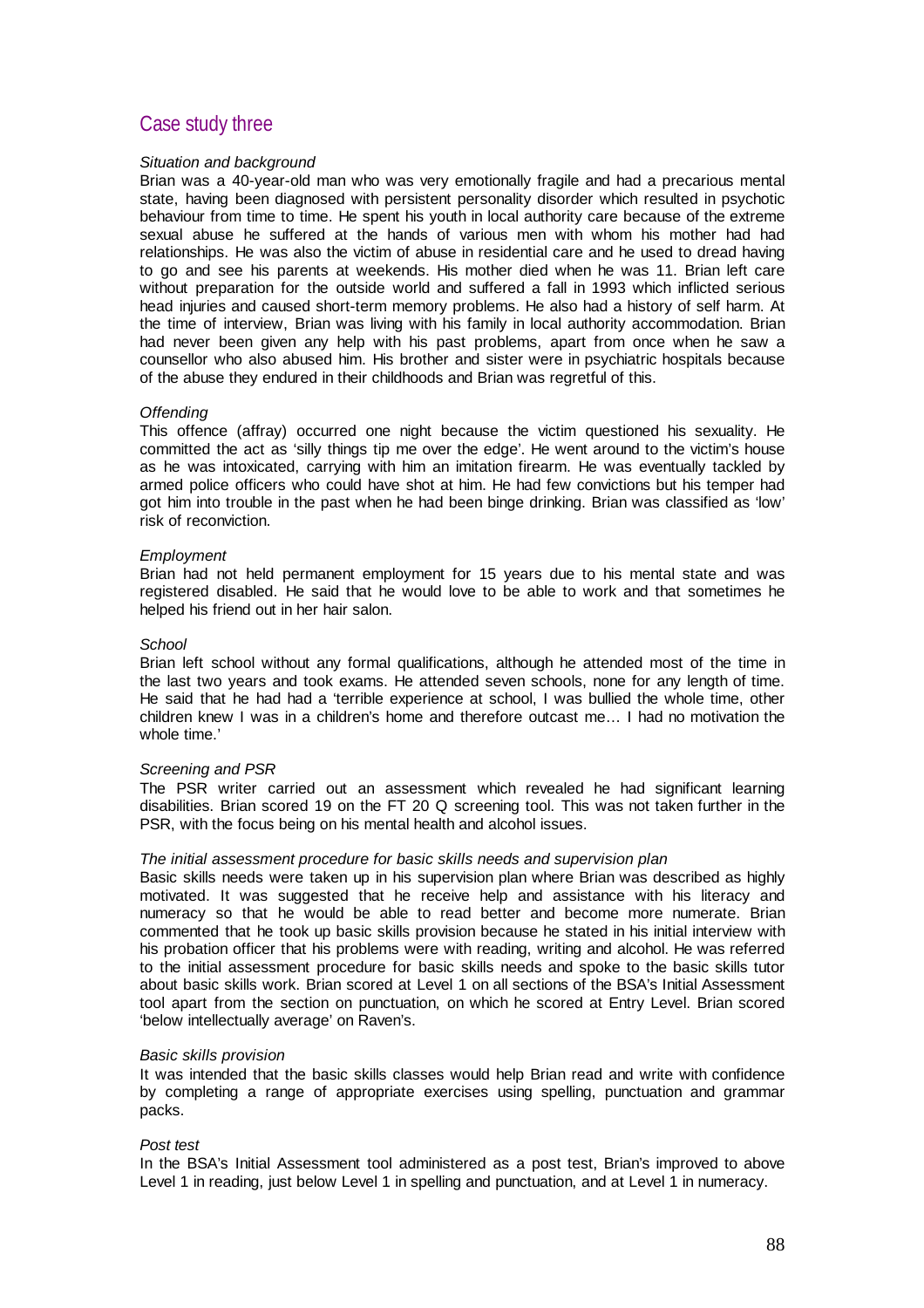#### *Other improvements*

When interviewed, Brian had been coming to classes for nine months for an hour and a half each week. He did spelling, phonetics, punctuation, abbreviation, full stops, maths and DIY. He thought that what he learned in the classes was very important. He reported that working with the tutor had been 'brilliant' although he had been worried at the beginning as he thought it may be just like school and 'starting at the bottom of the ladder again'. His wife used to have to come with him to support him, but just before the time of interview, he had begun to come by himself. He said that the classes were helping him greatly 'in every way… I used to drink seven days a week, and now I have given up for two months now.' He used to be in trouble all the time because he was drinking and getting into fights, but at the time of interview, he reported that he had stopped going out and so did not place himself in a position to get into trouble. Brian talked a lot about his family and his 17-year-old son who helped him with his reading and writing at weekends. He said:

It was a shame more people do not know about the classes… what was needed was more publicity… what I needed was a kick up the backside and I got the push… two weeks into the classes I was going to give up, then I thought to myself, you cannot give up after two weeks just because it is not working out, so I stuck it for another month and later I was glad I did. I used to be scruffy but now I am all cleaned up, everything has changed, my attitude at home, I am just much happier now.

Brian had begun to read to his grandchildren which he could never do before, and it was evident that he was very proud of this. All of Brian's quarterly reviews recorded his progress and commented on his basic skills work, first saying that he was partly achieving his supervision plan objective by attending provision, then largely achieving the objective by remaining committed to provision, and then completely achieving his objective and 'despite everything he remains committed to basic skills' (Brian was accused of the rape of a friend during his CRO, which caused him to relapse into binge drinking).

#### *Post CRO*

Brian had been asked by his basic skills tutor to stay on as a basic skills volunteer when his CRO finished.

#### *Brian's tutor*

Brian's basic skills tutor reported that he had produced an:

[E]xcellent piece of writing, which was excellent in composition but horrifying in content – the story of his life. He also writes poetry. He used to come in scruffy and smelling of alcohol – and he has now stopped drinking and comes in clean and tidy. He also used to take his wife with him everywhere, and now he comes in alone. He was astounded by how much he improved, with his BSA's Initial Assessment tool score. Brian also said that if it wasn't for basic skills provision, he would not be here now.

## Case study four

#### *Situation and background*

Andrew was a 24-year-old man with a vulnerable disposition. At the time of interview, he lived with his partner and they had just taken up relationship counselling. Their children had been placed on the Child Protection Register as they were at risk of physical violence. He had undertaken work on anger management.

#### *Offending*

The offence for which Andrew was before the court was driving whilst disqualified, committed three days after his custodial licence expired. He had many previous convictions and a custodial sentence imposed for three burglaries, possession of CS gas and driving without licence or insurance. It was noted in Andrew's PSR that he acted on impulse, and that his past offences (of which there were many) had been dealt with by attendance orders, conditional discharges, CROs, CPOs, CPROs and custodial sentences. He had breached many of his community sentences and it had been suggested that he could become easily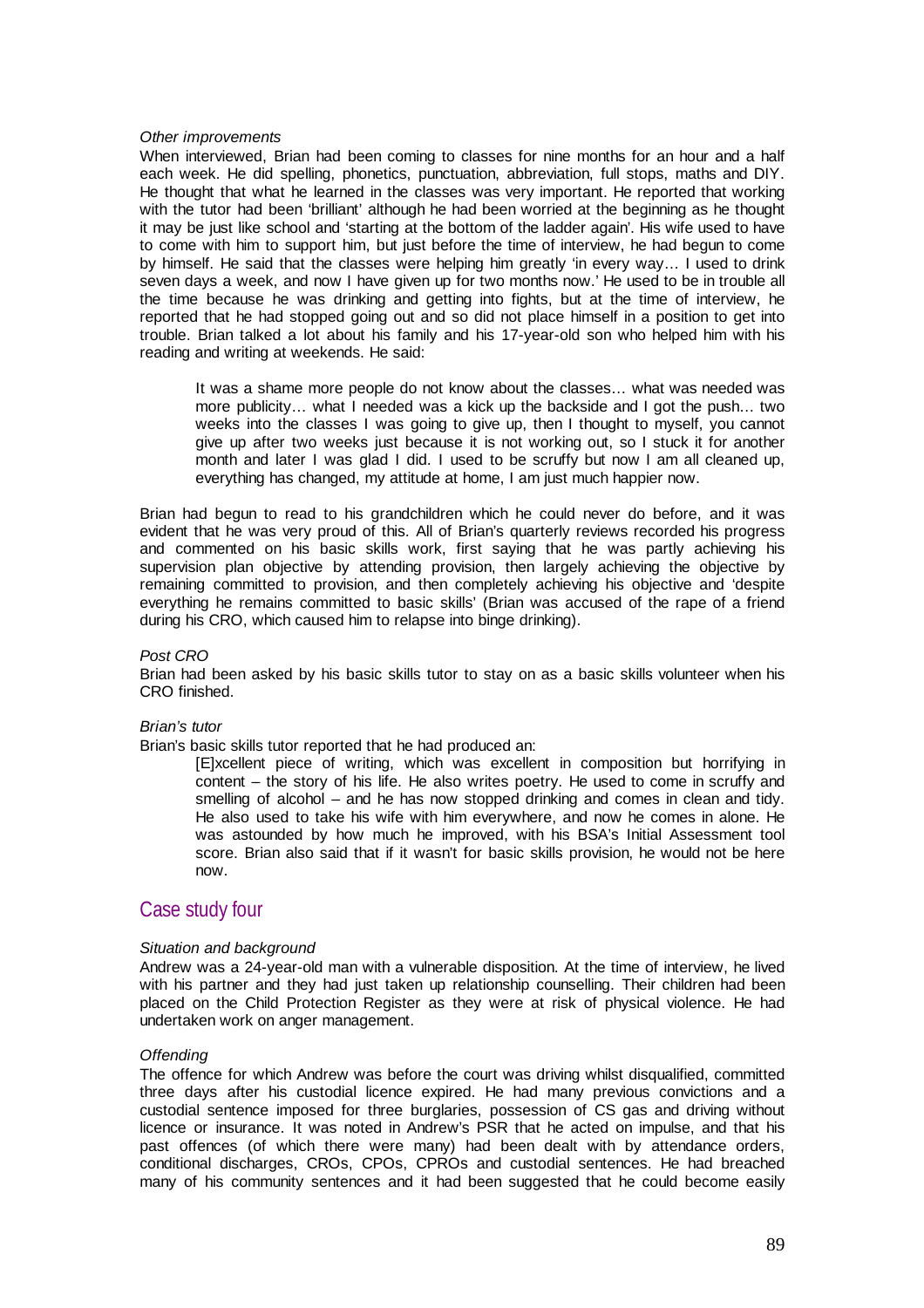overwhelmed. At the time of interview, he had been sentenced to a CRO. Andrew's risk of reconviction status was not stated.

#### *School*

Andrew left school at 15 with no qualifications. He said school had been 'alright' and he had liked it. He had been interested in what he learnt at school, especially maths, English and science.

#### *Employment*

Andrew had mainly held manual employment since leaving school, and at the time of interview was unemployed and claiming benefits. He expressed a wish to be a mechanic but he had not been able to read the manuals in the past.

#### *Screening and PSR*

Andrew scored 16 on the FT 20 Q screening tool.

#### *The initial assessment procedure for basic skills needs and supervision plan*

Andrew did not complete the BSA's Initial Assessment tool for the *Basic Skills Pathfinder* evaluation because he had been receiving basic skills help on a previous probation order before he went to jail. This may have provided the impetus to take up basic skills provision again.

#### *Basic skills provision*

Andrew was interviewed when he had been coming to classes for about ten weeks (on this CRO). He had decided to start coming to basic skills provision originally because he had 'appalling spelling and writing'. In the classes, he did reading, writing and spelling. He found working with the tutor 'really fun and enjoyable'. He felt the classes were helping him with his writing a lot, and he thought what he learnt in the classes was important. He also found that the basic skills provision in community supervision was much better than school classes.

#### *Post test*

Andrew did not complete a post test.

#### *Other improvements*

Andrew said that he wanted to be a mechanic but that he had not been able to read the requisite manuals before. He had enrolled on a college course commencing September 2002 on mechanics and was trying hard to get a job in this field. He said that he wished to continue basic skills classes in community supervision when he started at college.

#### *Post CRO*

Andrew wished to continue with basic skills provision within community supervision after his CRO ended and to combine his work with a college course in mechanics.

#### *Andrew's tutor*

Andrew's tutor said that 'Andrew has had many set backs but has managed to attend regularly. Andrew said that his improvements have helped him read with his children and in Internet chat rooms. He has also grown in confidence and esteem.'

### Case study five

#### *Situation and background*

Alex was a 20-year-old man who had experienced major problems with alcohol and drugs, although (at the PSR stage) he reported that his problems were under control. During Alex's interview, he expressed a wish to find alternative accommodation because the conditions in which he was residing were very cramped. In addition, Alex reported that many of the people he shared his accommodation with were drug users and he did not feel this was conducive to his rehabilitation.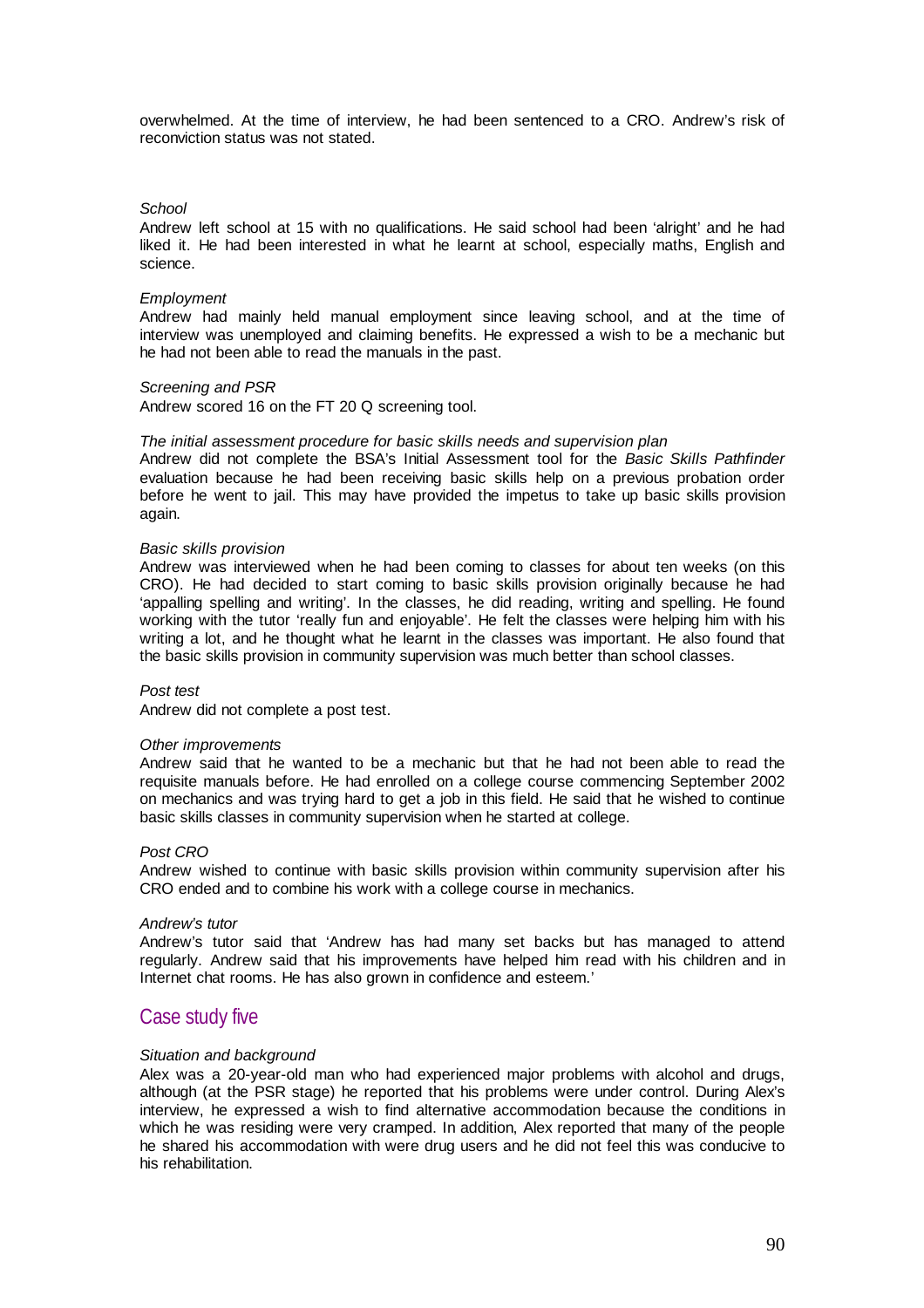#### *Offending*

Alex's offence was criminal damage which he attributed to being drunk at the time. This reflected a pattern of offending, and although it was believed that he only responded to situational factors in offending when he was drunk, he was considered at 'high' risk of reconviction. He was currently on a 12-month CPRO.

#### *School*

Alex had not enjoyed his school experience describing it as 'crap'. He felt that he had been 'picked on' by teachers and that he could not learn there because he hated it so much. Alex left school when he was 16 and had no qualifications.

#### *Employment*

Alex was very proactive in seeking employment and hoped that improving his basic skills would help him with this.

#### *Screening and PSR*

Alex scored 20 on the FT 20 Q screening tool and significant basic skills problems were recorded in his PSR.

#### *The initial assessment procedure for basic skills needs and supervision plan*

Alex was unable to complete the BSA's Initial Assessment tool and so completed a local assessment instead. He scored 'below intellectually average' on Raven's. Basic skills work was included as an objective in his supervision plan, along with addressing alcohol and drug use. His quarterly reviews reported that he was continuing to attend basic skills provision and was making progress in basic skills.

#### *Basic skills provision*

Alex was interviewed when he had been coming to basic skills provision for about a year. He did not initially decide to access basic skills provision for his own benefit, but rather because it was part of his supervision plan. He said that he had not wanted to come to basic skills provision at the start, but knew that he would be breached if he failed to attend. Since then, he had enrolled in a college course which he combined with basic skills provision within community supervision. Alex expressed dissatisfaction and frustration with the pace of his progress in basic skills and felt that because he was attending both basic skills provision in college and in community supervision, his improvements should have been more rapid. He reported that although his confidence was growing, it was only doing so very slowly. Nonetheless, Alex intended to persevere and would continue in college when his CPRO was complete even if he did not attend basic skills provision in community supervision any longer.

#### *Post test*

Alex did not complete a post test.

#### *Other improvements*

Alex reported that his self-confidence had improved and continued to do so, albeit slowly. He said that he enjoyed coming to basic skills sessions in both community supervision and in college, and spent about five hours per week practising what he had learnt at home. In addition, he reported that he had not offended since he began basic skills provision.

#### *Post CRO*

Alex would continue with basic skills tuition but probably in college.

*Alex's tutor* 

Alex's basic skills tutor reported that when he began basic skills provision he was not coping well:

*His appearance was poor, he was drinking quite heavily and was unable to feed himself properly. Since then, there has been good progress, he now takes pride in his appearance and he is always washed and generally shaven. He takes pride in telling me how he shops and what he has been able to cook for himself. He has represented*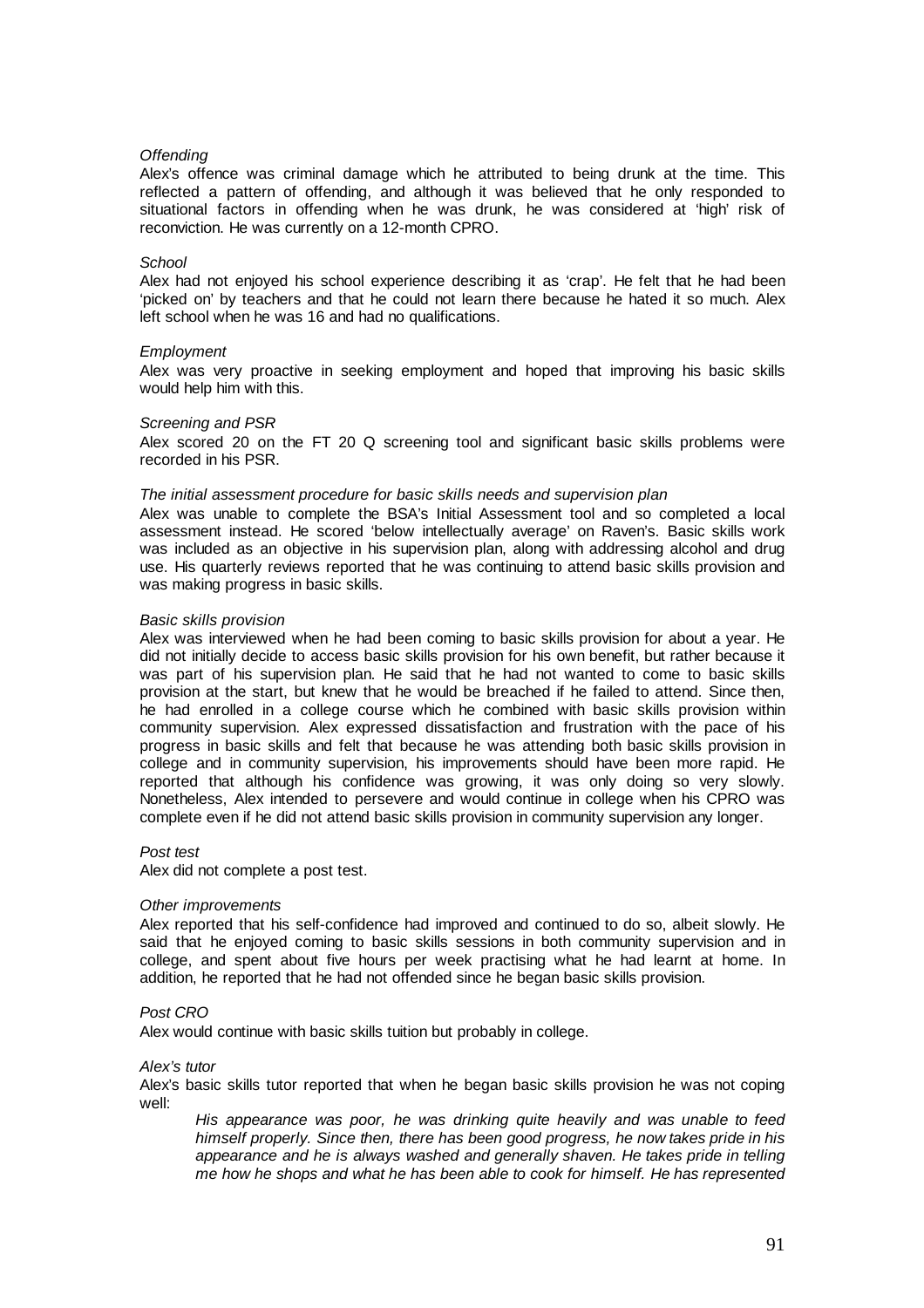*the UK in Sweden, as part of a group of local people from five EU countries with similar problems. He has attended weight training sessions organised by probation. He has a long way to go, but he has also made good progress in getting himself sorted.* 

## Case study six

#### *Situation and background*

Adam was a 26-year-old man who had experienced an incredibly troubled childhood and was in care for most of his life because of parental abuse. He reported that he owed his temper and unruly behaviour to the instability of his life and the lack of care that he experienced in foster homes. These experiences had had an impact on his self-efficacy and he had a long history of depression and self-harm. At the time of interview, Adam was leading a chaotic life and had just broken up with his long-term girlfriend who left him for a heroin addict. He felt very resentful about this, and reported that it had caused him to self-harm again, a situation he thought was improving. Adam had been separated from his children from a previous marriage and had been accused of assaulting his former partner, their mother. This situation also led to a decline of his mental health. He had a good relationship with his current property owner and was seeking psychiatric help.

#### *Offending*

Adam's offence (assaulting a police constable) took place when he was very inebriated, and his recollection of this was minimal, although he accepts the victim and witness accounts as accurate. His attack resulted from a dispute with his ex-girlfriend which upset him greatly, and led him to be verbally abusive to bystanders, hence the police intervention, which he felt was unwarranted and excessive. Adam's risk of reconviction status was not stated.

#### *School*

In his interview, Adam reported that 'I was a bit of a hooligan at school' and he was both suspended and expelled from school. He was not interested in school before that and believed that he had suffered from learning disabilities while at school.

#### *Employment*

Adam was not able to work because of his psychiatric problems.

#### *Screening and PSR*

Adam did not complete the FT 20 Q screening tool during the PSR interview although basic skills work was mentioned in his PSR as being a problem. In addition, the PSR stated that he wished to enrol in classes to improve his basic skills.

#### *The initial assessment procedure for basic skills needs and supervision plan*

Adam scored below Level 1 in all sections of the BSA's Initial Assessment tool. He also scored 'below intellectually average' on Raven's. Basic skills work was included in the objectives of Adam's supervision plan and reported as continuing work in his quarterly review.

#### *Basic skills provision*

At the time of his interview, Adam had been coming to basic skills classes for six months. He began to come initially because he felt that doing something was better than only seeing his probation officer. He said that he could not attend basic skills provision when he was feeling particularly depressed.

#### *Post test*

Adam completed a parallel version of the BSA's Initial Assessment tool administered as a post test, and scored Level 1 in literacy, below Level 1 in spelling, at Level 1 in punctuation, and at Entry Level in numeracy. This showed that Adam's improvements were in punctuation, and although his numeracy level declined, it was worth noting that he did not work on numeracy in the basic skills classes.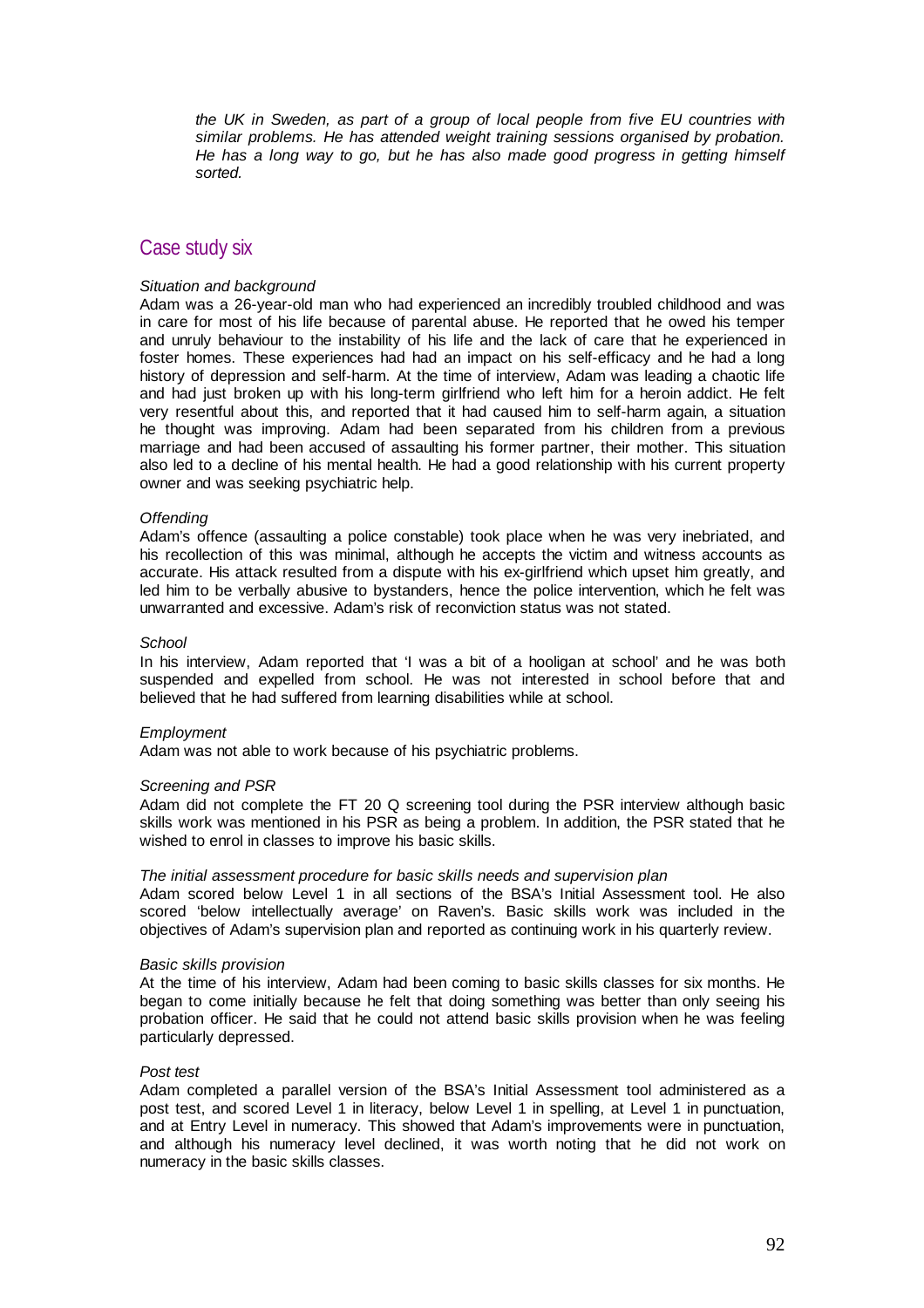#### *Other improvements*

Although Adam had had some psychiatric issues since he began basic skills provision, he did feel that he had improved overall and attributed this to the support he received from his basic skills tutor with whom he preferred to speak about his problems. He also reported that he had not offended since he began basic skills provision and felt that this was because of his improvement in confidence and esteem. At the time of interview, Adam had just submitted a short story (with the help of his basic skills tutor) to a competition of which he was very proud. He was excited to see how that turned out.

#### *Post CRO*

Adam said that he wanted to continue with basic skills provision following the completion of his order, and had also applied for college courses.

#### *Adam's tutor*

Adam's basic skills tutor commented that:

*Adam had a record of self-harm which, when things get him down, may still occur. However, this behaviour [has] lessened since I have known him. He generally remains positive about his daughters, even though they are likely to be adopted, and we spend a lot of time discussing what may be appropriate presents for them when he receives an access order. He has submitted a story to the prison/probation literary competition and enjoys writing short stories. He has started using the Internet and said he likes going on it now he's not ashamed of his spelling.*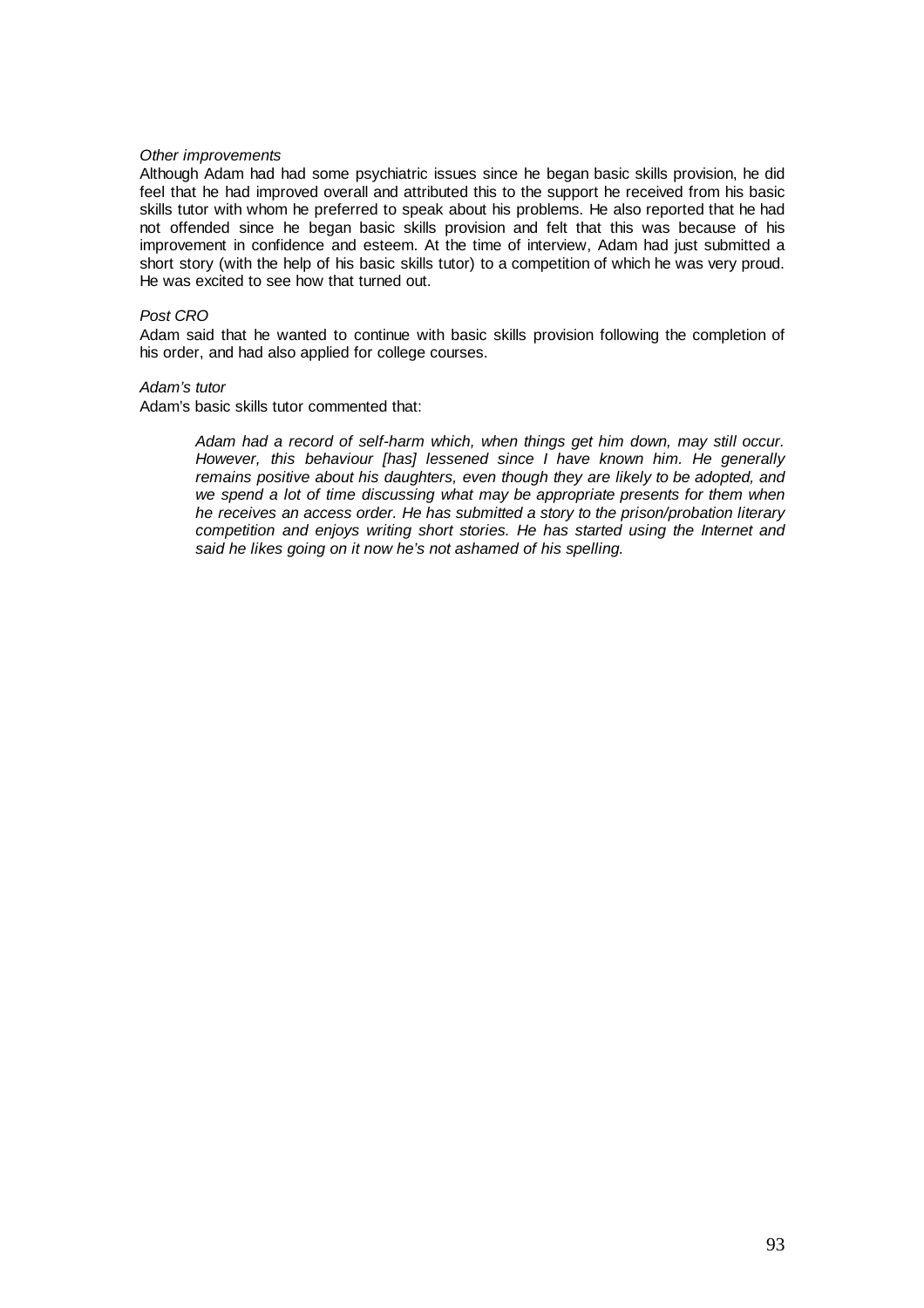## Appendix E: Reliability of the BSA Fast Track 20 Questions screening tool

The FT 20 Q screening tool is undoubtedly a crude instrument but it does have some degree of validity, as assessed both by the work of the BSA and from an analysis of data derived from this evaluation.

There are three possible outcomes from the use of the FT 20 Q screening tool as a screening instrument:

- A correct evaluation of an offender's basic skills needs.
- A false negative, when an offender's basic skills needs are not detected by the instrument.
- A false positive, when the instrument indicates an offender as having a basic skills need when, in fact, s/he does not.

The accuracy of the tool is obviously important to eliminate false positives and false negatives. One way to test its reliability is to compare its results against another tool to assess basic skills. The BSA found a high correlation (77%) between the FT 20 Q screening tool scores and scores on the BSA's Initial Assessment tool for the general population of adults on whom the FT 20 Q screening tool was piloted (BSA, 2000b). As part of the evaluation of the *Basic Skills Pathfinder* this association was further tested, analysing the data collected and a significant association between the two tools was found.

Reliability of the FT 20 Q was estimated, based on individuals for whom scores on the FT 20 Q screening tool and the BSA's Initial Assessment tool were received. An examination of the data from the sample of offenders who scored below Level 1 on the FT 20 Q and who were then assessed using the BSA's Initial Assessment tool shows that there were relatively few false positives (9%). Given that the definition of Level 1 in basic skills has changed with the introduction of the Adult Basic Skills Curriculum (see Appendix A), so that the level of attainment required for someone to be judged at or above Level 1 has now increased, this is likely to reduce further the proportion of false positives. Consequently, there is a degree of confidence in the estimates of the prevalence of basic skills needs amongst those offenders screened at PSR stage using the FT 20 Q screening tool.

Data on the proportion of false negatives in the screening sample was not systematically collected. However, a strong association between the FT 20 Q screening tool and the BSA's Initial Assessment tool was found for both the complete sample<sup>54</sup> and for offenders sentenced to a CRO or a CPRO. In the sample of offenders who were sentenced to a CRO or a CPRO, offenders who scored below Level 1 on the FT 20 Q screening tool were significantly more likely to score below Level 1 on the literacy sections of the BSA's Initial Assessment tool than offenders who scored at or above Level 1 on the FT 20 Q screening tool<sup>55</sup> (see Figure E.1).

 $\frac{54 \text{ Chi-square}=104.81, df=1, p<0.001; odds ratio = 28 for the literary section and Chi-square=48.26, df=1, p<0.001; odds ratio = 4.5 for the numeracy.}$ section.<br><sup>55</sup> Chi-square=23.591, df= 1, p<0.001, odds ratio=9.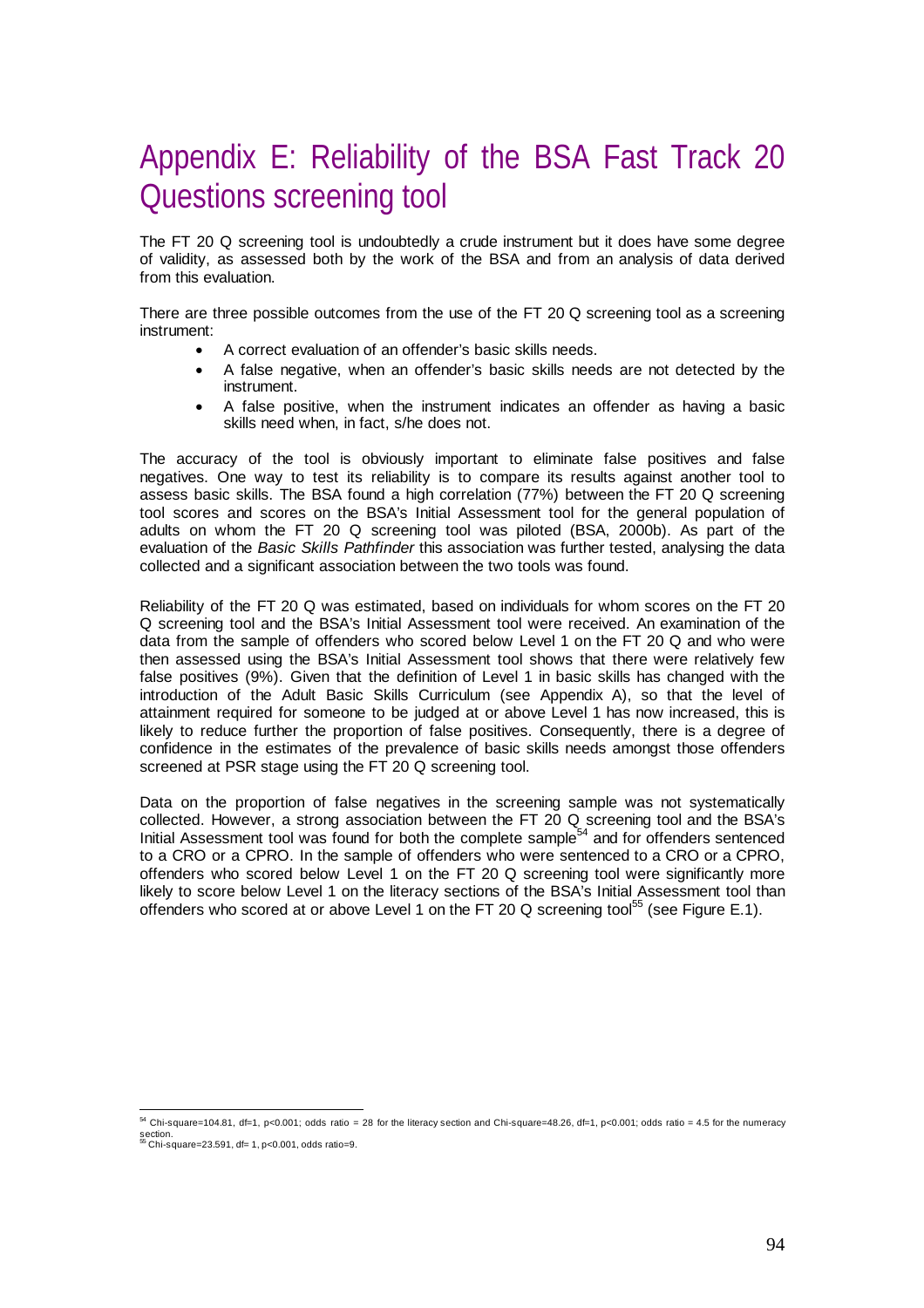*Figure E.1***:** *The FT 20 Q screening tool and literacy on the BSA's Initial Assessment tool (n=112)* 



*Figure E.2: The FT 20 Q screening tool and numeracy on the BSA's Initial Assessment tool (n=211)* 

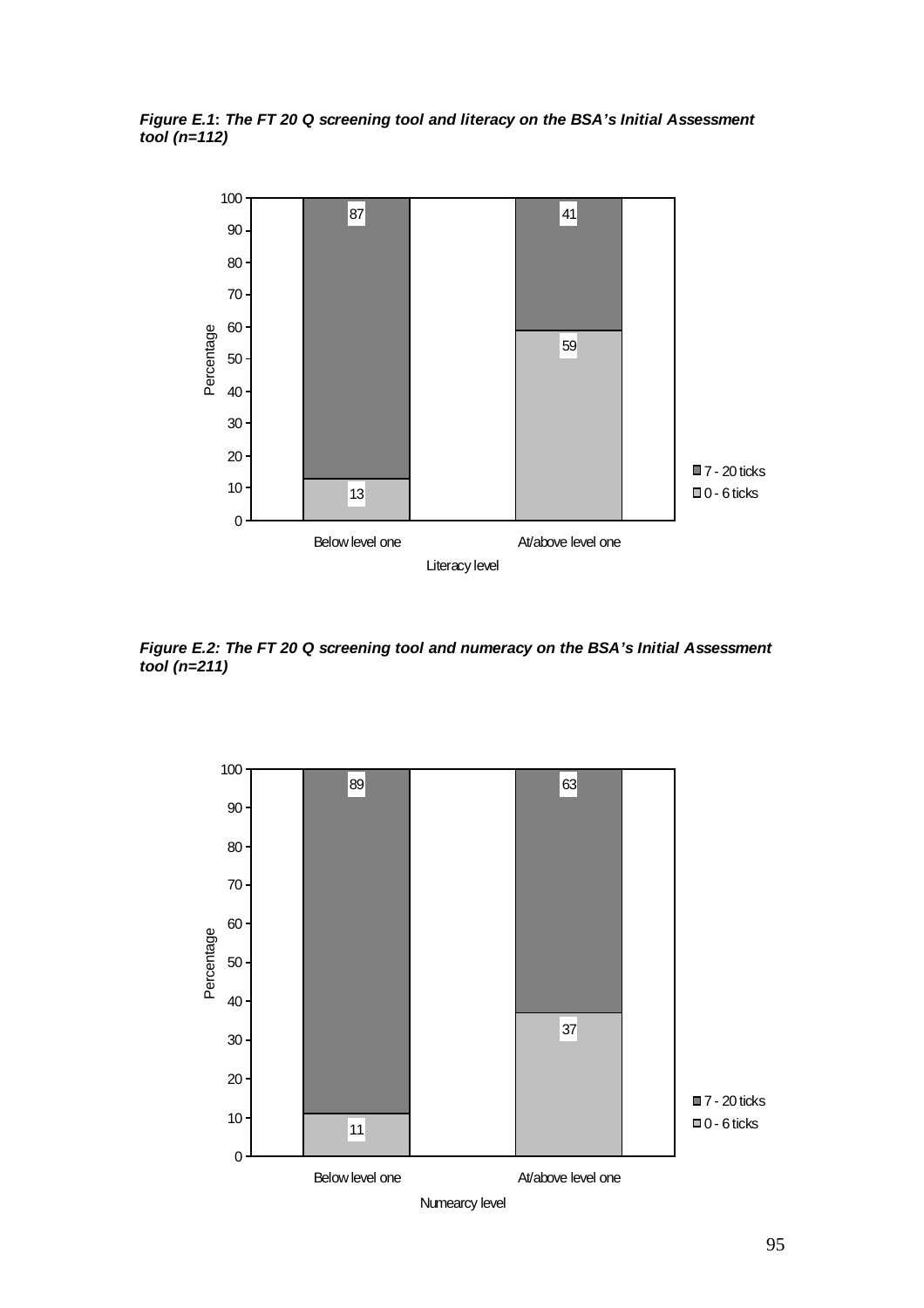The offenders in the sample who were sentenced to a CRO or a CPRO and who scored below Level 1 on the FT 20 Q screening tool were also more likely to score below Level 1 on the numeracy section of the BSA's Initial Assessment tool than offenders who scored at or above Level 1 on the FT 20 Q screening tool.<sup>56</sup> However for this sample, and also for the overall sample, the association between the FT 20 Q screening tool and the BSA's Initial Assessment tool was not significant when numeracy scores on the BSA's Initial Assessment tool were dichotomised by 'at or above Entry' and 'below Entry Level'<sup>57</sup> (see Figure E.2). Thus, the evidence indicates that although the FT 20 Q screening tool was designed to identify numeracy needs below Entry Level, it largely did not do so for this sample.

The evidence from the *Basic Skills Pathfinder* evaluation suggests then that although the FT 20 Q screening tool is statistically significant in indicating both an offender's literacy and numeracy below or at or above Level 1, it is not so for indicating an offender's numeracy below or at or above Entry (i.e. functional numeracy), although it was originally designed to do so. This may have policy implications for the type of screening tool used in the future to assess numeracy in community supervision.

Nonetheless, examining the data from the sample of offenders who scored below Level 1 on the FT 20 Q screening tool, and who were then assessed using the BSA's Initial Assessment tool, shows that there were relatively few false positives (35, 9%<sup>58</sup>). Given that the definition of Level 1 in basic skills has changed with the introduction of the Adult Basic Skills Curriculum (see Appendix A), so that the level of attainment required for someone to be judged at or above Level 1 has now increased, this is likely to reduce further the proportion of false positives. Consequently, there is a degree of confidence in the estimates of the prevalence of basic skills needs amongst those offenders screened at PSR stage using the FT 20 Q screening tool.

## Raven's Progressive Matrices

The data from the initial assessment procedure for basic skills needs also indicate that there was a strong association between the scores on the BSA's Initial Assessment tool and Raven's Progressive Matrices. Offenders who scored below Level 1 on the literacy sections of the BSA's Initial Assessment tool were significantly more likely to be classified as 'below intellectually average' on the basis of their scores on Raven's Progressive Matrices than offenders who scored at or above Level 1 on the literacy sections of the BSA's Initial Assessment tool.<sup>59</sup> In addition, offenders who scored below Level 1 on the numeracy section of the BSA's Initial Assessment tool were also significantly more likely to be classified as 'below intellectually average' on the basis of their scores on Raven's Progressive Matrices than offenders who scored at or above Level 1 on the numeracy section of the BSA's Initial Assessment tool $^{60}$  (see Figures E.3 and E.4).

 $^{56}_{-}$ Chi-square=19.983, df=1, p<0.001; odds ratio =5.

<sup>&</sup>quot;Chi-square=19.903, αι=1, p<υ.ου τ, σασ του - ου<br>
π Chi-square=0.062, df=1, p<∪.ου<br>
π Chi-square=0.062, df=1, p<0.001, odds ratio = 29.<br>
π The estimation is based on those offenders for whom scores on the FT 20 Q screeni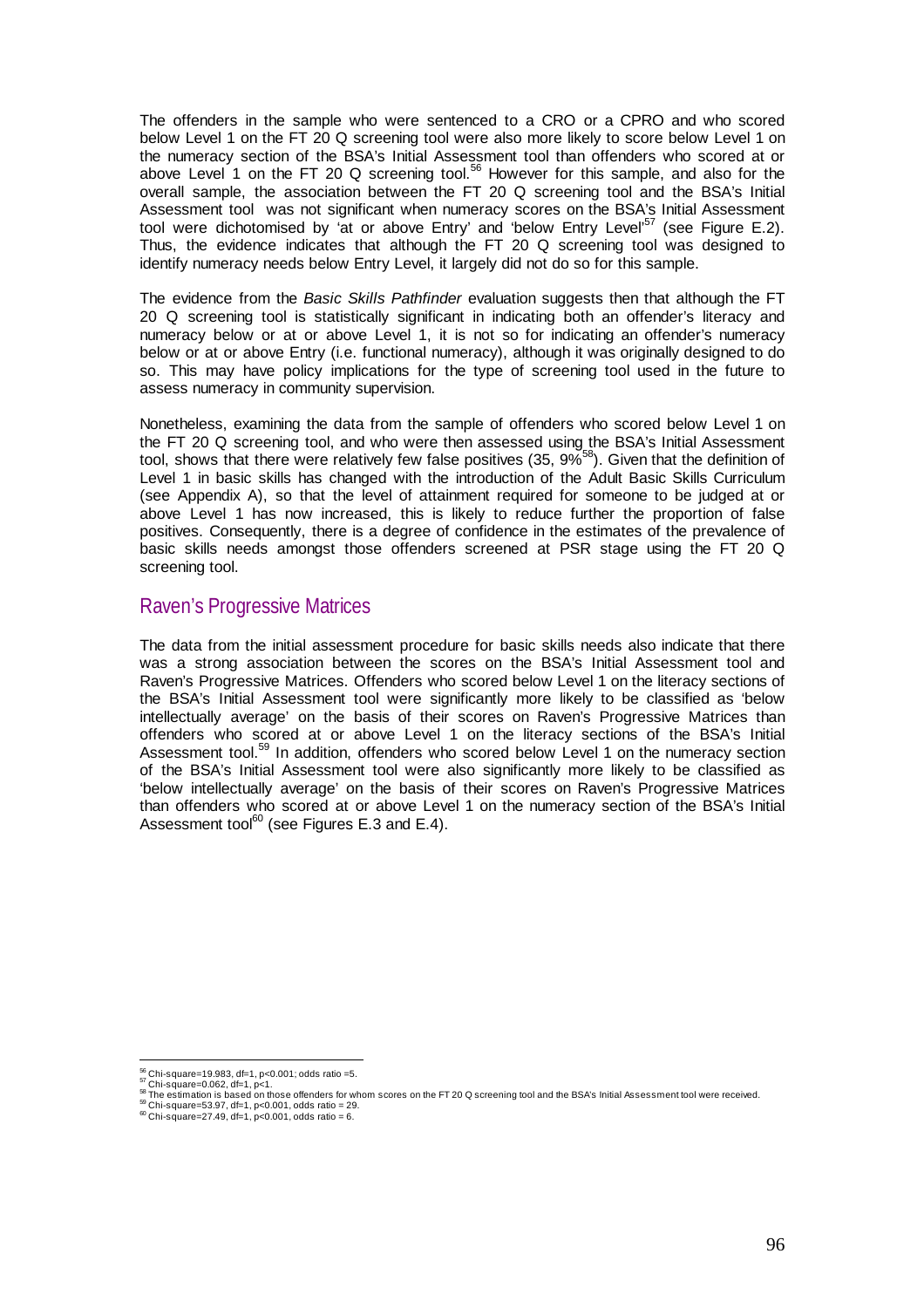*Figure E.3: Literacy on the BSA's Initial Assessment tool and Raven's Progressive Matrices (n=164)* 



*Figure E.4: Numeracy on the BSA's Initial Assessment tool and Raven's Progressive Matrices (n=312)* 

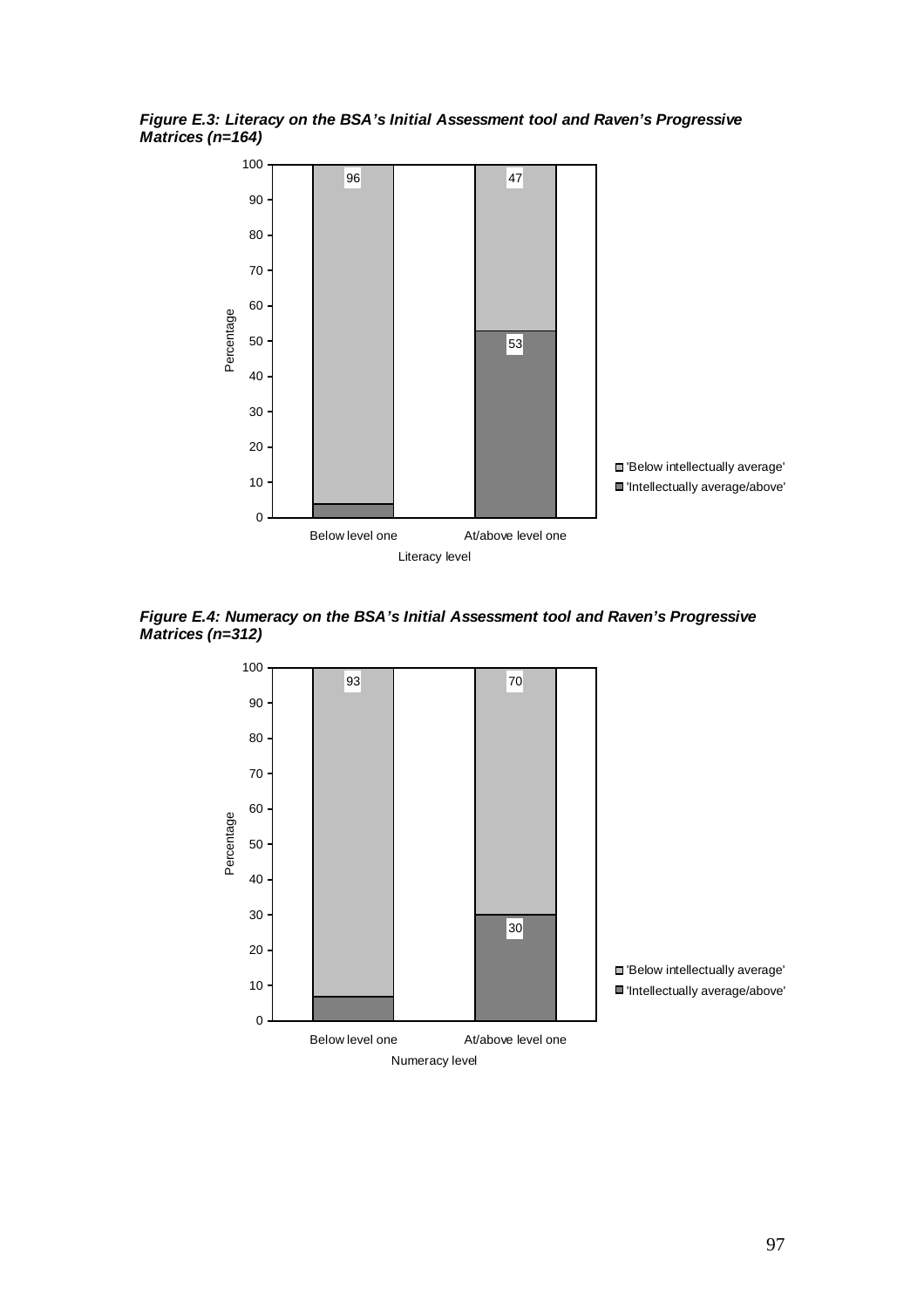An analysis of the whole sample for which there were Raven's data reveals no significant associations between the Raven's classification of eductive ability<sup>61</sup> and risk of reconviction or patterns of school attendance.<sup>62</sup> However, an offender with a low Raven's score was more likely to score below Level 1 on the FT 20 Q screening tool compared to an offender classified as 'intellectually average and above' and was also significantly more likely to have no qualifications.<sup>63</sup> Interestingly, there was no association between an individual's Raven's score and his/her employment status.<sup>64</sup>

end the full classification was dichotomised to 'intellectually average above' and 'below intellectually average' to cope with the small number of cases in some<br><sup>61</sup> The full classification was dichotomised to 'intellectua

categories.<br>≌ Chi-square= 9.5, d.f. = 8, p = 0.3; Chi-square= 2, d.f. = 4, p = 0.73 respectively.<br><sup>e3</sup> Chi-square= 8.1, d.f. = 1, p = 0.04; Chi-square= 9.2, d.f. = 3, p = 0.03 (adjusted residual 2.5) respectively.<br><sup>e4</sup> Ch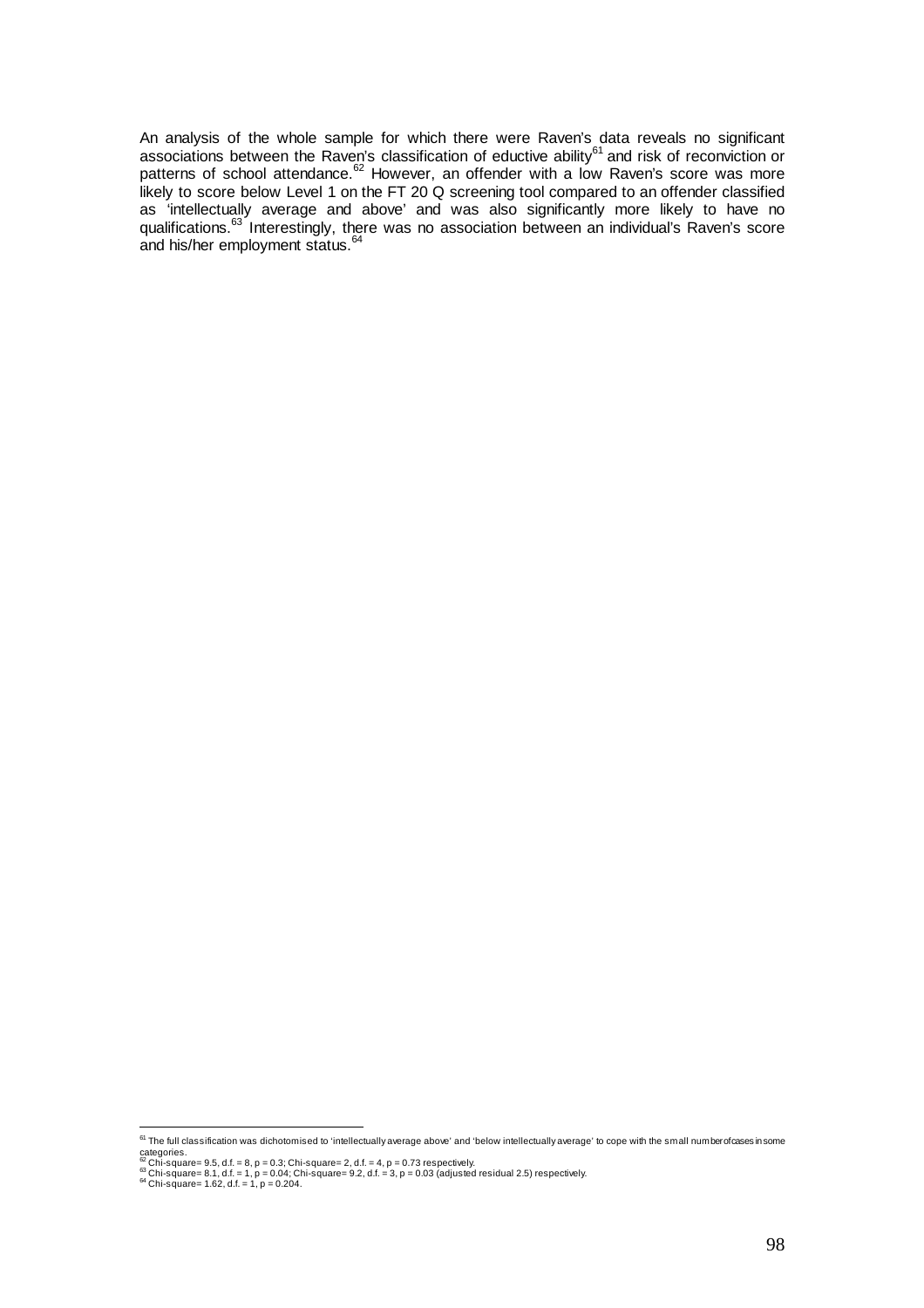# Appendix F: Analysis of the total screening sample

A total of 10,252 fully or partially completed screenings with offenders were returned by the *Basic Skills Pathfinder* areas. The 1,167 cases for which no information on sentence type was received are indicative of the large amount of missing data in the data base.

A comparison of the screening sample with previous studies and other information on offenders was carried out to find out how representative this particular sample was to the offending population more general. The characteristics of the screening sample can be summarised as follows:

- Eighty-five per cent were male
- Nineteen per cent were below 21 years of age, 40 per cent were below 25
- Ninety-two per cent were classified as white and the remainder as black Other (2%), black Caribbean (1.5%), black African, Indian, Pakistani and Bangladeshi (all <1%) or other (2.5%)
- Sixty-six per cent were single, divorced or separated (10% had dependant(s)), 31 per cent were married or had a partner (16% had dependant(s)); the remainder were 'not known'
- Forty per cent lived in rented accommodation, nine per cent owned their own home, 39 per cent lived with friends, family or others, and the remainder lived in Bed and Breakfast accommodation, lodgings, a unit or a hostel
- Thirty-eight per cent were in a 'low' risk of reconviction category, 40 per cent were in a 'medium' risk category and 22 per cent were in a 'high' risk category<sup>65</sup>
- Twenty-four per cent were sentenced for the principal offender of violence against the person, 22 per cent for theft, 22 per cent for a motoring offence, seven per cent for burglary, seven per cent for a drugs offence, five per cent for a sexual offence, and the remainder committed fraud and forgery, criminal damage or 'other' offences
- Twenty-eight per cent were sentenced to a CRO, seven per cent were sentenced to a CPRO, 26 per cent were sentenced to a CPO, 27 per cent were sentenced to custody and the remainder received a fine, or were sentenced to a Drug Treatment and Testing Order, discharge or suspended sentence.

The data on gender and age of offenders were generally consistent with past data collected at the PSR stage on offenders sentenced for all offences by all courts.<sup>66</sup> The figure for minority ethnic cases was generally lower than that found in other large-scale quantitative studies (Merrington, 2001; Flood-Page and Mackie, 1998). However, this could be due to the areas selected for the *Basic Skills Pathfinder* evaluation. In three *Basic Skills Pathfinder* areas, Cornwall, Cumbria and Lincolnshire Probation Areas, there were less than one per cent of cases in the non-white category of race/ethnic classification.<sup>67</sup> In Sussex Probation Area, just over three per cent of cases were in the non-white category, in Dorset Probation Area eight per cent, and in Nottinghamshire Probation Area ten per cent. It was only in Thames Valley Probation Area (16%) that there was any significant minority ethnic presence in the data collected.<sup>68</sup>

Of offenders within the screening sample for the *Basic Skills Pathfinder* evaluation, 78 per cent were sentenced in the Magistrates Court, 21 per cent in the Crown Court, and one per cent in an 'other' court. The proportion of offenders being sentenced for different types of offence in the *Basic Skills Pathfinder* evaluation screening sample was different from what might be expected in a random sample of those found guilty and sentenced by the courts. In 2000, the proportion of offenders found guilty or cautioned for an indictable offence was 41 per cent for theft and handling, 18 per cent for drugs offences, 14 per cent for violent offences

 $\frac{65}{100}$ Risk of reconviction was measured by OGRS2 in six of the basic skills pathfinder areas, and Sussex Probation Area used LSI-R. OGRS2 scores were categorised according to the criteria for the accredited offending behaviour programmes. The scores on LSI-R were aligned to those on OGRS 2. (see<br>Raynor et al., 2000)<br><sup>ଞ</sup> See Flood-Page and Mackie (1998) (in particular A

demographic characteristics. Also see Criminal Statistics – England and Wales 2000 (Home Office, 2000b).<br><sup>67</sup> There was just one person in Cornwall who was not white, in Cumbria Probation Area, one Indian and four 'other,'

were not white.<br><sup>68</sup> Caution is urged when interpreting these figures, as there was a significant amount of missing information which was not provided from basic skills pathfinder areas.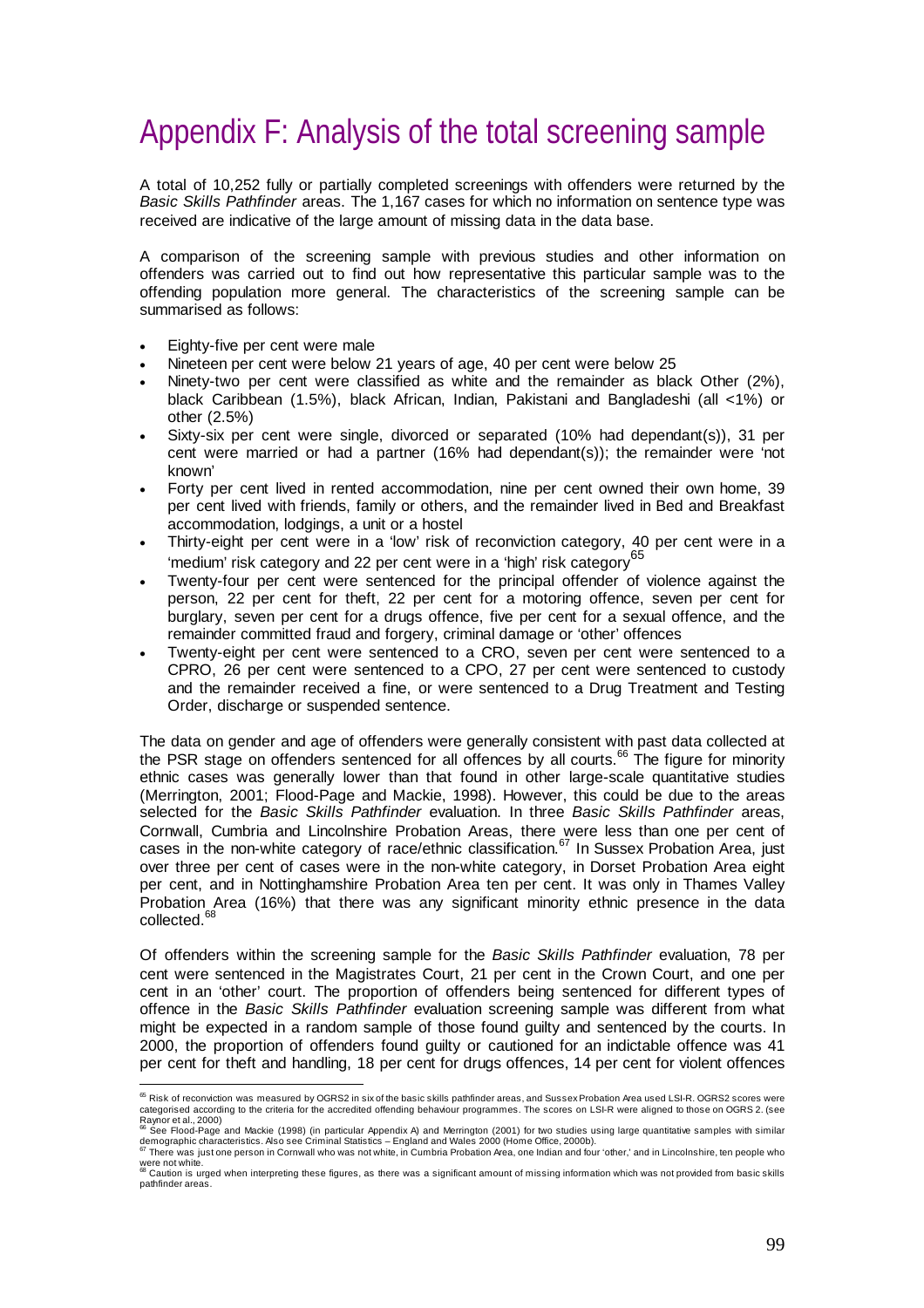(including sexual offences and robbery), seven per cent for burglary, five per cent for fraud and forgery, three per cent for criminal damage, and 12 per cent for other offences<sup>69</sup> (Home Office, 2000c). The data collected at the screening stage of the *Basic Skills Pathfinder*  evaluation indicate that there was a higher proportion of violent offenders, much less theft, drugs, and fraud and forgery, and a larger proportion of motoring offences compared to the proportions cited by the Home Office<sup>70</sup> (Home Office, 2000c).

The percentage of those in the *Basic Skills Pathfinder* evaluation screening sample who were sentenced to custody (28%) or community supervision (35%) was higher than would be expected of a random sample of all sentencing decisions. In 2000, only 31 per cent of all those sentenced for an indictable offence in a Magistrates Court were sentenced to community supervision, compared to 14 per cent who received custody and 31 per cent who were fined. The relative figures for the Crown Court were 26 per cent sentenced to community supervision and 64 per cent sentenced to custody (Home Office, 2000c).

It is possible that those offenders for whom a PSR is completed (see Chapter 2) are more likely to be sentenced for a more serious offence than those for whom a PSR is not completed, or are more likely to have previous convictions. PSRs are only used when a court requires guidance as to a suitable sentence for the offender, and it is unlikely that in less serious offences (usually summary offences) a court would require a PSR if it intends to impose a fine or a discharge. Thus, the discrepancy in offence type and sentence for the *Basic Skills Pathfinder* evaluation screening sample compared to *Criminal Statistics – England and Wales 2000* (Home Office, 2000b) could possibly be attributed to the sampling method used for the *Basic Skills Pathfinder* evaluation, i.e. collecting data on offenders for whom a PSR was written.

### Gender

Table F.1 shows the gender of the cases in the screening database broken down by pathfinder area and sentence. The proportion of women in the screening sample supplied by each pathfinder area was consistent, ranging from 13 per cent of the total sample in Thames Valley Probation Area to 18 per cent of the total in Cumbria Probation Area. These differences were not statistically significant.<sup>71</sup> There were no significant differences between the pathfinder areas in terms of the proportion of women being sentenced to either a CRO or a CPRO. Approximately 20 per cent of those sentenced to a CRO are normally women (Home Office, 2000a), and the proportion of women who were sentenced to a CRO or a CPRO in the *Basic Skills Pathfinder* evaluation was broadly comparable to this proportion. This varied from 15 per cent of CRO or CPROs in Dorset Probation Area to 19 per cent in Cornwall Probation Area. Women constituted 15 per cent of the total sample at the initial assessment procedure for basic skills needs.<sup>72</sup>

es<br><sup>69</sup> Caution is advised when comparing the data from the basic skills pathfinder with official statistics, as different criteria was used for categorisation in official statistics, i.e. offenders who were found guilty or cautioned, whereas the offenders in the basic skills pathfinder sample were those on whom PSRs were

written and were sentenced by the courts.<br><sup>70</sup> It is possible that not all cases for which basic skills pathfinder areas provided data would have been indictable offence cases, but given the requirement that a PSR was written, evidence suggests that most would have been.<br>  $\frac{m}{l}$  Chi-square= 3.7, d.f. = 6, p=0.7.

Chi-square= 3.7, d.f. = 6, p=0.7.<br><sup>72</sup> However, evidence suggests that pathfinder areas referred offenders other than those sentenced to a CRO or a CPRO to the initial assessment procedure for basic skills needs.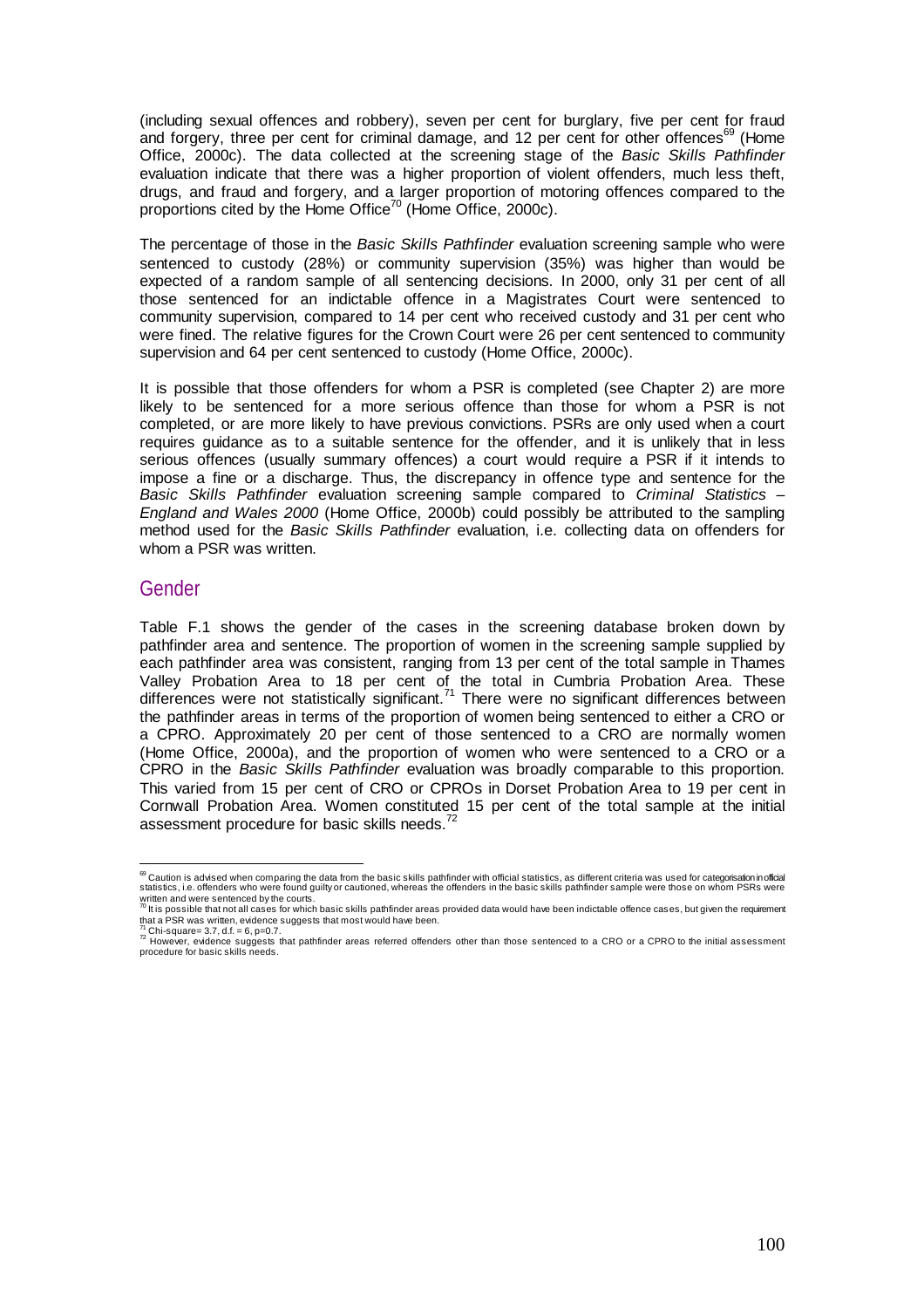| Pathfinder area      | Sentence    | Gender      |           |       |
|----------------------|-------------|-------------|-----------|-------|
|                      |             | Male        | Female    | Total |
| Cornwall             | Custody     | 57 (93%)    | 4(7%)     | 61    |
|                      | CRO or CPRO | 51 (81%)    | 12 (19%)  | 63    |
|                      | CPO         | 39 (78%)    | 11 (22%)  | 50    |
|                      | Other       | 49 (83%)    | 10 (17%)  | 59    |
|                      | Total       | 196 (84%)   | 37 (16%)  | 233   |
| Cumbria              | Custody     | 138 (83%)   | 28 (17%)  | 166   |
|                      | CRO or CPRO | 246 (82%)   | 56 (19%)  | 302   |
|                      | CPO         | 164 (83%)   | 34 (17%)  | 198   |
|                      | Other       | 24 (80%)    | 6(20%)    | 30    |
|                      | Total       | 572 (82%)   | 124 (18%) | 696   |
| Dorset               | Custody     | 329 (92%)   | 29 (8%)   | 358   |
|                      | CRO or CPRO | 223 (85%)   | 38 (15%)  | 261   |
|                      | CPO         | 256 (82%)   | 57 (18%)  | 313   |
|                      | Other       | 178 (77%)   | 54 (23%)  | 232   |
|                      | Total       | 986 (85%)   | 178 (15%) | 1,164 |
| Lincolnshire         | Custody     | 178 (93%)   | 13 (7%)   | 191   |
|                      | CRO or CPRO | 477 (84%)   | 94 (17%)  | 571   |
|                      | CPO         | 227 (86%)   | 37 (14%)  | 264   |
|                      | Other       | 36 (82%)    | 8 (18%)   | 44    |
|                      | Total       | 918 (86%)   | 152 (14%) | 1.070 |
| Nottinghamshire      | Custody     | 831 (92%)   | 73 (8%)   | 904   |
|                      | CRO or CPRO | 780 (82%)   | 172 (18%) | 952   |
|                      | CPO         | 503 (89%)   | 63 (11%)  | 566   |
|                      | Other       | 235 (78%)   | 66 (22%)  | 301   |
|                      | Total       | 2,349 (86%) | 374 (24%) | 2.723 |
| <b>Sussex</b>        | Custody     | 340 (92%)   | 29 (8%)   | 369   |
|                      | CRO or CPRO | 360 (81%)   | 83 (19%)  | 443   |
|                      | CPO         | 321 (85%)   | 58 (15%)  | 379   |
|                      | Other       | 187 (84%)   | 37 (17%)  | 224   |
|                      | Total       | 1,208 (86%) | 207 (15%) | 1,415 |
| <b>Thames Valley</b> | Custody     | 425 (94%)   | 27 (6%)   | 452   |
|                      | CRO or CPRO | 443 (84%)   | 85 (16%)  | 528   |
|                      | CPO         | 459 (87%)   | 70 (13%)  | 529   |
|                      | Other       | 180 (78%)   | 50 (22%)  | 230   |
|                      | Total       | 1,507 (87%) | 232 (13%) | 1,739 |

## *Table F.1: Gender description by pathfinder area and sentence type*

Table F.2 shows the gender composition of those who were sentenced to a CRO or a CPRO and who scored below Level 1 on the FT 20 Q screening tool. The vast majority of the cases (83%) were male, and significantly more males (36%) than females (31%) scored below Level 1 on the FT 20 Q screening tool.

#### *Table F.2: The FT 20 Q screening tool scores of men and women sentenced to a CRO or CPRO*

| Gender                 | The FT 20 Q screening tool scores |              |             |  |
|------------------------|-----------------------------------|--------------|-------------|--|
|                        | 0–6 ticks                         | $7-20$ ticks | ⊤otal       |  |
| Female                 | 328 (69%)*                        | 149 (31%)    | 477 (17%)   |  |
| Male                   | 1.463 (63%)                       | 851 (36%)    | 2.314 (83%) |  |
| $\tau$ <sub>otal</sub> | 1.791 (64%)                       | 1.000(36%)   | 2.791       |  |

\*The percentage values in parentheses are the percentage of cases within each gender.

## Age distribution

Table F.3 shows the age distribution of male and female offenders who were sentenced to a CRO or a CPRO. This age distribution was representative of the age distribution normally found among those sentenced to community supervision. In broad terms, approximately 20 per cent of males and females sentenced to community supervision are aged 18 to 20, approximately 40 per cent of both males and females are aged 21 to 30 and approximately 45 per cent of both are aged 31 years and above.<sup>73</sup> There were no significant differences in the

 $^{73}$  Home Office, 2002a.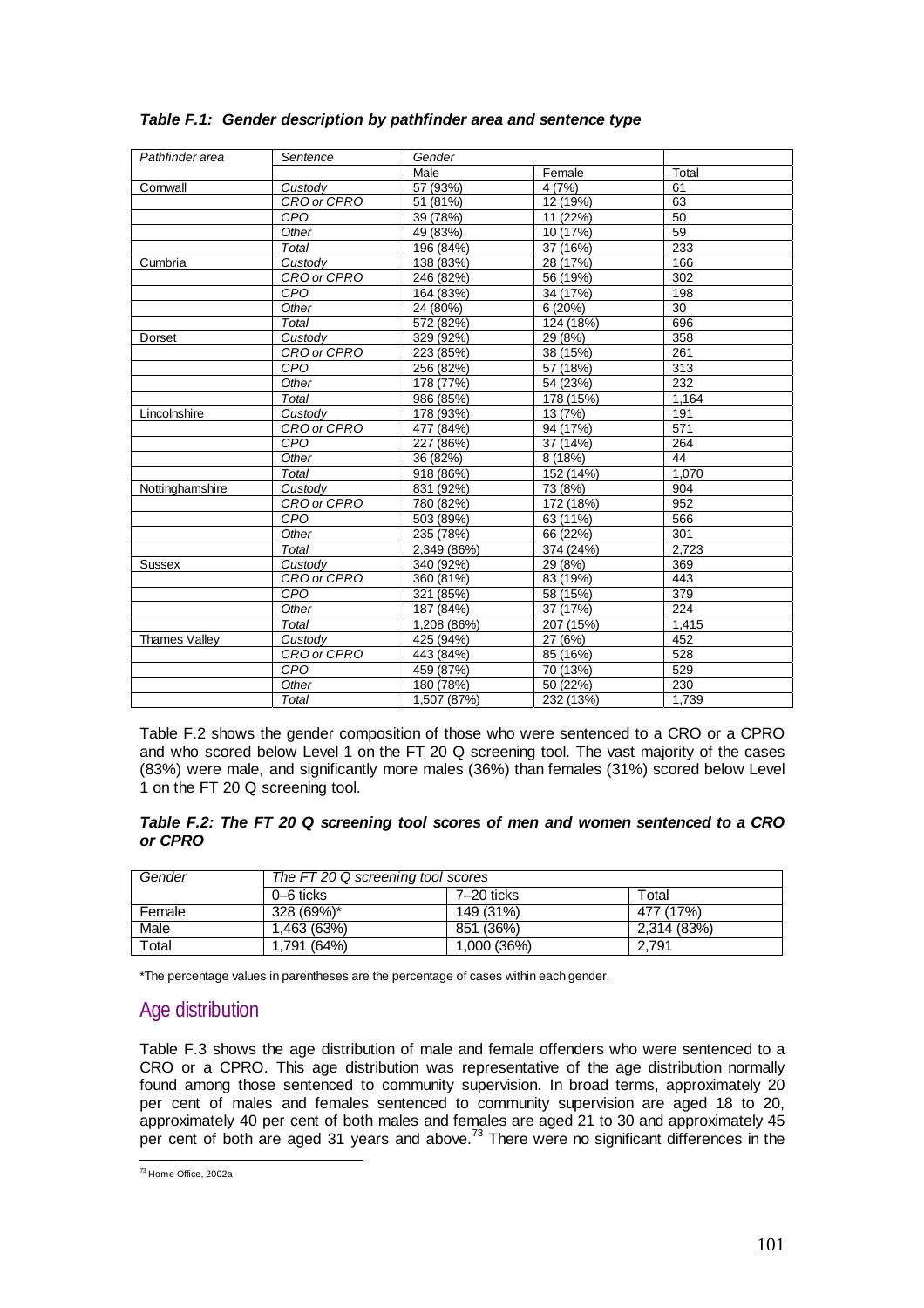age distribution of either male or female offenders<sup>74</sup> in the different pathfinder areas. However, there were significant differences between the age distribution of male and female offenders who were sentenced to a CRO or a CPRO. On average, female offenders tended to be older than male offenders who were sentenced to a CRO or a CPRO. From Table F.3., it can be seen that 66 per cent of male offenders were under the age of 30 years. By contrast, only 58 per cent of female offenders were under the age of 30 years. Women aged between 31 and 50 years of age were significantly more likely to be sentenced to a CRO or a CPRO than men of the same age. $75$ 

*Table F.3: The age distribution of male and female offenders who were sentenced to a CRO or a CPRO aggregated across all pathfinder areas*

| Gender      | $18 - 20*$  | $21 - 25$ | $26 - 30$ | $.31 - 40$ | $41 - 50$ | $51+$   |
|-------------|-------------|-----------|-----------|------------|-----------|---------|
| Male        | 490 (20%)** | 671 (27%) | 488 (19%) | 567 (23%)  | 196 (8%)  | 88 (4%) |
| $(n=2.500)$ |             |           |           |            |           |         |
| Female      | 85 (16%)    | 126 (24%) | 93 (18%)  | 147 (28%)  | 58 (11%)  | 11(2%)  |
| $(n=520)$   |             |           |           |            |           |         |

\* Ages are shown in years.

\*\*The percentage values in parentheses are the percentage of cases within each gender.

#### **Ethnicity**

Table F.4 shows the number and percentage of cases from different ethnic groups. Clearly, the vast majority of offenders (92%) in the total sample were white. The next largest group, Black Other, comprised only two per cent of the cases in the screening sample. Disaggregating the sample by ethnic group and pathfinder area revealed that Thames Valley Probation Area had the highest proportion (285 out of 1,788 cases, 16%) of offenders from a minority ethnic group, followed by Nottinghamshire Probation Area with ten per cent (273 out of 2,799 cases) and Dorset Probation Area with eight per cent (92 out of 1,136).

| Ethnic group           | Frequency    |
|------------------------|--------------|
| White                  | 8,220 (92%)  |
| <b>Black Caribbean</b> | $121(1.4\%)$ |
| <b>Black African</b>   | 74 (<1%)     |
| <b>Black other</b>     | 171 (2%)     |
| Indian                 | 41 $(< 1\%)$ |
| Pakistani              | $85 (< 1\%)$ |
| Bangladeshi            | 5(<1%)       |
| Chinese                | $2$ (<1 %)   |
| Other                  | 213 (2.4%)   |
| Missing data           | 1,320        |
| Total                  | 10,252       |

*Table F.4: The ethnic composition of the total sample*

\*The percentage values in parentheses are the percentage of all cases, excluding 'missing'.

Of the 2,860 cases who were sentenced to a CRO or a CPRO, 2,683 (94%) were white. It is worth noting that white offenders were significantly<sup>76</sup> more likely to be sentenced to a CRO or a CPRO than offenders were from other ethnic groups, whilst Black Caribbean, Black Other and Pakistani offenders<sup>77</sup> were significantly less likely to be given a CRO or a CPRO compared to other offenders. There was, however, no significant association<sup>78</sup> between ethnic group and risk of reconviction, though there was some evidence that Indian offenders may have been more likely to be in the lowest risk group compared with other offenders.

<sup>&</sup>lt;sup>74</sup> Chi-square=41.2, d.f. = 30, p= 0.84; Chi-square= 40.48, d.f. = 30, p = 0.96 respectively.

To Adjusted residual for females aged 31-40 years is 2.7, and for those aged 41-50 years is 2.5.<br>To Adjusted residual for females aged 31-40 years is 2.7, and for those aged 41-50 years is 2.5.<br>The Adjusted residual = 3.9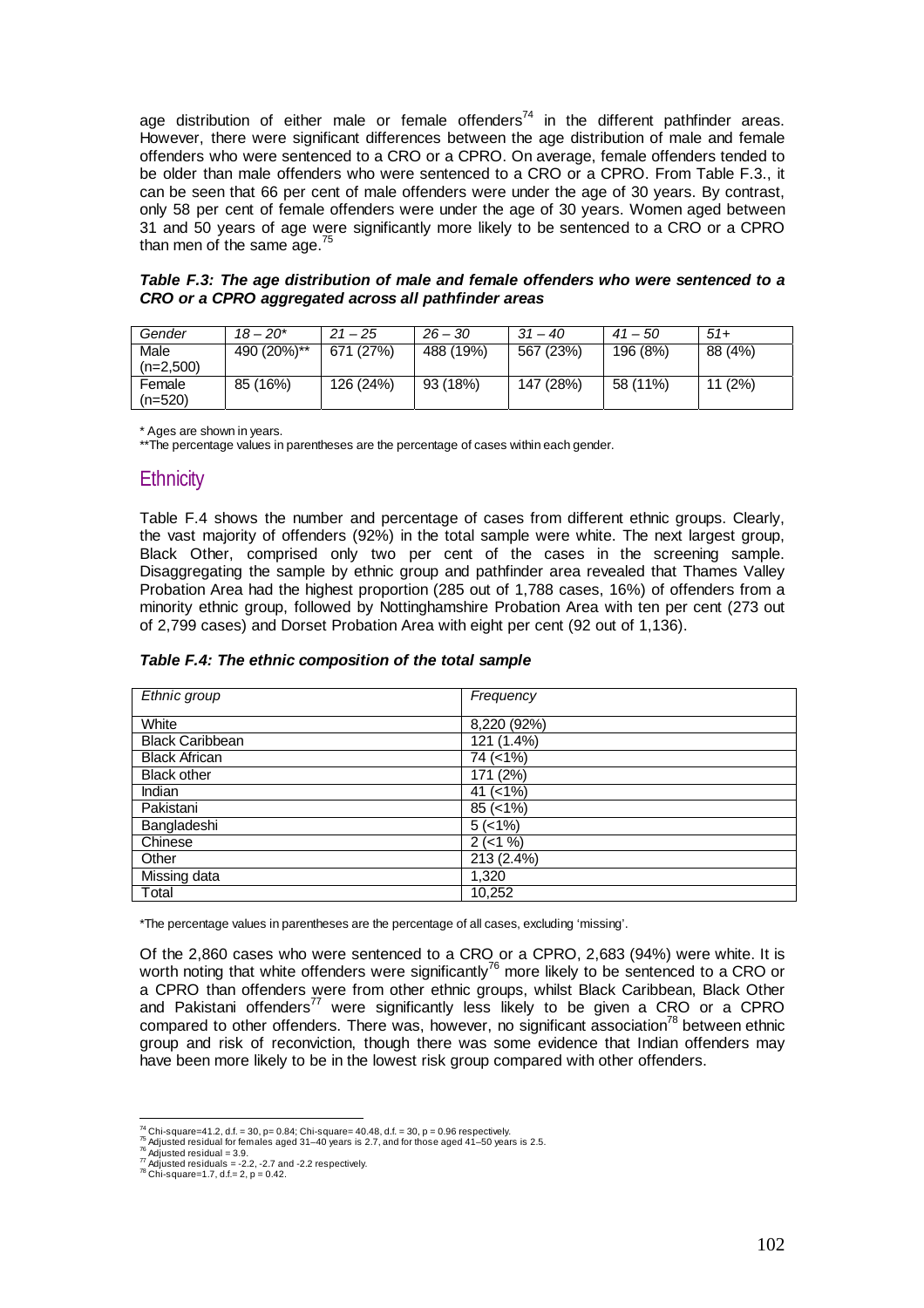## Accommodation status

Table F.5 shows the accommodation status of offenders in the screening sample broken down by their sentence type. The largest proportions of offenders were either living in rented accommodation or with family, friends or others. The same pattern applied for those who were sentenced to a CRO or a CPRO. An offender was significantly more likely to be sentenced to a CRO or a CPRO if s/he was either a tenant or lived in a hostel, and significantly less likely to be sentenced to the same sentence if s/he was an owner occupier.<sup>79</sup> Offenders who lived with family, friends or others were significantly more likely to be sentenced to a custodial sentence than other offenders were, whilst owner occupiers were significantly more likely to be sentenced to a CPO than other offenders were.<sup>80</sup>

| Sentence   | Owner     | Tenant       | <b>B&amp;B/</b> | Unit/     | Family/        | Other     | Total |
|------------|-----------|--------------|-----------------|-----------|----------------|-----------|-------|
| type       | occupied  |              | lodgings/       | hostel    | friends/       |           |       |
|            |           |              | hotel           |           | others         |           |       |
| Custody    | 171 (7%)* | 841 (37%)    | 36 (2%)         | 40 (2%)   | 944 (41%)      | 270 (12%) | 2,302 |
| CRO/ CPRO  | 221 (8%)  | 1,189 (42%)  | 51 (2%)         | 73 (3%)   | 1.112<br>(40%) | 173 (6%)  | 2,819 |
| <b>CPO</b> | 279 (13%) | (42%)<br>891 | 45 (2%)         | 12 (0.6%) | 812 (39%)      | 64 (3%)   | 2,103 |
| Other      | 89 (9%)   | 430 (43%)    | 28 (3%)         | 19 (2%)   | 352 (35%)      | 92 (9%)   | 1,010 |
| Total      | 760 (9%)  | 3,351 (41%)  | 160 (2%)        | 144 (2%)  | 3,220          | 599 (7%)  | 8,234 |
|            |           |              |                 |           | (39%)          |           |       |

| Table F.5: Accommodation status and sentence type of offenders |  |  |  |
|----------------------------------------------------------------|--|--|--|
|----------------------------------------------------------------|--|--|--|

\*The percentage values in parentheses are the percentage of cases within each sentence type.

There was a significant association between the type of accommodation an offender lived in and the pathfinder area in which they were supervised.<sup>81</sup> Underlying this is a complex pattern that is difficult to explain, but is likely to be related to the local housing and labour market. For example, in Cornwall and Dorset Probation Areas, offenders were less likely to be owner occupiers than in other areas, whilst offenders in Cumbria and Nottinghamshire Probation Areas were more likely to be owner occupiers.<sup>82</sup> By contrast, offenders in Dorset Probation Area and particularly in Sussex Probation Area were more likely to be living in Bed and Breakfasts, Lodgings or Hotels, whilst those in Nottinghamshire Probation Area were much less likely to be living in this sort of accommodation.<sup>83</sup> Finally, in Thames Valley Probation Area, offenders were less likely to be tenants compared with other areas but more likely to be living with family, friends or others.<sup>84</sup>

As Table F.6 shows, such patterns persisted for the 2,819 offenders who were sentenced to a CRO or a CPRO and for whom data were received on both the type of accommodation reported at the PSR stage and the pathfinder area in which they were supervised. Once again, the majority of offenders who were sentenced to a CRO or a CPRO were either living as tenants or with family, friends and others. Those in Nottinghamshire Probation Area were more likely to be owner occupiers while those in Dorset and Sussex Probation Areas were significantly less likely to own their homes.<sup>85</sup> Those in the Thames Valley Probation Area were significantly less likely to be tenants, whilst those in Sussex Probation Area were more likely to be living in Bed and Breakfasts, Lodgings and Hotels.<sup>8</sup>

<sup>&</sup>lt;sup>79</sup> Adjusted residuals of 2.0, 4.2 and -3.1 respectively.

Majusted residuals of 2.2 and 7.4 amo -5.1 respectively.<br>
80 Adjusted residuals of 2.2 and 7.4 respectively.<br>
81 Chi-square=210.1, d.f. = 30, p < 0.001.<br>
82 Adjusted residuals -2.2, -3.5, 4.4 and 2.7 respectively.<br>
83 Adj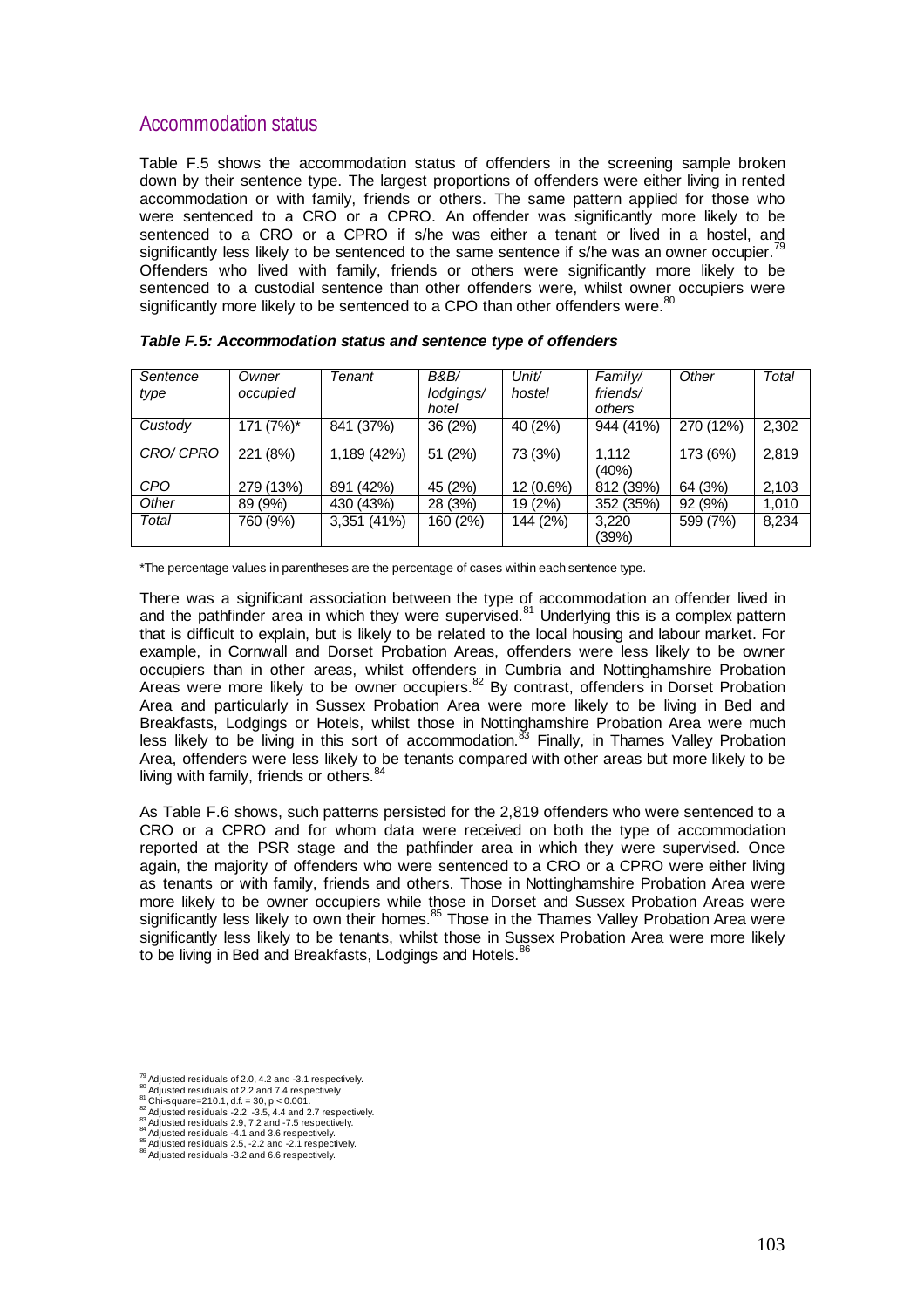| Table F.6: The type of accommodation being used by offenders who were sentenced to |
|------------------------------------------------------------------------------------|
| a CRO or a CPRO, broken down by pathfinder area                                    |

| Pathfinder area      | Owner<br>occupied | Tenant         | B&B.<br>lodging or<br>hotel | Unit or<br>hostel | Family,<br>friends or<br>others | Other     | Total |
|----------------------|-------------------|----------------|-----------------------------|-------------------|---------------------------------|-----------|-------|
| Cornwall             | 3(6%)             | 26 (47%)       | 2(4%)                       | 3(6%)             | 20 (36%)                        | 1(2%)     | 55    |
| Cumbria              | 25<br>(10.3%)     | 117 (48%)      | $1(0.5\%)$                  | 6(2.5%)           | 79<br>(32.5%)                   | 15 (6.2%) | 243   |
| Dorset               | (4%)<br>11        | 109 (43%)      | 7 (3%)                      | 6(2%)             | $\overline{96}$ (38%)           | 23 (9%)   | 252   |
| Lincolnshire         | 34 (7%)           | 228 (44%)      | 12 (2%)                     | 10(2%)            | 203 (39%)                       | 36 (7%)   | 523   |
| Nottinghamshire      | 84 (10%)          | 361 (42%)      | $1(0.1\%)$                  | 23 (3%)           | 349 (41%)                       | 42 (5%)   | 860   |
| Sussex               | 20 (5%)           | 170 (44%)      | 23 (6%)                     | 6(2%)             | 148 (38%)                       | 20(5%)    | 387   |
| <b>Thames Valley</b> | 44 (9%)           | 178 (36%)      | 5(1%)                       | 19 (4%)           | 217 (44%)                       | 36(7%)    | 499   |
| Total                | 221 (8%)          | 1.189<br>(42%) | 51 (2%)                     | 73 (3%)           | 1.112<br>(40%)                  | 173 (6%)  | 2,819 |

\*The percentage value shown in parentheses is the percentage of cases within each pathfinder area.

### Domestic circumstances

Another potential indicator of the stability of someone's lifestyle is their domestic circumstances, i.e. whether they live with a partner or have dependants. In the overall sample, 8,162 cases provided information on marital status and dependants. Of these, 5,393 (66%) were single, divorced or separated, of which 873 (5%) had dependants. 2,541 (31%) cases were either married or lived with a partner. Of these, 1,290 (51%) had dependants. There was a significant association  $87$  between marital status and sentence type. For example, those offenders living with a partner and with dependants were significantly less likely to be sentenced to a CRO or a CPRO than other offenders were, and those who were living with a partner were significantly more likely to be sentenced to a CPO than other offenders were.<sup>88</sup>

## Alcohol and drug abuse

At the PSR stage, the PSR writer was asked to make a judgement about whether or not they thought an offender was abusing alcohol and/or drugs. Table F.7 shows the frequency of these judgements broken down by sentence type. It is clear from the 7,792 cases for which the data were provided, that those who were sentenced to either custody (59% of cases) or a CRO or a CPRO (66% of cases) were significantly more likely to be judged by the PSR writer as abusing alcohol and/or drugs.<sup>89</sup> This judgement was reversed for those subsequently sentenced to a CPO (only 35% of cases were judged to be abusing alcohol and/or drugs).

| Sentence type | Abuse neither | Abuse only  | Abuse only  | Abuse both    | Total |
|---------------|---------------|-------------|-------------|---------------|-------|
|               | alcohol/drugs | alcohol     | drugs       | alcohol/drugs |       |
| Custody       | $901(41\%)$   | 369 (17%)   | 569 (26%)   | 340 (16%)     | 2.179 |
| CRO/CPRO      | 900 (34%)     | 608 (23%)   | 760 (28%)   | 407 (15%)     | 2.675 |
| <b>CPO</b>    | 1,274 (65%)   | 303 (15%)   | 251 (13%)   | 135 (7%)      | 1.963 |
| Other         | 465 (48%)     | 136 (14%)   | 253 (26%)   | 121 (12.4%)   | 975   |
| Total         | 3,540 (45%)   | 1,416 (18%) | 1,833 (24%) | 1,003 (13%)   | 7.792 |

*Table F.7: PSR writer's judgement about substance abuse by an offender, broken down by sentence type*

\*The percentage values in parentheses are the percentage of cases within each sentence type.

 $^{87}$  Chi-square=42, d.f. = 18, p < 0.001.

<sup>88</sup> Adjusted residuals= -2.6 and 3.7 respectively.<br>  $^{88}$  Adjusted residuals= -2.6 and 3.7 respectively.<br>  $^{89}$  Chi-square=515.8, d.f. = 9, p < 0.001.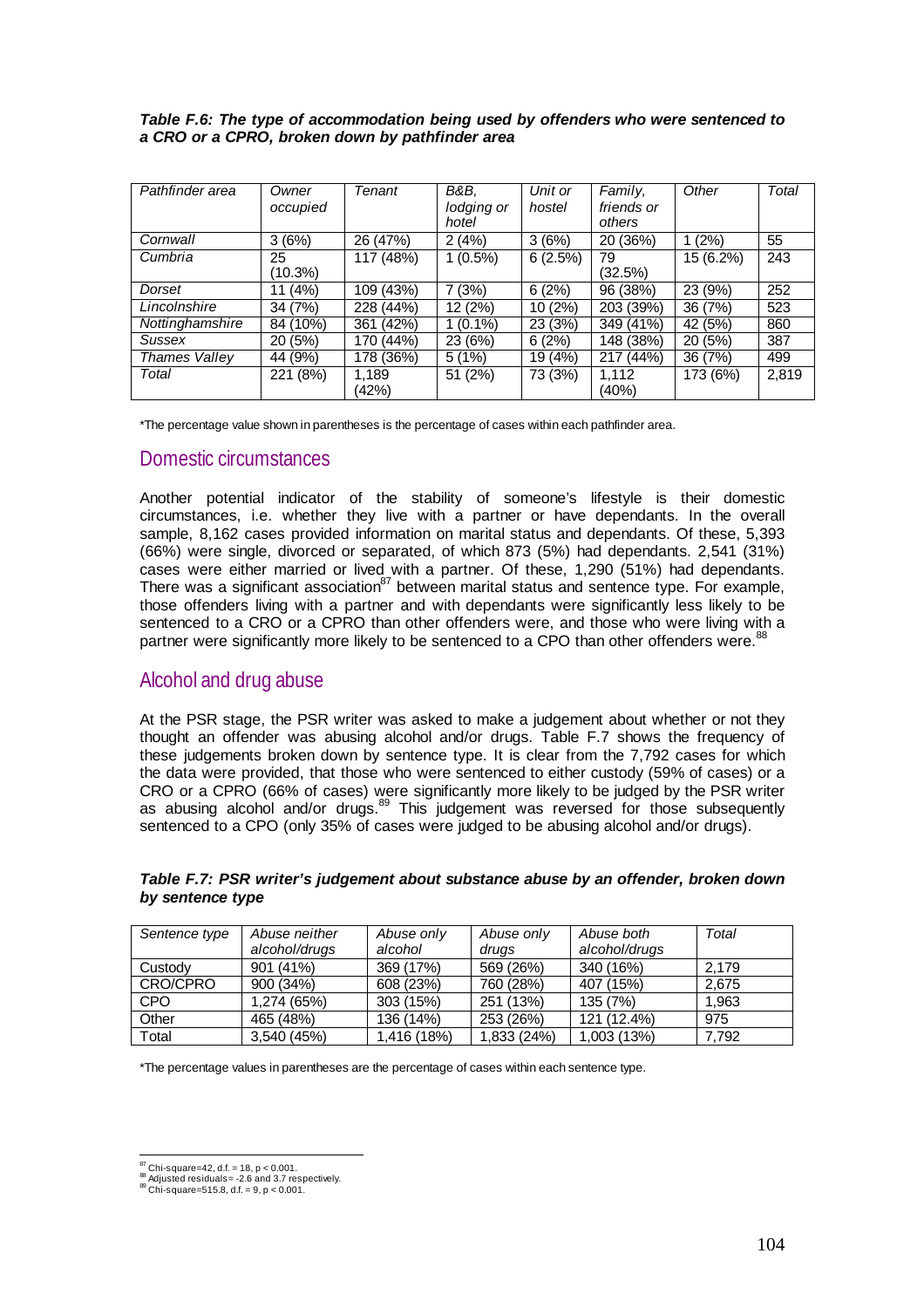## Schooling and qualifications

Table F.8 shows the qualifications gained by offenders in the screening sample categorised by sentence type, and Table F.9 shows their pattern of school attendance. The large number of offenders who held no qualifications and who attended school irregularly was comparable to that found in other research conducted with similar sample groups of offenders. There was a significant association between the levels of qualifications held and sentence type, with those being sentenced to either custody, or to a CRO or a CPRO being significantly less well qualified than offenders sentenced to a CPO.<sup>90</sup> The scale of the problem posed by the lack of qualifications amongst offenders was gauged by comparing the results presented in Table F.8 with the percentage of employed adults with differing levels of qualification derived from the nationally representative *2001 Skills Survey* (Felstead et al., 2002). Of those employed in the *2001 Skills Survey*, 11 per cent held no qualifications at the time of the survey, 14 per cent had Level 1 qualifications, 21 per cent Level 2 qualification, and 54 per cent had Level 3 qualifications and above. While these qualifications were not always judged by those interviewed during the survey as being necessary to do a job, they were considered necessary to get the job they currently held. This suggests that offenders may be at a severe disadvantage in the current labour market.

*Table F.8: The highest level of qualification obtained by offenders, broken down by sentence type* 

| Sentence type | No             | Level 1        | Level 2        | Level $3+$     | Total |
|---------------|----------------|----------------|----------------|----------------|-------|
|               | qualifications | qualifications | qualifications | qualifications |       |
| Custody       | 1.257(57%)     | 484 (22%)      | 339 (15%)      | 131 (6%)       | 2.211 |
| CRO/CPRO      | 1,517 (56%)    | 656 (24%)      | 417 (15%)      | 145 (5%)       | 2.735 |
| <b>CPO</b>    | 944 (46%)      | 513 (25%)      | 468 (23%)      | 148 (7%)       | 2.073 |
| Other         | 522 (52%)      | 226 (23%)      | 177 (18%)      | 77 (8%)        | 1.002 |
| Total         | 4,240 (53%)    | 1,879 (23%)    | 1,401 (18%)    | 501 (6%)       | 8.021 |

\*The percentage values in parentheses are the percentage of cases within each sentence. See Appendix A for the levels in the National Qualifications Framework.

| Sentence type | Regular attendance | Irregular attendance | Total |
|---------------|--------------------|----------------------|-------|
| Custody       | 955 (49%)          | 991 (51%)            | 1.946 |
| CRO/CPRO      | 1.274 (52.5%)      | 1.153(47.5%)         | 2.427 |
| <b>CPO</b>    | 1.216 (67%)        | 593 (33%)            | 1.809 |
| Other         | 479 (56%)          | 370 (44%)            | 849   |
| Total         | 3,924 (56%)        | 3,107 (44%)          | 7.031 |

#### *Table F.9: Offenders' school attendance, broken down by sentence type*

\*The percentage values in parentheses are the percentage of cases within each sentence type.

There was also a significant association between an offender's pathfinder area and the level of qualifications s/he held.<sup>91</sup> For example, offenders in Cumbria and Nottinghamshire Probation Areas<sup>92</sup> were significantly more likely to have no qualifications compared with offenders in other areas, whilst those in Dorset, Sussex and Thames Valley Probation Areas were significantly less likely to have no qualifications compared with offenders in other areas. $93$  A possible reason for this might have been that the pattern of school attendance varied between the pathfinder areas, but there was no significant association between pathfinder areas and school attendance for those sentenced to a CRO or a CPRO.<sup>94</sup>

<sup>&</sup>lt;sup>90</sup> Chi-square =90.5, d.f. = 9, p <0.001. For example, adjusted residuals for those being sentenced to either custody or a CRO or a CPRO and having no<br><sup>91</sup> Chi-square=95.2, d.f. = 18, p < 0.001.<br><sup>92</sup> Chi-square=95.2, d.f.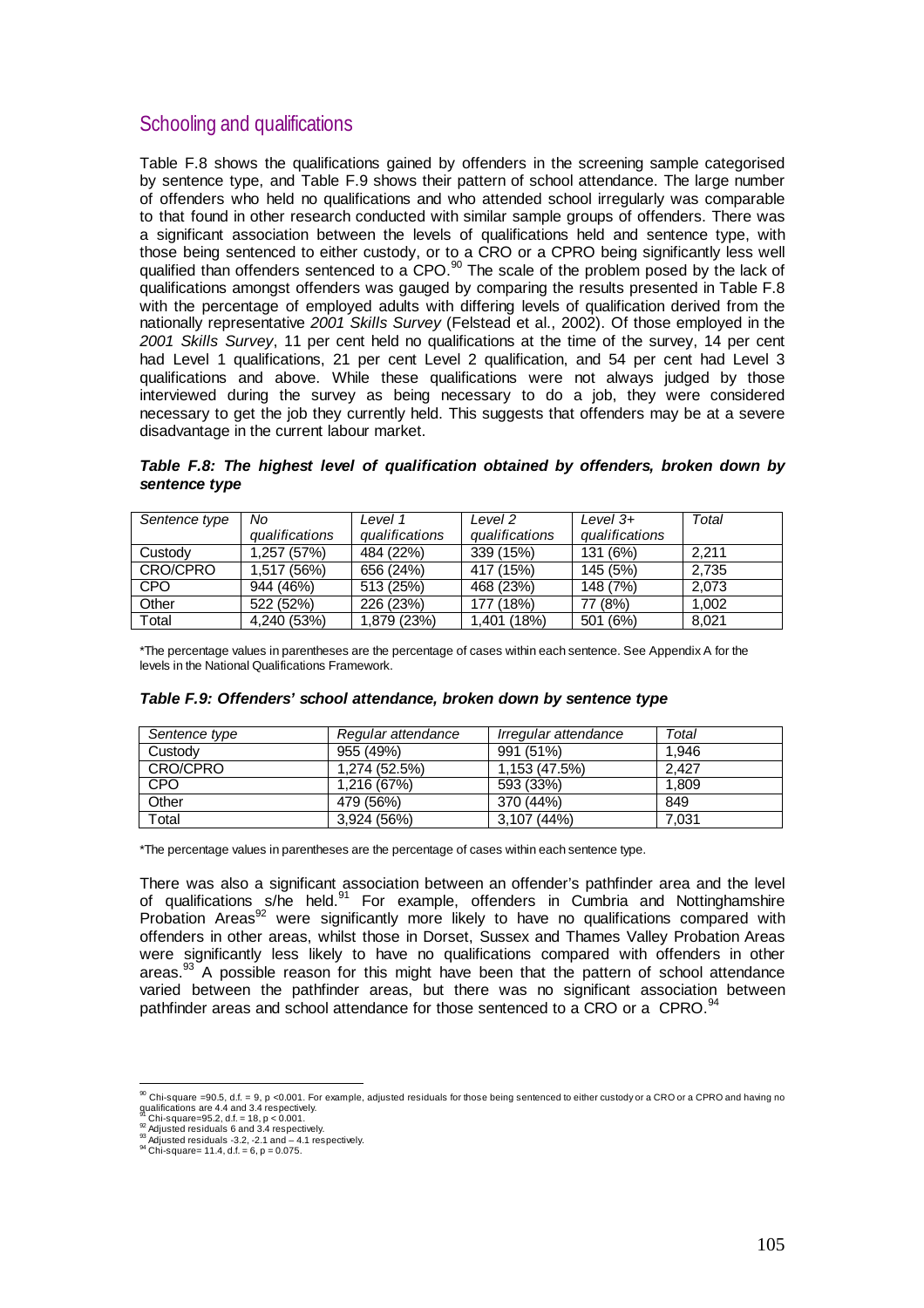## Risk of reconviction

Six of the *Basic Skills Pathfinder* areas provided OGRS2 scores and the seventh, Sussex Probation Area, supplied LSI-R scores for offenders as part of the screening data. These data were used to classify offenders as being at 'low', 'medium' and 'high' risk of reconviction. Table F.10 shows the proportion of offenders falling into each of these risk categories broken down by pathfinder area. These figures are broadly comparable to what would be expected of this population (see Raynor et al., 2000). Cumbria, Lincolnshire and Nottinghamshire Probation Areas<sup>95</sup> all had a significantly greater proportion of offenders falling into the 'high' risk category compared to other pathfinder areas, whilst Dorset and Sussex Probation Areas had a significantly greater proportion of offenders in the 'low' risk category.<sup>96</sup>

| Pathfinder area      | 'Low' risk  | 'Medium' risk | 'High' risk | Total |
|----------------------|-------------|---------------|-------------|-------|
| Cornwall             | 90 (39%)    | 105 (46%)     | 36 (16%)    | 231   |
| Cumbria              | 200 (33%)   | 231 (39%)     | 168 (28%)   | 599   |
| Dorset               | 538 (44%)   | 482 (39%)     | 218 (18%)   | 1,238 |
| Lincolnshire         | 318 (29%)   | 423 (38%)     | 371 (33%)   | 1,112 |
| Nottinghamshire      | 796 (34%)   | 998 (42%)     | 562 (24%)   | 2,356 |
| Sussex               | 585 (57%)   | 367 (36%)     | 83 (8%)     | 1,035 |
| <b>Thames Valley</b> | 567 (38%)   | 585 (39%)     | 349 (23%)   | 1,501 |
| Total                | 3,094 (38%) | 3,191 (40%)   | 1,787 (22%) | 8,072 |

| Table F.10: Risk of reconviction, broken down by pathfinder area |  |  |  |  |
|------------------------------------------------------------------|--|--|--|--|
|------------------------------------------------------------------|--|--|--|--|

\*The percentage values in parentheses are the percentage of cases within each pathfinder area.

A similar pattern emerged for offenders sentenced to a CRO or a CPRO except that Nottinghamshire Probation Area no longer had a significantly greater proportion of offenders in this sentence group who fell into the 'high' risk category. Dorset Probation Area had a significantly greater proportion of these offenders who fell into the 'medium' risk category rather than the 'low' risk category, as did Thames Valley Probation Area. The proportions in each category of risk differed in Sussex Probation Area and this is possibly because Sussex Probation Area uses LSI-R to measure risk of reconviction.

95 Adjusted residuals 3.6, 9.7 and 2.4 respectively. 96 Adjusted residuals 4 and 12.9 respectively.

<sup>95</sup> Adjusted residuals 3.6, 9.7 and 2.4 respectively.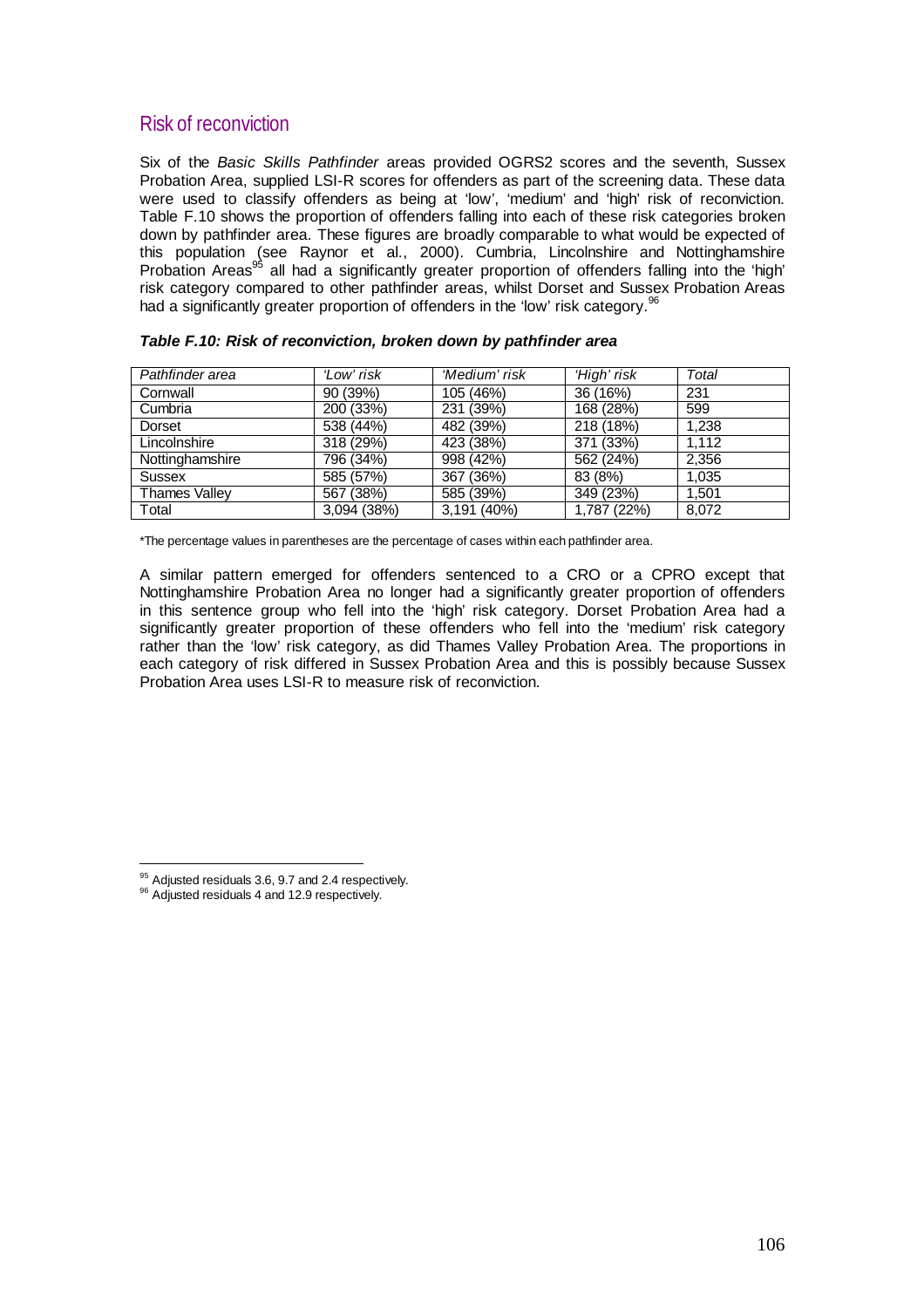# Appendix G: Logistic regression of variables associated with basic skills needs

Table G.1 summarises the results of a logistic regression referred to in Chapter 4. The response variable is employment status at the time of the PSR  $(1 =$  unemployed,  $0 =$ employed). The parameter is the probability of being unemployed. All of the explanatory variables are categorical. The reference category for each variable is as follows:

- Highest qualification achieved Level 3 and above
- School attendance regular attendance
- Gender male
- $FT$  20 Q score 0 to 6 ticks, i.e. no probable basic skills need
- Age group  $-51$  years and over
- Alcohol and drug abuse abuses neither drugs nor alcohol
- Risk of reconviction 'low' risk.

*Table G.1: Results of a logistic regression for the probability of being unemployed for the complete screening sample (n = 4283, \* p <= 0.05; \*\* p <= 0.01)* 

| Variable                          | Level                       | <b>Estimate</b> | Std. error | Exp(B) |
|-----------------------------------|-----------------------------|-----------------|------------|--------|
| Highest qualification<br>achieved | No qualifications           | $0.44**$        | 0.152      | 1.56   |
|                                   | Level 1                     | 0.25            | 0.154      | 1.28   |
|                                   | Level 2                     | 0.09            | 0.158      | 1.10   |
| School attendance                 | <b>Irregular</b>            | $0.33**$        | 0.076      | 1.40   |
| FT 20 Q score                     | $7 +$ ticks                 | $0.28**$        | 0.080      | 1.34   |
| Gender                            | Female                      | $0.74**$        | 0.110      | 2.10   |
| Age group (years)                 | $18 - 20$                   | $-0.59**$       | 0.223      | 0.55   |
|                                   | $21 - 25$                   | $-0.59**$       | 0.219      | 0.55   |
|                                   | $26 - 30$                   | $-0.26$         | 0.222      | 0.78   |
|                                   | $31 - 40$                   | $-0.49*$        | 0.216      | 0.62   |
|                                   | $41 - 50$                   | $-0.42$         | 0.236      | 0.66   |
| Alcohol<br>drug<br>and<br>abuse   | Abuses alcohol              | 0.11            | 0.092      | 1.12   |
|                                   | Abuses drugs                | $1.09**$        | 0.091      | 2.98   |
|                                   | Abuses alcohol and<br>drugs | $0.74***$       | 0.110      | 2.09   |
| Risk of reconviction              | Medium                      | $0.73***$       | 0.081      | 2.08   |
|                                   | High                        | $1.15***$       | 0.105      | 3.17   |
| Constant                          |                             | $-0.99$         |            |        |

Table G.2 shows the results for the logistic regression referred to in Chapter 3. The response variable is employment status at the time of the PSR  $(1 =$  unemployed,  $0 =$  employed). The parameter  $\pi$  is the probability of being unemployed. All of the explanatory variables are categorical. The reference category for each variable is as above. Note that three of the explanatory variables that made a significant contribution to the model in Table G.1 do not make a significant contribution when modelling the probability of employment for the CRO or CPRO sample: highest qualification achieved, school attendance and age.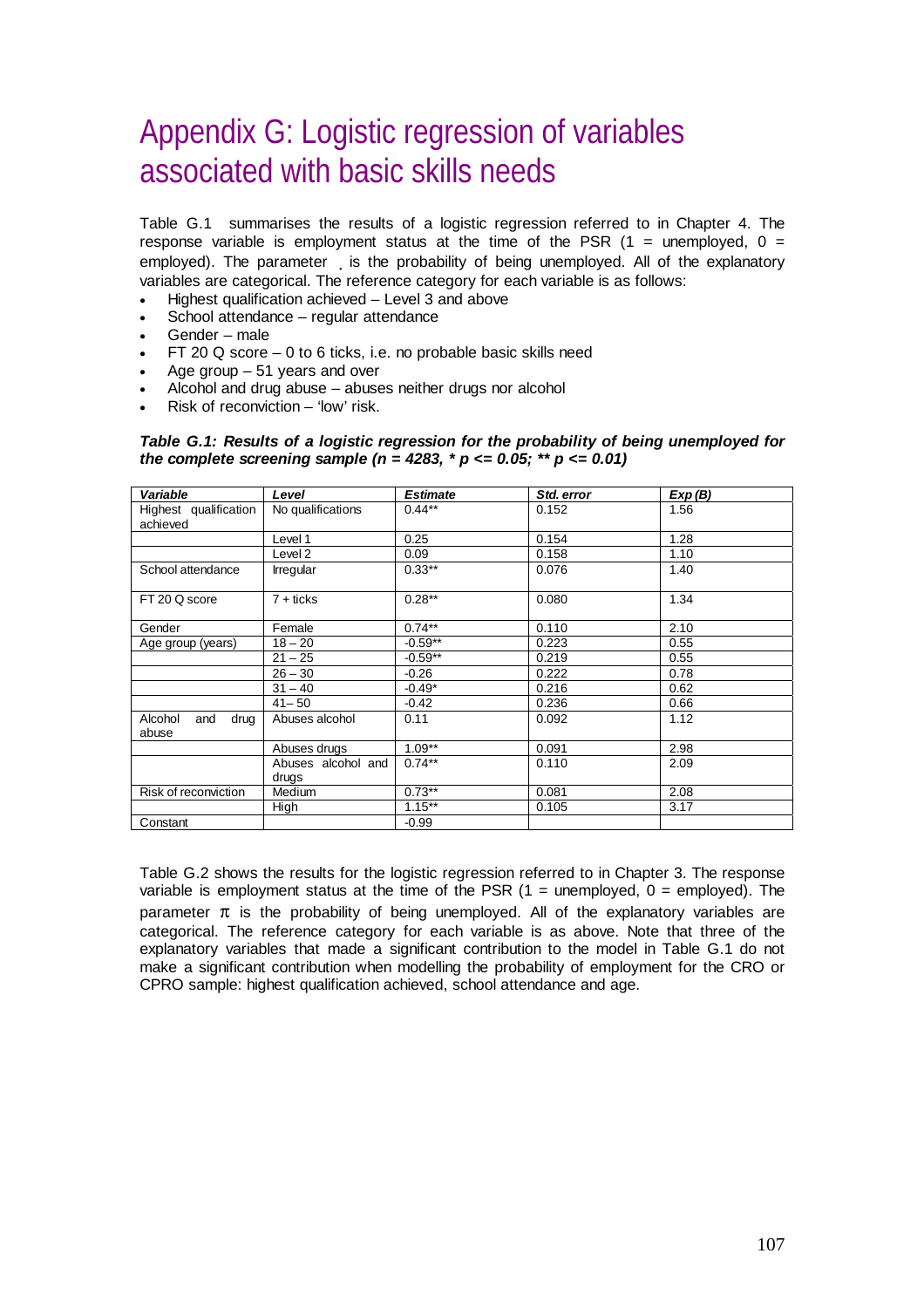*Table G.2: Results of a logistic regression for the probability of being unemployed for those offenders sentenced to either a CRO or a CPRO (n = 1,492, \* p <=0.05;\*\* p <=0.01)* 

| Variable         | Level             | <b>Estimate</b> | Std. error | Exp(B) |
|------------------|-------------------|-----------------|------------|--------|
| FT 20 Q score    | $7 +$ ticks       | $0.29*$         | 0.118      | 1.34   |
|                  |                   |                 |            |        |
| Gender           | Female            | $1.04**$        | 0.183      | 2.84   |
| Alcohol and drug | Abuses alcohol    | 0.13            | 0.143      | 1.14   |
| abuse            | Abuses drugs      | $1.40**$        | 0.155      | 4.07   |
|                  | alcohol<br>Abuses | $0.79**$        | 0.173      | 2.21   |
|                  | and drugs         |                 |            |        |
| Risk of          | Medium            | $0.61**$        | 0.136      | 1.85   |
| reconviction     | High              | $1.25***$       | 0.175      | 3.50   |
| Constant         |                   | $-1.00$         |            |        |

Table G.3 shows the results of the logistic regression referred to in Chapter 3. The response variable is the score on the FT 20 Q dichotomised into 0 to 6 ticks (no *probable* basic skills need=0) and below Level 1 (a *probable* basic skills need=1) at the time of the PSR. The parameter π is the probability of having a *probable* basic skills need. All of the explanatory variables are categorical. The reference category for each variable is as above. Table G.4 shows the results of the equivalent analysis just using those who were sentenced to either a CRO or a CPRO. Note that in the model for those sentenced to either a CRO or a CPRO, risk of reoffending makes no significant contribution to the model, whilst alcohol and drug abuse do. Understandably, there is a large association between the response variable and highest qualification obtained and the pattern of school attendance in both models.

| Table G.3: Results of a logistic regression for the probability of having a probable               |  |  |  |  |  |  |
|----------------------------------------------------------------------------------------------------|--|--|--|--|--|--|
| basic skills need for the whole screening sample ( $n = 5873$ , $* p \le 0.05$ ; $** p \le 0.01$ ) |  |  |  |  |  |  |

| Variable             | Level             | <b>Estimate</b> | Std. error | Exp(B) |
|----------------------|-------------------|-----------------|------------|--------|
| Highest              | No qualifications | $2.64**$        | .253       | 14.04  |
| qualification        | Level 1           | $1.68***$       | 0.257      | 5.37   |
| achieved             | Level 2           | 0.35            | 0.274      | 1.42   |
| School<br>attendance | Irregular         | $0.63***$       | 0.068      | 1.87   |
| Age group (years)    | $18 - 20$         | $0.69**$        | 0.198      | 1.99   |
|                      | $21 - 25$         | 0.34            | 0.194      | 1.41   |
|                      | $26 - 30$         | 0.09            | 0.198      | 1.10   |
|                      | $31 - 40$         | 0.14            | 0.192      | 1.15   |
|                      | $41 - 50$         | 0.13            | 0.208      | 1.14   |
| Risk of              | Medium            | $0.23**$        | 0.076      | 1.26   |
| reconviction         | High              | $0.219*$        | 0.091      | 1.25   |
| Constant             |                   | $-3.52$         |            |        |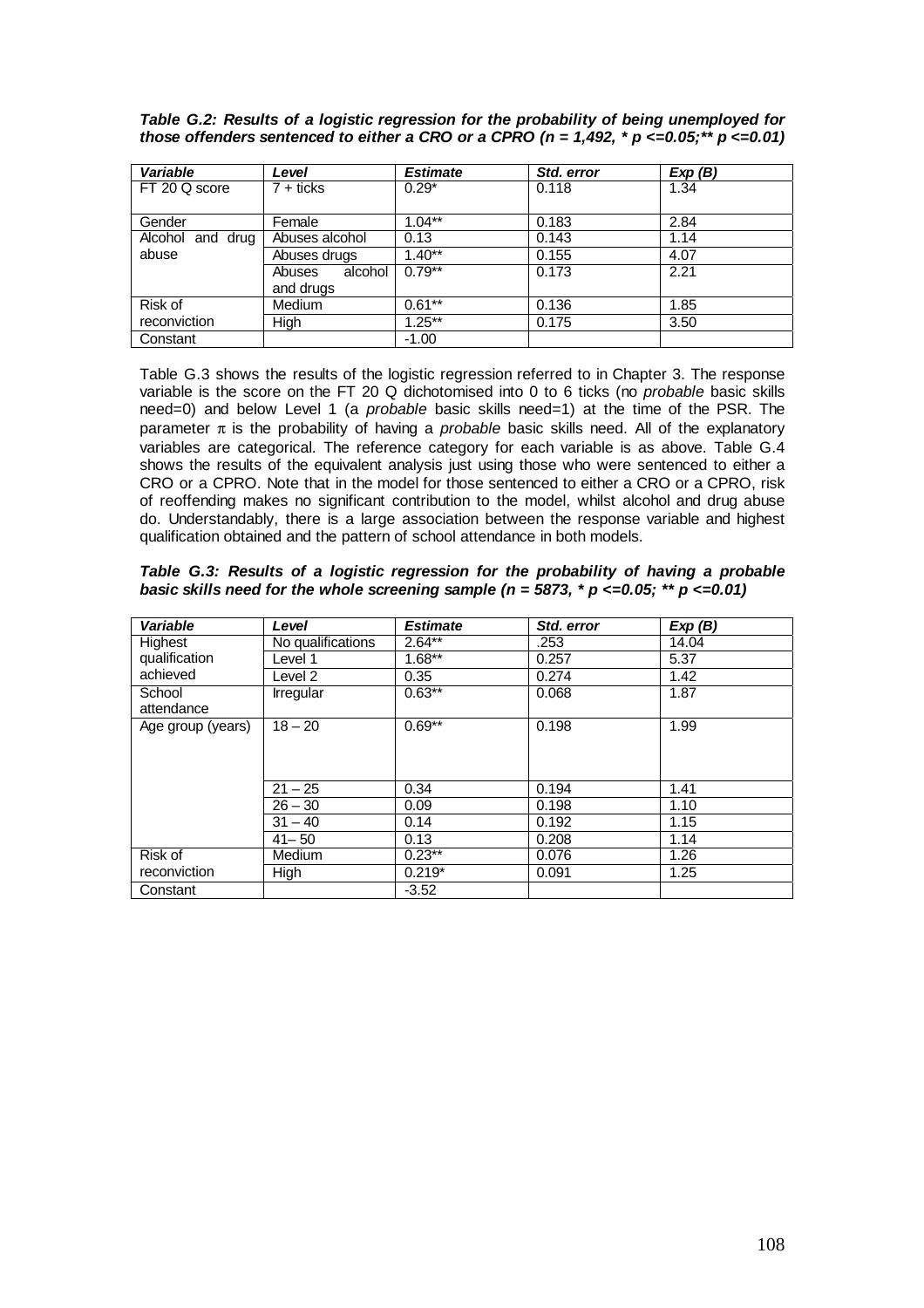*Table G.4: Results of a logistic regression for the probability of having a probable basic skills need for those sentenced to either a CRO or a CPRO (n = 2,028, \* p <=0.05; \*\* p <=0.01)* 

| Variable          | Level             | <b>Estimate</b> | Std. error | Exp(B) |
|-------------------|-------------------|-----------------|------------|--------|
| Highest           | No qualifications | $2.08**$        | 0.327      | 7.97   |
| qualification     | Level 1           | $1.19**$        | 0.335      | 3.27   |
| achieved          | Level 2           | $-0.27$         | 0.378      | 0.76   |
| School            | <b>Irregular</b>  | $0.57**$        | 0.109      | 1.77   |
| attendance        |                   |                 |            |        |
| Age group (years) | $18 - 20$         | $1.19***$       | 0.343      | 3.30   |
|                   | $21 - 25$         | $0.91**$        | 0.335      | 2.49   |
|                   | $26 - 30$         | 0.57            | 0.342      | 1.76   |
|                   | $31 - 40$         | 0.58            | 0.336      | 1.78   |
|                   | $41 - 50$         | 0.48            | 0.360      | 1.6    |
| Alcohol and drug  | Abuses alcohol    | $-0.25$         | 0.140      | 0.78   |
| abuse             | Abuses drugs      | $-0.30*$        | 0.132      | 0.74   |
|                   | alcohol<br>Abuses | $-0.15$         | 0.159      | 0.86   |
|                   | and drugs         |                 |            |        |
| Constant          |                   | $-2.95$         |            |        |